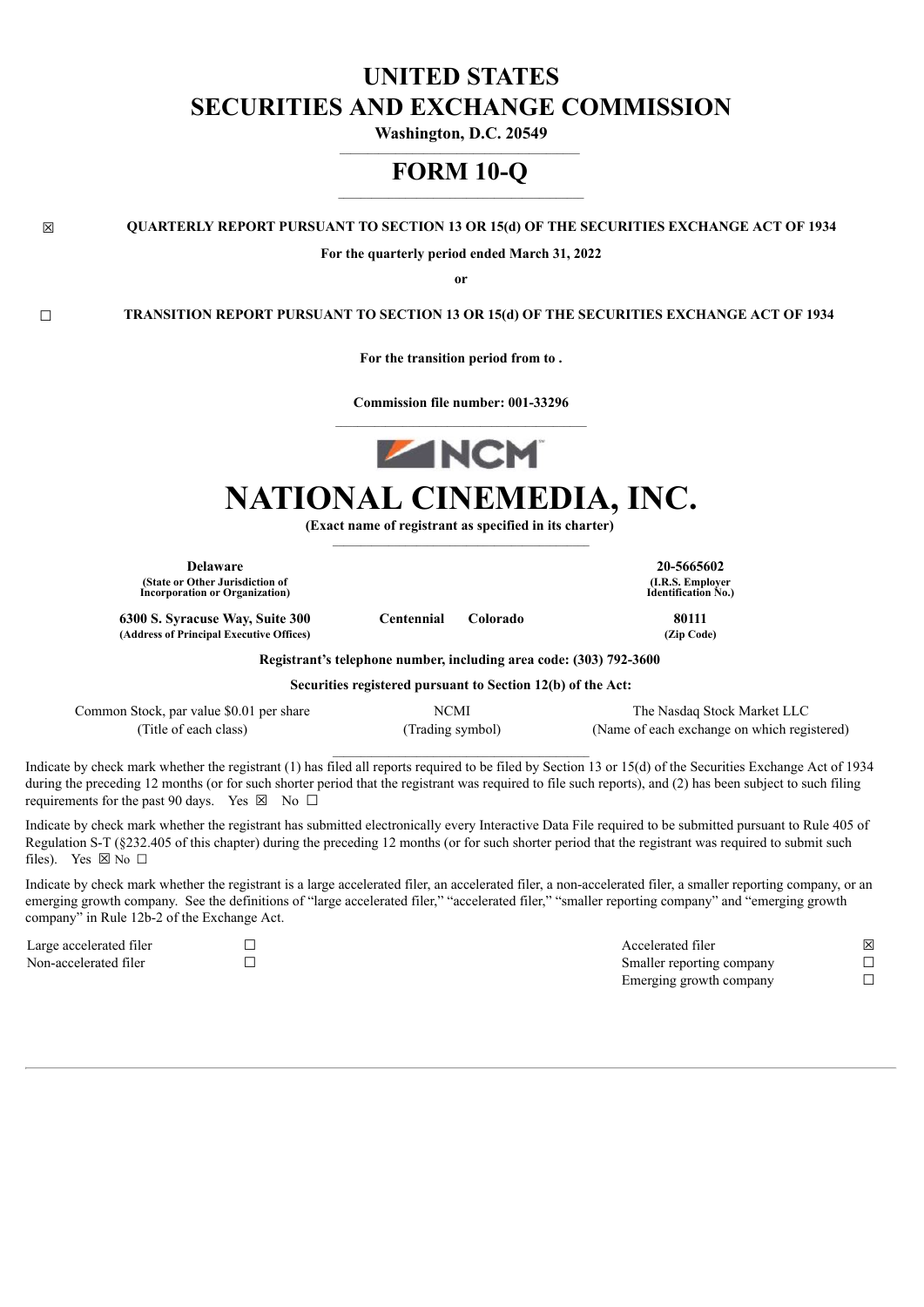If an emerging growth company, indicate by check mark if the registrant has elected not to use the extended transition period for complying with any new or revised financial accounting standards provided pursuant to Section 13(a) of the Exchange Act.  $\Box$ Indicate by check mark whether the registrant is a shell company (as defined in Rule 12b-2 of the Exchange Act). Yes  $\Box$  No  $\boxtimes$ 

As of May 4, 2022, 81,754,381 shares of the registrant's common stock (including unvested restricted shares), par value of \$0.01 per share, were outstanding.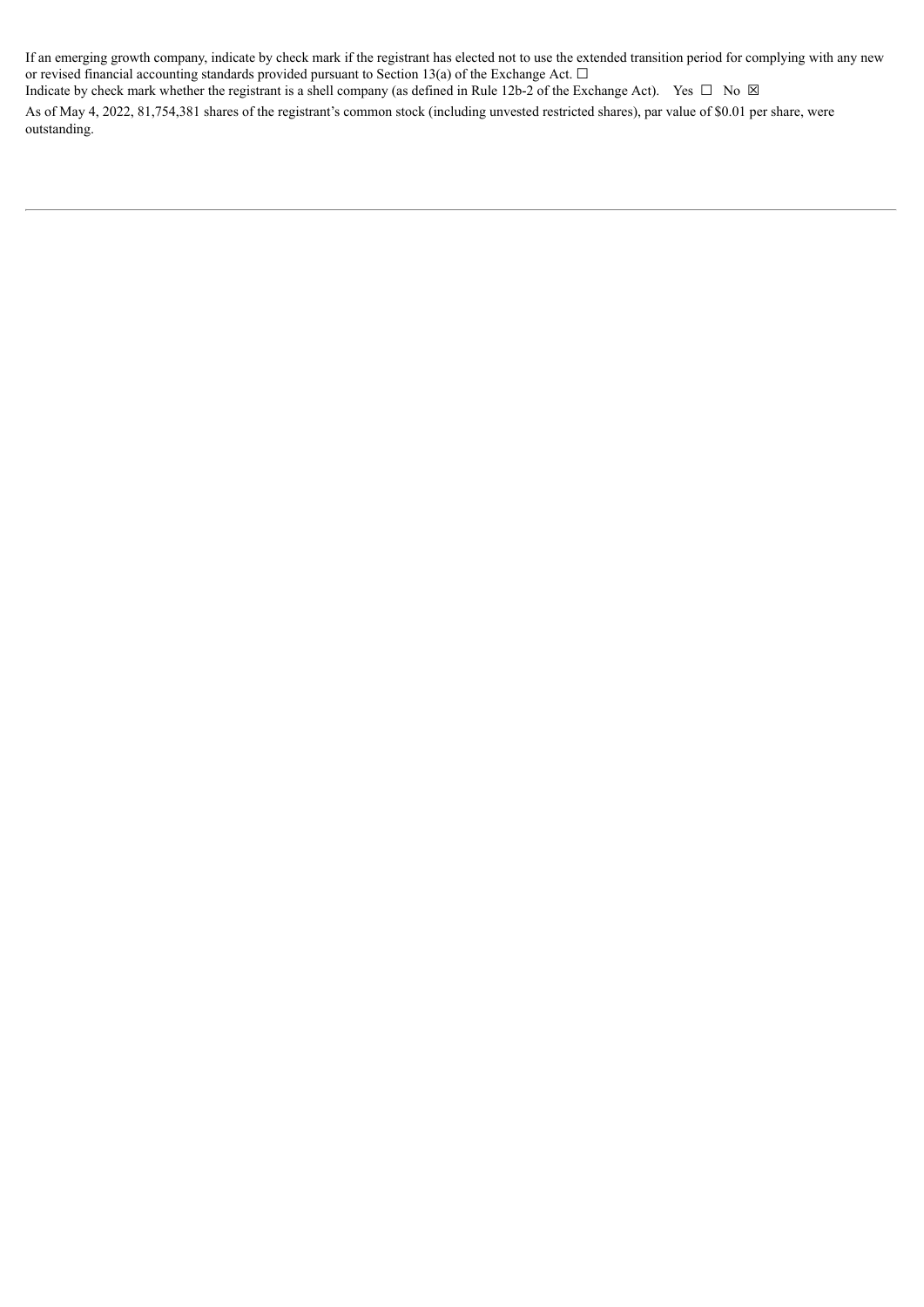# **TABLE OF CONTENTS**

# **Page**

# **[PART](#page-2-0) I**

<span id="page-2-0"></span>

| Item 1.           | <b>Unaudited Financial Statements</b>                                                        |    |
|-------------------|----------------------------------------------------------------------------------------------|----|
|                   | <b>Unaudited Condensed Consolidated Balance Sheets</b>                                       |    |
|                   | Unaudited Condensed Consolidated Statements of Income and Comprehensive Income               |    |
|                   | Unaudited Condensed Consolidated Statements of Cash Flows                                    |    |
|                   | Unaudited Condensed Consolidated Statements of Equity/(Deficit)                              |    |
|                   | Notes to Unaudited Condensed Consolidated Financial Statements                               | 6  |
| Item 2.           | <u>Management's Discussion and Analysis of Financial Condition and Results of Operations</u> | 21 |
| Item 3.           | Quantitative and Qualitative Disclosures about Market Risk                                   | 31 |
| Item 4.           | <b>Controls and Procedures</b>                                                               | 31 |
|                   | <b>PART II</b>                                                                               |    |
| Item 1.           | <b>Legal Proceedings</b>                                                                     | 32 |
| Item 1A.          | <b>Risk Factors</b>                                                                          | 32 |
| Item 2.           | Unregistered Sales of Equity Securities and Use of Proceeds                                  | 32 |
| Item 3.           | <b>Defaults Upon Senior Securities</b>                                                       | 32 |
| Item 4.           | <b>Mine Safety Disclosures</b>                                                               | 32 |
| Item 5.           | <b>Other Information</b>                                                                     | 32 |
| Item 6.           | <b>Exhibits</b>                                                                              | 33 |
| <b>Signatures</b> |                                                                                              | 34 |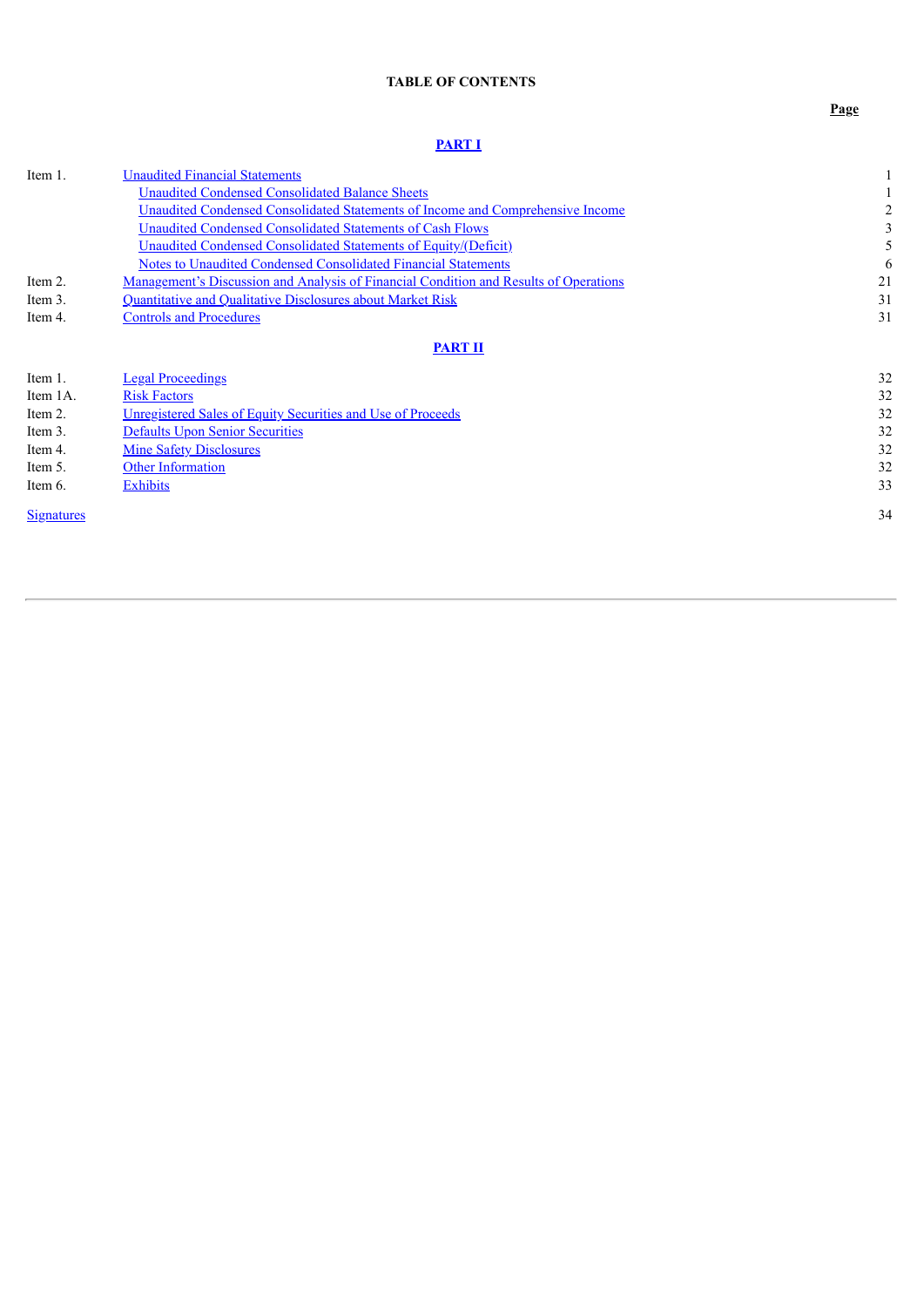# **PART I**

# <span id="page-3-1"></span><span id="page-3-0"></span>**Item 1. Financial Statements**

# **NATIONAL CINEMEDIA, INC. AND SUBSIDIARY CONDENSED CONSOLIDATED BALANCE SHEETS (In millions, except share and per share data) (UNAUDITED)**

|                                                                                                                               | As of                 |                          |  |  |
|-------------------------------------------------------------------------------------------------------------------------------|-----------------------|--------------------------|--|--|
|                                                                                                                               | March 31, 2022        | <b>December 30, 2021</b> |  |  |
| <b>ASSETS</b>                                                                                                                 |                       |                          |  |  |
| <b>CURRENT ASSETS:</b>                                                                                                        |                       |                          |  |  |
| Cash and cash equivalents                                                                                                     | \$<br>113.8           | <sup>\$</sup><br>101.2   |  |  |
| Short-term marketable securities                                                                                              | 0.3                   | 0.3                      |  |  |
| Receivables, net of allowance of \$1.4 and \$1.7, respectively                                                                | 43.0                  | 53.0                     |  |  |
| Other current assets and prepaid expenses                                                                                     | 6.7                   | 3.9                      |  |  |
| Total current assets                                                                                                          | 163.8                 | 158.4                    |  |  |
| <b>NON-CURRENT ASSETS:</b>                                                                                                    |                       |                          |  |  |
| Property and equipment, net of accumulated depreciation of \$56.2 and \$59.9, respectively                                    | 14.2                  | 21.3                     |  |  |
| Intangible assets, net of accumulated amortization of \$251.7 and \$245.6, respectively                                       | 610.7                 | 606.3                    |  |  |
| Deferred tax assets, net of valuation allowance of \$225.5 and \$223.8, respectively                                          |                       | $\equiv$                 |  |  |
| Other investments                                                                                                             | 0.8                   | 0.8                      |  |  |
| Long-term marketable securities                                                                                               | 1.0                   | 1.0                      |  |  |
| Debt issuance costs, net                                                                                                      | 7.9                   | 4.5                      |  |  |
| Other assets                                                                                                                  | 23.2                  | 25.1                     |  |  |
| Total non-current assets                                                                                                      | 657.8                 | 659.0                    |  |  |
| <b>TOTAL ASSETS</b>                                                                                                           | $\mathbf S$<br>821.6  | $\mathbf S$<br>817.4     |  |  |
| <b>LIABILITIES AND EQUITY/(DEFICIT)</b>                                                                                       |                       |                          |  |  |
| <b>CURRENT LIABILITIES:</b>                                                                                                   |                       |                          |  |  |
| Amounts due to founding members, net                                                                                          | \$<br>11.2            | S<br>11.8                |  |  |
| Accrued expenses                                                                                                              | 13.0                  | 13.4                     |  |  |
| Accrued payroll and related expenses                                                                                          | 5.1                   | 7.9                      |  |  |
| Accounts payable                                                                                                              | 13.1                  | 16.3                     |  |  |
| Deferred revenue                                                                                                              | 9.8                   | 15.0                     |  |  |
| Short-term debt                                                                                                               | 3.2                   | 3.2                      |  |  |
| Other current liabilities                                                                                                     | 2.3                   | 2.2                      |  |  |
| Total current liabilities                                                                                                     | 57.7                  | 69.8                     |  |  |
| NON-CURRENT LIABILITIES:                                                                                                      |                       |                          |  |  |
| Long-term debt, net of debt issuance costs of \$9.9 and \$10.5, respectively                                                  | 1,143.3               | 1,094.3                  |  |  |
| Payable to founding members under tax receivable agreement (including payables to related                                     | 22.2                  | 16.4                     |  |  |
| parties of \$11.9 and \$11.9, respectively)                                                                                   |                       |                          |  |  |
| Other liabilities                                                                                                             | 19.8                  | 20.4                     |  |  |
| Total non-current liabilities                                                                                                 | 1,185.3               | 1,131.1                  |  |  |
| <b>Total liabilities</b>                                                                                                      | 1,243.0               | 1,200.9                  |  |  |
| COMMITMENTS AND CONTINGENCIES (NOTE 8)                                                                                        |                       |                          |  |  |
| EQUITY/(DEFICIT):<br>NCM, Inc. Stockholders' Equity/(Deficit):                                                                |                       |                          |  |  |
| Preferred stock, \$0.01 par value; 10,000,000 shares authorized, none issued and outstanding,                                 |                       |                          |  |  |
| respectively                                                                                                                  |                       |                          |  |  |
| Common stock, \$0.01 par value; 175,000,000 shares authorized, 81,403,872 and 80,626,889 issued and outstanding, respectively | 0.8                   | 0.8                      |  |  |
| Additional paid in capital/(deficit)                                                                                          | (191.5)               | (195.5)                  |  |  |
| Retained earnings (distributions in excess of earnings)                                                                       | (361.4)               | (332.0)                  |  |  |
| Total NCM, Inc. stockholders' equity/(deficit)                                                                                | (552.1)               | (526.7)                  |  |  |
| Noncontrolling interests                                                                                                      | 130.7                 | 143.2                    |  |  |
| Total equity/(deficit)                                                                                                        | (421.4)               | (383.5)                  |  |  |
| TOTAL LIABILITIES AND EQUITY/(DEFICIT)                                                                                        | $\mathbb{S}$<br>821.6 | $\mathbb{S}$<br>817.4    |  |  |

<span id="page-3-2"></span>See accompanying notes to the unaudited Condensed Consolidated Financial Statements.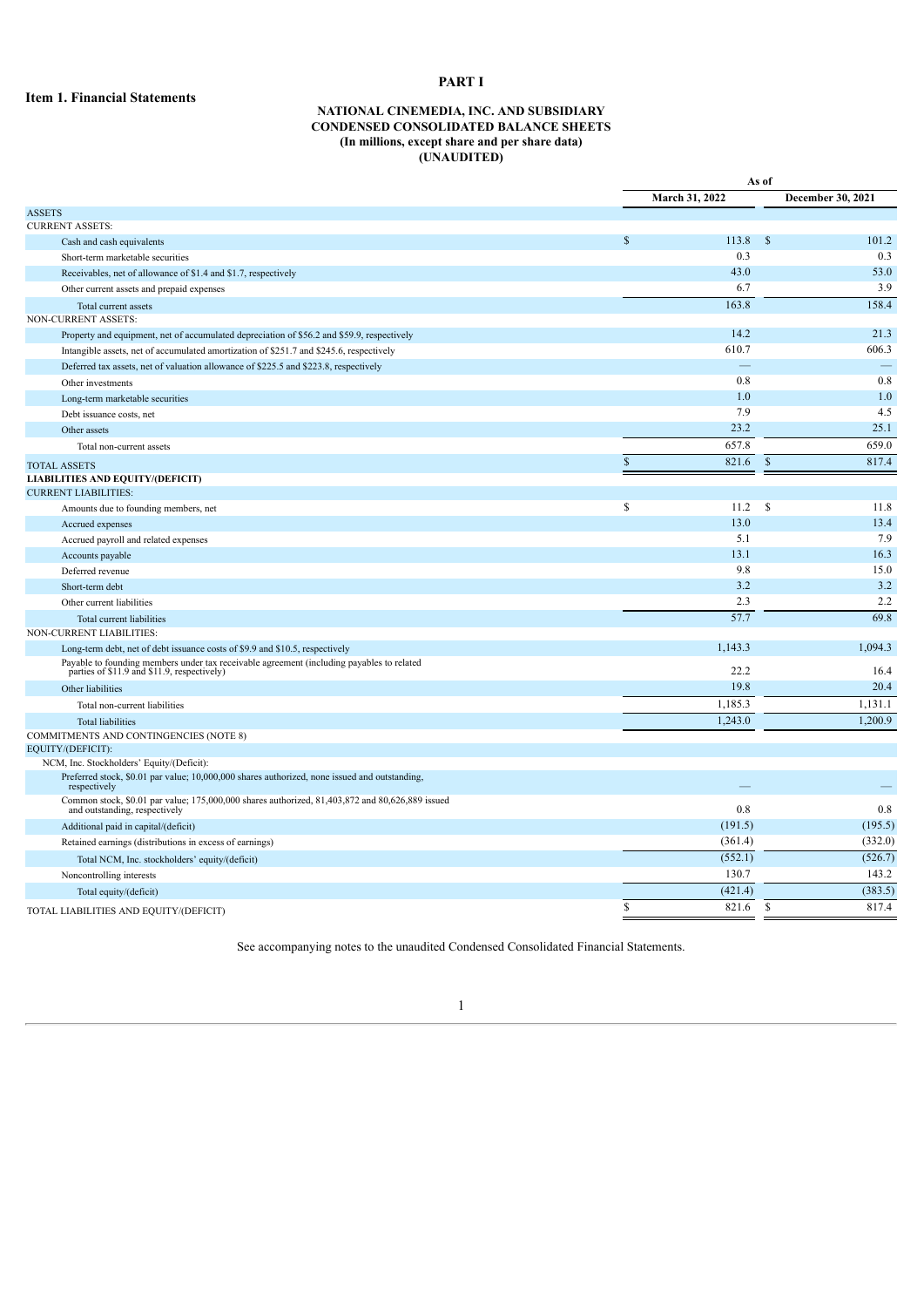#### **NATIONAL CINEMEDIA, INC. AND SUBSIDIARY CONDENSED CONSOLIDATED STATEMENTS OF INCOME AND COMPREHENSIVE INCOME (In millions, except share and per share data) (UNAUDITED)**

|                                                                                                                                    | <b>Three Months Ended</b> |                      |    |               |  |
|------------------------------------------------------------------------------------------------------------------------------------|---------------------------|----------------------|----|---------------|--|
|                                                                                                                                    |                           | March 31, 2022       |    | April 1, 2021 |  |
| REVENUE (including revenue from related parties of \$2.8 and \$0.4, respectively)                                                  | $\mathbf{s}$              | $\overline{35.9}$ \$ |    | 5.4           |  |
| <b>OPERATING EXPENSES:</b>                                                                                                         |                           |                      |    |               |  |
| Advertising operating costs                                                                                                        |                           | 4.7                  |    | 1.5           |  |
| Network costs                                                                                                                      |                           | 2.0                  |    | 1.8           |  |
| Theater access fees and revenue share to founding members (including fees to related parties of \$12.8 and \$1.3,<br>respectively) |                           | 17.9                 |    | 3.1           |  |
| Selling and marketing costs                                                                                                        |                           | 10.2                 |    | 7.7           |  |
| Administrative and other costs                                                                                                     |                           | 9.7                  |    | 10.2          |  |
| Impairment of long-lived assets                                                                                                    |                           | 5.8                  |    |               |  |
| Depreciation expense                                                                                                               |                           | 2.0                  |    | 3.3           |  |
| Amortization of intangibles recorded for network theater screen leases                                                             |                           | 6.1                  |    | 6.1           |  |
| Total                                                                                                                              |                           | 58.4                 |    | 33.7          |  |
| <b>OPERATING LOSS</b>                                                                                                              |                           | (22.5)               |    | (28.3)        |  |
| NON-OPERATING EXPENSES (INCOME):                                                                                                   |                           |                      |    |               |  |
| Interest on borrowings                                                                                                             |                           | 17.2                 |    | 14.7          |  |
| Loss on modification and retirement of debt, net                                                                                   |                           |                      |    | 0.4           |  |
| Loss (gain) on re-measurement of the payable to founding members under the tax receivable agreement                                |                           | 6.4                  |    | (1.5)         |  |
| Other non-operating expense (income)                                                                                               |                           | (0.1)                |    | 0.1           |  |
| Total                                                                                                                              |                           | 23.5                 |    | 13.7          |  |
| <b>LOSS BEFORE INCOME TAXES</b>                                                                                                    |                           | (46.0)               |    | (42.0)        |  |
| Income tax expense                                                                                                                 |                           |                      |    |               |  |
| <b>CONSOLIDATED NET LOSS</b>                                                                                                       |                           | (46.0)               |    | (42.0)        |  |
| Less: Net loss attributable to noncontrolling interests                                                                            |                           | (20.8)               |    | (22.6)        |  |
| NET LOSS ATTRIBUTABLE TO NCM, INC.                                                                                                 | $\mathbb{S}$              | $(25.2)$ \$          |    | (19.4)        |  |
| COMPREHENSIVE LOSS ATTRIBUTABLE TO NCM, INC.                                                                                       | s                         | (25.2)               | \$ | (19.4)        |  |
| NET LOSS PER NCM, INC. COMMON SHARE:                                                                                               |                           |                      |    |               |  |
| Basic                                                                                                                              | \$                        | $(0.31)$ \$          |    | (0.25)        |  |
| Diluted                                                                                                                            | \$                        | $(0.31)$ \$          |    | (0.25)        |  |
| WEIGHTED AVERAGE SHARES OUTSTANDING:                                                                                               |                           |                      |    |               |  |
| Basic                                                                                                                              |                           | 81,040,652           |    | 78,481,355    |  |
| Diluted                                                                                                                            |                           | 81,040,652           |    | 78,481,355    |  |
|                                                                                                                                    |                           |                      |    |               |  |

<span id="page-4-0"></span>See accompanying notes to the unaudited Condensed Consolidated Financial Statements.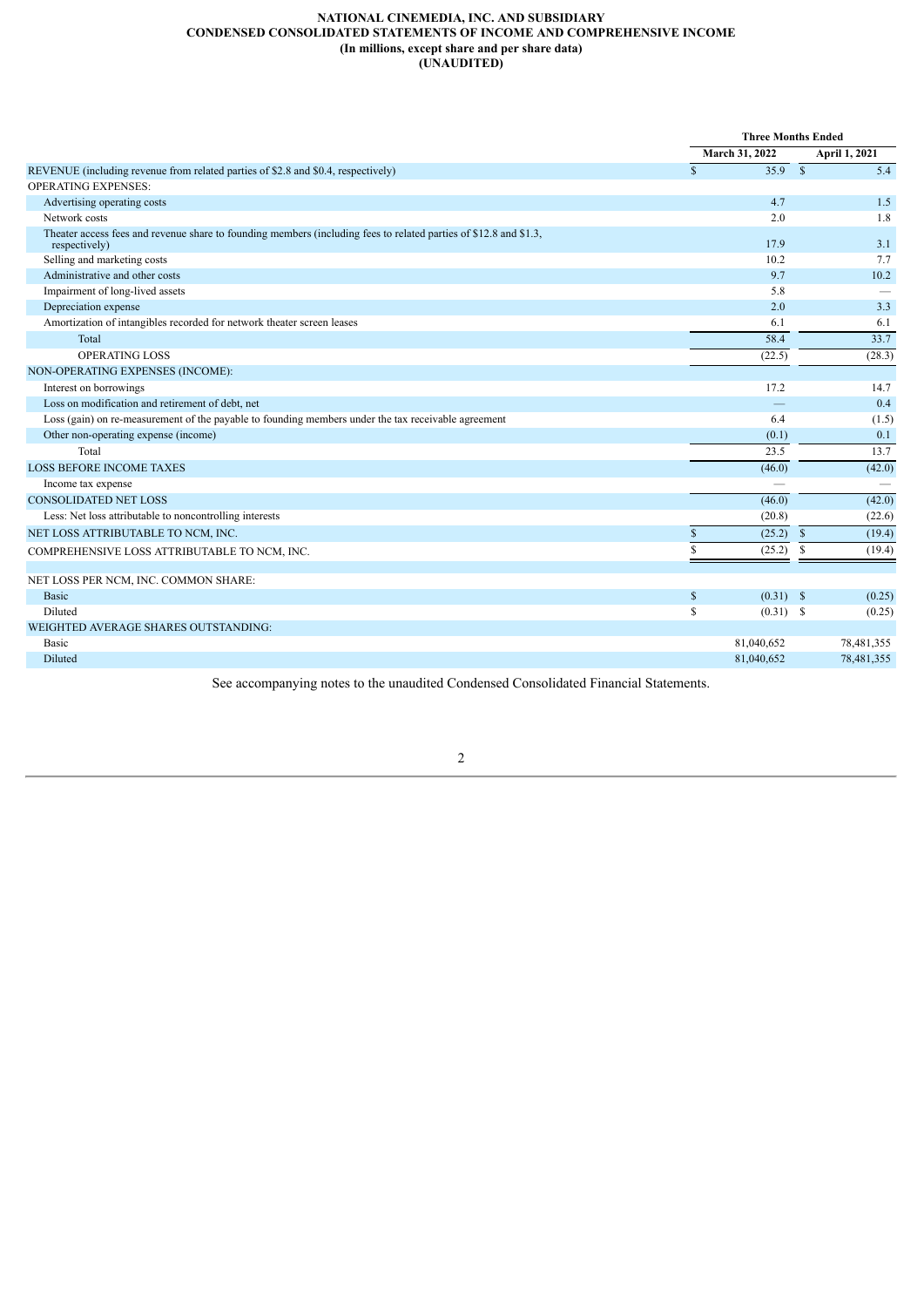## **NATIONAL CINEMEDIA, INC. AND SUBSIDIARY CONDENSED CONSOLIDATED STATEMENTS OF CASH FLOWS (In millions) (UNAUDITED)**

|                                                                                                                                            | <b>Three Months Ended</b> |                |               |  |  |
|--------------------------------------------------------------------------------------------------------------------------------------------|---------------------------|----------------|---------------|--|--|
|                                                                                                                                            |                           | March 31, 2022 | April 1, 2021 |  |  |
| <b>CASH FLOWS FROM OPERATING ACTIVITIES:</b>                                                                                               |                           |                |               |  |  |
| Consolidated net loss                                                                                                                      | S                         | $(46.0)$ \$    | (42.0)        |  |  |
| Adjustments to reconcile consolidated net loss to net cash used in operating activities:                                                   |                           |                |               |  |  |
| Depreciation expense                                                                                                                       |                           | 2.0            | 3.3           |  |  |
| Amortization of intangibles recorded for network theater screen leases                                                                     |                           | 6.1            | 6.1           |  |  |
| Non-cash share-based compensation                                                                                                          |                           | 1.4            | 2.7           |  |  |
| Impairment of long-lived assets                                                                                                            |                           | 5.8            |               |  |  |
| Amortization of debt issuance costs                                                                                                        |                           | 2.2            | 0.7           |  |  |
| Loss on modification and retirement of debt, net                                                                                           |                           |                | 0.4           |  |  |
| Non-cash loss (gain) on re-measurement of the payable to founding members under<br>the tax receivable agreement                            |                           | 6.4            | (1.5)         |  |  |
| Other                                                                                                                                      |                           | (0.1)          |               |  |  |
| Founding member integration and other encumbered theater payments                                                                          |                           | 1.2            |               |  |  |
| Payment to the founding members under tax receivable agreement (including<br>payments to related parties of \$0.0 and \$0.6, respectively) |                           |                | (0.9)         |  |  |
| Other cash flows from operating activities                                                                                                 |                           | (0.2)          | 0.1           |  |  |
| Changes in operating assets and liabilities:                                                                                               |                           |                |               |  |  |
| Receivables, net                                                                                                                           |                           | 10.0           | 8.8           |  |  |
| Accounts payable and accrued expenses                                                                                                      |                           | (4.1)          | (0.2)         |  |  |
| Amounts due to/from founding members, net                                                                                                  |                           | (1.6)          | (1.1)         |  |  |
| Deferred revenue                                                                                                                           |                           | (5.2)          | (0.2)         |  |  |
| Other, net                                                                                                                                 |                           | (1.5)          | (1.2)         |  |  |
| Net cash used in operating activities                                                                                                      |                           | (23.6)         | (25.0)        |  |  |
| <b>CASH FLOWS FROM INVESTING ACTIVITIES:</b>                                                                                               |                           |                |               |  |  |
| Purchases of property and equipment                                                                                                        |                           | (0.7)          | (2.0)         |  |  |
| Net cash used in investing activities                                                                                                      |                           | (0.7)          | (2.0)         |  |  |
| <b>CASH FLOWS FROM FINANCING ACTIVITIES:</b>                                                                                               |                           |                |               |  |  |
| Payment of dividends                                                                                                                       |                           | (4.5)          | (4.8)         |  |  |
| Issuance of revolving credit facility                                                                                                      |                           | 50.0           |               |  |  |
| Issuance of term loans                                                                                                                     |                           |                | 50.0          |  |  |
| Repayment of term loan facility                                                                                                            |                           | (1.6)          | (0.7)         |  |  |
| Payment of debt issuance costs                                                                                                             |                           | (6.8)          | (6.0)         |  |  |
| Repurchase of stock for restricted stock tax withholding                                                                                   |                           | (0.2)          | (1.1)         |  |  |
| Net cash provided by financing activities                                                                                                  |                           | 36.9           | 37.4          |  |  |
| CHANGE IN CASH AND CASH EQUIVALENTS:                                                                                                       |                           | 12.6           | 10.4          |  |  |
| Cash and cash equivalents at beginning of period                                                                                           |                           | 101.2          | 180.3         |  |  |
| Cash and cash equivalents at end of period                                                                                                 | $\mathbf S$               | $113.8$ \$     | 190.7         |  |  |

See accompanying notes to the unaudited Condensed Consolidated Financial Statements.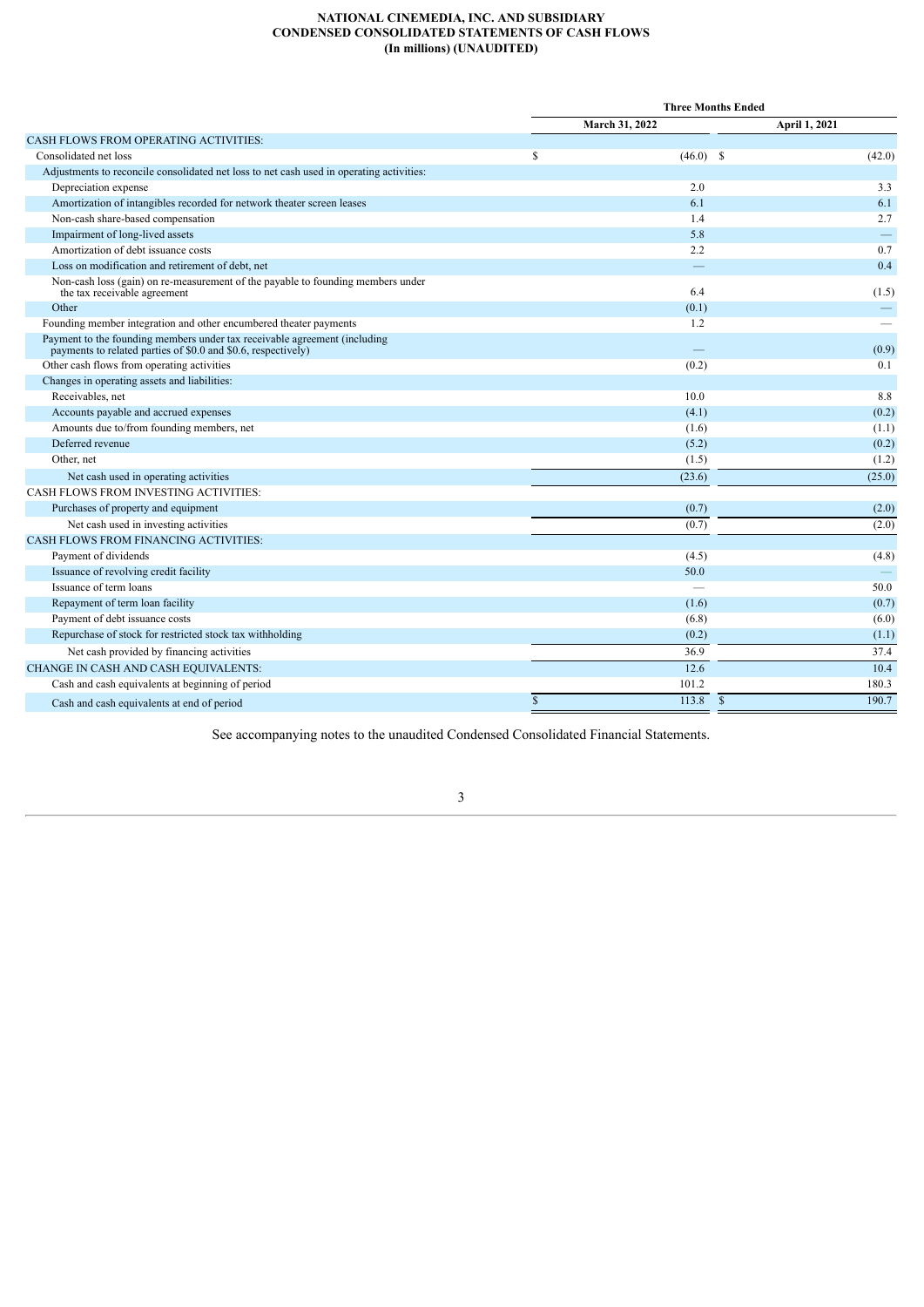#### **NATIONAL CINEMEDIA, INC. AND SUBSIDIARY CONDENSED CONSOLIDATED STATEMENTS OF CASH FLOWS (CONTINUED) (In millions) (UNAUDITED)**

|                                                                          | <b>Three Months Ended</b> |                       |  |                      |  |  |
|--------------------------------------------------------------------------|---------------------------|-----------------------|--|----------------------|--|--|
|                                                                          |                           | <b>March 31, 2022</b> |  | <b>April 1, 2021</b> |  |  |
| Supplemental disclosure of non-cash financing and investing activity:    |                           |                       |  |                      |  |  |
| Purchase of an intangible asset with NCM LLC equity                      |                           |                       |  | 14.1                 |  |  |
| Purchase of subsidiary equity with NCM, Inc. equity                      |                           | $\frac{1}{2}$         |  | 6.6                  |  |  |
| Increase in dividend equivalent accrual not requiring cash in the period |                           | 0.1                   |  | 0.5                  |  |  |
| Supplemental disclosure of cash flow information:                        |                           |                       |  |                      |  |  |
| Cash paid for interest                                                   |                           | 15.6 \$               |  | 10.9                 |  |  |
| Cash refunds for income taxes                                            |                           | $\frac{1}{2}$         |  | (0.1)                |  |  |
|                                                                          |                           |                       |  |                      |  |  |

<span id="page-6-0"></span>See accompanying notes to the unaudited Condensed Consolidated Financial Statements.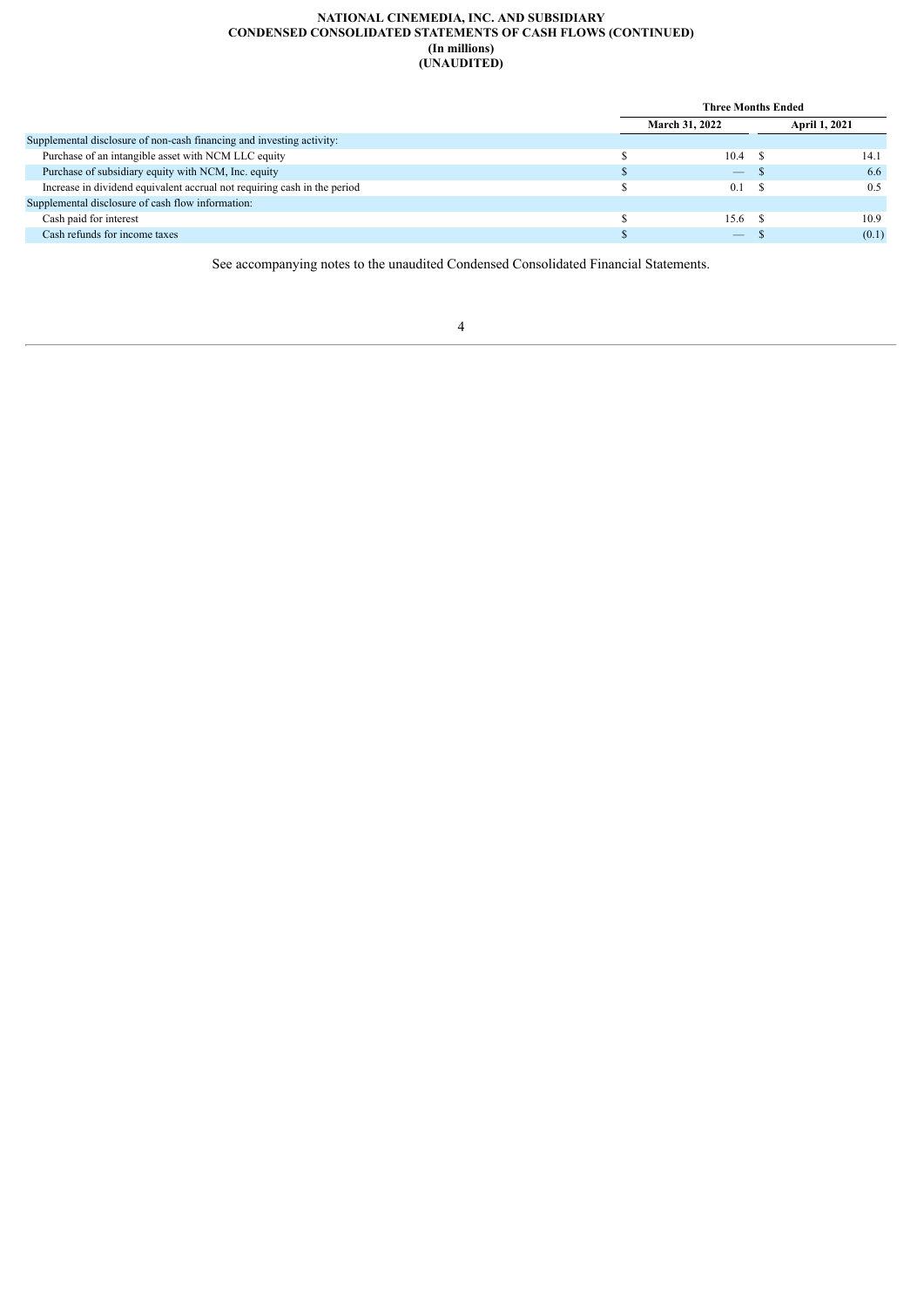#### **NATIONAL CINEMEDIA, INC. AND SUBSIDIARY CONDENSED CONSOLIDATED STATEMENTS OF EQUITY/(DEFICIT) (In millions, except share and per share data) (UNAUDITED)**

|                                                              |               |              |                                      |              |        | NCM. Inc.     |                                                   |              |                                                                                  |               |                            |
|--------------------------------------------------------------|---------------|--------------|--------------------------------------|--------------|--------|---------------|---------------------------------------------------|--------------|----------------------------------------------------------------------------------|---------------|----------------------------|
|                                                              |               | Consolidated | <b>Common Stock</b><br><b>Shares</b> |              | Amount |               | <b>Additional</b><br>Paid in Capital<br>(Deficit) |              | <b>Retained</b><br>Earnings<br>(Distribution in<br><b>Excess of</b><br>Earnings) |               | Noncontrolling<br>Interest |
| Balance-December 31, 2020                                    | \$            | (268.6)      | 78,040,818                           | <sup>S</sup> | 0.8    | <sup>\$</sup> | $(207.5)$ \$                                      |              | $(266.4)$ \$                                                                     |               | 204.5                      |
| NCM LLC equity issued for purchase of intangible asset       |               | 14.1         |                                      |              |        |               | 6.8                                               |              |                                                                                  |               | 7.3                        |
| Income tax and other impacts of NCM LLC ownership<br>changes |               | (0.1)        |                                      |              |        |               | 0.7                                               |              |                                                                                  |               | (0.8)                      |
| Issuance of shares                                           |               | 6.6          | 1,390,567                            |              |        |               | 6.6                                               |              |                                                                                  |               |                            |
| NCM LLC common membership redemption                         |               | (6.6)        |                                      |              |        |               | (6.6)                                             |              |                                                                                  |               |                            |
| Comprehensive loss, net of tax                               |               | (42.0)       |                                      |              |        |               |                                                   |              | (19.4)                                                                           |               | (22.6)                     |
| Share-based compensation issued                              |               | (1.1)        | 586,166                              |              |        |               | (1.1)                                             |              |                                                                                  |               |                            |
| Share-based compensation expensed/capitalized                |               | 2.9          |                                      |              |        |               | 2.2                                               |              |                                                                                  |               | 0.7                        |
| Cash dividends declared \$0.05 per share                     |               | (4.5)        |                                      |              |        |               |                                                   |              | (4.5)                                                                            |               |                            |
| Balance-April 1, 2021                                        |               | (299.3)      | 80.017.551                           | S            | 0.8    | S             | (198.9)                                           | -S           | (290.3)                                                                          | \$            | 189.1                      |
| Balance-December 30, 2021                                    | <sup>\$</sup> | (383.5)      | 80,626,889                           | S            | 0.8    | <sup>\$</sup> | $(195.5)$ \$                                      |              | $(332.0)$ \$                                                                     |               | 143.2                      |
| NCM LLC equity issued for purchase of intangible asset       |               | 10.4         |                                      |              |        |               | 4.9                                               |              |                                                                                  |               | 5.5                        |
| Income tax and other impacts of NCM LLC ownership<br>changes |               | 0.6          |                                      |              |        |               | (1.7)                                             |              |                                                                                  |               | 2.3                        |
| Comprehensive loss, net of tax                               |               | (46.0)       |                                      |              |        |               |                                                   |              | (25.2)                                                                           |               | (20.8)                     |
| Share-based compensation issued                              |               | (0.1)        | 776,983                              |              |        |               | (0.1)                                             |              |                                                                                  |               |                            |
| Share-based compensation expensed/capitalized                |               | 1.4          |                                      |              |        |               | 0.9                                               |              |                                                                                  |               | 0.5                        |
| Cash dividends declared \$0.05 per share                     |               | (4.2)        |                                      |              |        |               |                                                   |              | (4.2)                                                                            |               |                            |
| Balance-March 31, 2022                                       |               | (421.4)      | 81,403,872                           | $\mathbf{s}$ | 0.8    | <sup>\$</sup> | (191.5)                                           | $\mathbb{S}$ | (361.4)                                                                          | <sup>\$</sup> | 130.7                      |

<span id="page-7-0"></span>See accompanying notes to the unaudited Condensed Consolidated Financial Statements.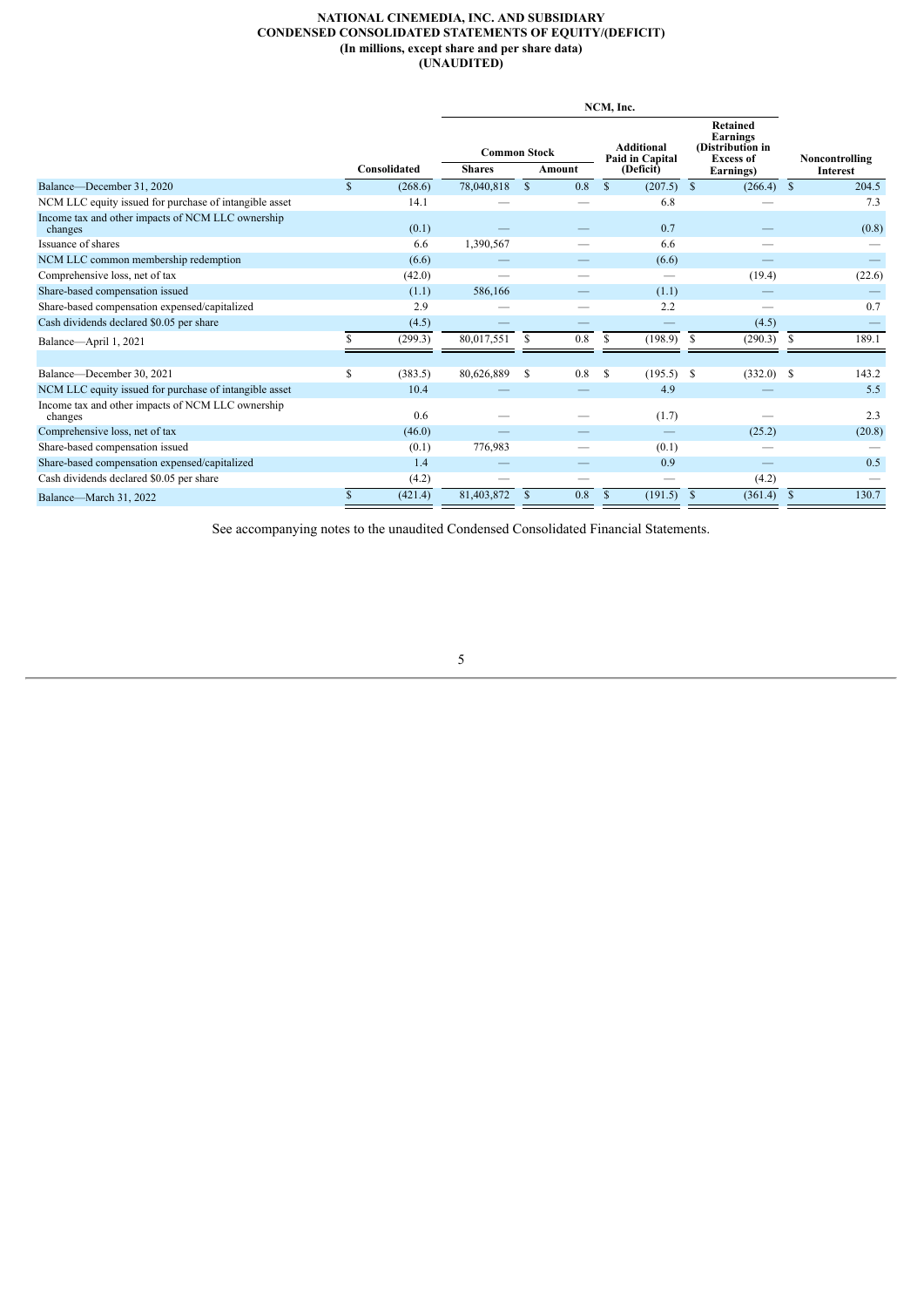#### **1. THE COMPANY**

#### *Description of Business*

National CineMedia, Inc., a Delaware corporation ("NCM, Inc."), is a holding company with the sole purpose of becoming a member and sole manager of National CineMedia, LLC ("NCM LLC"), a Delaware limited liability company. NCM LLC is currently owned by NCM, Inc., Regal Cinemas, Inc. and Regal CineMedia Corporation, wholly owned subsidiaries of Cineworld Group plc and Regal Entertainment Group ("Regal"), Cinemark Media, Inc. and Cinemark USA, Inc., wholly owned subsidiaries of Cinemark Holdings, Inc. ("Cinemark"), and American Multi-Cinema, Inc., a wholly owned subsidiary of AMC Entertainment, Inc. ("AMC"). The terms "NCM", "the Company" or "we" shall, unless the context otherwise requires, be deemed to include the consolidated entity. AMC, Regal, Cinemark and their affiliates are referred to in this document as "founding members".

The Company operates the largest cinema advertising network reaching movie audiences in the U.S. and sells advertising under long-term exhibitor service agreements ("ESAs") with the founding members and with certain third-party network affiliates, under long-term network affiliate agreements. As previously disclosed, the COVID-19 pandemic has had a significant impact on the world and the Company's business as the United States' government and other state and local governments issued restrictions on travel, public gatherings and other events and issued social distancing guidelines. These and subsequent developments are referred to as the "COVID-19 Pandemic." All of the theaters within the Company's network have been open and the release of major motion pictures has resumed since the third quarter of 2021 resulting in the highest theater attendance since the start of the COVID-19 Pandemic. Despite the increase in network attendance, in-theater advertising revenue for the year ended December 30, 2021 and the quarter ended March 31, 2022 remained below historical levels due to the lag between the recovery of attendees and advertisers.

On September 17, 2019, NCM LLC entered into amendments to the ESAs with Cinemark and Regal (collectively, the "2019 ESA Amendments"). The 2019 ESA Amendments extended the contract life of the ESAs with Cinemark and Regal by four years resulting in a weighted average remaining term of the ESAs with the founding members (weighted based upon pre-COVID-19 attendance levels) of approximately 17.5 years as of March 31, 2022. The network affiliate agreements expire at various dates between July 2022 and December 2037. The weighted average remaining term of the ESAs and the network affiliate agreements together is 15.2 years as of March 31, 2022 (weighted based upon pre-COVID-19 attendance levels).

As of March 31, 2022, NCM LLC had 171,733,112 common membership units outstanding, of which 81,403,872 (47.4%) were owned by NCM, Inc., 40,683,797 (23.7%) were owned by Regal, 43,690,797 (25.4%) were owned by Cinemark and 5,954,646 (3.5%) were owned by AMC. The membership units held by the founding members are exchangeable into NCM, Inc. common stock on a one-for-one basis.

# *Basis of Presentation*

The Company has prepared the unaudited Condensed Consolidated Financial Statements and related notes of NCM, Inc. in accordance with accounting principles generally accepted in the United States of America ("GAAP") for interim financial information and the rules and regulations of the Securities and Exchange Commission ("SEC"). Certain information and footnote disclosures typically included in an annual report have been condensed or omitted for this quarterly report. The balance sheet as of December 30, 2021 is derived from the audited financial statements of NCM, Inc. Therefore, the unaudited Condensed Consolidated Financial Statements should be read in conjunction with the audited Consolidated Financial Statements and notes thereto included in the Company's annual report on Form 10-K filed for the fiscal year ended December 30, 2021.

In the opinion of management, all adjustments necessary to present fairly in all material respects the financial position, results of operations and cash flows for all periods presented have been made. Historically, the Company's business has been seasonal and for this and other reasons operating results for interim periods have not been indicative of the Company's full year results or future performance. As a result of the various related party agreements discussed in Note 5—*Related Party Transactions*, the operating results as presented are not necessarily indicative of the results that might have occurred if all agreements were with non-related third parties. The Company manages its business under one reportable segment of advertising.

*Estimates*—The preparation of the financial statements in conformity with GAAP requires management to make estimates and assumptions that affect the reported amounts of assets and liabilities and disclosure of contingent assets and liabilities at the date of the financial statements and the reported amounts of revenues and expenses during the reporting period. Significant estimates include those related to the reserve for uncollectible accounts receivable, share-based compensation and income taxes. Actual results could differ from estimates.

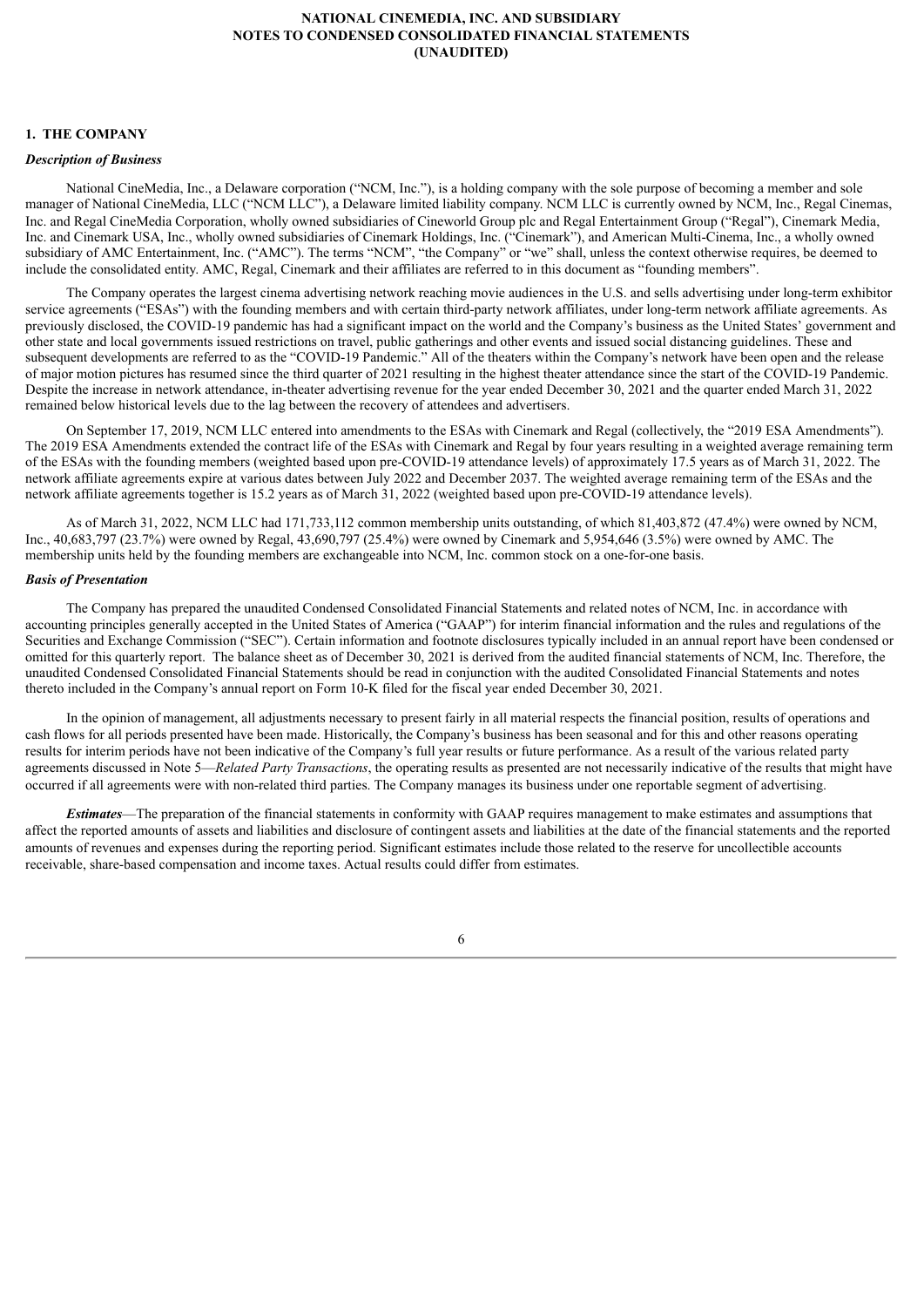#### *Significant Accounting Policies*

The Company's annual financial statements included in its Form 10-K filed for the fiscal year ended December 30, 2021 contain a complete discussion of the Company's significant accounting policies. Following is additional information related to the Company's accounting policies.

*Revenue Recognition*—The Company derives revenue principally from the advertising business, which includes advertising through its on-screen cinema network, lobby network (LEN) and lobby promotions in theaters, and on websites, mobile applications and out-of-home locations owned by NCM LLC and other companies. Revenue is recognized over time as the customer receives the benefits provided by NCM LLC's advertising services and the Company has the right to payment for performance to date. The Company considers the terms of each arrangement to determine the appropriate accounting treatment. The Company has changed the classification of the make good provision, retrospectively, to now be included within "Deferred Revenue" on the unaudited Consolidated Balance Sheet rather than "Accrued Expenses" as of March 31, 2022.

*Concentration of Credit Risk and Significant Customers*—The risk of credit loss related to the Company's trade receivables and unbilled receivables balances is accounted for through the allowance for doubtful accounts, a contra asset account which reduces the net receivables balance. The allowance for doubtful accounts balance is determined by pooling the Company's receivables with similar risk characteristics, specifically by type of customer (national or local/ regional) and then age of receivable and applying historical write off percentages to these pools in order to determine the amount of expected credit losses as of the balance sheet date. National receivables are with large advertising agencies with strong reputations in the advertising industry and clients with stable financial positions and good credit ratings, represent larger receivables balances per customer and have significantly lower historical and expected credit loss patterns. Local and regional receivables are with smaller companies sometimes with less credit history, represent smaller receivable balances per customer and have higher historical and expected credit loss patterns. The Company has smaller contracts with many local clients that are not individually significant. The Company also considers current economic conditions and trends to determine whether adjustments to historical loss rates are necessary. The Company also reserves for specific receivable balances that it expects to write off based on known concerns regarding the financial health of the customer. Receivables are written off when management determines amounts are uncollectible.

The Company had one agency through which it sourced advertising revenue that accounted for 21.8% and 15.7% of the Company's gross outstanding receivable balance as of March 31, 2022 and December 30, 2021, respectively. During the three months ended March 31, 2022 and April 1, 2021, the Company had one customer that accounted for 11.4% and 14.0% of the Company's revenue, respectively.

*Long-lived Assets*—The Company assesses impairment of long-lived assets pursuant to ASC 360 – *Property, Plant and Equipment*. This includes determining whether certain triggering events have occurred that could affect the value of an asset. The Company recorded losses of \$5.8 million and \$0.0 million related to the write-off of certain internally developed software during the three months ended March 31, 2022 and April 1, 2021, respectively.

*Share-Based Compensation***—The Company has issued stock options, restricted stock, and restricted stock units to certain employees and its** independent directors. The restricted stock and restricted stock unit grants for Company management vest upon the achievement of Company performance measures and/or service conditions, while non-management grants vest only upon the achievement of service conditions. Compensation expense of restricted stock and restricted stock units that vest upon the achievement of Company performance measures is based on management's financial projections and the probability of achieving the projections, which require considerable judgment. A cumulative adjustment is recorded to share-based compensation expense in periods that management changes its estimate of the number of shares of restricted stock and restricted stock units expected to vest. Ultimately, the Company adjusts the expense recognized to reflect the actual vested shares following the resolution of the performance conditions. Dividends are accrued when declared on unvested restricted stock and restricted stock units that are expected to vest and are only paid with respect to shares that actually vest. On January 19, 2022, March 2, 2021 and February 28, 2021, the Company's Board of Directors approved certain modifications to equity awards awarded under the Company's 2016 Equity Incentive Plan and 2020 Omnibus Equity Incentive Plan to adjust performance metrics, vesting amount and future performance goals in light of the COVID-19 Pandemic resulting in incremental share-based compensation expense of \$0.2 million and \$1.3 million for the three months ended March 31, 2022 and April 1, 2021, respectively. During the three months ended March 31, 2022 and April 1, 2021, 855,753 and 843,729, shares of restricted stock and restricted stock units vested, respectively.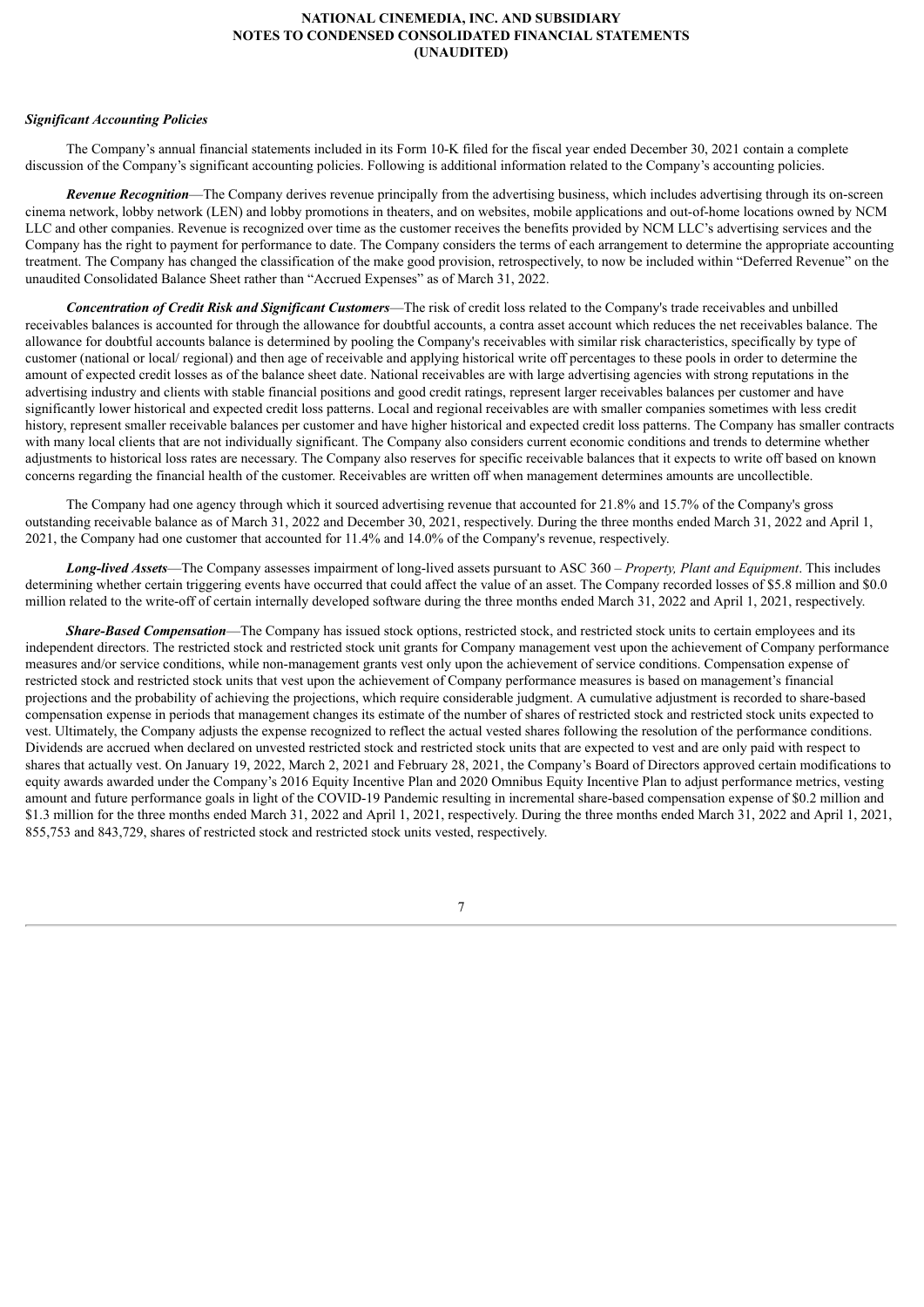*Consolidation*—NCM, Inc. consolidates the accounts of NCM LLC under the provisions of ASC 810, *Consolidation*. The following table presents the changes in NCM, Inc.'s equity resulting from net income attributable to NCM, Inc. and transfers to or from noncontrolling interests (in millions):

|                                                                                                      | <b>Three Months Ended</b> |  |                      |  |  |  |
|------------------------------------------------------------------------------------------------------|---------------------------|--|----------------------|--|--|--|
|                                                                                                      | March 31, 2022            |  | <b>April 1, 2021</b> |  |  |  |
| Net loss attributable to NCM, Inc.                                                                   | $(25.2)$ \$               |  | (19.4)               |  |  |  |
| NCM LLC equity issued for purchase of intangible asset                                               | 4.9                       |  | 6.8                  |  |  |  |
| Income tax and other impacts of subsidiary ownership changes                                         | (1.7)                     |  | 0.7                  |  |  |  |
| NCM LLC common membership unit redemption                                                            |                           |  | (6.6)                |  |  |  |
| Issuance of shares to founding members                                                               |                           |  | 6.6                  |  |  |  |
| Change from net loss income attributable to NCM, Inc. and transfers from noncontrolling<br>interests | (22.0)                    |  | (11.9)               |  |  |  |

# *Recently Adopted Accounting Pronouncements*

During the first quarter of 2021, the Company adopted Accounting Standards Update 2019-12, Income Taxes (Topic 740): *Simplifying the Accounting for Income Taxes* ("ASU 2019-12"), which removes the following exceptions for the Company to analyze in a given period: the exception to the incremental approach for intraperiod tax allocation; the exception to accounting for basis differences when there are ownership changes in foreign investments; and the exception in interim periods income tax accounting for year-to-date losses that exceed anticipated losses. The Company's adoption of ASU 2019-12 did not have a material impact on the unaudited Condensed Consolidated Financial Statements or notes thereto.

# *Recently Issued Accounting Pronouncements*

In March 2020, the FASB issued Accounting Standards Update No. 2020-04, Reference Rate Reform ("ASU 2020-04"), which provides temporary optional guidance to companies impacted by the transition away from the London Interbank Offered Rate ("LIBOR"). The guidance provides certain expedients and exceptions to applying GAAP in order to lessen the potential accounting burden when contracts, hedging relationships, and other transactions that reference LIBOR as a benchmark rate are modified. This guidance is effective upon issuance and expires on December 31, 2022. The Company concluded the LIBOR transition did not have a material impact on the Company's unaudited Condensed Consolidated Financial Statements.

The Company has considered all other recently issued accounting pronouncements and does not believe the adoption of such pronouncements will have a material impact on its unaudited Condensed Consolidated Financial Statements or notes thereto.

# **2. REVENUE FROM CONTRACTS WITH CUSTOMERS AND ACCOUNTS RECEIVABLE**

#### *Revenue Recognition*

The Company derives revenue principally from the sale of advertising to national, regional and local businesses in *Noovie®*, the Company's cinema advertising and entertainment pre-show. The Company also sells advertising through the LEN, a series of strategically placed screens located in movie theater lobbies, as well as other forms of advertising and promotions in theater lobbies. In addition, the Company sells online and mobile advertising, including through *Noovie* Audience Accelerator*,* through NCM's digital gaming products including *Noovie* Trivia, *Noovie* ARcade*, Name That Movie* and *Noovie* Shuffle*,* which can be played on the mobile apps and through partnerships with certain internet platforms*.* Further the Company sells advertising in a variety of complementary out of home venues, including restaurants, convenience stores and college campuses. The Company also has a long-term agreement to exhibit the advertising of the founding members' beverage suppliers.

The Company makes contractual guarantees to deliver a specified number of impressions to view the customers' advertising. If the contracted number of impressions are not delivered, the Company will run additional advertising to deliver the contracted impressions at a later date. The deferred portion of the revenue associated with undelivered impressions is referred to as a make-good provision. The Company defers the revenue associated with the make-good until the advertising airs to the audience specified in the advertising contract or the make-good period expires. The make-good provision is recorded within deferred revenue in the unaudited Condensed Consolidated Balance Sheet.

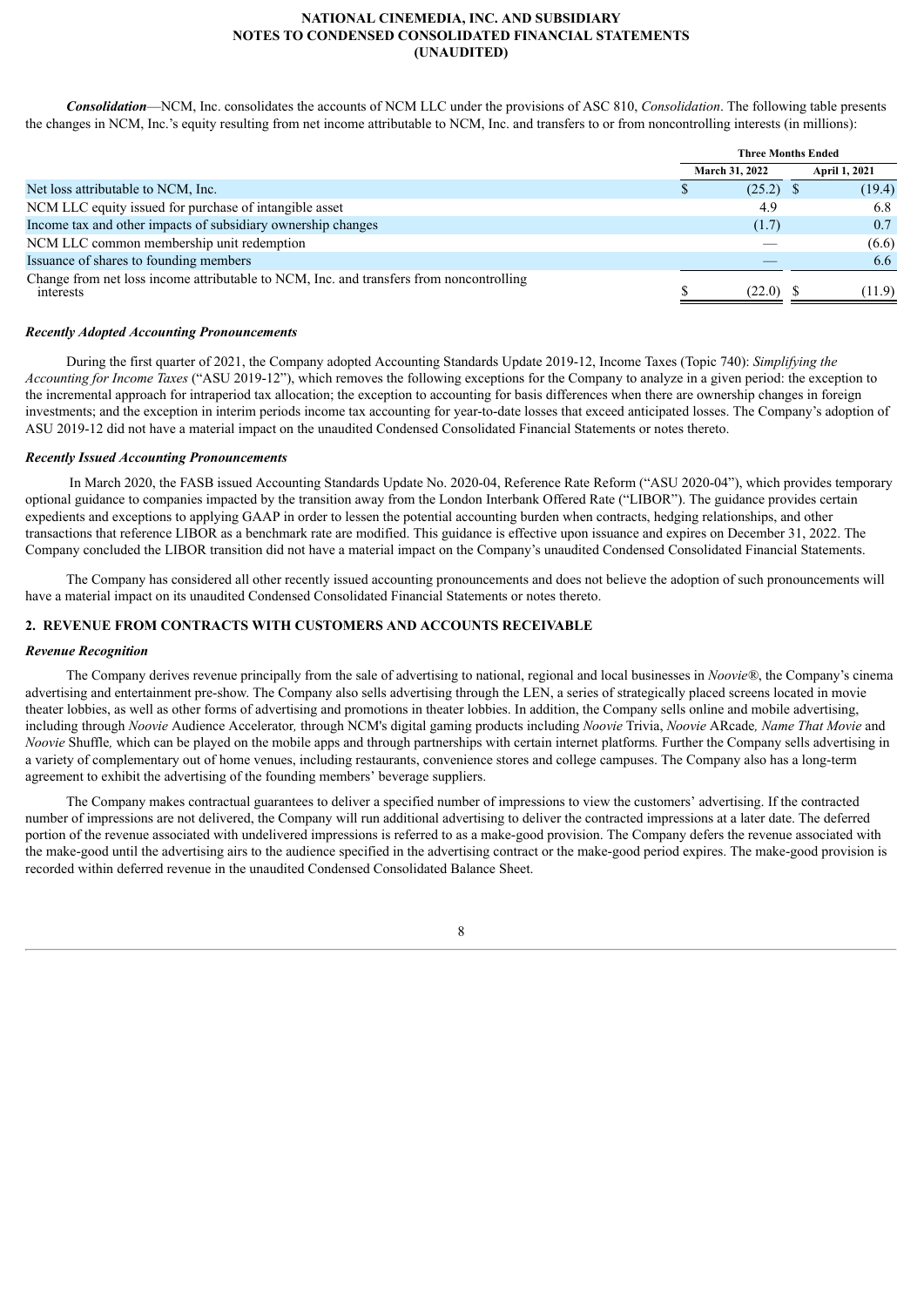The Company does not have any contracts with customers with terms in excess of one year that are noncancellable as of March 31, 2022. Agreements with a duration less than one year are not included within this disclosure as the Company elected to use the practical expedient in ASC 606-10-50-14 for those contracts. In addition, the Company's other contracts longer than one year that are cancellable are not included within this disclosure.

#### *Disaggregation of Revenue*

The Company disaggregates revenue based upon the type of customer: national and regional, local and beverage concessionaire. This method of disaggregation is in alignment with how revenue is reviewed by management and discussed with, and historically disclosed to investors.

The following table summarizes revenue from contracts with customers for the three months ended March 31, 2022 and April 1, 2021 (in millions):

|                                                                             |                       | <b>Three Months Ended</b> |
|-----------------------------------------------------------------------------|-----------------------|---------------------------|
|                                                                             | <b>March 31, 2022</b> | <b>April 1, 2021</b>      |
| National advertising revenue                                                | 26.3                  | 3.2                       |
| Local and regional advertising revenue                                      | 6. I                  |                           |
| Founding member advertising revenue from beverage concessionaire agreements | 3.5                   | 0.5                       |
| Total revenue                                                               | 35.9                  | 5.4                       |

## *Deferred Revenue and Unbilled Accounts Receivable*

Revenue recognized in the three months ended March 31, 2022 that was included within the Deferred Revenue balance as of December 30, 2021 was \$4.5 million. As of March 31, 2022 and December 30, 2021, the Company had \$3.9 million and \$4.4 million in unbilled accounts receivable, respectively.

# *Allowance for Doubtful Accounts*

The allowance for doubtful accounts balance is determined separately for each pool of the Company's receivables with similar risk characteristics. The Company has determined that two pools, national customers and local/regional customers, is appropriate. The changes within the allowance for doubtful accounts balances for the three months ended March 31, 2022 and April 1, 2021, respectively, were as follows (in millions):

|                                | <b>Three Months Ended</b>                                    |                                                                               |                      |  |                                                       |                                                                     |       |  |  |  |  |
|--------------------------------|--------------------------------------------------------------|-------------------------------------------------------------------------------|----------------------|--|-------------------------------------------------------|---------------------------------------------------------------------|-------|--|--|--|--|
|                                | <b>March 31, 2022</b>                                        |                                                                               | <b>April 1, 2021</b> |  |                                                       |                                                                     |       |  |  |  |  |
|                                | <b>Allowance for National</b><br><b>Customer Receivables</b> | <b>Allowance for Local/</b><br><b>Regional Customer</b><br><b>Receivables</b> |                      |  | <b>Allowance for National</b><br>Customer Receivables | <b>Allowance for Local/ Regional</b><br><b>Customer Receivables</b> |       |  |  |  |  |
| Balance at beginning of period | 0.3                                                          |                                                                               | l .4                 |  | 0.2                                                   |                                                                     |       |  |  |  |  |
| Provision for bad debt         |                                                              |                                                                               | 0.1                  |  |                                                       |                                                                     | (0.3) |  |  |  |  |
| Write-offs, net                | (0.2)                                                        |                                                                               | (0.2)                |  |                                                       |                                                                     | (0.1) |  |  |  |  |
| Balance at end of period       | 0.1                                                          |                                                                               |                      |  | 0.2                                                   |                                                                     | 1.7   |  |  |  |  |

# **3. LOSS PER SHARE**

Basic loss per share is computed on the basis of the weighted average number of common shares outstanding. Diluted loss per share is computed on the basis of the weighted average number of common shares outstanding plus the effect of potentially dilutive common stock options, restricted stock and restricted stock units using the treasury stock method. The components of basic and diluted loss per NCM, Inc. share are as follows:

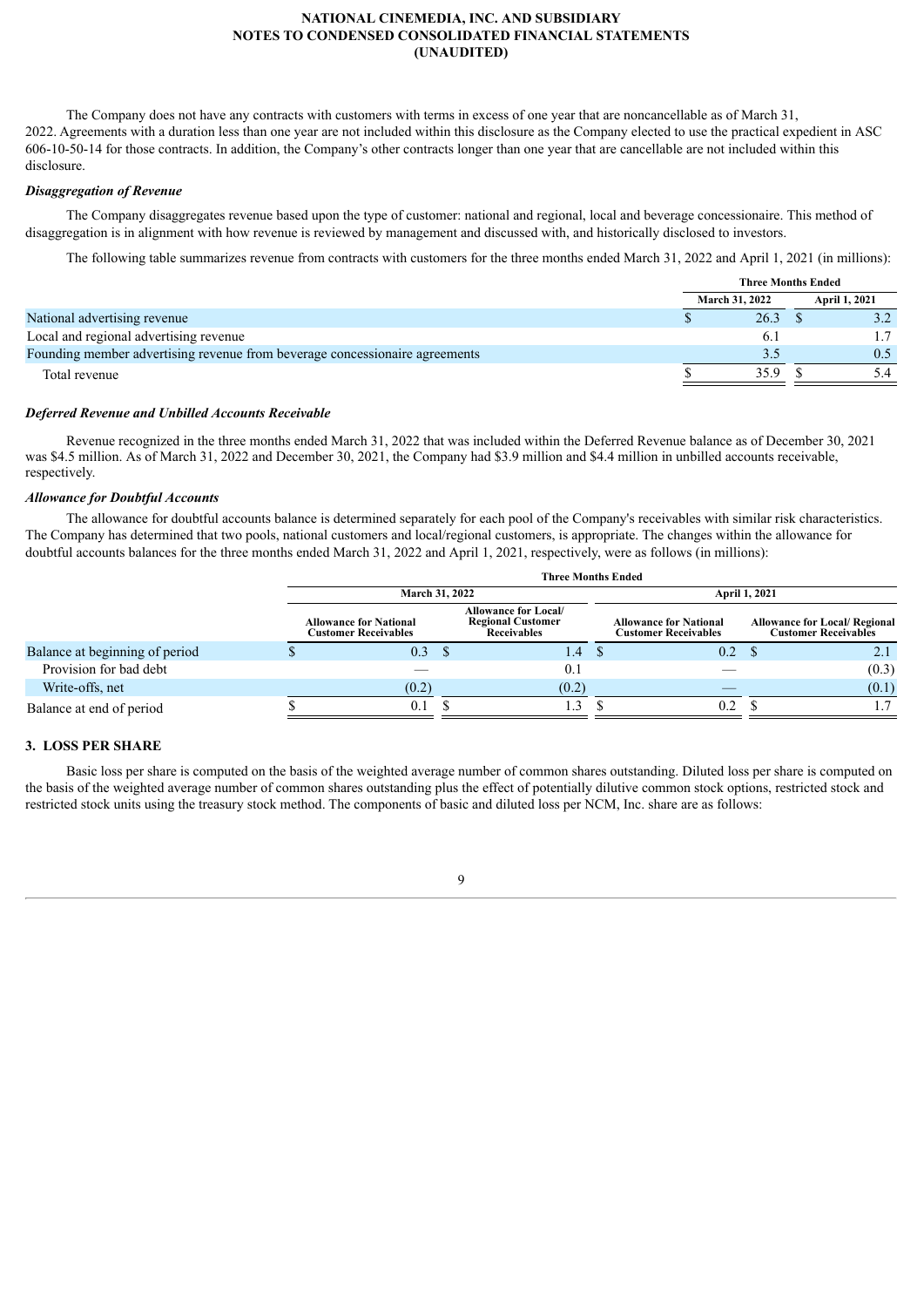|                                                                                           | <b>Three Months Ended</b> |  |               |  |  |
|-------------------------------------------------------------------------------------------|---------------------------|--|---------------|--|--|
|                                                                                           | March 31, 2022            |  | April 1, 2021 |  |  |
| Net loss attributable to NCM, Inc. (in millions)                                          | $(25.2)$ \$               |  | (19.4)        |  |  |
| Weighted average shares outstanding:                                                      |                           |  |               |  |  |
| <b>Basic</b>                                                                              | 81,040,652                |  | 78,481,355    |  |  |
| Add: Dilutive effect of stock options, restricted stock and exchangeable membership units |                           |  |               |  |  |
| Diluted                                                                                   | 81,040,652                |  | 78,481,355    |  |  |
| Loss per NCM, Inc. share:                                                                 |                           |  |               |  |  |
| Basic                                                                                     | $(0.31)$ \$               |  | (0.25)        |  |  |
| Diluted                                                                                   | (0.31)                    |  | (0.25)        |  |  |

The effect of 86,233,848 and 84,427,289 weighted average exchangeable NCM LLC common units held by the founding members for the three months ended March 31, 2022 and April 1, 2021, respectively, have been excluded from the calculation of diluted weighted average shares and loss per NCM, Inc. share as they were anti-dilutive. NCM LLC common units do not participate in dividends paid on NCM, Inc.'s common stock. In addition, there were 3,463,302 and 5,523,285 stock options and non-vested (restricted) shares for the three months ended March 31, 2022 and April 1, 2021, respectively, excluded from the calculation as they were anti-dilutive. The Company's non-vested (restricted) shares do not meet the definition of a participating security as the dividends will not be paid if the shares do not vest.

# **4. INTANGIBLE ASSETS**

Intangible assets consist of contractual rights to provide the Company's services within the theaters of the founding members and network affiliates and are stated at cost, net of accumulated amortization. The Company's intangible assets with its founding members are recorded at the fair market value of NCM, Inc.'s publicly traded stock as of the date on which the common membership units were issued. The NCM LLC common membership units are fully convertible into NCM, Inc.'s common stock. In addition, the Company records intangible assets for up-front fees paid to network affiliates upon commencement of a network affiliate agreement. The Company's intangible assets have a finite useful life and the Company amortizes the assets over the remaining useful life corresponding with the ESAs or the term of the network affiliate agreement. During the fourth quarter of 2021, the Company determined that recent adverse changes in macroeconomic trends, reduced cash flows as a consequence of the temporary, and sometimes permanent, closure of the theaters within the Company's network in response to the COVID-19 Pandemic, a decline in the fair value of NCM LLC's debt and the further sustained decline in the market price of NCM, Inc.'s common stock constituted a triggering event for certain of its intangible assets under Accounting Standards Certification No. 360, Impairment and Disposal of Long-Lived Assets. Management considered possible scenarios in a probabilityweighted estimated future undiscounted cash flow analysis, including the potential of further delays in major motion picture releases, a delay in audience return to the theaters and other potential adverse impacts to certain of NCM LLC's founding members' and affiliates' financial liquidity related to the COVID-19 Pandemic. The estimated future cash flows from the ESAs calculated within the probability-weighted analyses were in excess of the net book value of these intangible assets and no impairment charges were recorded in the year ended December 30, 2021. Such analysis required management to make estimates and assumptions based on historical data and consideration of future market conditions. Given the uncertainty inherent in any projection, heightened by the possibility of unforeseen additional effects of the COVID-19 Pandemic, including potential adverse impacts to NCM LLC's founding members' and affiliates' financial liquidity, actual results may differ from the estimates and assumptions used, or conditions may change, which could result in impairment charges in the future.

*Common Unit Adjustments*—In accordance with NCM LLC's Common Unit Adjustment Agreement with its founding members, on an annual basis NCM LLC determines the amount of common membership units to be issued to or returned by the founding members based on theater additions, new builds or dispositions during the previous year. In the event a founding member does not have sufficient common membership units to return, the adjustment is satisfied in cash in an amount calculated pursuant to NCM LLC's Common Unit Adjustment Agreement. In addition, NCM LLC's Common Unit Adjustment Agreement requires that a Common Unit Adjustment occur for a specific founding member if its acquisition or disposition of theaters, in a single transaction or cumulatively since the most recent Common Unit Adjustment, results in an attendance increase or decrease in excess of two percent of the annual total attendance at the prior adjustment date.

During the first quarter of 2022, NCM LLC issued 6,483,893 common membership units to two founding members for the rights to exclusive access to the theater screens and attendees added, net of dispositions, to NCM LLC's network during the 2021 fiscal year and calculated a negative common membership unit adjustment for one founding member resulting in a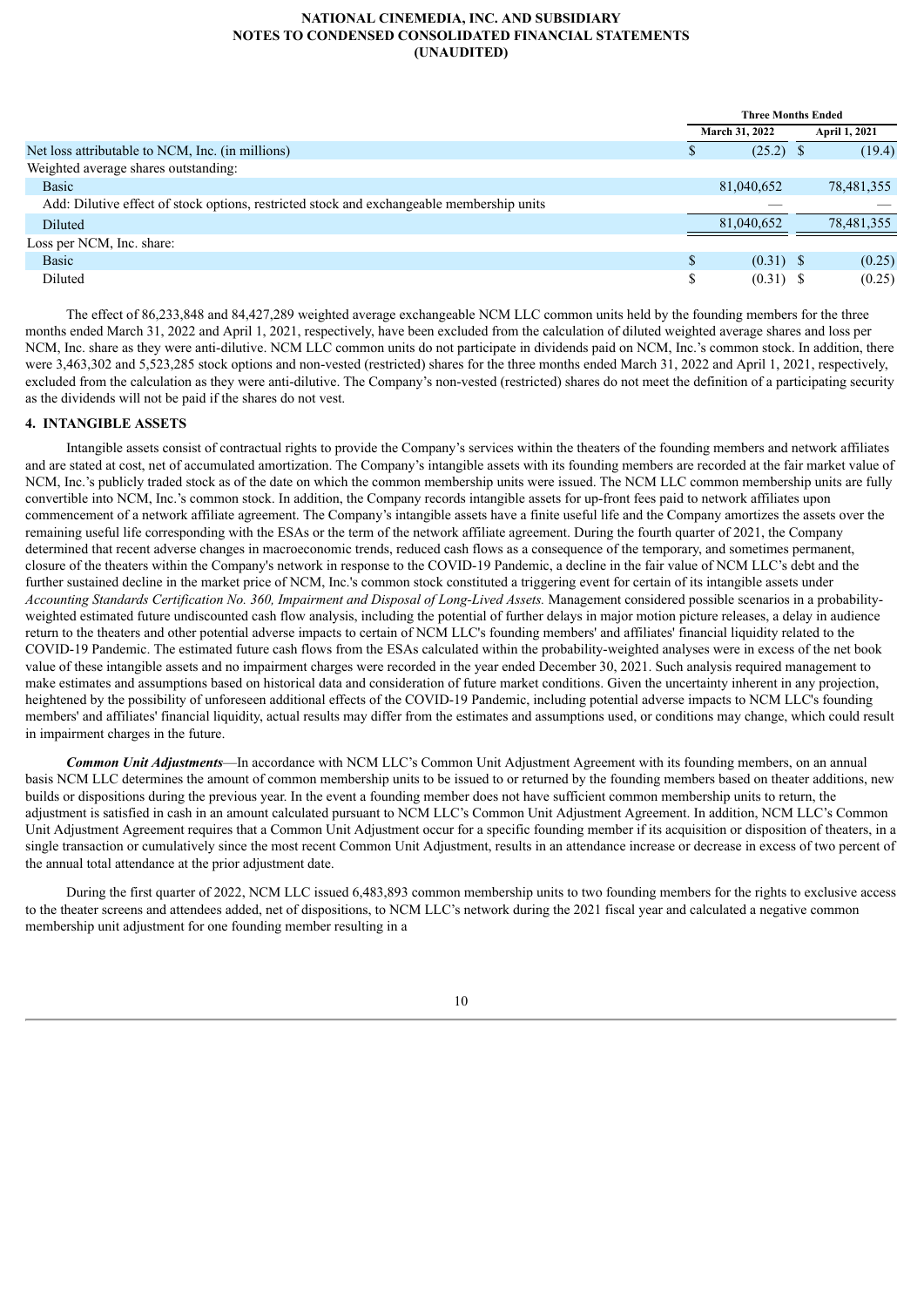reduction of 2,342,997 to its common membership unit balance. The net impact as a result of the Common Unit Adjustment to the intangible asset was \$10.4 million during the first quarter of 2022.

During the first quarter of 2021, NCM LLC issued 3,047,582 common membership units to two founding members for the rights to exclusive access to the theater screens and attendees added, net of dispositions, to NCM LLC's network during the 2020 fiscal year and calculated a negative common membership unit adjustment for one founding member resulting in a receivable included within "Other assets and prepaid expenses" on the unaudited Consolidated Balance Sheet. The net impact as a result of the Common Unit Adjustment to the intangible asset was \$4.8 million during the first quarter of 2021

*Integration Payments and Other Encumbered Theater Payments*—If an existing on-screen advertising agreement with an alternative provider is in place with respect to any acquired theaters ("encumbered theaters"), the founding members may elect to receive common membership units related to those encumbered theaters in connection with the Common Unit Adjustment. If the founding members make this election, then they are required to make payments on a quarterly basis in arrears in accordance with certain run-out provisions pursuant to the ESAs ("integration payments"). Because the Carmike Cinemas, Inc. ("Carmike") theaters acquired by AMC are subject to an existing on-screen advertising agreement with an alternative provider, AMC makes integration payments to NCM LLC. The integration payments will continue until the earlier of (i) the date the theaters are transferred to NCM LLC's network or (ii) the expiration of the ESA. Integration payments are calculated based upon the advertising cash flow that the Company would have generated if it had exclusive access to sell advertising in the theaters with pre-existing advertising agreements. The ESAs additionally entitle NCM LLC to payments related to the founding members' on-screen advertising commitments under their beverage concessionaire agreements for encumbered theaters. These payments are also accounted for as a reduction to the intangible assets. During the three months ended March 31, 2022 and April 1, 2021, the Company recorded a reduction to net intangible assets of \$0.2 million and \$0.0 million, respectively, related to other encumbered theater payments. No integration payments were earned for the three months ended March 31, 2022 because the Company generated negative Adjusted Operating Income Before Depreciation and Amortization ("Adjusted OIBDA") during this period. During the three months ended March 31, 2022 and April 1, 2021, AMC and Cinemark paid a total of \$1.2 million and \$0.0 million, respectively, in integration and other encumbered theater payments (as payments are made one quarter and one month in arrears, respectively). The payments received during the three months ended April 1, 2021 primarily relate to AMC's acquisition of theaters from Carmike. If common membership units are issued to a founding member for newly acquired theaters that are subject to an existing onscreen advertising agreement with an alternative provider, the amortization of the intangible asset commences after the existing agreement expires and NCM LLC can utilize the theaters for all of its services.

# **5. RELATED PARTY TRANSACTIONS**

*Founding Member Transactions*—In connection with NCM, Inc.'s initial public offering ("IPO"), the Company entered into several agreements to define and regulate the relationships among NCM, Inc., NCM LLC and the founding members which are outlined below. AMC has owned less than 5% of NCM LLC since July 2018 and is no longer a related party. AMC remains a party to the ESA, Common Unit Adjustment Agreement, Tax Receivable Agreement ("TRA") and certain other original agreements and is a member under the terms of the NCM LLC operating agreement, subject to fulfilling the requirements of Section 3.1 of the NCM LLC operating agreement. AMC will continue to participate in the annual Common Unit Adjustment and receive available cash distributions or allocation of earnings and losses in NCM LLC (as long as its ownership is greater than zero), TRA payments and theater access fees. Further, AMC will continue to pay beverage revenue, among other things. AMC's ownership percentage does not impact future integration payments and other encumbered theater payments owed to NCM LLC by AMC. As of March 31, 2022, AMC's ownership was 3.5%.

The material agreements with the founding members are as follows:

• **ESAs.** Under the ESAs, NCM LLC is the exclusive provider within the United States of advertising services in the founding members' theaters (subject to pre-existing contractual obligations and other limited exceptions for the benefit of the founding members). The advertising services include the use of the digital content network ("DCN") equipment required to deliver the on-screen advertising and other content included in the *Noovie*® pre-show, use of the LEN and rights to sell and display certain lobby promotions. Further, NCM LLC's founding members have elected to purchase 30 seconds to 60 seconds of advertising, out of the 90 seconds allowed for under the ESA, in the *Noovie* pre-show to satisfy the founding members' on-screen advertising commitments under their beverage concessionaire agreements. In consideration for access to the founding members' theaters, theater patrons, the network equipment required to display onscreen and LEN video advertising and the use of theaters for lobby promotions, the founding members receive a monthly theater access fee. In conjunction with the 2019 ESA Amendments, NCM LLC agreed to pay Cinemark and Regal incremental monthly theater access

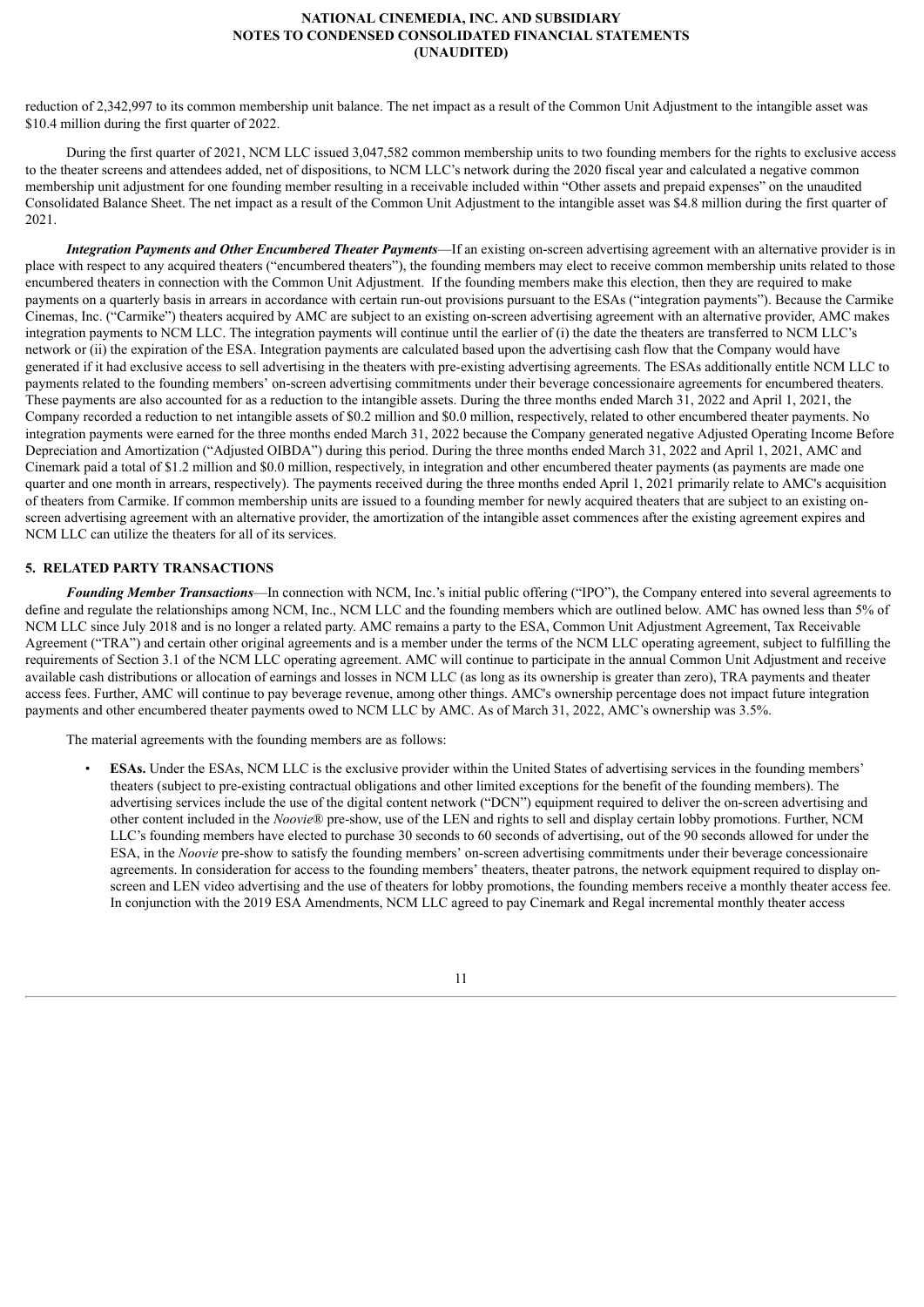fees and, subject to NCM LLC's use of specified inventory, a revenue share in consideration for NCM LLC's access to certain on-screen advertising inventory after the advertised showtime of a feature film beginning November 1, 2019, and the underlying term of the ESAs were extended until 2041. The ESAs and 2019 ESA Amendments with Cinemark and Regal are considered leases with related parties under ASC 842.

- **Common Unit Adjustment Agreement.** The Common Unit Adjustment Agreement provides a mechanism for increasing or decreasing the membership units held by the founding members based on the acquisition or construction of new theaters or sale or closure of theaters that are operated by each founding member and included in NCM LLC's network.
- **Tax Receivable Agreement.** The TRA provides for the effective payment by NCM, Inc. to the founding members of 90% of the amount of cash savings, if any, in U.S. federal, state and local income tax or franchise tax that is actually realized as a result of certain increases in NCM, Inc.'s proportionate share of tax basis in NCM LLC's tangible and intangible assets resulting from the IPO and related transactions.
- **Software License Agreement.** At the date of the Company's IPO, NCM LLC was granted a perpetual, royalty-free license from NCM LLC's founding members to use certain proprietary software that existed at the time for the delivery of digital advertising and other content through the DCN to screens in the U.S. NCM LLC has made improvements to this software since the IPO date and NCM LLC owns those improvements, except for improvements that were developed jointly by NCM LLC and NCM LLC's founding members, if any.

The following tables provide summaries of the transactions between the Company and the related party founding members (in millions):

\_\_\_\_\_\_\_\_\_\_\_\_\_\_\_\_\_\_\_\_\_\_\_\_\_\_\_\_\_\_\_\_\_\_\_\_\_\_\_\_

| <b>Three Months Ended</b> |                          |                       |        |  |
|---------------------------|--------------------------|-----------------------|--------|--|
|                           |                          | <b>April 1, 2021</b>  |        |  |
|                           |                          |                       |        |  |
|                           | 2.8                      |                       | 0.4    |  |
|                           |                          |                       |        |  |
|                           |                          |                       |        |  |
|                           | $\overline{\phantom{0}}$ |                       |        |  |
|                           |                          | <b>March 31, 2022</b> | 12.8 S |  |

*(1)* For the three months ended March 31, 2022 and April 1, 2021, Cinemark and Regal purchased 60 seconds of on-screen advertising time from NCM LLC to satisfy their obligations under their beverage concessionaire agreements at a 30 seconds equivalent CPM rate specified by the ESA. Beverage revenue was limited for periods of reduced attendance due to the COVID-19 Pandemic.

*(2)* Comprised of payments per theater attendee, payments per digital screen with respect to the founding member theaters included in the Company's network and payments for access to higher quality digital cinema equipment. Following the 2019 ESA Amendments this also includes payments to Cinemark and Regal for their share of the revenue from the sale of an additional single unit that is either 30 or 60 seconds of the *Noovie* pre-show in the trailer position directly prior to the "attached" trailers preceding the feature film (the "Platinum Spot"). Theater access fees and revenue share expenses were reduced for periods of reduced attendance due to the COVID-19 Pandemic.

*(3)* Includes purchase of movie tickets, concession products, rental of theater space primarily for marketing to NCM LLC's advertising clients and other payments made to the founding members in the ordinary course of business.

|                                                                                                                                        |                       | As of |                          |
|----------------------------------------------------------------------------------------------------------------------------------------|-----------------------|-------|--------------------------|
| Included in the unaudited Condensed Consolidated Balance Sheets:                                                                       | <b>March 31, 2022</b> |       | <b>December 30, 2021</b> |
| Common unit adjustments and ESA extension costs, net of amortization and integration payments (included in<br>intangible assets) $(1)$ | 593.3 \$              |       | 589.6                    |
| Long-term payable to founding members under tax receivable agreement $(2)$                                                             | 119 S                 |       | 11.9                     |

*(1)* Refer to Note 4—*Intangible Assets* for further information on common unit adjustments and integration payments. This balance includes common unit adjustments issued to all of the founding members (including AMC) as the Company's intangible balance is considered one asset inclusive of all common unit adjustment activity.

*(2)* The Company paid Cinemark and Regal \$0.2 million and \$0.4 million during 2021, respectively, in payments pursuant to the TRA which were for the 2019 tax year.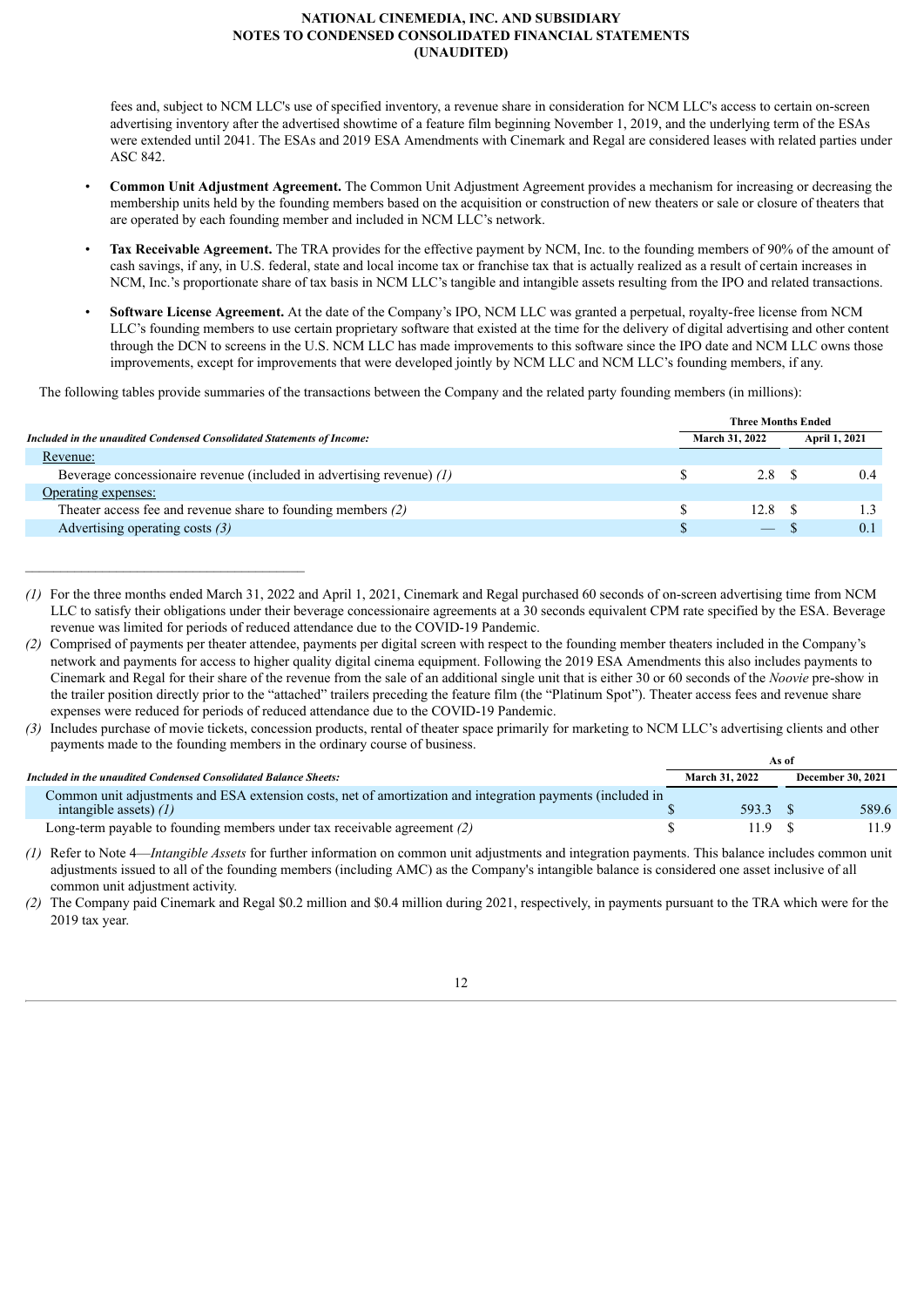Pursuant to the terms of the NCM LLC operating agreement in place since the completion of the Company's IPO, NCM LLC is required to make mandatory distributions on a proportionate basis to its members of available cash, as defined in the NCM LLC operating agreement, on a quarterly basis in arrears. Due to the continued recovery from the COVID-19 Pandemic during the three months ended March 31, 2022 and decrease in 2021 in-theater advertising revenue, the mandatory distributions of available cash by NCM LLC to its related party founding members and NCM, Inc. for the three months ended March 31, 2022 were calculated as negative \$26.3 million (including negative \$6.9 million for Cinemark, negative \$6.5 million for Regal and negative \$12.9 million for NCM, Inc.). Therefore, there will be no payment made for the first quarter of 2022. Under the terms of the NCM LLC operating agreement, these negative amounts will be netted against future positive available cash distributions after the extended covenant waiver holiday, contingent upon the Company's compliance with the covenants outlined within the Credit Agreement Third Amendment defined within Note 6—*Borrowings* and in accordance with the NCM LLC operating agreement.

Amounts due to related party founding members, net, as of March 31, 2022 were comprised of the following (in millions):

|                                                                                                          | <b>Tinemark</b> | Regal | Total |
|----------------------------------------------------------------------------------------------------------|-----------------|-------|-------|
| Theater access fees and revenue share, net of beverage revenues and other<br>encumbered theater payments |                 |       |       |
| Total amounts due to founding members, net                                                               |                 |       |       |

Amounts due to related party founding members, net as of December 30, 2021 were comprised of the following (in millions):

|                                                                                                          | Cinemark | Regal | <b>Total</b> |
|----------------------------------------------------------------------------------------------------------|----------|-------|--------------|
| Theater access fees and revenue share, net of beverage revenues and other<br>encumbered theater payments |          |       |              |
| Total amounts due to founding members, net                                                               |          |       |              |
|                                                                                                          |          |       |              |

*AC JV, LLC Transactions*—In December 2013, NCM LLC sold its Fathom Events business to a newly formed limited liability company, AC JV, LLC, owned 32% by each of the founding members and 4% by NCM LLC. The Company accounts for its investment in AC JV, LLC under the equity method of accounting in accordance with ASC 323-30, *Investments—Equity Method and Joint Ventures* ("ASC 323-30") because AC JV, LLC is a limited liability company with the characteristics of a limited partnership and ASC 323-30 requires the use of equity method accounting unless the Company's interest is so minor that it would have virtually no influence over partnership operating and financial policies. Although NCM LLC does not have a representative on AC JV, LLC's Board of Directors or any voting, consent or blocking rights with respect to the governance or operations of AC JV, LLC, the Company concluded that its interest was more than minor under the accounting guidance. The Company's investment in AC JV, LLC was \$0.8 million and \$0.7 million as of March 31, 2022 and December 30, 2021, respectively. During the three months ended March 31, 2022 and April 1, 2021, NCM LLC received cash distributions from AC JV, LLC of \$0.1 million and \$0.0 million, respectively. Equity in earnings (losses) from AC JV, LLC of \$0.1 million and \$(0.1) million for the three months ended March 31, 2022 and April 1, 2021, respectively, is included in "Other non-operating income" in the unaudited Condensed Consolidated Statements of Income.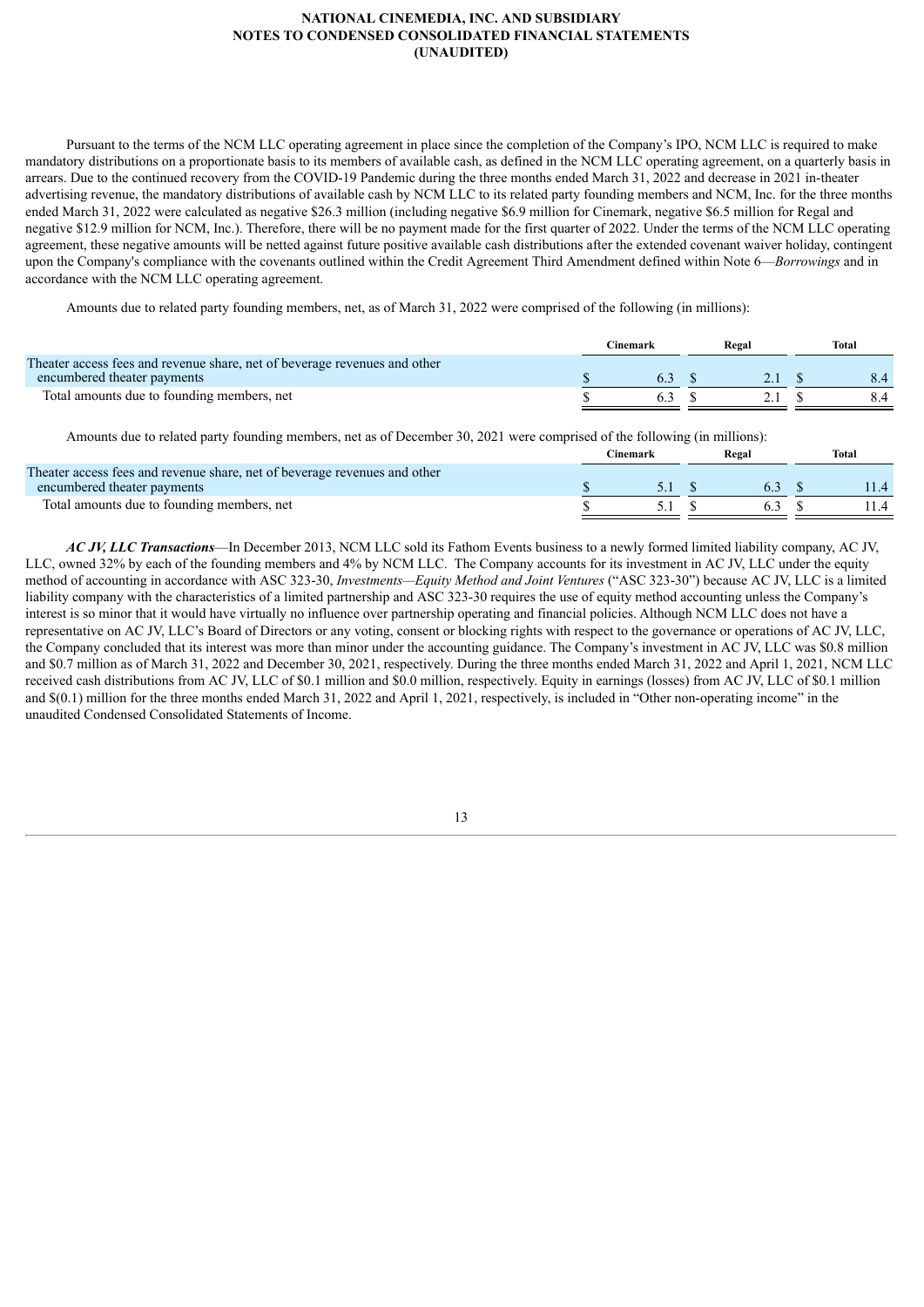# **6. BORROWINGS**

The following table summarizes NCM LLC's total outstanding debt as of March 31, 2022 and December 30, 2021 and the significant terms of its borrowing arrangements (in millions):

|                                                                                        |                | <b>Outstanding Balance as of</b> |   |         |                          |        |  |  |  |  |  |  |  |  |  |  |  |  |  |  |  |  |                  |                         |
|----------------------------------------------------------------------------------------|----------------|----------------------------------|---|---------|--------------------------|--------|--|--|--|--|--|--|--|--|--|--|--|--|--|--|--|--|------------------|-------------------------|
| <b>Borrowings</b>                                                                      | March 31, 2022 |                                  |   |         | <b>December 30, 2021</b> |        |  |  |  |  |  |  |  |  |  |  |  |  |  |  |  |  | Maturity<br>Date | <b>Interest</b><br>Rate |
| Revolving credit facility 2018                                                         | \$             | 167.0                            | S | 167.0   | June 20, 2023            | (1)    |  |  |  |  |  |  |  |  |  |  |  |  |  |  |  |  |                  |                         |
| Revolving credit facility 2022                                                         |                | 50.0                             |   |         | June 20, 2023            | (1)    |  |  |  |  |  |  |  |  |  |  |  |  |  |  |  |  |                  |                         |
| Term loans - first tranche                                                             |                | 259.9                            |   | 261.2   | June 20, 2025            | (1)    |  |  |  |  |  |  |  |  |  |  |  |  |  |  |  |  |                  |                         |
| Term loans - second tranche                                                            |                | 49.5                             |   | 49.8    | December 20, 2024        | (1)    |  |  |  |  |  |  |  |  |  |  |  |  |  |  |  |  |                  |                         |
| Senior secured notes due 2028                                                          |                | 400.0                            |   | 400.0   | April 15, 2028           | 5.875% |  |  |  |  |  |  |  |  |  |  |  |  |  |  |  |  |                  |                         |
| Senior unsecured notes due 2026                                                        |                | 230.0                            |   | 230.0   | August 15, 2026          | 5.750% |  |  |  |  |  |  |  |  |  |  |  |  |  |  |  |  |                  |                         |
| Total borrowings                                                                       |                | 1,156.4                          |   | 1,108.0 |                          |        |  |  |  |  |  |  |  |  |  |  |  |  |  |  |  |  |                  |                         |
| Less: debt issuance costs and debt discounts related to<br>term loans and senior notes |                | (9.9)                            |   | (10.5)  |                          |        |  |  |  |  |  |  |  |  |  |  |  |  |  |  |  |  |                  |                         |
| Total borrowings, net                                                                  |                | 1,146.5                          |   | 1,097.5 |                          |        |  |  |  |  |  |  |  |  |  |  |  |  |  |  |  |  |                  |                         |
| Less: current portion of debt                                                          |                | (3.2)                            |   | (3.2)   |                          |        |  |  |  |  |  |  |  |  |  |  |  |  |  |  |  |  |                  |                         |
| Carrying value of long-term debt                                                       |                | 1,143.3                          |   | 1,094.3 |                          |        |  |  |  |  |  |  |  |  |  |  |  |  |  |  |  |  |                  |                         |

*(1)* The interest rates on the revolving credit facilities and term loans are described below.

*Senior Secured Credit Facility*—NCM LLC's credit agreement, as amended, (the "Credit Agreement") consists of a term loan facility and a revolving credit facility. As of March 31, 2022, NCM LLC's senior secured credit facility consisted of a \$175.0 million revolving credit facility, a \$49.5 million term loan (first tranche) and a \$259.9 million term loan (second tranche). The obligations under the senior secured credit facility are secured by a lien on substantially all of the assets of NCM LLC.

On March 8, 2021, NCM LLC entered into a second amendment to its Credit Agreement ("Credit Agreement Second Amendment"). Among other things, the Credit Agreement Second Amendment provides for certain modifications to the negative covenants, additional waivers and term changes outlined below and grants security interests in certain assets of NCM LLC and other potential loan parties that are not currently pledged to the lenders. In addition, pursuant to the Credit Agreement Second Amendment, NCM LLC incurred a second tranche of the term loans in an aggregate principal amount of \$50.0 million, the net proceeds of \$43.0 million to be used for general corporate purposes. Upon execution of the Credit Agreement Second Amendment, the Company recorded \$2.3 million as a discount, \$3.9 million as debt issuance costs and \$0.8 million within "Loss on modification and retirement of debt, net".

On January 5, 2022, NCM LLC entered into a third amendment to its Credit Agreement ("Credit Agreement Third Amendment"). Among other things, the Credit Agreement Third Amendment provides for: (i) certain modifications to and extensions to modifications of the affirmative and negative covenants therein; (ii) the suspension of the consolidated net total leverage and consolidated net senior secured leverage financial covenants through the fiscal quarter ending December 29, 2022; (iii) the consolidated net total leverage ratio and consolidated net senior secured leverage ratio financial covenants to be set to 9.25 to 1.00 and 7.25 to 1.00, respectively, for the fiscal quarter ending on or about March 30, 2023, 8.50 to 1.00 and 6.50 to 1.00, respectively, for the fiscal quarter ending on or about June 29, 2023, 8.00 to 1.00 and 6.00 to 1.00, respectively, for the fiscal quarter ending on or about September 28, 2023, and 6.25 to 1.00 and 4.50 to 1.00, respectively, for the fiscal quarter ending on or about December 28, 2023 and each fiscal quarter thereafter. Upon execution of the Credit Agreement Third Amendment, \$6.4 million was recorded as debt issuance costs and \$0.4 million was recorded as a loss on the modification of debt during the year ended December 30, 2021.

The senior secured credit facility contains a number of covenants and various financial ratio requirements including, (i) a consolidated net total leverage ratio covenant of 6.25 times for each quarterly period and (ii) with respect to the revolving credit facility, maintaining a consolidated net senior secured leverage ratio of equal to or less than 4.50 times on a quarterly basis for each quarterly period in which a balance is outstanding on the revolving credit facility, each of which has been modified by the Credit Agreement Third Amendment. Pursuant to the terms of the Credit Agreement Third Amendment, NCM LLC is restricted from making available cash distributions until after NCM LLC delivers a compliance certificate for the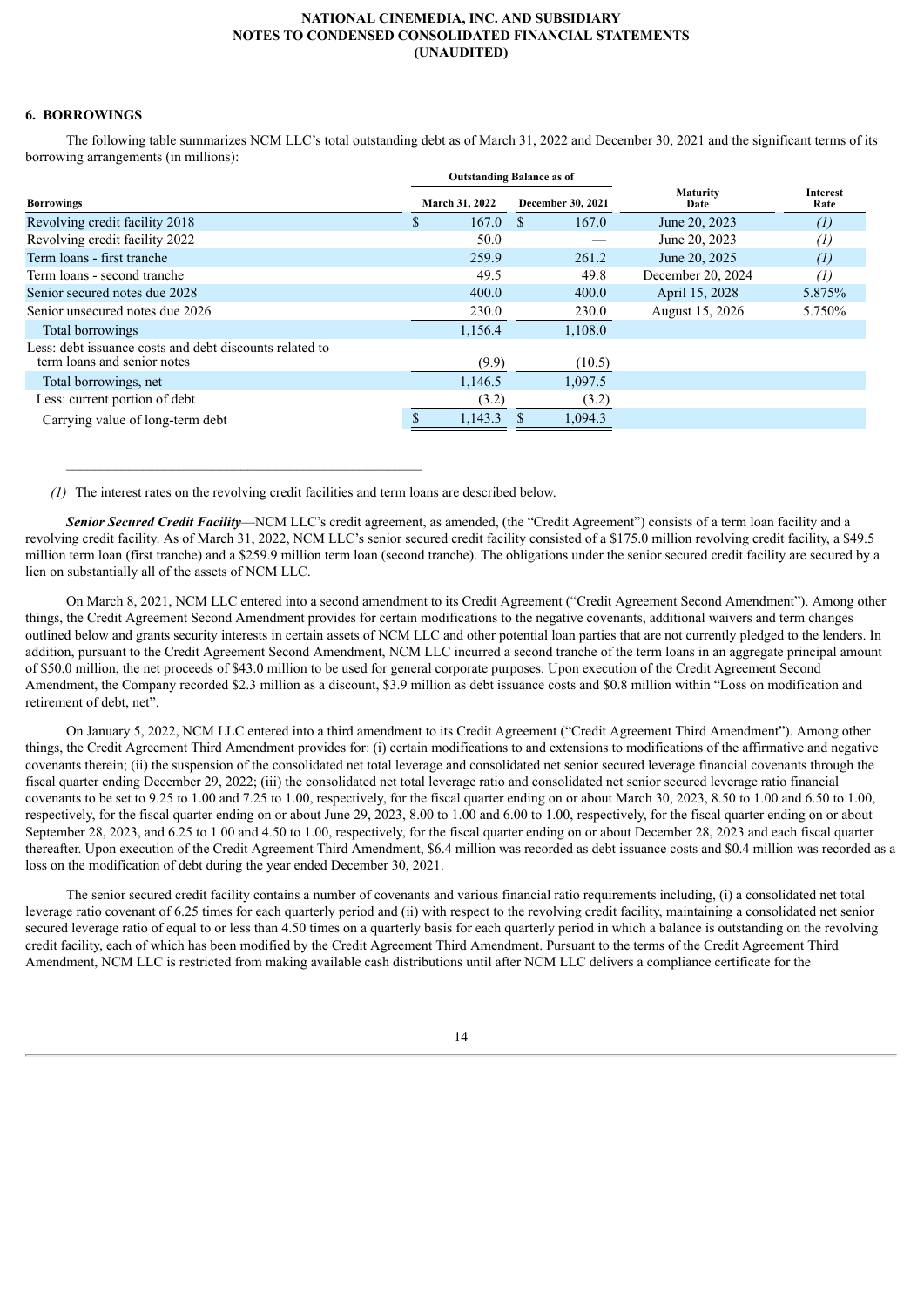quarter ending on or about December 28, 2023, and, thereafter, NCM LLC may only make available cash distributions if: (i) no default or event of default under the Credit Agreement has occurred and is continuing; (ii) the consolidated net senior secured leverage ratio is equal to or less than 4.00 to 1.00; and (iii) the aggregate principal amount of all outstanding revolving loans under the Credit Agreement is \$39.0 million or less. As of March 31, 2022, NCM LLC was in compliance with the requirements of the Credit Agreement Third Amendment described above and the noncompliance with the financial covenants was automatically waived.

*Term Loans*—*First Tranche*—The interest rate on the initial tranche of term loans was originally a rate chosen at NCM LLC's option of either the LIBOR index plus 3.00% or the base rate plus 2.00%. The rate increased from LIBOR index plus 2.75% or the base rate plus 1.75%. The interest rate on the term loans as of March 31, 2022 was  $\frac{1}{2}$ .00%. The term loans amortize at a rate equal to 1.00% annually, to be paid in equal quarterly installments. As of March 31, 2022, NCM LLC has paid principal of \$10.1 million, reducing the outstanding balance to \$259.9 million.

*Term Loans*—*Second Tranche*—The interest rate on the second tranche of term loans is the LIBOR index plus 8.00%. The interest rate on the term loans as of March 31, 2022 was 9.00%. The term loans amortize at a rate equal to 1.00% annually, to be paid in equal quarterly installments. As of March 31, 2022, NCM LLC has paid principal of \$0.5 million, reducing the outstanding balance to \$49.5 million.

*Revolving Credit Facility 2018*—The revolving credit facility portion of NCM LLC's total borrowings is available, subject to certain conditions, for general corporate purposes of NCM LLC in the ordinary course of business and for other transactions permitted under the senior secured credit facility, and a portion is available for letters of credit. During March 2020, NCM LLC drew down an additional \$110.0 million on the revolving credit facility to fund operations during the period of expected disrupted cash flows due to the temporary closure of the theaters within NCM LLC's network due to the COVID-19 Pandemic. As of March 31, 2022, NCM LLC's total availability under the \$175.0 million revolving credit facility was \$6.8 million, net of \$167.0 million outstanding and \$1.2 million in letters of credit. The unused line fee is 0.50% per annum which is consistent with the previous facility. Borrowings under the revolving credit facility bear interest at NCM LLC's option of either the LIBOR index plus an applicable margin ranging from 1.75% to 2.25% or the base rate plus an applicable margin ranging from 0.75% to 1.25%. The margin changed to the aforementioned range from a fixed margin of LIBOR index plus 2.00% or the base rate plus 1.00%. The applicable margin for the revolving credit facility is determined quarterly and is subject to adjustment based upon a consolidated net senior secured leverage ratio for NCM LLC (the ratio of secured funded debt less unrestricted cash and cash equivalents of up to \$100.0 million, divided by Adjusted EBITDA for debt purposes, defined as NCM LLC's net income before depreciation and amortization expense adjusted to also exclude non-cash share based compensation costs for NCM LLC plus integration payments received). The weighted-average interest rate on the revolving credit facility as of March 31, 2022 was 4.50%.

*Revolving Credit Facility 2022*—On January 5, 2022, NCM LLC also entered into a new revolving credit agreement (the "Revolving Credit Agreement 2022"). The Revolving Credit Agreement 2022 provides for revolving loan commitments of \$50.0 million of secured revolving loans, the entire amount of which was funded on January 5, 2022. The Revolving Credit Agreement 2022 provides for (i) a cash interest rate of term Secured Overnight Financing Rate (SOFR) plus 8.00%, with a 1.00% floor, (ii) a maturity date of June 20, 2023 and (iii) a termination premium if NCM LLC terminates the commitments under the Revolving Credit Agreement 2022 at any time before maturity. The Revolving Credit Agreement 2022 also contains covenants, representations and warranties and events of default that are substantially similar to the Credit Agreement. As of March 31, 2022, NCM LLC's total availability under the \$50.0 million revolving credit facility was \$0.0 million. The weighted-average interest rate on the revolving credit facility as of March 31, 2022 was 9.11%.

*Senior Unsecured Notes due 2026*—On August 19, 2016, NCM LLC completed a private placement of \$250.0 million in aggregate principal amount of 5.750% Senior Unsecured Notes (the "Notes due 2026") for which the registered exchange offering was completed on November 8, 2016. The Notes due 2026 pay interest semi-annually in arrears on February 15 and August 15 of each year, which commenced on February 15, 2017. The Notes due 2026 were issued at 100% of the face amount thereof and are the senior unsecured obligations of NCM LLC. NCM LLC repurchased and canceled a total of \$20.0 million of the Notes due 2026 during 2019 and 2018, respectively, reducing the principal amount to \$230.0 million as of March 31, 2022.

*Senior Secured Notes due 2028*—On October 8, 2019, NCM LLC completed a private offering of \$400.0 million aggregate principal amount of 5.875% Senior Secured Notes due 2028 (the "Notes due 2028") to eligible purchasers. The Notes due 2028 will mature on April 15, 2028. Interest on the Notes due 2028 accrues at a rate of 5.875% per annum and is payable semi-annually in arrears on April 15 and October 15 of each year, commencing on April 15, 2020. The Notes due 2028 were issued at 100% of the face amount thereof and share in the same collateral that secures NCM LLC's obligations under the senior secured credit facility.

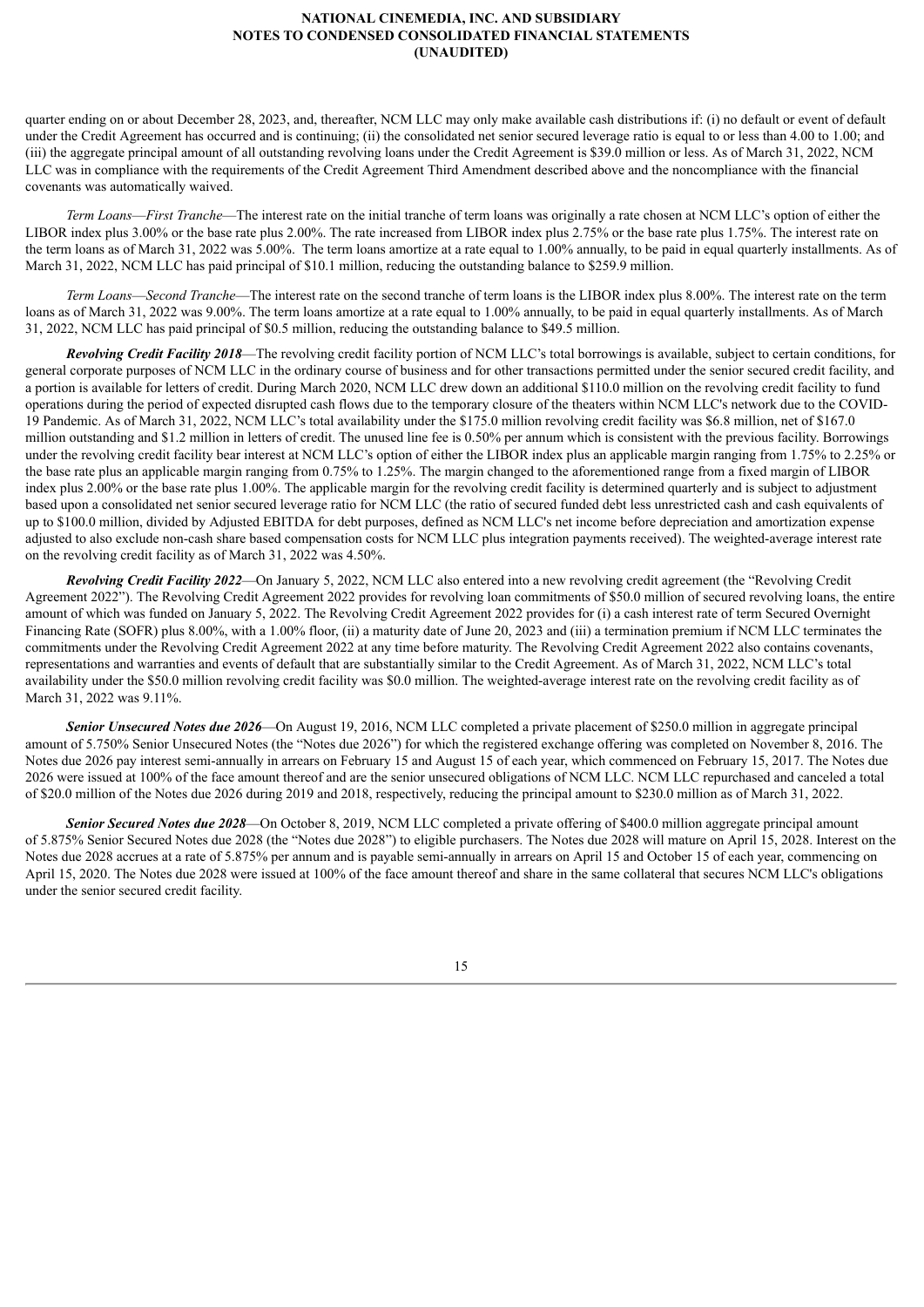#### **7. INCOME TAXES**

*Changes in the Company's Ef ective Tax Rate*—The Company recorded income tax expense of \$0.0 million for the three months ended March 31, 2022 and for the three months ended April 1, 2021 resulting in an effective tax rate of 0.0% for both periods. The Company recorded a full valuation allowance on its net deferred tax assets as of April 1, 2021 following the determination it was more-likely-than-not that the Company will not be able to realize the benefit of those assets. The Company maintained a full valuation allowance as of March 31, 2022, resulting in deferred tax expense of \$0.0 million for the three months ended March 31, 2022 and the Company's effective tax rate of 0.0%.

## **8. COMMITMENTS AND CONTINGENCIES**

*Legal Actions*—The Company is subject to claims and legal actions in the ordinary course of business. The Company believes such claims will not have a material effect individually or in the aggregate on its financial position, results of operations or cash flows.

*Operating Commitments - Facilities*—The Company has entered into operating lease agreements for its corporate headquarters and other regional offices. The Company has right-of-use ("ROU") assets of \$18.3 million and short-term and long-term lease liabilities of \$2.2 million and \$19.8 million, respectively, on the balance sheet as of March 31, 2022 for all material leases with terms longer than twelve months. These balances are included within "Other assets", "Other current liabilities" and "Other liabilities", respectively, on the unaudited Condensed Consolidated Balance Sheets. As of March 31, 2022, the Company had a weighted average remaining lease term of 7.3 years on these leases. When measuring the ROU assets and lease liabilities recorded, the Company utilized its incremental borrowing rate in order to determine the present value of the lease payments as the leases do not provide an implicit rate. The Company used the rate of interest that it would have paid to borrow on a collateralized basis over a similar term for an amount equal to the lease payments in a similar economic environment. As of March 31, 2022, the Company's weighted average annual discount rate used to establish the ROU assets and lease liabilities was 7.4%.

During the three months ended March 31, 2022 and April 1, 2021, the Company recognized the following components of total lease cost (in millions). These costs are presented within "Selling and marketing costs" and "Administrative and other costs" within the unaudited Condensed Consolidated Statements of Income depending upon the nature of the use of the facility.

|                      |                       | <b>Three Months Ended</b> |                  |  |  |
|----------------------|-----------------------|---------------------------|------------------|--|--|
|                      | <b>March 31, 2022</b> |                           | April 1, 2021    |  |  |
| Operating lease cost | 0.8                   | 0.9                       |                  |  |  |
| Variable lease cost  |                       |                           |                  |  |  |
| Total lease cost     | $\mathbf{0}$          |                           | 1.0 <sub>1</sub> |  |  |

The Company made total lease payments of \$0.9 million and \$0.9 million during the three months ended March 31, 2022 and April 1, 2021, respectively. These payments are included within cash flows from operating activities within the unaudited Condensed Consolidated Statement of Cash Flows.

*Operating Commitments - ESAs and Af iliate Agreements*—The Company has entered into long-term ESAs with the founding members and multiyear agreements with certain network affiliates, or third-party theater circuits. The ESAs and network affiliate agreements grant NCM LLC exclusive rights in their theaters to sell advertising, subject to limited exceptions. The Company recognizes intangible assets upon issuance of membership units to the founding members in accordance with NCM LLC's Common Unit Adjustment Agreement and upfront cash payments to the affiliates for the contractual rights to provide the Company's services within their theaters as further discussed within Note 4 - *Intangible Assets*. These ESAs and network affiliate agreements are considered leases under ASC 842 once the asset is identified and the period of control is determined upon the scheduling of the showtimes by the exhibitors, typically one week prior to the showtime. As such, the leases are considered short-term in nature, specifically less than one month. Within ASC 842, leases with terms of less than one month are exempt from the majority of the accounting and disclosure requirements, including disclosure of short-term lease expense. No ROU assets or lease liabilities were recognized for these agreements and no change to the balance sheet presentation of the intangible assets was necessary. However, the amortization of these intangible assets is considered lease expense and is presented within "Amortization of intangibles recorded for network theater screen leases" within the unaudited Condensed Consolidated Statement of Income.

In consideration for NCM LLC's access to the founding members' theater attendees for on-screen advertising and use of lobbies and other space within the founding members' theaters for the LEN and lobby promotions, the founding members receive a monthly theater access fee under the ESAs. The theater access fee is composed of a fixed payment per patron, a fixed

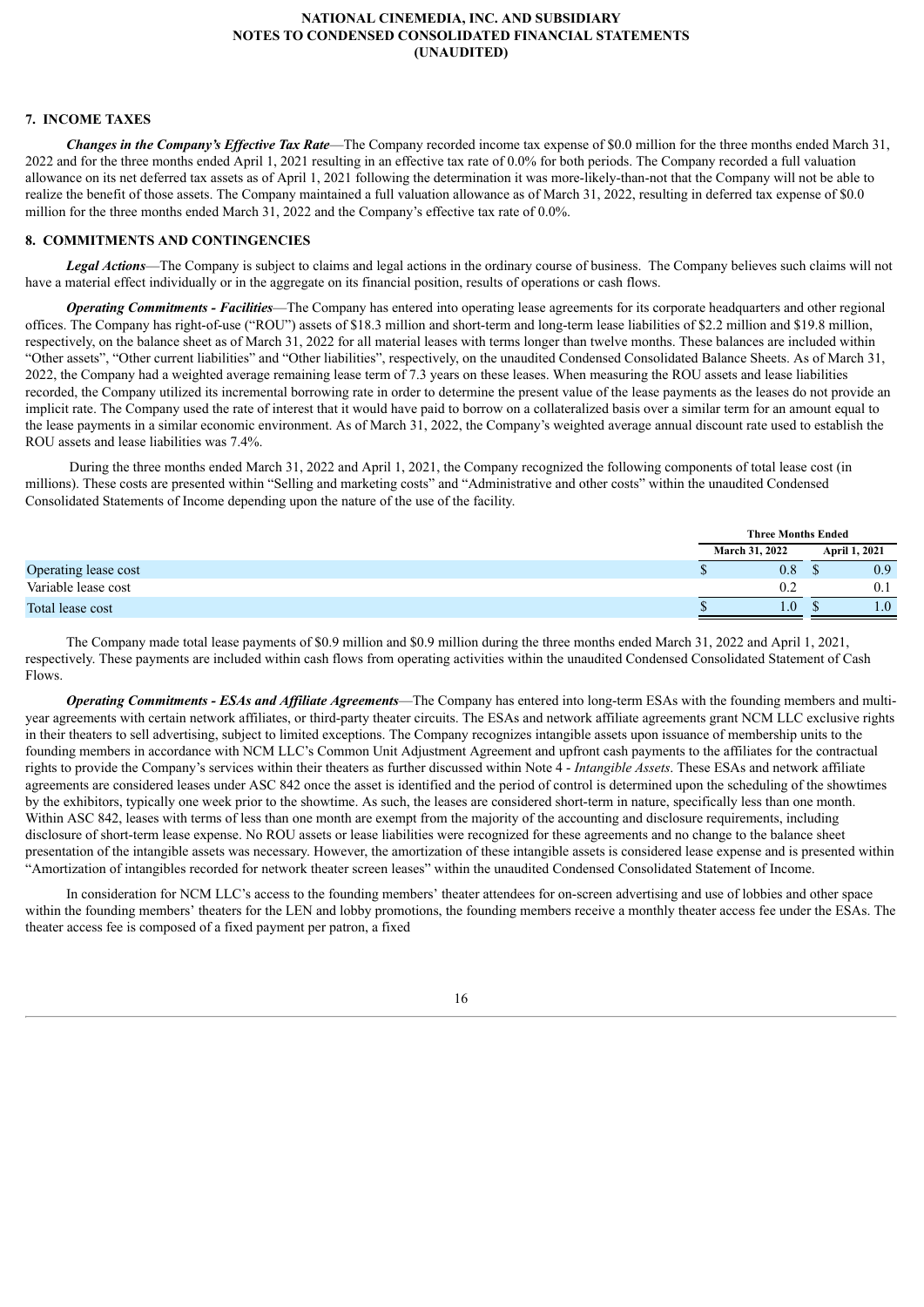payment per digital screen (connected to the DCN) and a fee for access to higher quality digital cinema equipment. The payment per theater patron increases by 8% every five years. The payment per theater patron increased in 2022 and will again in fiscal year 2027, and the payment per digital screen and for digital cinema equipment increases annually by 5%. The theater access fee paid in the aggregate to all founding members cannot be less than 12% of NCM LLC's aggregate advertising revenue (as defined in the ESA), or it will be adjusted upward to reach this minimum payment. As of March 31, 2022 and December 30, 2021, the Company had no liabilities recorded for the minimum payment, as the theater access fee was in excess of the minimum.

Following the 2019 ESA Amendments, Cinemark and Regal receive an additional monthly theater access fee that began on November 1, 2019 in consideration for NCM LLC's access to certain on-screen advertising inventory after the advertised showtime of a feature film. These fees are also based upon a fixed payment per patron: (i) \$0.0375 per patron beginning on November 1, 2020, (ii) \$0.05 per patron beginning on November 1, 2021, (iii) \$0.052 per patron beginning on November 1, 2022 and (iv) increase 8% every five years beginning November 1, 2027. Additionally, following the 2019 ESA Amendments, beginning on November 1, 2019, NCM LLC is entitled to display the Platinum Spot, an additional single unit that is either 30 or 60 seconds of the *Noovie®* pre-show in the trailer position directly prior to the "attached" trailers preceding the feature film. The "attached" trailers are those provided by studios to Cinemark and Regal that are with the feature film, which is at least one trailer, but sometimes two or more trailers. In consideration for the utilization of the theaters for the Platinum Spots, Cinemark and Regal are entitled to receive a percentage of all revenue generated for the actual display of Platinum Spots in their applicable theaters, subject to a specified minimum. If NCM LLC runs advertising in more than one concurrent advertisers' Platinum Spot for any portion of the network over a period of time, then NCM LLC will be required to satisfy a minimum average CPM for that period of time. The Company did not owe the founding members any theater access fees or any Platinum Spot revenue share when the theaters were not displaying the Company's pre-show or when the Company did not have access to the theaters. As such, the Company did not owe these fees for the period of time the founding members' theaters were temporarily closed due to the COVID-19 Pandemic and future fees will be reduced if attendance remains lower than historical levels. The digital screen fee is calculated based upon average screens in use during each month.

The network affiliates compensation is considered variable lease expense and varies by circuit depending upon the agreed upon terms of the network affiliate agreement. The majority of agreements are centered around a revenue share where an agreed upon percentage of the advertising revenue received from a theater's attendance is paid to the circuit. As part of the network affiliate agreements entered into in the ordinary course of business under which the Company sells advertising for display in various network affiliate theater chains, the Company has agreed to certain minimum revenue guarantees on a per attendee basis. If a network affiliate achieves the attendance set forth in their respective agreement, the Company has guaranteed minimum revenue for the network affiliate per attendee if such amount paid under the revenue share arrangement is less than its guaranteed amount. As of March 31, 2022, the maximum potential amount of future payments the Company could be required to make pursuant to the minimum revenue guarantees is \$121.5 million over the remaining terms of the network affiliate agreements. These minimum guarantees relate to various affiliate agreements ranging in term from three years to twenty years, prior to any renewal periods of which some are at the option of the Company. The Company accrued \$0.1 million and \$0.4 million related to affiliate agreements with guaranteed minimums in excess of the revenue share agreement as of March 31, 2022 and December 30, 2021, respectively. As the guaranteed minimums are based upon agreed upon minimum attendance or affiliate revenue levels, the Company will not incur minimum revenue share fees during a period of time the minimum theater attendance or revenue levels are not met by the affiliate.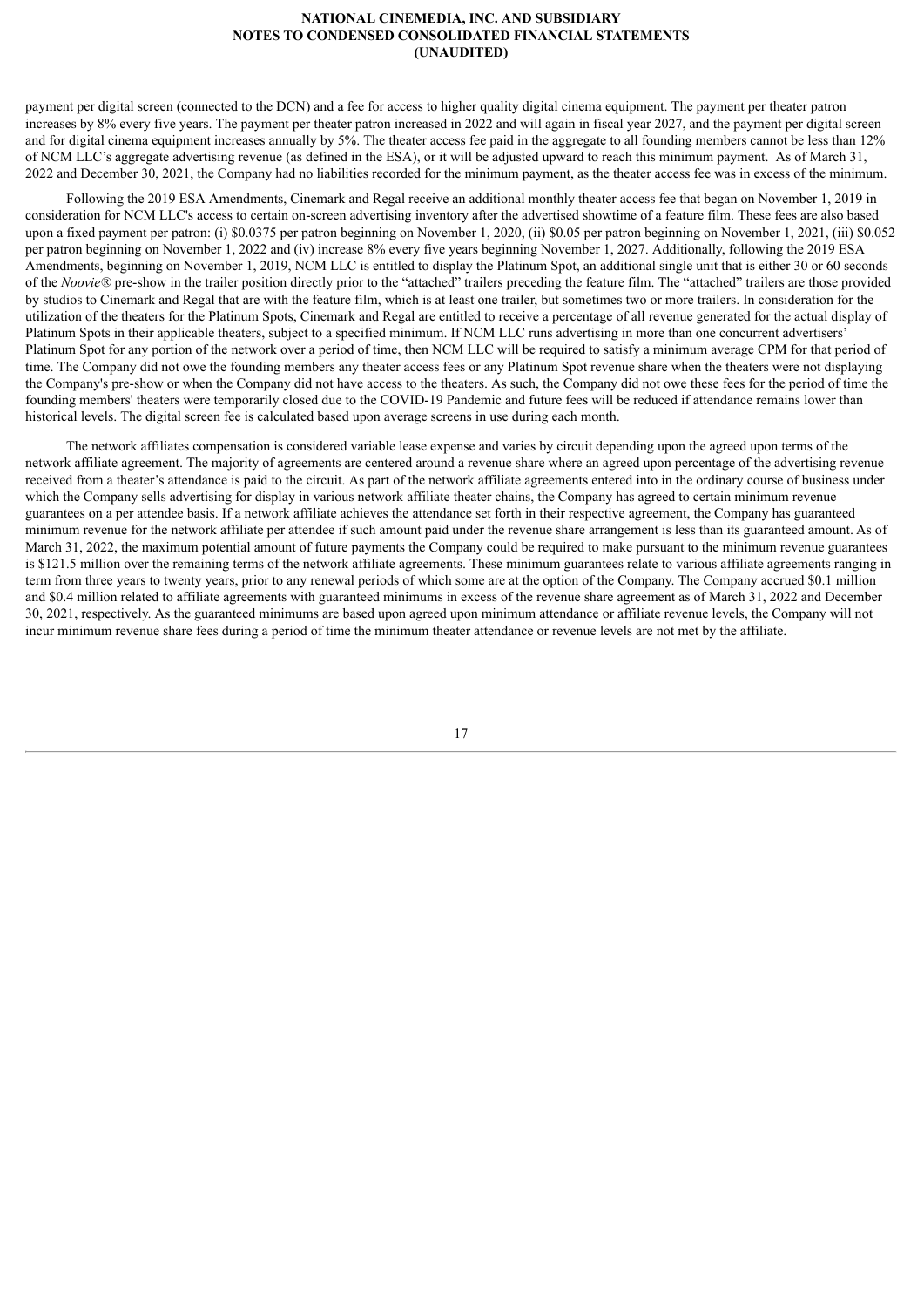# **9. FAIR VALUE MEASUREMENTS**

Fair value is the price that would be received from selling an asset or paid to transfer a liability in an orderly transaction between market participants at the measurement date. Fair value is estimated by applying the following hierarchy, which prioritizes the inputs used to measure fair value into three levels and bases the categorization within the hierarchy upon the lowest level of input that is available and significant to the fair value measurement:

*Level 1*—Quoted prices in active markets for identical assets or liabilities.

*Level 2*—Observable inputs other than quoted prices in active markets for identical assets and liabilities, quoted prices for identical or similar assets or liabilities in inactive markets, or other inputs that are observable or can be corroborated by observable market data for substantially the full term of the assets or liabilities.

*Level 3*—Inputs that are generally unobservable and typically reflect management's estimate of assumptions that market participants would use in pricing the asset or liability.

*Non-Recurring Measurements*—Certain assets are measured at fair value on a non-recurring basis. These assets are not measured at fair value on an ongoing basis but are subject to fair value adjustments in certain circumstances. These assets include long-lived assets, intangible assets, other investments, notes receivable and borrowings.

*Long-Lived Assets, Intangible Assets and Other Investments*—The Company regularly reviews long-lived assets (primarily property, plant and equipment), intangible assets and investments accounted for under the cost or equity method for impairment whenever certain qualitative factors, events or changes in circumstances indicate that the carrying amounts of the assets may not be fully recoverable. When the estimated fair value is determined to be lower than the carrying value of the asset, an impairment charge is recorded to write the asset down to its estimated fair value.

Other investments consisted of the following (in millions):

|                                | As of                 |                          |     |  |
|--------------------------------|-----------------------|--------------------------|-----|--|
|                                | <b>March 31, 2022</b> | <b>December 30, 2021</b> |     |  |
| Investment in AC JV, LLC $(1)$ | 0.8                   |                          |     |  |
| Other investments $(2)$        |                       |                          |     |  |
| Total                          | $\rm 0.8$             |                          | 0.8 |  |

\_\_\_\_\_\_\_\_\_\_\_\_\_\_\_\_\_\_\_\_\_\_\_\_\_\_\_\_\_\_\_\_\_\_\_\_\_\_\_ *(1)* Refer to Note 5—*Related Party Transactions*. This investment is accounted for utilizing the equity method.

*(2)* The Company continues to hold other investments with negligible balances.

During the three months ended March 31, 2022 and April 1, 2021, the Company recorded impairment charges of \$0.1 million and \$0.0 million, respectively, on certain of its investments due to new information regarding the fair value of the investee, which brought the total remaining value of the respective impaired investments to \$0.0 million as of March 31, 2022. As of March 31, 2022, no other observable price changes or impairments have been recorded as a result of the Company's qualitative assessment of identified events or changes in the circumstances of the remaining investments. The investment in AC JV, LLC was initially valued using comparative market multiples. The other investments were recorded based upon the fair value of the services provided in exchange for the investment. As the inputs to the determination of fair value are based upon non-identical assets and use significant unobservable inputs, they have been classified as Level 3 in the fair value hierarchy.

*Borrowings*—The carrying amount of the revolving credit facilities are considered a reasonable estimate of fair value due to its floating-rate terms. The estimated fair values of the Company's financial instruments where carrying values do not approximate fair value were as follows (in millions):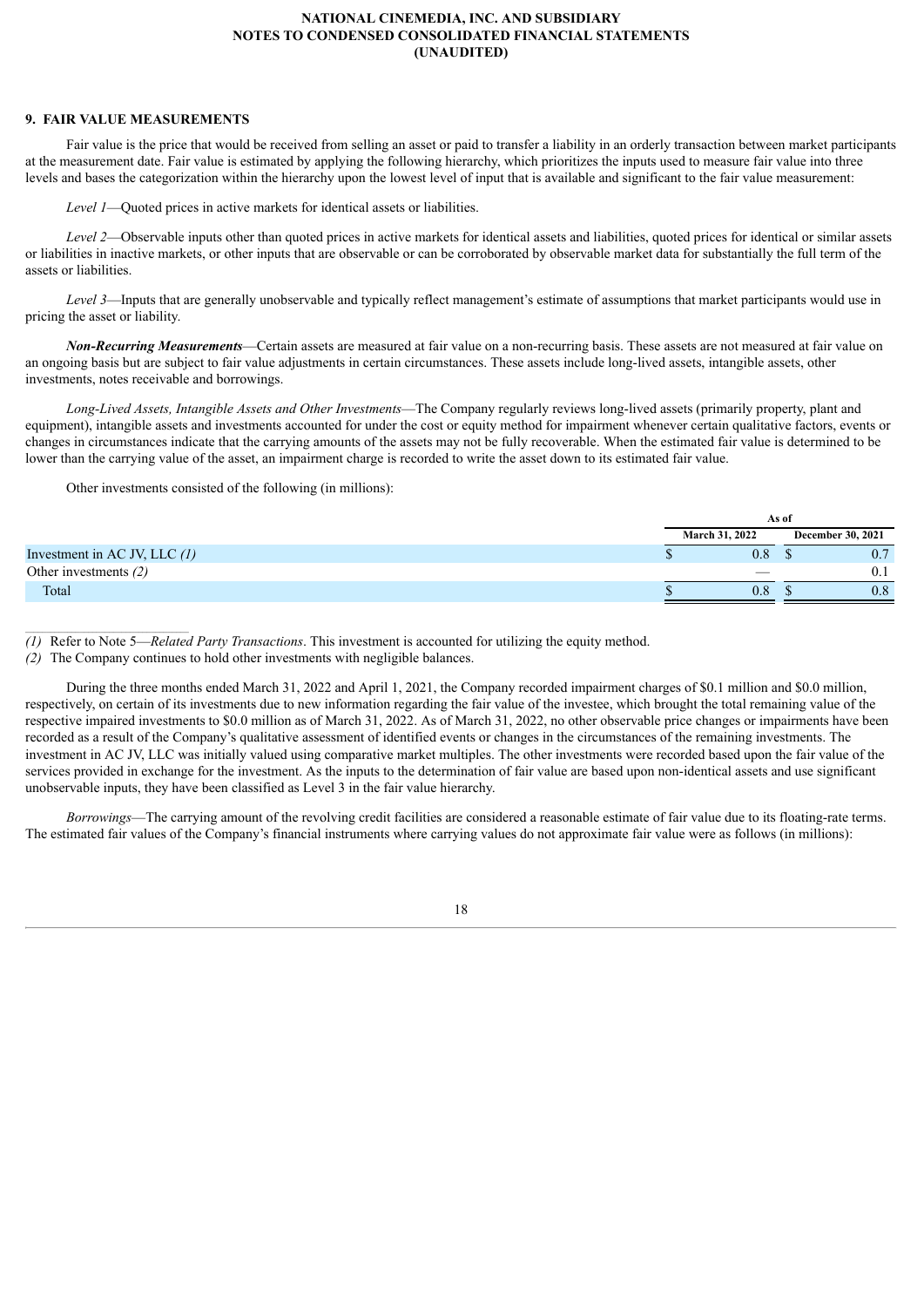|                             | As of March 31, 2022  |           |  |                | As of December 30, 2021 |                   |  |                |
|-----------------------------|-----------------------|-----------|--|----------------|-------------------------|-------------------|--|----------------|
|                             | <b>Carrying Value</b> |           |  | Fair Value (1) |                         | Carrving Value    |  | Fair Value (1) |
| Term loans - first tranche  |                       | 259.9     |  | 233.9          |                         | 261.2             |  | 236.4          |
| Term loans - second tranche |                       | $49.5$ \$ |  | $46.8$ \$      |                         | 49.8 <sup>°</sup> |  | 48.1           |
| Notes due 2026              |                       | 230.0     |  | 165.6          |                         | 230.0             |  | 179.4          |
| Notes due 2028              |                       | 400.0     |  | 349.0          |                         | 400.0             |  | 357.0          |

*(1)* If the Company were to measure the borrowings in the above table at fair value on the balance sheet they would be classified as Level 2 based upon the inputs utilized.

*Recurring Measurements*—The fair values of the Company's assets and liabilities measured on a recurring basis pursuant to ASC 820-10, *Fair Value Measurements and Disclosures* are as follows (in millions):

|                                        |                                           | <b>Fair Value Measurements at Reporting Date Using</b> |                                                                                              |  |                                                               |  |                                                 |
|----------------------------------------|-------------------------------------------|--------------------------------------------------------|----------------------------------------------------------------------------------------------|--|---------------------------------------------------------------|--|-------------------------------------------------|
|                                        | <b>Fair Value as of March</b><br>31, 2022 |                                                        | <b>Ouoted Prices in</b><br><b>Active Markets for</b><br><b>Identical Assets</b><br>(Level 1) |  | <b>Significant Other</b><br>Observable<br>Inputs<br>(Level 2) |  | Significant<br>Unobservable Inputs<br>(Level 3) |
| <b>ASSETS:</b>                         |                                           |                                                        |                                                                                              |  |                                                               |  |                                                 |
| Cash equivalents $(1)$                 | 33.1                                      |                                                        | 33.1                                                                                         |  | $\qquad \qquad$                                               |  |                                                 |
| Short-term marketable securities $(2)$ | 0.3                                       |                                                        |                                                                                              |  | 0.3                                                           |  |                                                 |
| Long-term marketable securities $(2)$  | 1.0                                       |                                                        |                                                                                              |  | $\cdot$ .0                                                    |  |                                                 |
| Total assets                           | 34.4                                      |                                                        | 33.1                                                                                         |  | 1.3                                                           |  |                                                 |

|                                      |                                                     |      | <b>Fair Value Measurements at Reporting Date Using</b>                                       |  |                                                               |                                                        |
|--------------------------------------|-----------------------------------------------------|------|----------------------------------------------------------------------------------------------|--|---------------------------------------------------------------|--------------------------------------------------------|
|                                      | <b>Fair Value as of</b><br><b>December 30, 2021</b> |      | <b>Ouoted Prices in</b><br><b>Active Markets for</b><br><b>Identical Assets</b><br>(Level 1) |  | <b>Significant Other</b><br>Observable<br>Inputs<br>(Level 2) | Significant<br><b>Unobservable Inputs</b><br>(Level 3) |
| <b>ASSETS:</b>                       |                                                     |      |                                                                                              |  |                                                               |                                                        |
| Cash equivalents $(1)$               |                                                     | 37.1 | $37.1 \quad$ \$                                                                              |  |                                                               |                                                        |
| Short-term marketable securities (2) |                                                     | 0.3  |                                                                                              |  | 0.3                                                           |                                                        |
| Long-term marketable securities (2)  |                                                     | 1.0  |                                                                                              |  | 1.0                                                           |                                                        |
| Total assets                         |                                                     | 38.4 | 37.1                                                                                         |  | 1.3                                                           |                                                        |

*(1) Cash Equivalents*—The Company's cash equivalents are carried at estimated fair value following the Company's election of the fair value option. Cash equivalents consist of money market accounts which the Company has classified as Level 1 given the active market for these accounts and commercial paper with original maturities of three months or less, which are classified as Level 2 and are valued as described below.

*(2) Short-Term and Long-Term Marketable Securities*—The carrying amount and fair value of the marketable securities are equivalent since the Company accounts for these instruments at fair value. The Company's government agency bonds, commercial paper and certificates of deposit are valued using third party broker quotes. The value of the Company's government agency bonds is derived from quoted market information. The inputs in the valuation are classified as Level 1 if there is an active market for these securities; however, if an active market does not exist, the inputs are recorded at a lower level in the fair value hierarchy. The value of commercial paper and certificates of deposit is derived from pricing models using inputs based upon market information, including contractual terms, market prices and yield curves. The inputs to the valuation pricing models are observable in the market, and as such are generally classified as Level 2 in the fair value hierarchy. As of March 31, 2022 and December 30, 2021, there were \$1.0 million and \$1.0 million, respectively, of available-for-sale debt securities in unrealized loss positions without an allowance for credit losses. The Company has not recorded an allowance for credit losses for the marketable securities balance as of March 31, 2022 or December 30, 2021 given the immaterial difference between the amortized cost basis and the aggregate fair value of the Company's securities.

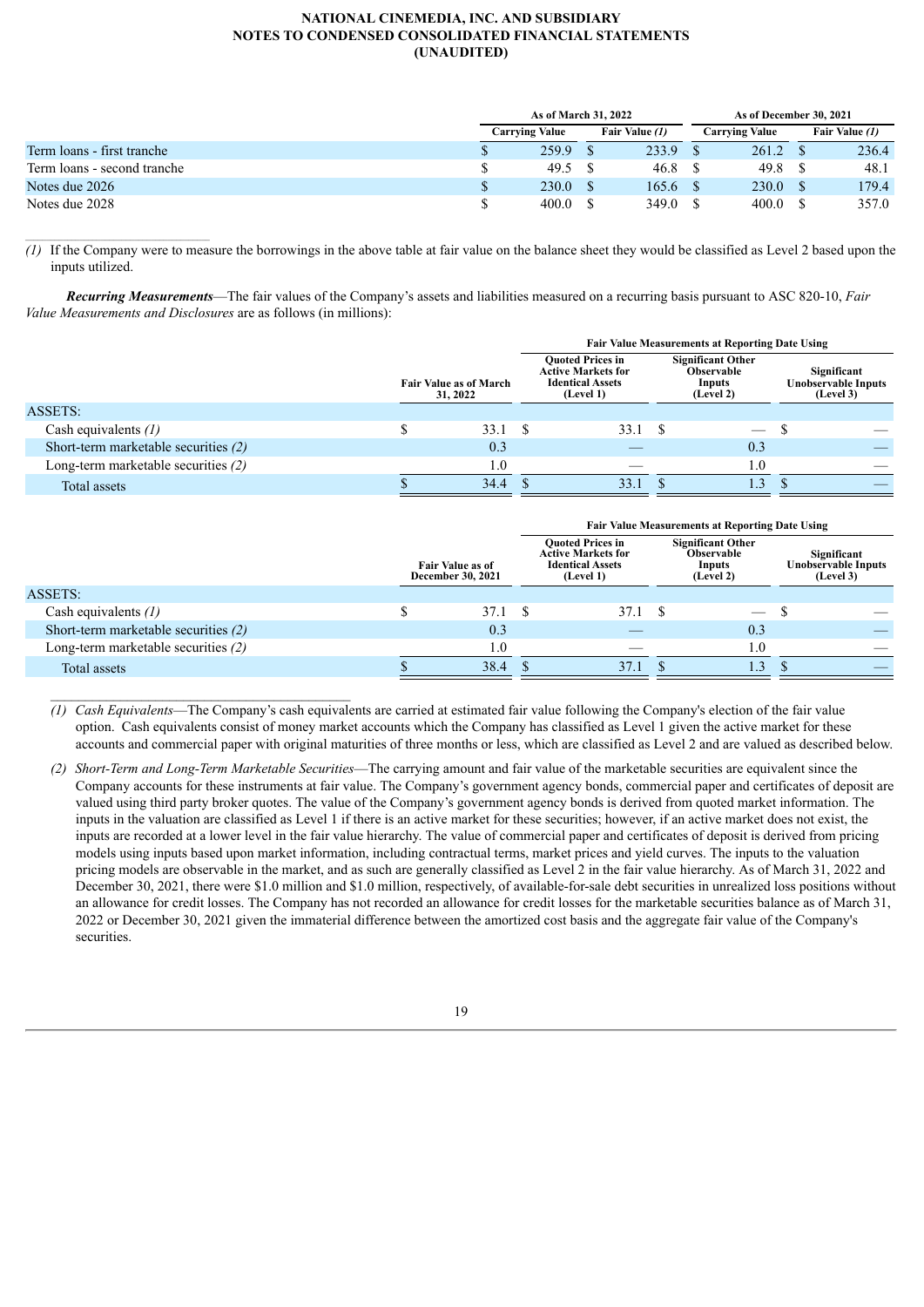The amortized cost basis, aggregate fair value and maturities of the marketable securities the Company held as of March 31, 2022 and December 30, 2021 were as follows:

|                                        | As of March 31, 2022                                   |  |                                          |                              |  |  |
|----------------------------------------|--------------------------------------------------------|--|------------------------------------------|------------------------------|--|--|
|                                        | <b>Amortized Cost</b><br><b>Basis</b><br>(in millions) |  | Aggregate Fair<br>Value<br>(in millions) | Maturities (1)<br>(in years) |  |  |
| <b>MARKETABLE SECURITIES:</b>          |                                                        |  |                                          |                              |  |  |
| Short-term certificates of deposit     | 0.3                                                    |  | 0.3                                      |                              |  |  |
| Total short-term marketable securities | 0.3                                                    |  | 0.3                                      |                              |  |  |
|                                        |                                                        |  |                                          |                              |  |  |
| Long-term certificates of deposit      | 1.0                                                    |  | $1.0\,$                                  | 1.8                          |  |  |
| Total long-term marketable securities  | 1.0                                                    |  | LO.                                      |                              |  |  |
| Total marketable securities            | 1.3                                                    |  |                                          |                              |  |  |

|                                        | As of December 30, 2021                                |                                                 |                              |  |  |  |  |
|----------------------------------------|--------------------------------------------------------|-------------------------------------------------|------------------------------|--|--|--|--|
|                                        | <b>Amortized Cost</b><br><b>Basis</b><br>(in millions) | <b>Aggregate Fair</b><br>Value<br>(in millions) | Maturities (1)<br>(in years) |  |  |  |  |
| <b>MARKETABLE SECURITIES:</b>          |                                                        |                                                 |                              |  |  |  |  |
| Short-term certificates of deposit     | 0.3                                                    | 0.3                                             | 0.9                          |  |  |  |  |
| Total short-term marketable securities | 0.3                                                    | 0.3                                             |                              |  |  |  |  |
|                                        |                                                        |                                                 |                              |  |  |  |  |
| Long-term certificates of deposit      | 1.0                                                    | 1.0 <sub>1</sub>                                | 2.0                          |  |  |  |  |
| Total long-term marketable securities  | 10                                                     | 1.O                                             |                              |  |  |  |  |
| Total marketable securities            | 1.3                                                    |                                                 |                              |  |  |  |  |

*(1) Maturities*—Securities available for sale include obligations with various contractual maturity dates some of which are greater than one year. The Company considers the securities to be liquid and convertible to cash within 30 days.

# **10. SUBSEQUENT EVENT**

<span id="page-22-0"></span>On May 9, 2022, the Company declared a cash dividend of \$0.03 per share (approximately \$2.4 million) on each share of the Company's common stock (not including outstanding restricted stock which will accrue dividends until the shares vest) to stockholders of record on May 23, 2022 to be paid on June 7, 2022.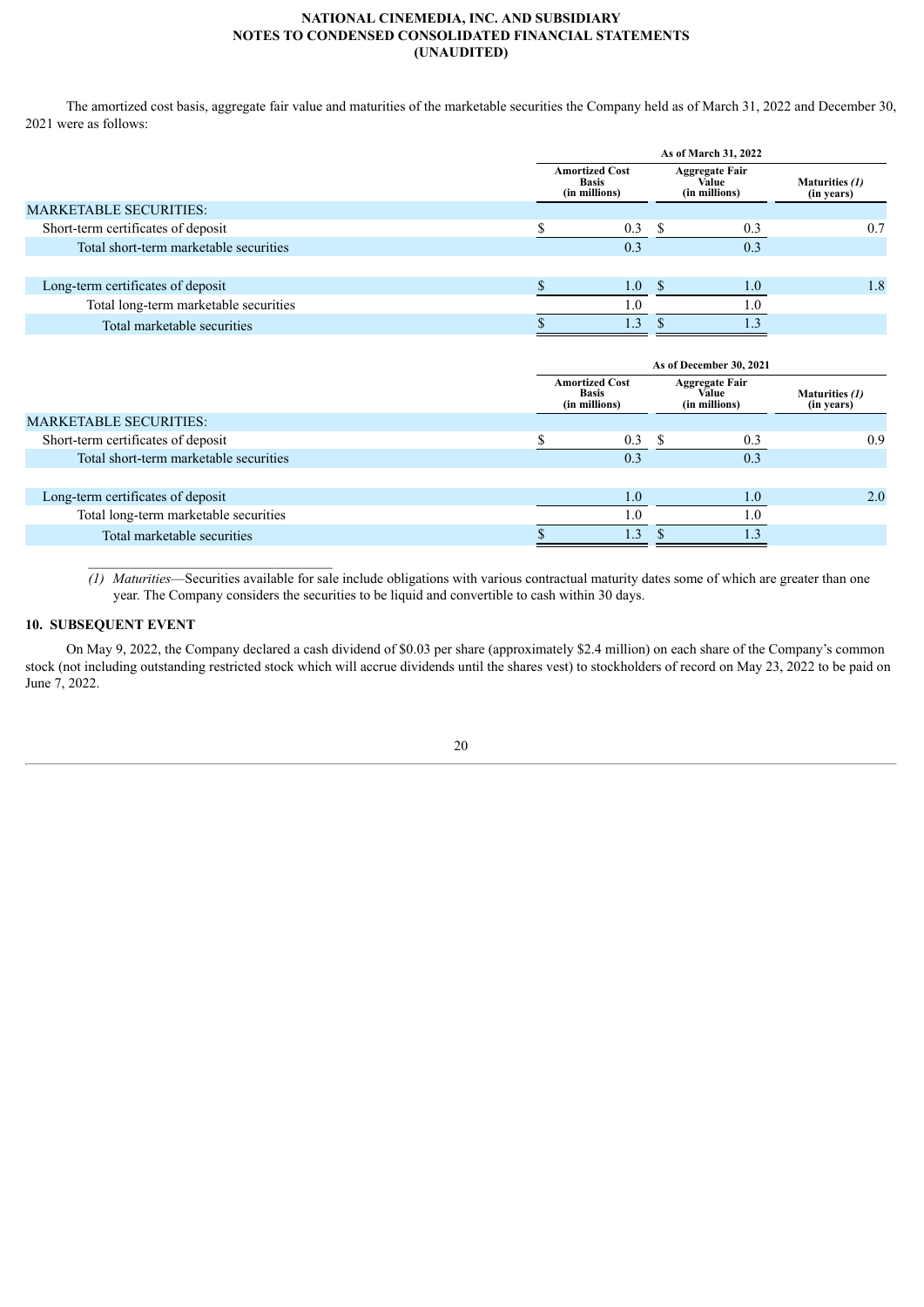## **Item 2. Management's Discussion and Analysis of Financial Condition and Results of Operations**

Some of the information in this Quarterly Report on Form 10-Q includes "forward-looking statements" within the meaning of Section 27A of the Securities Act of 1933, as amended, and Section 21E of the Securities Exchange Act of 1934 (the "Exchange Act"), as amended. All statements other than statements of historical facts included in this Form 10-Q, including, without limitation, certain statements under "Management's Discussion and Analysis of Financial Condition and Results of Operations" and statements related to the impact of the current COVID-19 Pandemic on our business and results of operations, may constitute forward-looking statements. In some cases, you can identify these "forward-looking statements" by the specific words, including but not limited to "may," "should," "expects," "plans," "anticipates," "believes," "estimates," "predicts," "potential" or "continue" or the negative of those words and other comparable words. These forward-looking statements involve risks and uncertainties. Our actual results could differ materially from those indicated in these statements as a result of certain factors as more fully discussed under the heading "Risk Factors" below and in our annual report on Form 10-K for the Company's fiscal year ended December 30, 2021. Among other risks, we face significant risk and volatility related to the COVID-19 Pandemic as discussed in this report. Investors are cautioned not to place undue reliance on any such forward-looking statements, which speak only as of the date they are made. We undertake no obligation to update any forward-looking statement, whether as a result of new information, future events or otherwise, except as required by law. The following discussion and analysis a supplement to and should be read in conjunction with the unaudited Condensed Consolidated Financial Statements and notes thereto included herein and the audited financial statements and other disclosure included in our annual report on Form 10-K for the Company's fiscal year ended December 30, 2021. In the following discussion and analysis, the term net *income refers to net income attributable to NCM, Inc.*

#### **Overview**

We are America's Movie Network. As the largest cinema advertising network in the U.S., we unite brands with young, diverse audiences through the power of movies and popular culture. We currently derive revenue principally from the sale of advertising to national, regional and local businesses in our *Noovie®* pre-show, our cinema advertising and entertainment pre-show seen on movie screens across the U.S.

We present two different formats of our *Noovie®* pre-show depending on the theater circuit in which it runs. In Regal and Cinemark and a portion of our network affiliates' theaters, the *Noovie* pre-show now includes Post-Showtime advertising inventory after the advertised showtime consisting of (1) the lights down segment that runs for five minutes after the advertised showtime with trailer lighting and (2) the 30- or 60-second Platinum Spot. As of March 31, 2022, theaters presenting the new *Noovie* pre-show format with Post-Showtime Inventory made up approximately 57% of our network. All other NCM network theater circuits, which make up the remaining 43% of our network, present the Classic *Noovie* pre-show, which ends approximately at the advertised movie showtime when the movie trailers begin. The movie trailers that run before the feature film are not part of our *Noovie* preshow.

We also sell advertising on our LEN, a series of strategically placed screens located in movie theater lobbies, as well as other forms of advertising and promotions in theater lobbies. In addition, we sell online and mobile advertising through our *Noovie* Audience Accelerator*,* across our suite of *Noovie* digital properties, including *Noovie* Shuffle, *Name That Movie®* and *Noovie* ARcade*,* as well as a variety of complementary out of home venues, including restaurants and convenience stores, in order to reach entertainment audiences beyond the theater. As of March 31, 2022, over 6.9 million moviegoers have downloaded our mobile apps. These downloads and the acquisition of second- and third-party data have resulted in data sets of approximately 297 million as of March 31, 2022. We have long-term ESAs (approximately 17.5 weighted average years remaining) with the founding members and multi-year agreements with our network affiliates, which expire at various dates between July 2022 and December 2037. The weighted average remaining term of the ESAs and the network affiliate agreements is 15.2 years as of March 31, 2022. The ESAs and network affiliate agreements grant NCM LLC exclusive rights in their theaters to sell advertising, subject to limited exceptions. Our *Noovie* pre-show and LEN programming are distributed predominantly via satellite through our proprietary digital content network ("DCN").

Management focuses on several measurements that we believe provide us with the necessary ratios and key performance indicators to manage our business, determine how we are performing versus our internal goals and targets, and against the performance of our competitors and other benchmarks in the marketplace in which we operate. We focus on operating metrics including changes in revenue, Adjusted OIBDA and Adjusted OIBDA margin, as defined and discussed below, as some of our primary measurement metrics. In addition, we monitor our monthly advertising performance measurements, including advertising inventory utilization, national and regional advertising pricing (CPM), local advertising rate per theater per week, and national, local, regional and total advertising revenue per attendee. We also monitor free cash flow, the dividend coverage ratio, financial leverage ratio (net debt divided by Adjusted OIBDA plus integration payments and other encumbered theater payments), cash balances and revolving credit facility availability to ensure financial debt covenant compliance and that there is adequate cash availability to fund our working capital needs and debt obligations and current and future dividends declared by our Board of Directors.

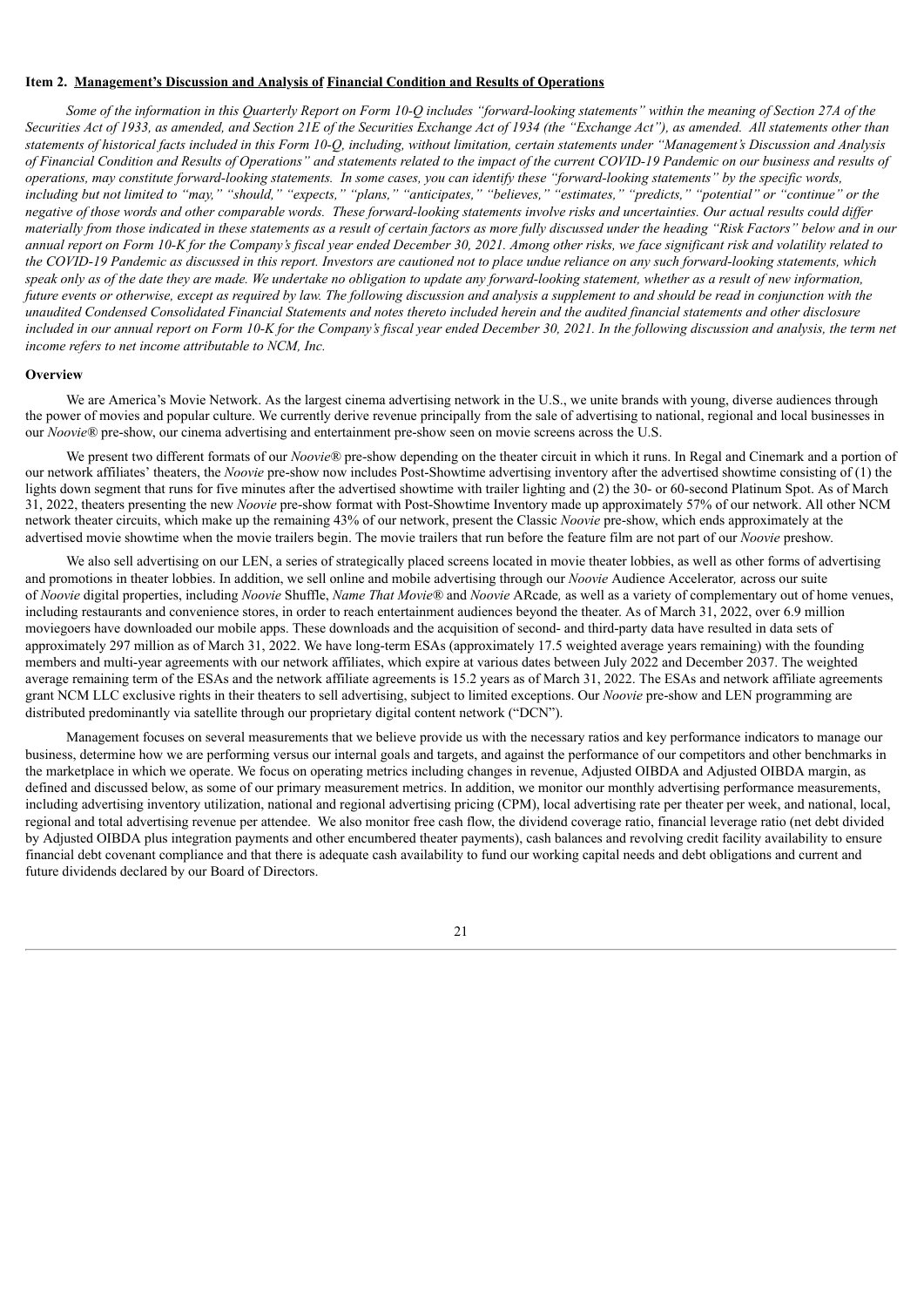Our operating results may be affected by a variety of internal and external factors and trends described more fully in the section entitled "Risk Factors" below and in our annual report on Form 10-K filed with the SEC on March 3, 2022 for our fiscal year ended December 30, 2021.

#### **Recent Developments**

*COVID-19 Impact and Outlook*—The COVID-19 Pandemic has had and continues to have a significant impact on the world and our business.

All of the theaters within the Company's network and the release of major motion pictures have resumed since the third quarter of 2021 resulting in the highest attendance numbers within our network since the start of the COVID-19 Pandemic. Despite the increase in network attendance, in-theater advertising revenue for the year ended December 30, 2021 and the quarter ended March 31, 2022 remained below historical levels due to the lag between the recovery of attendees and advertisers. The movie slate for 2022 remains packed due to the addition of the major motion pictures originally scheduled for 2020 and 2021 and major motion pictures studios committing to theatrical-only releases. However, variants of the COVID-19 virus continue to circulate throughout the United States and may lead to increased health and safety regulations and restrictions (such as restrictions on travel, public gatherings and other events, mask requirements and social distancing guidelines) or impact consumer behavior.

To ensure sufficient liquidity to endure the impacts of the COVID-19 Pandemic, we continued to manage our liquidity position through various cost control methods discussed further within the "Financial Condition and Liquidity" section below. Since the beginning of the COVID-19 Pandemic, the Company has significantly reduced payroll related costs through a combination of temporary measures as well as a headcount reduction of approximately 45% as of March 31, 2022, as compared to headcount levels prior to the COVID-19 Pandemic. Our theater access fees, network affiliate payments and Platinum Spot revenue share payments are driven by attendance, active screens and/or in-theater advertising revenue, and therefore, were not incurred for the duration of time that the theaters were closed and attendance-based fees will continue to be reduced for the period of time that attendance is lower than historical levels. We were still required to pay these screen-based fees when theaters were open, which were reduced for months where screens were in use for only part of the month.

On January 5, 2022, NCM LLC entered into the Credit Agreement Third Amendment. Among other things, the Credit Agreement Third Amendment provides for: (i) certain modifications to and extensions to modifications of the affirmative and negative covenants therein; (ii) the suspension of the consolidated net total leverage and consolidated net senior secured leverage financial covenants through the fiscal quarter ending December 29, 2022; and (iii) the consolidated net total leverage ratio and consolidated net senior secured leverage ratio financial covenants to be set to 9.25 to 1.00 and 7.25 to 1.00, respectively, for the fiscal quarter ending on or about March 30, 2023, 8.50 to 1.00 and 6.50 to 1.00, respectively, for the fiscal quarter ending on or about June 29, 2023, 8.00 to 1.00 and 6.00 to 1.00, respectively, for the fiscal quarter ending on or about September 28, 2023, and 6.25 to 1.00 and 4.50 to 1.00, respectively, for the fiscal quarter ending on or about December 28, 2023 and each fiscal quarter thereafter.

On January 5, 2022, NCM LLC also entered into the New Revolving Credit Agreement among NCM LLC, the lenders party thereto and Wilmington Savings Fund Society, FSB, as administrative agent and collateral agent. The New Revolving Credit Agreement provides for revolving loan commitments of \$50.0 million of secured revolving loans, the entire amount of which was funded on January 5, 2022. The New Revolving Credit Agreement provides for (i) a cash interest rate of term SOFR plus 8.00%, with a 1.00% floor, (ii) a maturity date of June 20, 2023 and (iii) a termination premium if NCM LLC terminates the commitments under the New Revolving Credit Agreement at any time before maturity. The New Revolving Credit Agreement also contains covenants, representations and warranties and events of default that are substantially similar to the Credit Agreement.

#### **Summary Historical and Operating Data**

You should read this information with the other information contained in this document, and our unaudited historical financial statements and the notes thereto included elsewhere in this document.

*Our Operating Data***—**The following table presents operating data and Adjusted OIBDA (dollars in millions, except share and margin data):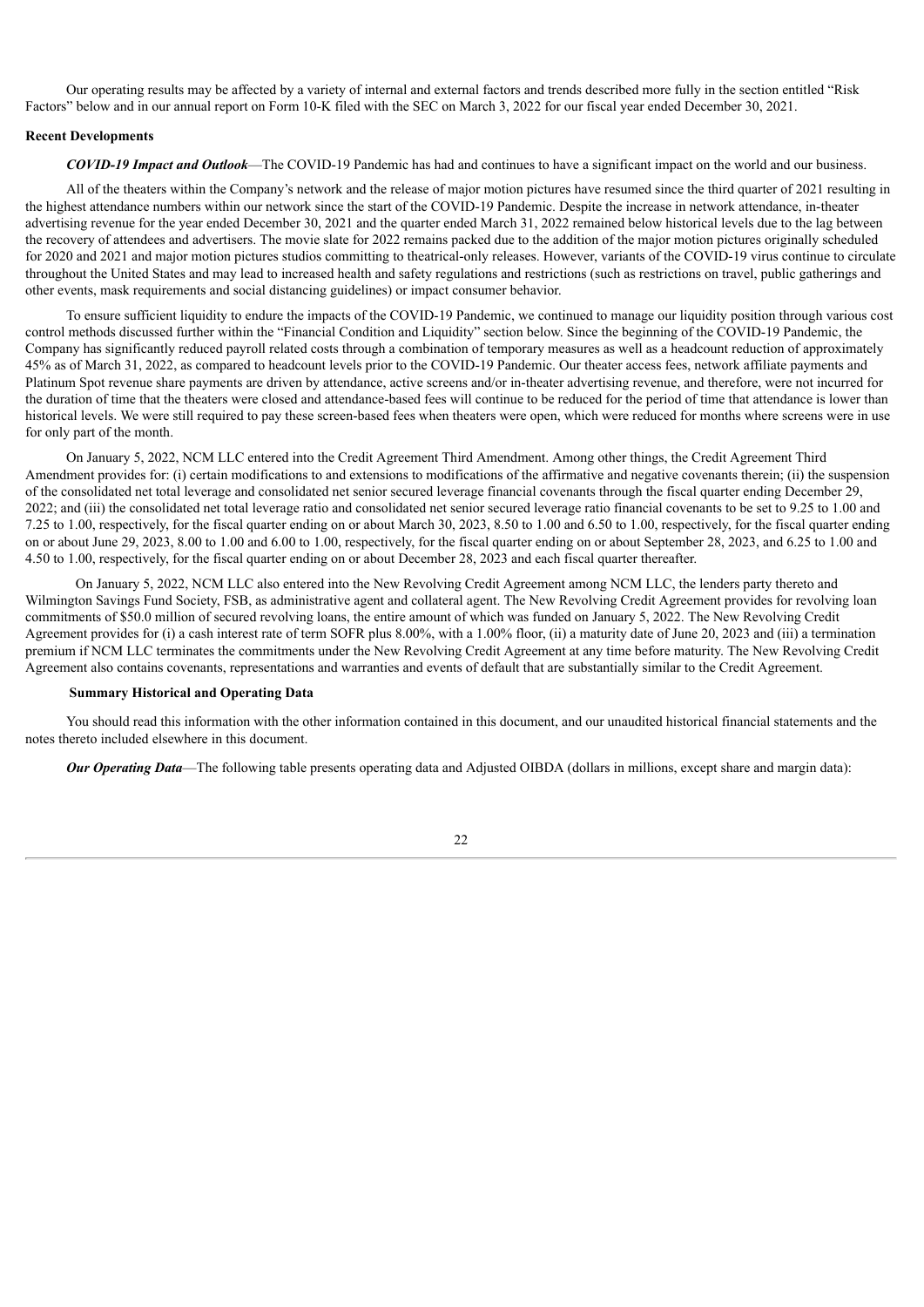|                                                   |              |            |              |             | % Change              |
|---------------------------------------------------|--------------|------------|--------------|-------------|-----------------------|
|                                                   |              | Q1 2022    |              | Q1 2021     | O1 2021 to O1<br>2022 |
| Revenue                                           | $\mathbb{S}$ | 35.9       | $\mathbf{s}$ | 5.4         | 564.8%                |
| Operating expenses:                               |              |            |              |             |                       |
| Advertising                                       |              | 31.3       |              | 10.5        | 198.1 %               |
| Network, administrative and unallocated costs     |              | 27.1       |              | 23.2        | 16.8%                 |
| Total operating expenses                          |              | 58.4       |              | 33.7        | 73.3 %                |
| Operating loss                                    |              | (22.5)     |              | (28.3)      | $(20.5)\%$            |
| Non-operating expenses                            |              | 23.5       |              | 13.7        | 71.5%                 |
| Income tax expense                                |              |            |              |             | $-$ %                 |
| Net loss attributable to noncontrolling interests |              | (20.8)     |              | (22.6)      | $(8.0)\%$             |
| Net loss attributable to NCM, Inc.                |              | (25.2)     | \$           | (19.4)      | 29.9 %                |
|                                                   |              |            |              |             |                       |
| Net loss per NCM, Inc. basic share                | \$           | (0.31)     | \$           | (0.25)      | 24.0 %                |
| Net loss per NCM, Inc. diluted share              | \$           | (0.31)     | $\mathbb{S}$ | (0.25)      | 24.0 %                |
| <b>Adjusted OIBDA</b>                             | $\mathbb{S}$ | (6.8)      | $\mathbb{S}$ | (16.2)      | $(58.0)\%$            |
| Adjusted OIBDA margin                             |              | $(18.9)\%$ |              | $(300.0)\%$ | 281.1 %               |
| Total theater attendance (in millions) $(1)$      |              | 76.0       |              | 13.8        | 450.7 %               |

*(1)* Represents the total attendance within our advertising network, excluding screens and attendance associated with certain AMC Carmike theaters that were part of another cinema advertising network during the periods presented. Refer to Note 4 to the unaudited Condensed Consolidated Financial Statements included elsewhere in this document.

# **Non-GAAP Financial Measures**

Adjusted Operating Income Before Depreciation and Amortization ("Adjusted OIBDA") and Adjusted OIBDA margin are not financial measures calculated in accordance with GAAP in the United States. Adjusted OIBDA represents operating income before depreciation expense adjusted to also exclude amortization of intangibles recorded for network theater screen leases, non-cash share-based compensation costs, impairment of long-lived assets and costs related to the reorganization of the sales force. Adjusted OIBDA margin is calculated by dividing Adjusted OIBDA by total revenue. Our management uses these non-GAAP financial measures to evaluate operating performance, to forecast future results and as a basis for compensation. The Company believes these are important supplemental measures of operating performance because they eliminate items that have less bearing on the Company's operating performance and so highlight trends in its core business that may not otherwise be apparent when relying solely on GAAP financial measures. The Company believes the presentation of these measures is relevant and useful for investors because it enables them to view performance in a manner similar to the method used by the Company's management, helps improve their ability to understand the Company's operating performance and makes it easier to compare the Company's results with other companies that may have different depreciation policies, amortization of intangibles recorded for network theater screen leases, non-cash share based compensation programs, impairment of long-lived assets, costs related to sales force reorganization, interest rates, debt levels or income tax rates. A limitation of these measures, however, is that they exclude depreciation and amortization of intangibles recorded for network theater screen leases, which represent a proxy for the periodic costs of certain capitalized tangible and intangible assets used in generating revenues in the Company's business. In addition, Adjusted OIBDA has the limitation of not reflecting the effect of the Company's share-based payment costs, the impairment of long-lived assets or costs related to sales force reorganization. Adjusted OIBDA should not be regarded as an alternative to operating income, net income or as an indicator of operating performance, nor should it be considered in isolation of, or as a substitute for, financial measures prepared in accordance with GAAP. The Company believes that operating income is the most directly comparable GAAP financial measure to Adjusted OIBDA. Because not all companies use identical calculations, these non-GAAP presentations may not be comparable to other similarly titled measures of other companies, or calculations in the Company's debt agreement.

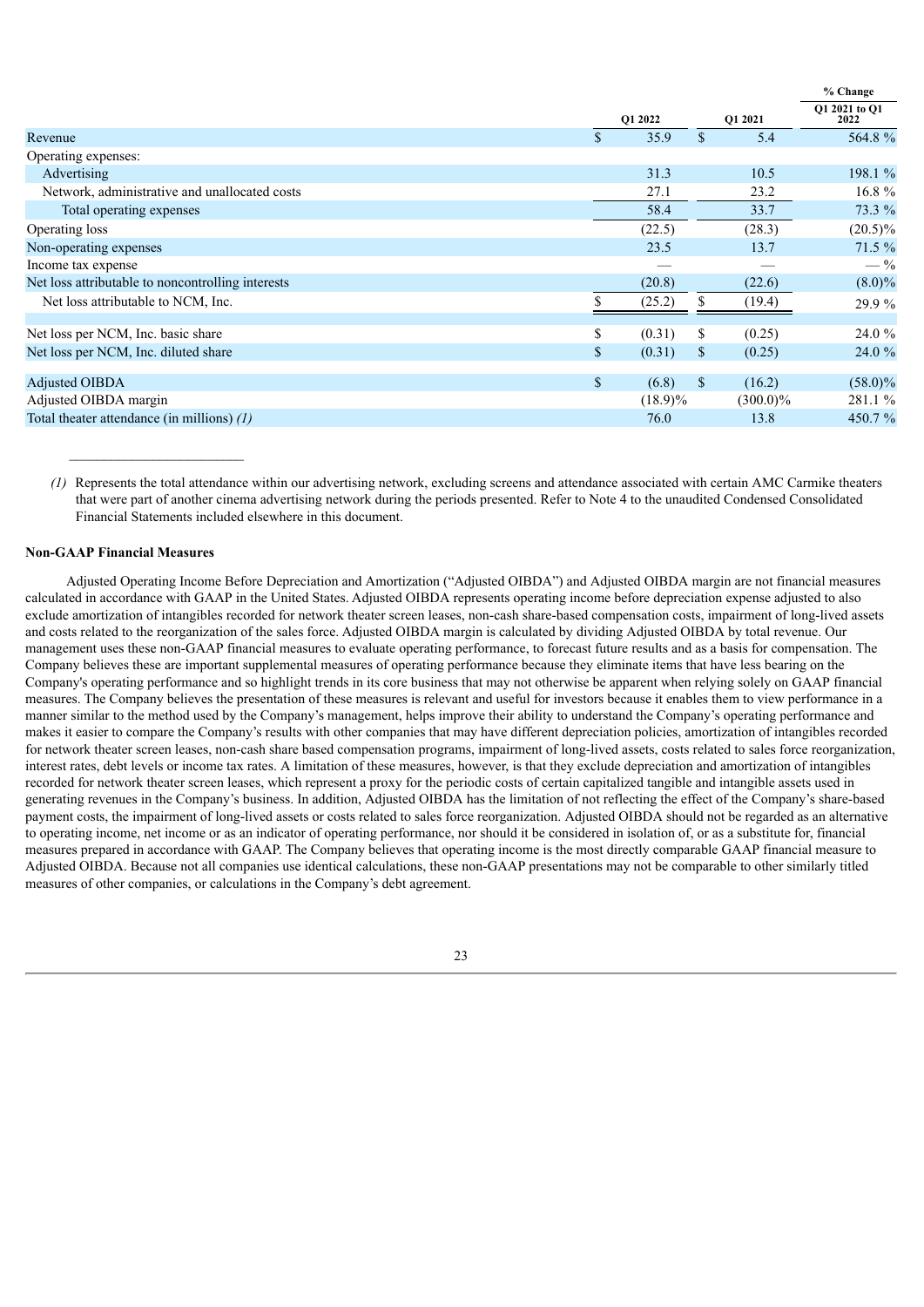The following table reconciles operating income to Adjusted OIBDA for the periods presented (dollars in millions):

|                                                                        | O1 2022    | O1 2021     |
|------------------------------------------------------------------------|------------|-------------|
| Operating loss                                                         | (22.5)     | (28.3)      |
| Depreciation expense                                                   | 2.0        | 3.3         |
| Amortization of intangibles recorded for network theater screen leases | 6.1        | 6.1         |
| Share-based compensation costs (1)                                     | 1.4        | 2.7         |
| Impairment of long-lived assets (2)                                    | 5.8        |             |
| Sales force reorganization costs $(3)$                                 | 0.4        |             |
| Adjusted OIBDA                                                         | (6.8)      | (16.2)      |
| Total revenue                                                          | 35.9       | 5.4         |
| Adjusted OIBDA margin                                                  | $(18.9)\%$ | $(300.0)\%$ |

*(1)* Share-based compensation costs are included in network operations, selling and marketing and administrative expense in the accompanying unaudited Condensed Consolidated Financial Statements.

*(2)* The impairment of long-lived assets primarily relates to the write down of certain internally developed software no longer in use.

*(3)* Sales force reorganization costs represents redundancy costs associated with changes to the Company's sales force implemented during the first quarter of 2022.

*Our Network*—The change in the number of screens in our network by the founding members and network affiliates during the three months ended March 31, 2022 was as follows.

|                                 | Number of screens       |                           |        |  |  |  |
|---------------------------------|-------------------------|---------------------------|--------|--|--|--|
|                                 | <b>Founding Members</b> | <b>Network Affiliates</b> | Total  |  |  |  |
| Balance as of December 30, 2021 | 16.436                  | 4.304                     | 20,740 |  |  |  |
| Closures, net of openings $(1)$ | (75)                    | (60)                      | (135)  |  |  |  |
| Balance as of March 31, 2022    | 16.361                  | 4.244                     | 20,605 |  |  |  |

*(1)* Represents the closure of 135 screens, net of new screens added, across our founding members and network affiliates.

Our founding member and network affiliate agreements allow us to sell cinema advertising across the largest network of digitally equipped theaters in the U.S. We believe that our market coverage strengthens our selling proposition and competitive positioning against other national, regional and local video advertising platforms, including television, online and mobile video platforms and other out-of-home video advertising platforms by allowing advertisers the broad reach and national scale that they need to effectively reach their target audiences.

# **Basis of Presentation**

The results of operations data for the three months ended March 31, 2022 (first quarter of 2022) and April 1, 2021 (first quarter of 2021) were derived from the unaudited Condensed Consolidated Financial Statements and accounting records of NCM, Inc. and should be read in conjunction with the accompanying notes.

# **Results of Operations**

#### *First Quarter of 2022 and First Quarter of 2021*

\_\_\_\_\_\_\_\_\_\_\_\_\_\_\_\_\_\_\_\_\_\_\_\_\_\_\_\_\_\_\_\_\_\_\_\_\_\_\_\_\_\_\_\_

*Revenue.* Total revenue increased 564.8%, from \$5.4 million for the first quarter of 2021 to \$35.9 million for the first quarter of 2022. The following is a summary of revenue by category (in millions):

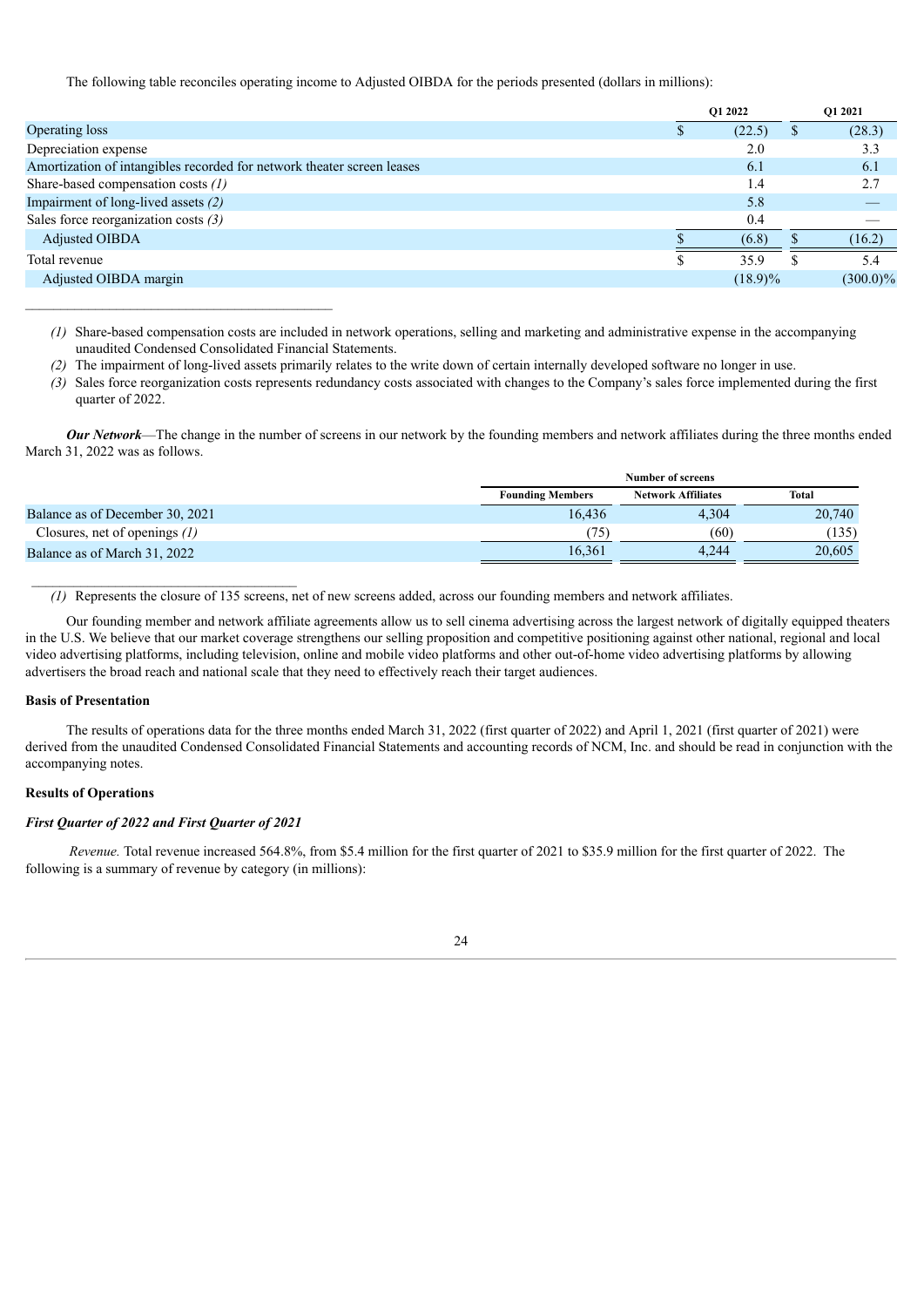|                                                                                |         |  |         | <b>S</b> Change    | % Change           |
|--------------------------------------------------------------------------------|---------|--|---------|--------------------|--------------------|
|                                                                                | O1 2022 |  | O1 2021 | O1 2021 to O1 2022 | O1 2021 to O1 2022 |
| National advertising revenue                                                   | 26.3    |  | 3.2     | 23.1               | 721.9 %            |
| Local and regional advertising revenue                                         | 6.      |  |         | 4.4                | 258.8%             |
| Founding member advertising revenue from<br>beverage concessionaire agreements | 3.5     |  | 0.5     | 3.0                | $600.0 \%$         |
| Total revenue                                                                  | 35.9    |  | 5.4     | 30.5               | 564.8%             |

The following table shows data on theater attendance and revenue per attendee for the three months ended March 31, 2022 and April 1, 2021:

|                                                                                        |  |         |         | % Change           |
|----------------------------------------------------------------------------------------|--|---------|---------|--------------------|
|                                                                                        |  | O1 2022 | O1 2021 | O1 2021 to O1 2022 |
| National advertising revenue per attendee                                              |  | 0.346   | 0.232   | 49.1 $%$           |
| Local and regional advertising revenue per attendee                                    |  | 0.080   | 0.123   | $(35.0)\%$         |
| Total advertising revenue (excluding founding<br>member beverage revenue) per attendee |  | 0.426   | 0.355   | $20.0 \%$          |
| Total revenue per attendee                                                             |  | 0.472   | 0.391   | $20.7\%$           |
| Total theater attendance (in millions) $(1)$                                           |  | 76.0    | 13.8    | 450.7 %            |

*(1)* Represents the total attendance within our advertising network, excluding screens and attendance associated with certain AMC Carmike theaters that were part of another cinema advertising network during the periods presented.

 $\mathcal{L}_\text{max}$  and the contract of the contract of the contract of the contract of the contract of the contract of the contract of the contract of the contract of the contract of the contract of the contract of the contrac

National advertising revenue. National advertising revenue (excluding beverage revenue from founding members) increased to \$23.1 million, or 721.9%, from \$3.2 million for the first quarter of 2021. The increase was due to a significant increase in impressions sold driven by an increase in network attendance related to our network being fully open in the first quarter of 2022, whereas approximately 40% of our network remained closed in response to the COVID-19 Pandemic during the first quarter of 2021.

Local and regional advertising revenue. Local and regional advertising revenue increased to \$4.4 million, or 258.8%, from \$1.7 million for the first quarter of 2021. The increase was due primarily to our network being fully open in the first quarter of 2022, whereas approximately 40% of our network remained closed in response to the COVID-19 Pandemic during the first quarter of 2021.

Founding member beverage revenue. National advertising revenue from the founding members' beverage concessionaire agreement increased \$3.0 million, or 600%, from \$0.5 million for the first quarter of 2021. The increase was due to a 496.6% increase in founding member attendance for the first quarter of 2022, compared to the first quarter of 2021 as approximately 40% of our network remained closed in response to the COVID-19 Pandemic during the first quarter of 2021 and by an increase in beverage revenue CPMs in the first quarter of 2022, compared to the first quarter of 2021. The 2022 beverage revenue CPM is based on a fixed annual increase for Cinemark and Regal following the 2019 ESA Amendments and the increase in the CPM during segment one from 2021 to 2022 for AMC.

*Operating expenses.* Total operating expenses increased \$24.7 million, or 73.3%, from \$33.7 million for the first quarter of 2021 to \$58.4 million for the first quarter of 2022. The following table shows the changes in operating expense for the first quarter of 2022 (in millions):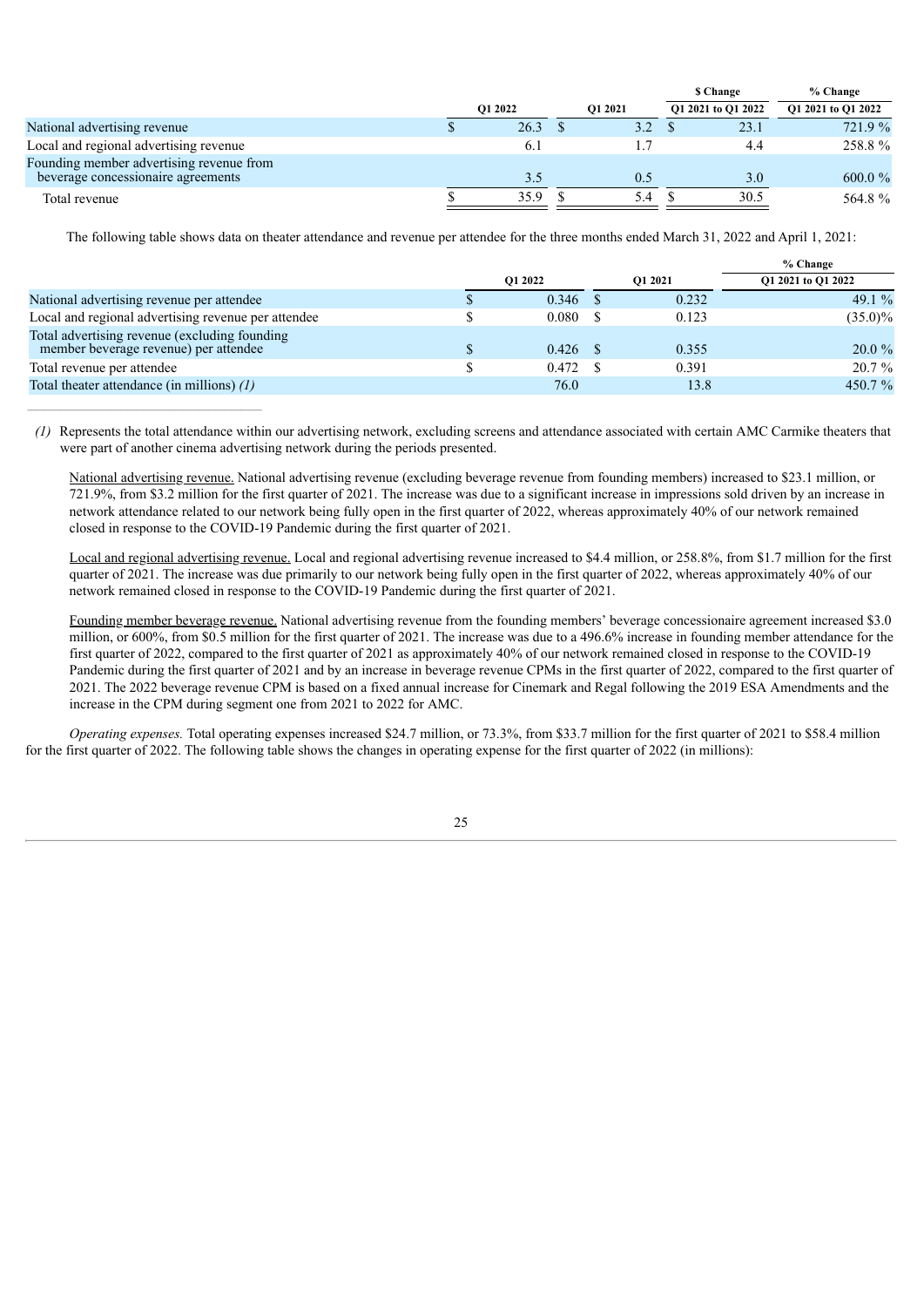|                                                                           |         |    |         |   | \$ Change             | % Change           |
|---------------------------------------------------------------------------|---------|----|---------|---|-----------------------|--------------------|
|                                                                           | O1 2022 |    | O1 2021 |   | O1 2021 to O1<br>2022 | O1 2021 to O1 2022 |
| Advertising operating costs                                               | 4.7     | -S | 1.5     | S | 3.2                   | 213.3 %            |
| Network costs                                                             | 2.0     |    | 1.8     |   | 0.2                   | 11.1%              |
| Theater access fees and revenue share—founding members                    | 17.9    |    | 3.1     |   | 14.8                  | 477.4%             |
| Selling and marketing costs                                               | 10.2    |    | 7.7     |   | 2.5                   | $32.5 \%$          |
| Administrative and other costs                                            | 9.7     |    | 10.2    |   | (0.5)                 | $(4.9)\%$          |
| Impairment of long-lived assets                                           | 5.8     |    |         |   | 5.8                   | $(100.0)\%$        |
| Depreciation expense                                                      | 2.0     |    | 3.3     |   | (1.3)                 | $(39.4)\%$         |
| Amortization of intangibles recorded for<br>network theater screen leases | 6.1     |    | 6.1     |   |                       | $-$ %              |
| Total operating expenses                                                  | 58.4    |    | 33.7    |   | 24.7                  | $73.3\%$           |

Advertising operating costs. Advertising operating costs increased \$3.2 million, or 213.3%, from \$1.5 million for the first quarter of 2021 to \$4.7 million for the first quarter of 2022. The increase was due primarily to a \$3.1 million increase in advertising affiliate expense due an increase in revenue share payments driven by the increase in revenue for the first quarter of 2022, as compared to the first quarter of 2021.

Network costs. Network costs increased \$0.2 million, or 11.1%, from \$1.8 million for the first quarter of 2021 to \$2.0 million for the first quarter of 2022. The increase was primarily related to a \$0.2 million increase in personnel related costs due to the reinstatement of full salaries to all employees within the first quarter of 2022, compared to the first quarter of 2021 when temporary salary and wage reductions were in place.

Theater access fees and revenue share—founding members. Theater access fees and revenue share increased from \$3.1 million for the first quarter of 2021 to \$17.9 million in the first quarter of 2022. This increase was primarily due to \$8.1 million caused by the substantial increase in average active screens for the first quarter of 2022, as compared to the first quarter of 2021, and \$6.4 million of the increase was due to a 496.6% increase in founding member attendance.

Selling and marketing costs. Selling and marketing costs increased \$2.5 million, or 32.5%, from \$7.7 million for the first quarter of 2021 to \$10.2 million for the first quarter of 2022. This increase was primarily due to a \$1.3 million expense increase related to increasing market activity, a \$0.5 million increase in personnel related expenses due to the reinstatement of full salaries to employees in the first quarter of 2022, compared to the first quarter of 2021 when temporary salary and wage reductions were in place, a \$0.4 million increase in redundancy costs related to the sales force reorganization and a \$0.5 million increase in bad debt expense driven by the increase in revenue in the first quarter of 2022, compared to the first quarter of 2021. These increases were partially offset by a \$0.5 million decrease in non-cash barter expense for the first quarter of 2022, compared to the first quarter of 2021.

Administrative and other costs. Administrative and other costs decreased \$0.5 million, or 4.9%, from \$10.2 million for the first quarter of 2021 to \$9.7 million for the first quarter of 2022. This decrease was primarily due to a \$1.3 million decrease in personnel related expenses driven by a \$1.1 million decrease in non-cash share-based compensation expense related to a modification of share-based compensation awards occurring in the first quarter of 2021, with little comparative activity occurring in the first quarter of 2022, partially offset by a \$0.3 million increase in legal and professional fees as well as a \$0.3 million increase in cloud computing expense incurred following the implementation of our new cinema advertising management system in the first quarter of 2021.

Impairment of long-lived assets. Impairment of long-lived assets increased \$5.8 million, or 100%, from \$0.0 million for the first quarter of 2021 to \$5.8 million for the first quarter of 2022. This increase in impairment expense was primarily related to the write-off of certain long-lived assets during the first quarter of 2022.

Depreciation expense. Depreciation expense decreased \$1.3 million, or 39.4%, from \$3.3 million for the first quarter of 2021 to \$2.0 million in the first quarter of 2022, primarily due to the write-off of internally developed software in the first quarter of 2022.

Amortization of intangibles recorded for network theater screen leases. Amortization of intangibles recorded for network theater screen remained consistent at \$6.1 million for the first quarter of 2022 and the first quarter of 2021.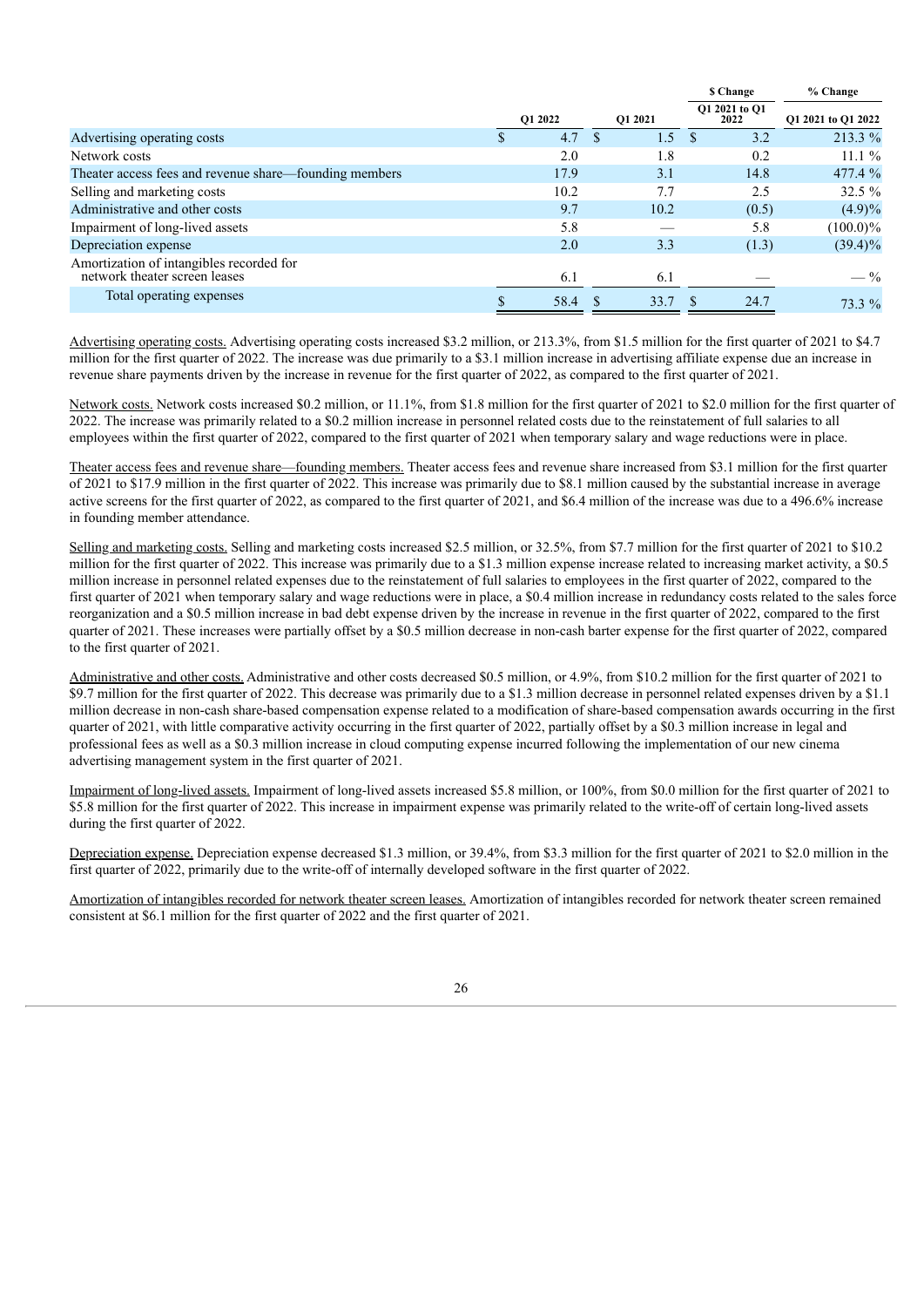*Non-operating expenses.* Total non-operating expenses increased \$9.8 million, or 71.5%, from \$13.7 million for the first quarter of 2021 to \$23.5 million for the first quarter of 2022. The following table shows the changes in non-operating expense for the first quarter of 2022 and the first quarter of 2021 (in millions):

|                                                                                                  |                 |         | \$ Change          | % Change           |
|--------------------------------------------------------------------------------------------------|-----------------|---------|--------------------|--------------------|
|                                                                                                  | O1 2022         | O1 2021 | O1 2021 to O1 2022 | O1 2021 to O1 2022 |
| Interest on borrowings                                                                           | $17.2 \quad$ \$ | 14.7    | 2.5                | $17.0\%$           |
| Loss on modification and retirement of debt, net                                                 |                 | 0.4     | (0.4)              | $(100.0)\%$        |
| Loss (gain) on the re-measurement of the payable<br>to founding members under the tax receivable |                 |         |                    |                    |
| agreement                                                                                        | 6.4             | (1.5)   | 7.9                | $(526.7)\%$        |
| Other non-operating (income) expense                                                             | (0.1)           | 0.1     | (0.2)              | $(200.0)\%$        |
| Total non-operating expenses                                                                     | 23.5            | 13.7    | 9.8                | $71.5 \%$          |

The increase in non-operating expense was primarily due to a \$7.9 million increase in the loss on the re-measurement of the payable to founding members under the TRA related to the increase in our payable to the founding members under the TRA resulting from an increase in projected taxable income before TRA deductions for the year ended December 29, 2022. The increase was also due to a \$2.5 million increase in interest on borrowings primarily related to the issuance of the New Revolving Credit Agreement in January of 2022, partially offset by a \$0.4 million decrease in the loss on modifications and retirements of debt, net resulting from the Credit Agreement Second Amendment in the first quarter of 2021, with little comparable activity in the first quarter of 2022.

*Net Loss*. Net loss increased \$5.8 million from net loss of \$19.4 million for the first quarter of 2021 to \$25.2 million for the first quarter of 2022. The increase in net loss was due to a \$9.8 million increase in non-operating expense and a \$1.8 million decrease in net loss attributable to noncontrolling interests, partially offset by a \$5.8 million decrease in operating loss.

#### **Known Trends and Uncertainties**

*COVID-19*—As discussed within the '*Recent Developments*' section, due to the COVID-19 Pandemic certain theaters within the Company's network were temporarily closed during a portion of 2021. The Company's ability to advertise within theaters once opened in 2021 was limited due to reduced movie schedules and patron capacities at many network theaters and the timing and frequency of new major motion picture releases as compared to prior years due to the COVID-19 Pandemic. Our theater access fees, network affiliate payments and Platinum Spot revenue share payments are driven by attendance, active screens and/or revenue, and therefore, were not incurred when theaters were closed and attendance-based fees were reduced for the period of time that attendance was lower than historical levels.

Due to the rapidly changing business environment, unprecedented market volatility, and other circumstances resulting from the COVID-19 Pandemic, we are currently unable to fully determine the extent of the COVID-19 Pandemic's impact on our business in future periods. However, we are monitoring the rapidly evolving situation and its potential impacts on our financial position, results of operations, liquidity and cash flows.

*Beverage Revenue*—Under the ESAs, up to 90 seconds of the *Noovie®* pre-show program can be sold to the founding members to satisfy their onscreen advertising commitments under their beverage concessionaire agreements. For the first three months of 2022 and 2021, two of the founding members purchased 60 seconds of on-screen advertising time and one founding member purchased 30 seconds to satisfy their obligations under their beverage concessionaire agreements. The founding members' current long-term contracts with their beverage suppliers require the 30 or 60 seconds of beverage advertising, although such commitments could change in the future. Per the ESA with AMC, the time sold to the founding member beverage supplier is priced equal to the greater of (1) the advertising CPM charged by NCM LLC in the previous year for the time sold to the founding member beverage supplier and (2) the advertising CPM for the previous year charged by NCM LLC to unaffiliated third parties during segment one (closest to showtime) of the *Noovie* pre-show in the founding member's theaters, limited to the highest advertising CPM being then-charged by NCM LLC. Beginning in 2020 and in accordance with the 2019 ESA Amendments, the price for the time sold to Cinemark and Regal's beverage suppliers now increases at a fixed rate of 2.0% each year.

*Theater Access Fees*—In consideration for NCM LLC's access to the founding members' theater attendees for on-screen advertising and use of lobbies and other space within the founding members' theaters for the LEN and lobby promotions, the founding members receive a monthly theater access fee under the ESAs. The theater access fee is composed of a fixed payment per patron and a fixed payment per digital screen (connected to the DCN). The payment per theater patron increases by 8% every five years, with an increase occurring in the current year and the next increase occurring in 2027. Pursuant to the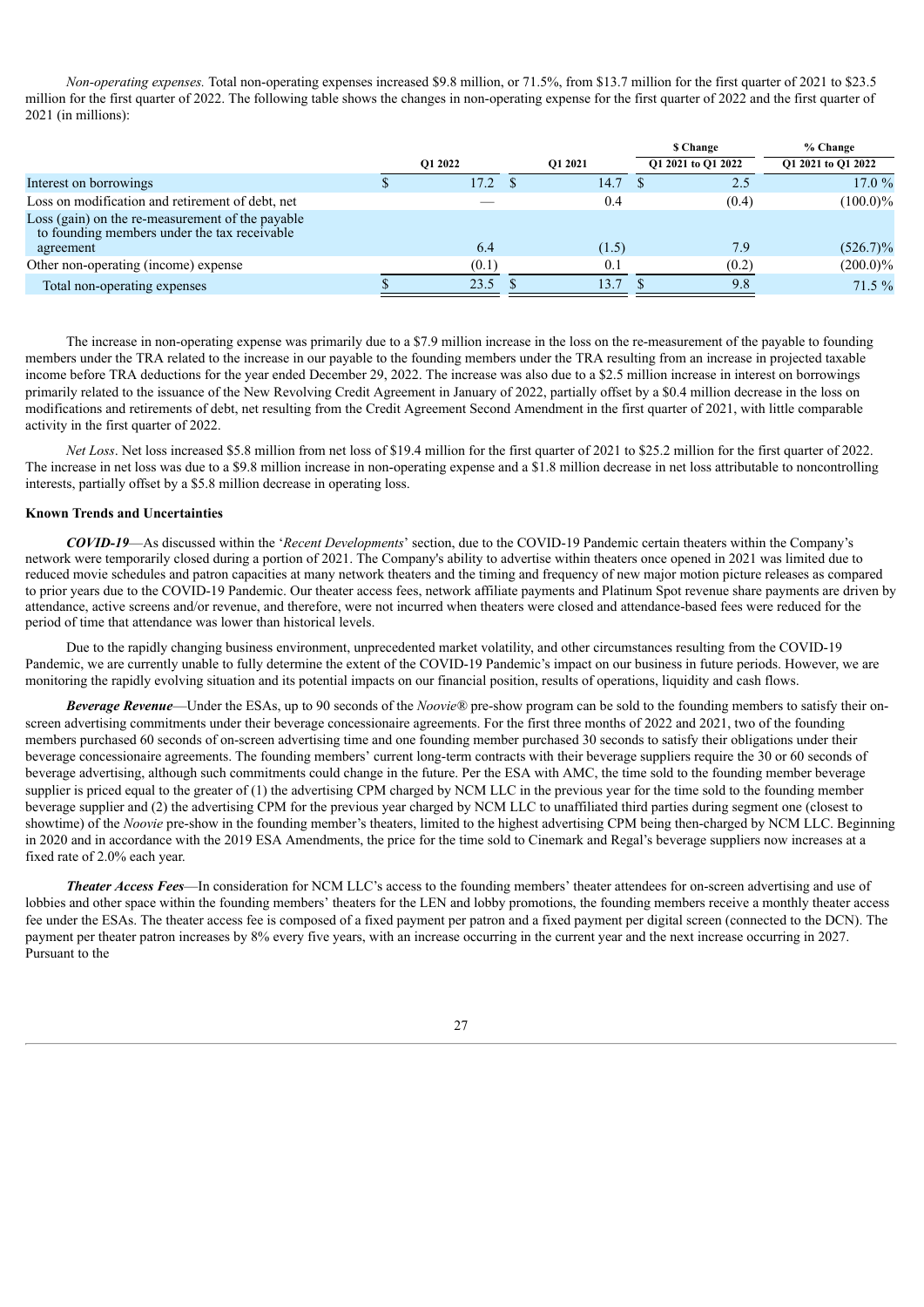ESAs, the payment per digital screen increases annually by 5%. Pursuant to the 2019 ESA Amendments, Cinemark and Regal each receive an additional monthly theater access fee beginning November 1, 2019 in consideration for NCM LLC's access to certain on-screen advertising inventory after the advertised showtime of a feature film. These fees are also based upon a fixed payment per patron: (i) \$0.0375 per patron beginning on November 1, 2020, (ii) \$0.05 per patron beginning on November 1, 2021, (iii) \$0.052 per patron beginning on November 1, 2022 and (iv) increasing 8% every five years beginning November 1, 2027.

*Platinum Spot*—In consideration for the utilization of the theaters post-showtime for Platinum Spots, Cinemark and Regal receive a percentage of all revenue generated for the actual display of Platinum Spots in their applicable theaters, subject to a specified minimum. If NCM LLC runs advertising in more than one concurrent advertisers' Platinum Spot for any portion of the network over a period of time, then NCM LLC will be required to satisfy a minimum average CPM for that period of time.

# **Financial Condition and Liquidity**

# *Liquidity and Capital Resources*

Our cash balances can fluctuate due to the seasonality of our business and related timing of collections of accounts receivable balances and operating expenditure payments, as well as available cash payments (as defined in the NCM LLC operating agreement) to Cinemark and Regal, interest or principal payments on our term loans and the Notes due 2026 and Notes due 2028, income tax payments, TRA payments to the founding members and amount of quarterly dividends to NCM, Inc.'s common stockholders.

As discussed within the '*Recent Developments*' section, due to the COVID-19 Pandemic, certain theaters within the Company's network remained temporarily closed during a portion of 2021 and the Company's ability to advertise within the reopened theaters in 2021 was limited due to lower than historical levels of attendance due in part to reduced movie schedules and patron capacities at many network theaters and the timing and frequency of major motion picture releases as compared to prior years due to the COVID-19 Pandemic. The Company has had limited cash receipts as attendance levels normalize and advertising revenue increases. Further, there is a lag between when revenue is generated and when the Company ultimately collects the associated accounts receivable balance. The Company also had reduced cash payments during the period when theaters within the Company's network were closed or attendance levels were low as expenses related to theater attendance (i.e., theater access fees, Platinum Spot revenue share and network affiliate revenue share payments) were either not incurred or incurred at lower levels . As all of the theaters within our network were open for the first quarter of 2022, the screen-based portion of these expenses returned to historical levels and the attendance-based portion of these expenses is expected to continue to increase as attendance increases following the continued release of many major motion pictures. The Company also implemented the following cost-saving measures in order to preserve cash at the start of the COVID-19 Pandemic, and those measures remain in place as of the filing date:

- Temporarily reduced cash compensation of the Company's Board of Directors by 20% and offered the option for the Board to receive the cash retainers beginning with the first quarter of 2021 in equivalent value of the Company's common stock in lieu of cash;
- Curtailed certain non-essential operating expenditures, including marketing, research, employee travel and consulting services;
- Temporarily suspended the 401K employee match program;
- Terminated or deferred certain non-essential capital expenditures;
- Strategically worked with our vendors, and other business partners to manage, defer, and/or abate certain costs during the disruptions caused by the COVID-19 Pandemic;
- Decreased our quarterly dividend beginning in the second quarter of 2020, which results in cash savings of \$13.0 million in the first quarter of 2022 and cash savings of \$84.3 million for NCM, Inc. since the beginning of the pandemic; and
- Introduced an active cash management process, which, among other things, requires CEO or CFO approval of all outgoing payments.

In March 2020, we drew down an additional \$110.0 million on our revolving credit facility, in March 2021, we received \$43.0 million in proceeds under incremental term loans that mature on December 20, 2024, and in January 2022 we received \$43.3 million in proceeds under an incremental revolving credit facility that matures on June 20, 2023. The \$76.2 million of cash at NCM LLC as of March 31, 2022 will be used to fund operations during the period of expected reduced cash flows. Cash at NCM, Inc. is held for future payment of dividends to NCM, Inc. stockholders, income tax payments, income tax receivable payments to NCM LLC's founding members and other obligations.

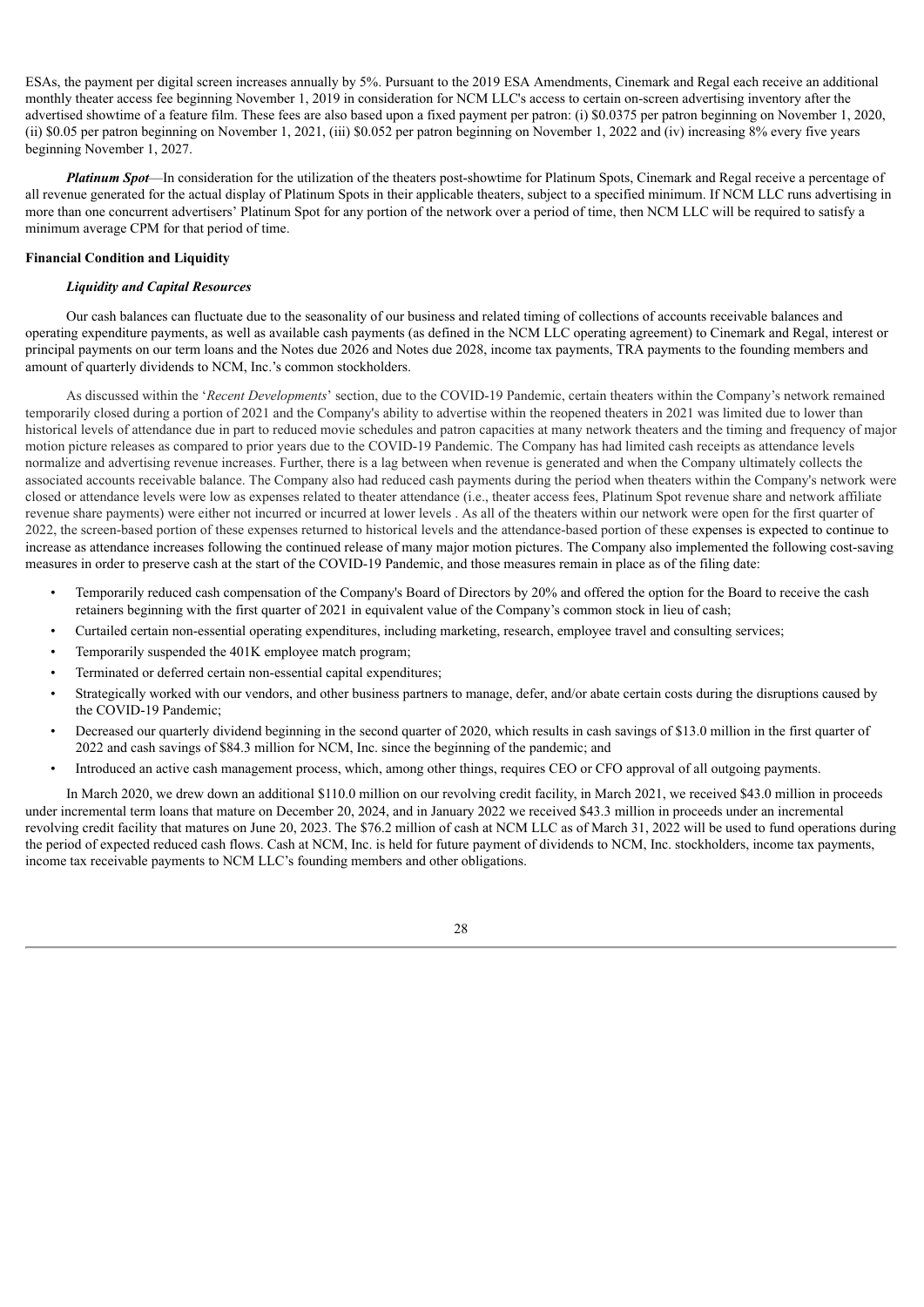On January 5, 2022, NCM LLC entered into the Credit Agreement Third Amendment. Among other things, the Credit Agreement Third Amendment provides for: (i) certain modifications to and extensions to modifications of the affirmative and negative covenants therein; (ii) the suspension of the consolidated net total leverage and consolidated net senior secured leverage financial covenants through the fiscal quarter ending December 29, 2022; (iii) the consolidated net total leverage ratio and consolidated net senior secured leverage ratio financial covenants to be set to 9.25 to 1.00 and 7.25 to 1.00, respectively, for the fiscal quarter ending on or about March 30, 2023, 8.50 to 1.00 and 6.50 to 1.00, respectively, for the fiscal quarter ending on or about June 29, 2023, 8.00 to 1.00 and 6.00 to 1.00, respectively, for the fiscal quarter ending on or about September 28, 2023, and 6.25 to 1.00 and 4.50 to 1.00, respectively, for the fiscal quarter ending on or about December 28, 2023 and each fiscal quarter thereafter, and (iv) with respect to NCM LLC's audited financial statements for the fiscal year ended December 30, 2021, a waiver of the requirement to deliver an auditor's opinion for such financial statements without a "going concern" or like qualification or exception.

Also on January 5, 2022, NCM LLC also entered into the New Revolving Credit Agreement among NCM LLC, the lenders party thereto and Wilmington Savings Fund Society, FSB, as administrative agent and collateral agent. The New Revolving Credit Agreement provides for revolving loan commitments of \$50.0 million of secured revolving loans, the entire amount of which was funded on January 5, 2022. The New Revolving Credit Agreement provides for (i) a cash interest rate of term SOFR plus 8.00%, with a 1.00% floor, (ii) a maturity date of June 20, 2023 and (iii) a termination premium if NCM LLC terminates the commitments under the New Revolving Credit Agreement at any time before maturity. The New Revolving Credit Agreement also contains covenants, representations and warranties and events of default that are substantially similar to the Credit Agreement. In accordance with the Credit Agreement amendment entered into on April 30, 2020 ("the Credit Agreement First Amendment") and the Credit Agreement Second Amendment, for the period beginning in the second quarter of 2020 through the date that NCM LLC delivers a compliance certificate for the third quarter of 2022, NCM LLC must maintain a minimum liquidity balance of \$55.0 million consisting of a combination of unrestricted cash on hand and availability under NCM LLC's revolving credit facility. As of March 31, 2022, NCM LLC was in compliance with the requirements of the Credit Agreement, as amended, and the New Revolving Credit Agreement. Management believes the Company can meet its operating obligations, including all currently scheduled interest and debt service payments within one year following the date of issuance of the accompanying financial statements, based on its current financial position and liquidity sources, including current cash balances, and forecasted future cash flows.

A summary of our financial liquidity is as follows (in millions):

\_\_\_\_\_\_\_\_\_\_\_\_\_\_\_\_\_\_\_\_\_\_\_\_\_

| As of                 |       |                      |       |                      |       |                       |      |                       | \$ Change |
|-----------------------|-------|----------------------|-------|----------------------|-------|-----------------------|------|-----------------------|-----------|
| <b>March 31, 2022</b> |       | December 30,<br>2021 |       | <b>April 1, 2021</b> |       | YE 2021 to O1<br>2022 |      | O1 2021 to O1<br>2022 |           |
|                       |       |                      | 102.5 |                      | 192.2 |                       | 12.6 |                       | (77.1)    |
|                       | 6.8   |                      | 6.8   |                      | 5.6   |                       |      |                       |           |
|                       | 121.9 |                      | 109.3 |                      | 197.8 |                       | 2.6  |                       | (75.9)    |
|                       |       |                      |       |                      |       |                       |      | \$ Change             |           |

*(1)* Included in cash, cash equivalents and marketable securities as of March 31, 2022, December 30, 2021 and April 1, 2021, was \$76.2 million, \$58.6 million and \$139.4 million, respectively, of cash held by NCM LLC that is not available to satisfy dividends declared by NCM, Inc., income tax, tax receivable payments to NCM LLC's founding members and other obligations.

*(2)* The revolving credit facility portion of NCM LLC's total borrowings is available, subject to certain conditions, for general corporate purposes of NCM LLC in the ordinary course of business and for other transactions permitted under the senior secured credit facility, and a portion is available for letters of credit. NCM LLC's total capacity under the revolving credit facility pursuant to the Credit Agreement was \$175.0 million as of March 31, 2022, December 30, 2021 and April 1, 2021. As of March 31, 2022, December 30, 2021 and April 1, 2021, the amount available under the NCM LLC revolving credit facility pursuant to the Credit Agreement in the table above was net of the amount outstanding under the revolving credit facility of \$167.0 million, \$167.0 million and \$167.0 million, respectively, and net letters of credit of \$1.2 million, \$1.2 million and \$2.4 million, respectively.

As of March 31, 2022, the weighted average remaining maturity of our debt was 4.0 years. As of March 31, 2022, approximately 54% of our total borrowings bear interest at fixed rates. The remaining 46% of our borrowings bear interest at variable rates and our net income and earnings per share could fluctuate with market interest rate fluctuations that could increase or decrease the interest paid on our borrowings.

We have used and generated cash as follows (in millions):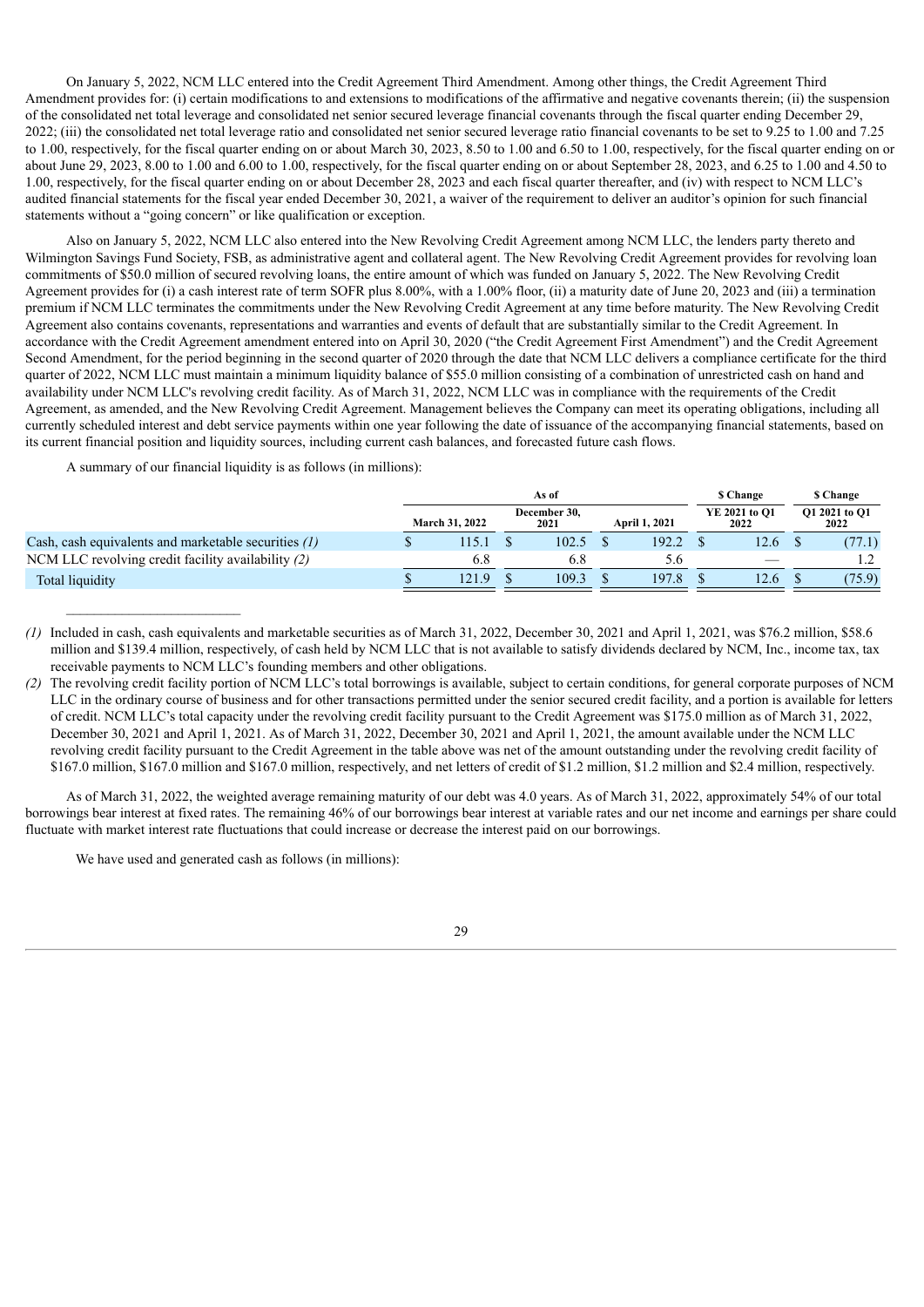|                     | Three Months Ended    |  |                      |  |
|---------------------|-----------------------|--|----------------------|--|
|                     | <b>March 31, 2022</b> |  | <b>April 1, 2021</b> |  |
| Operating cash flow | (23.6)                |  | (25.0)               |  |
| Investing cash flow | (0.7)                 |  | (2.0)                |  |
| Financing cash flow | 36.9                  |  | 37.4                 |  |

**Three Months Ended**

- *• Operating Activities.* The \$1.4 million decrease in cash used in operating activities for the first quarter of 2022, as compared to the first quarter of 2021, was primarily due to a \$7.9 million increase in the noncash loss on the remeasurement of the payable to founding members under the TRA and a \$5.8 million increase in the impairment of long-lived assets related to the write down in the first quarter of 2022 of certain internally developed software no longer in use, partially offset by a \$3.9 million increase in payments of accounts payable and accrued expenses due in part to increased market activity, a \$4.0 million increase in consolidated net loss and a \$5.0 million increase in deferred revenue related to higher revenue in the first quarter of 2022, as compared to the first quarter of 2021.
- *Investing Activities.* The \$1.3 million decrease in cash used in investing activities for the first quarter of 2022, as compared to the first quarter of 2021, was due to a \$1.3 million decrease in purchases of property and equipment in the first quarter of 2022, compared to the first quarter of 2021.
- *Financing Activities.* The \$0.5 million decrease in cash provided by financing activities for the first quarter of 2022, compared to the year first quarter of 2021 was primarily due to the \$50.0 million issuance of the second tranche of term loans that occurred in the first quarter of 2021 and \$1.6 increase in debt amortization costs in the first quarter of 2022, partially offset by the \$50.0 million increase from the issuance of the New Revolving Credit Facility in the first quarter of 2022, as discussed above, and a \$0.9 million decrease in the repurchase of restricted stock tax withholding related to the increase in tax liability settlement through selling of shares, rather than withholding shares in the first quarter of 2022, compared to the first quarter of 2021.

# *Sources of Capital and Capital Requirements*

NCM, Inc.'s primary source of liquidity and capital resources is the quarterly available cash distributions from NCM LLC as well as its existing cash balances and marketable securities, which as of March 31, 2022 were \$115.1 million (including \$76.2 million of cash held by NCM LLC). NCM LLC's primary sources of liquidity and capital resources are its cash provided by operating activities, availability under its revolving credit facility and cash on hand. NCM LLC drew down an additional \$110.0 million of its revolving credit facility in March 2020 in order to supplement the decrease in cash provided by operating activities during the period our network theaters were closed. On January 5, 2022, the company entered in the New Revolving Credit Agreement and drew down upon the new revolving credit facility of \$50.0 million. The \$76.2 million of cash at NCM LLC will be used to fund operations during the period of expected reduced cash flows. Cash at NCM, Inc. is used to fund income taxes, payments associated with the TRA with the founding members and for future payment of dividends to NCM, Inc. stockholders.

Cash flows generated by NCM LLC's distributions to NCM, Inc. and the founding members have been affected by the impact of the COVID-19 Pandemic on our operations and may be deferred through the quarter ending December 28, 2023 or longer due to the limitations instituted by the Credit Agreement First Amendment, Credit Agreement Second Amendment and Credit Agreement Third Amendment. NCM LLC is required pursuant to the terms of the NCM LLC operating agreement to distribute its available cash, as defined in the operating agreement, unless prohibited by NCM LLC's Credit Agreement, quarterly to its members (Regal, Cinemark, AMC and NCM, Inc.). The available cash distribution to NCM LLC's members for the three months ended March 31, 2022 was calculated as approximately negative \$27.2 million, of which NCM, Inc.'s share is approximately negative \$12.9 million. Further there was \$93.7 million and \$85.2 million of negative available cash generated during the years ended December, 30, 2021 and December 31, 2020, respectively. Pursuant to the NCM LLC operating agreement and the Credit Agreement amendments, there will be no available cash distributions made for the first quarter of 2022. Negative available cash distributions for the years of 2021 and 2020 are expected to be netted in accordance with the NCM LLC operating agreement against future positive available cash distributions after the extended covenant waiver holiday, contingent upon the Company's compliance with the covenants outlined within the Credit Agreement Third Amendment defined within Note 6—*Borrowings* and in accordance with the NCM LLC operating agreement.

NCM, Inc. expects to use its cash balances and cash received from future available cash distributions (as allowed for under the Credit Agreement) to fund payments associated with the TRA with the founding members and current and future dividends as declared by the Board of Directors, including a dividend declared on May 9, 2022 of \$0.03 per share (approximately \$2.4 million) on each share of the Company's common stock (not including outstanding restricted stock) to stockholders of record on May 23, 2022 to be paid on June 7, 2022. The Company does not expect to make a TRA payment in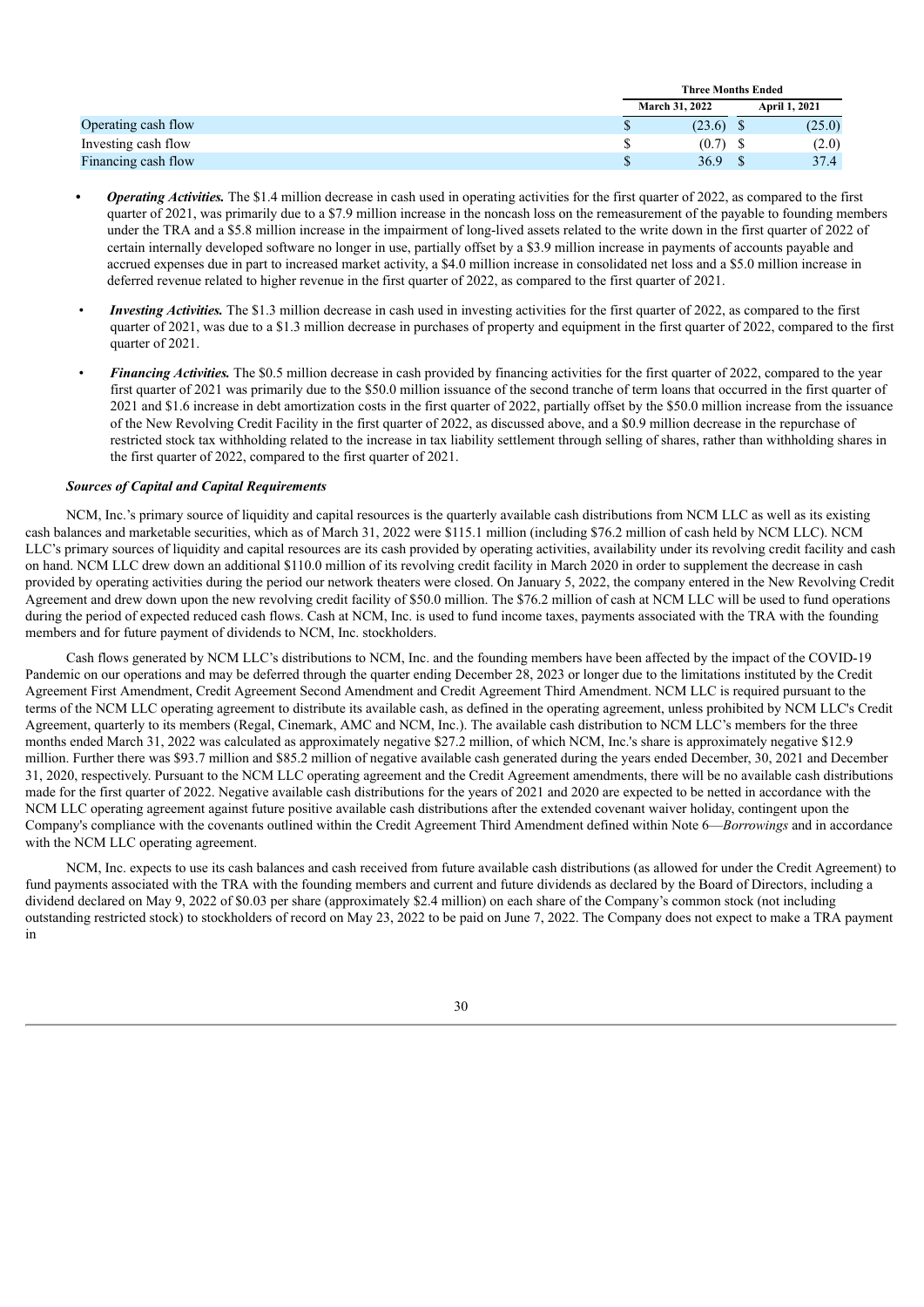2022 for the 2021 tax year. The Company will also consider opportunistically using cash received for partial repayments of NCM LLC's outstanding debt balance. Distributions from NCM LLC and NCM, Inc. cash balances should be sufficient to fund payments associated with the TRA with the founding members, income taxes and its regular dividend for the foreseeable future at the discretion of the Board of Directors. The Company intends to pay a regular quarterly dividend for the foreseeable future at the discretion of the Board of Directors consistent with the Company's intention to distribute substantially all its free cash flow to stockholders through its quarterly dividend. The declaration, payment, timing and amount of any future dividends payable will be at the sole discretion of the Board of Directors who will take into account general economic and advertising market business conditions, the Company's financial condition, available cash, current and anticipated cash needs and any other factors that the Board of Directors considers relevant, which includes short-term and long-term impacts to the Company related to the COVID-19 Pandemic and restrictions under the NCM LLC Credit Agreement.

# **Critical Accounting Policies**

For a discussion of accounting policies that we consider critical to our business operations and understanding of our results of operations, and that affect the more significant judgments and estimates used in the preparation of our unaudited Condensed Consolidated Financial Statements, see Item 7. "Management's Discussion and Analysis of Financial Condition and Results of Operations—Critical Accounting Policies" contained in our annual report on Form 10-K filed for the fiscal year ended December 30, 2021 and incorporated by reference herein. As of March 31, 2022, there were no significant changes in those critical accounting policies.

# **Recent Accounting Pronouncements**

For a discussion of recent accounting pronouncements, see the information provided under Note 1—*The Company* to the unaudited Condensed Consolidated Financial Statements in Part I, Item 1 of this Form 10-Q.

The Company has considered all other recently issued accounting pronouncements and does not believe the adoption of such pronouncements will have a material impact on its unaudited Condensed Consolidated Financial Statements.

# <span id="page-33-0"></span>**Item 3. Quantitative and Qualitative Disclosures About Market Risk**

The primary market risk to which we are exposed is interest rate risk. The Notes due 2026 and the Notes due 2028 are at fixed rates, and therefore are not subject to market risk. As of March 31, 2022, the only interest rate risk that we are exposed to is related to our \$225.0 million revolving credit facilities and our term loans. A 100-basis point fluctuation in market interest rates underlying our term loans and revolving credit facilities would have the effect of increasing or decreasing our cash interest expense by approximately \$5.3 million for an annual period on the \$217.0 million in revolving credit balances, \$49.5 million term loan and \$259.9 million incremental term loan outstanding as of March 31, 2022.

In response to the COVID-19 Pandemic, the government lowered the Federal Reserve interest rate leading to historically low interest rates as of March 31, 2022 that has had the effect of reducing the Company's interest rate risk. If interest rates increase, this will increase the Company's interest rate risk.

#### <span id="page-33-1"></span>**Item 4. Controls and Procedures**

The Company maintains disclosure controls and procedures as defined in Rules 13a-15(e) and 15d-15(e) of the Securities Exchange Act of 1934, as amended (the "Exchange Act"), that are designed to ensure that information required to be disclosed in the Company's reports filed under the Exchange Act, is recorded, processed, summarized and reported within the time periods specified by the SEC's rules and forms, and that such information is accumulated and communicated to management, including the Chief Executive Officer (principal executive officer) and Chief Financial Officer (principal financial and accounting officer), as appropriate, to allow timely decisions regarding required disclosure.

Management, with the participation of the Chief Executive Officer and Chief Financial Officer, performed an evaluation of the effectiveness of the Company's disclosure controls and procedures pursuant to Rules 13a-15(e) and 15d-15(e) of the Exchange Act as of March 31, 2022, the end of the period covered by this Quarterly Report on Form 10-Q. Based on such evaluation, the Company's management concluded that the Company's disclosure controls and procedures as of March 31, 2022 were effective.

In designing and evaluating our disclosure controls and procedures, management recognizes that any control, no matter how well designed and operated, can provide only reasonable, not absolute, assurance of achieving the desired control objectives. Due to the inherent limitations in all control systems, no evaluation of controls can provide absolute assurance that misstatements due to error or fraud will not occur or that all control issues and instances of fraud, if any, within the Company have been detected.

# **Changes in Internal Control Over Financial Reporting**

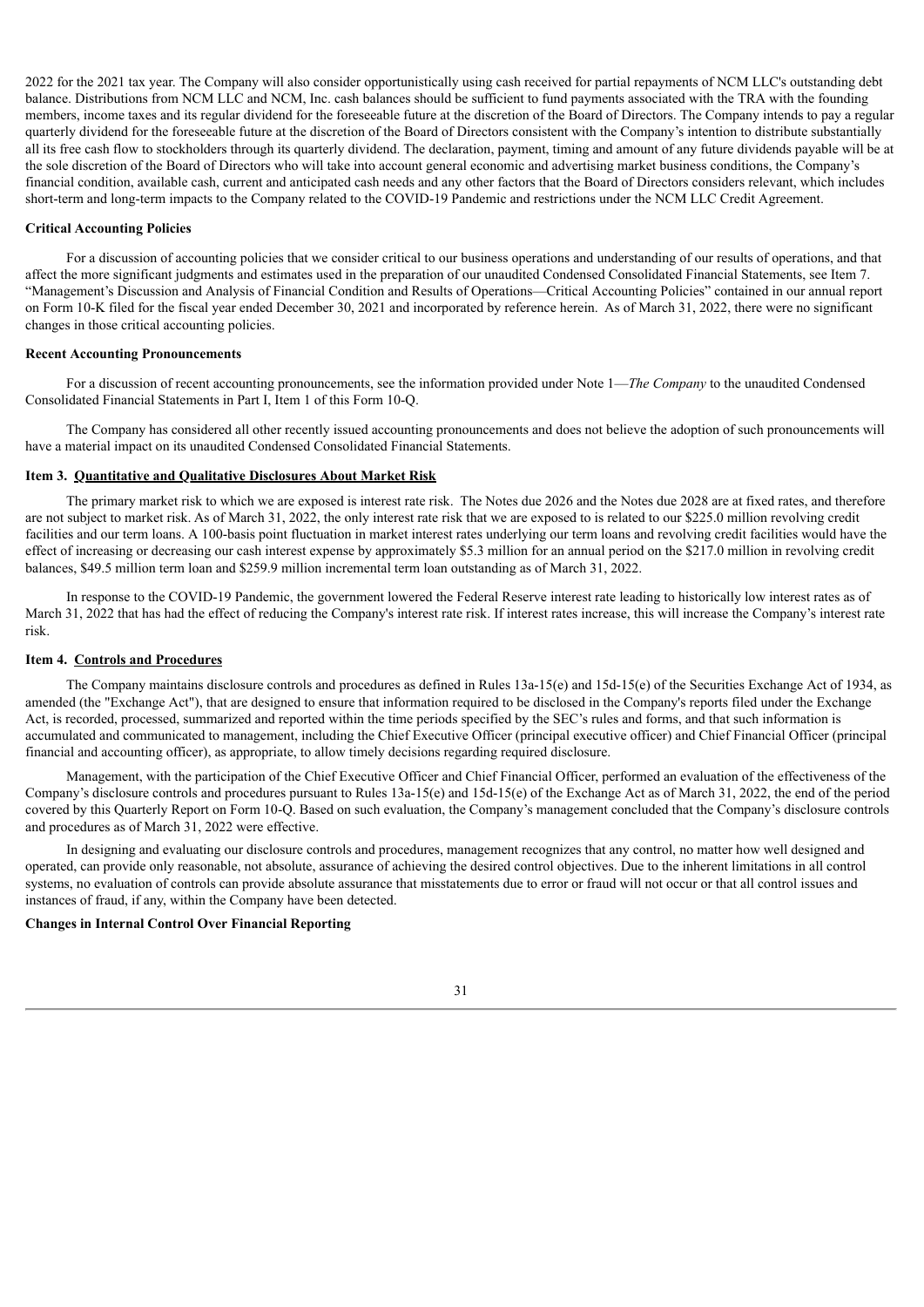There were no changes to our internal control over financial reporting that occurred during the quarter ended March 31, 2022 that have materially affected, or are reasonably likely to materially affect, our internal control over financial reporting.

# **PART II—OTHER INFORMATION**

# <span id="page-34-1"></span><span id="page-34-0"></span>**Item 1. Legal Proceedings**

We are sometimes involved in legal proceedings arising in the ordinary course of business. We are not aware of any other litigation currently pending that would have a material adverse effect on our operating results or financial condition.

# <span id="page-34-2"></span>**Item 1A. Risk Factors**

There have been no material changes from risk factors as previously disclosed in our annual report on Form 10-K filed with the SEC on March 3, 2022 for the fiscal year ended December 30, 2021.

# <span id="page-34-3"></span>**Item 2. Unregistered Sales of Equity Securities and Use of Proceeds**

The table below provides information about shares delivered to the Company from restricted stock held by Company employees upon vesting for the purpose of funding the recipient's tax withholding obligations.

| Period                                     | <b>Total Number of</b><br><b>Average Price Paid</b><br><b>Shares Purchased</b><br>Per Share |  |      | <b>Total Number of</b><br><b>Shares Purchased as</b><br><b>Part of Publicly</b><br><b>Announced Plans or</b><br>Programs | <b>Maximum Number (or Approximate)</b><br><b>Dollar Value) of Shares that may vet</b><br>be Purchased under the Plans or<br>Programs |
|--------------------------------------------|---------------------------------------------------------------------------------------------|--|------|--------------------------------------------------------------------------------------------------------------------------|--------------------------------------------------------------------------------------------------------------------------------------|
| December 31, 2021 through January 27, 2022 |                                                                                             |  |      |                                                                                                                          | N/A                                                                                                                                  |
| January 28, 2022 through February 24, 2022 | 18.773 \$                                                                                   |  | 3.17 |                                                                                                                          | N/A                                                                                                                                  |
| February 25, 2022 through March 31, 2022   | 42.672                                                                                      |  | 2.97 |                                                                                                                          | N/A                                                                                                                                  |

# <span id="page-34-4"></span>**Item 3. Defaults Upon Senior Securities**

None.

# <span id="page-34-5"></span>**Item 4. Mine Safety Disclosures**

Not Applicable.

## <span id="page-34-6"></span>**Item 5. Other Information**

<span id="page-34-7"></span>None.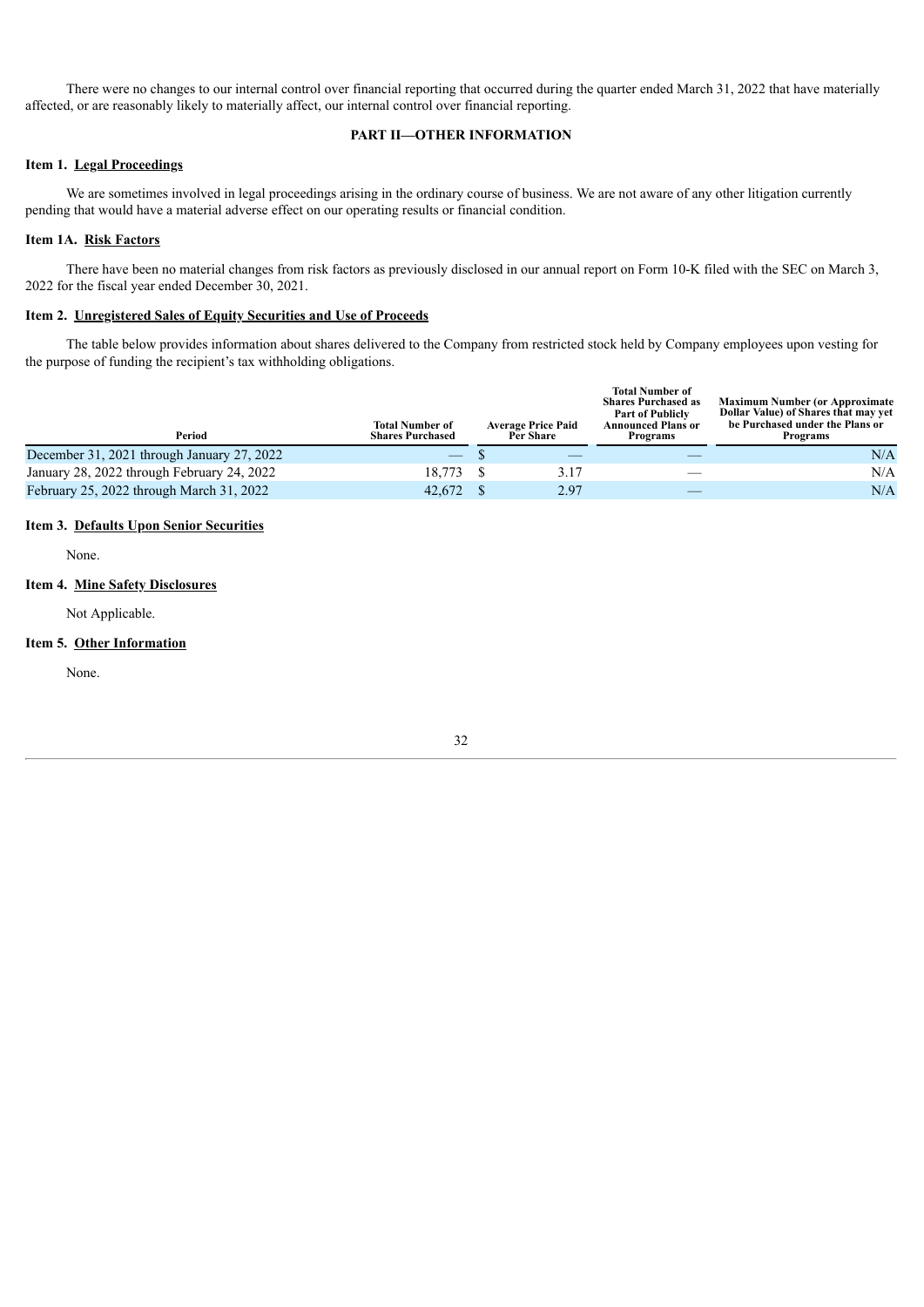# **Item 6. Exhibits**

| <b>Exhibit</b> | Reference         | <b>Description</b>                                                                                                                                                                                                   |
|----------------|-------------------|----------------------------------------------------------------------------------------------------------------------------------------------------------------------------------------------------------------------|
| 3.1            | *                 | The Bylaws, as amended May 4, 2022.                                                                                                                                                                                  |
| 3.2            | *                 | Second Amended and Restated Certificate of Incorporation of National CineMedia, Inc., as amended as of May 4,<br>2022.                                                                                               |
| 10.1           | $\left( l\right)$ | Amendment No. 3 to the Credit Agreement, dated as of January 5, 2022, by and among National CineMedia, LLC,<br>each lender party thereto, and JPMorgan Chase Bank, N.A., as administrative agent.                    |
| 10.2           | (2)               | Revolving Credit Agreement, dated as of January 5, 2022, by and among National CineMedia, LLC, each lender<br>party thereto, and Wilmington Savings Fund Society, FSB, as administrative agent and collateral agent. |
| 31.1           | $\ast$            | Rule 13a-14(a) Certification of Chief Executive Officer.                                                                                                                                                             |
| 31.2           | $\ast$            | Rule 13a-14(a) Certification of Chief Financial Officer.                                                                                                                                                             |
| 32.1           | $* *$             | Certification of Chief Executive Officer Pursuant to 18 U.S.C. Section 1350.                                                                                                                                         |
| 32.1           | **                | Certification of Chief Financial Officer Pursuant to 18 U.S.C. Section 1350.                                                                                                                                         |
| 101.SCH        | $\ast$            | Inline XBRL Taxonomy Extension Schema Document                                                                                                                                                                       |
| 101.CAL        | $\ast$            | Inline XBRL Taxonomy Extension Calculation Linkbase Document                                                                                                                                                         |
| 101.DEF        | $\ast$            | Inline XBRL Taxonomy Extension Definition Linkbase Document                                                                                                                                                          |
| 101.LAB        | $\ast$            | Inline XBRL Taxonomy Extension Label Linkbase Document                                                                                                                                                               |
| 101.PRE        | $\ast$            | Inline XBRL Taxonomy Extension Presentation Linkbase Document                                                                                                                                                        |
| 104            | $\ast$            | Cover Page Interactive Data File (formatted as Inline XBRL and contained in Exhibit 101)                                                                                                                             |

\_\_\_\_\_\_\_\_\_\_\_\_\_\_\_\_\_\_\_\_\_\_\_\_\_\_\_\_\_\_\_\_\_\_

<span id="page-35-0"></span>*(2)* Incorporated by reference to Exhibit 10.2 from the Registrant's Current Report on Form 8-K (File No. 001-33296) filed on January 6, 2022.

<sup>\*</sup> Filed herewith.<br>\*\* Furnished herewith.

Furnished herewith.

*<sup>(1)</sup>* Incorporated by reference to Exhibit 10.1 from the Registrant's Current Report on Form 8-K (File No. 001-33296) filed on January 6, 2022.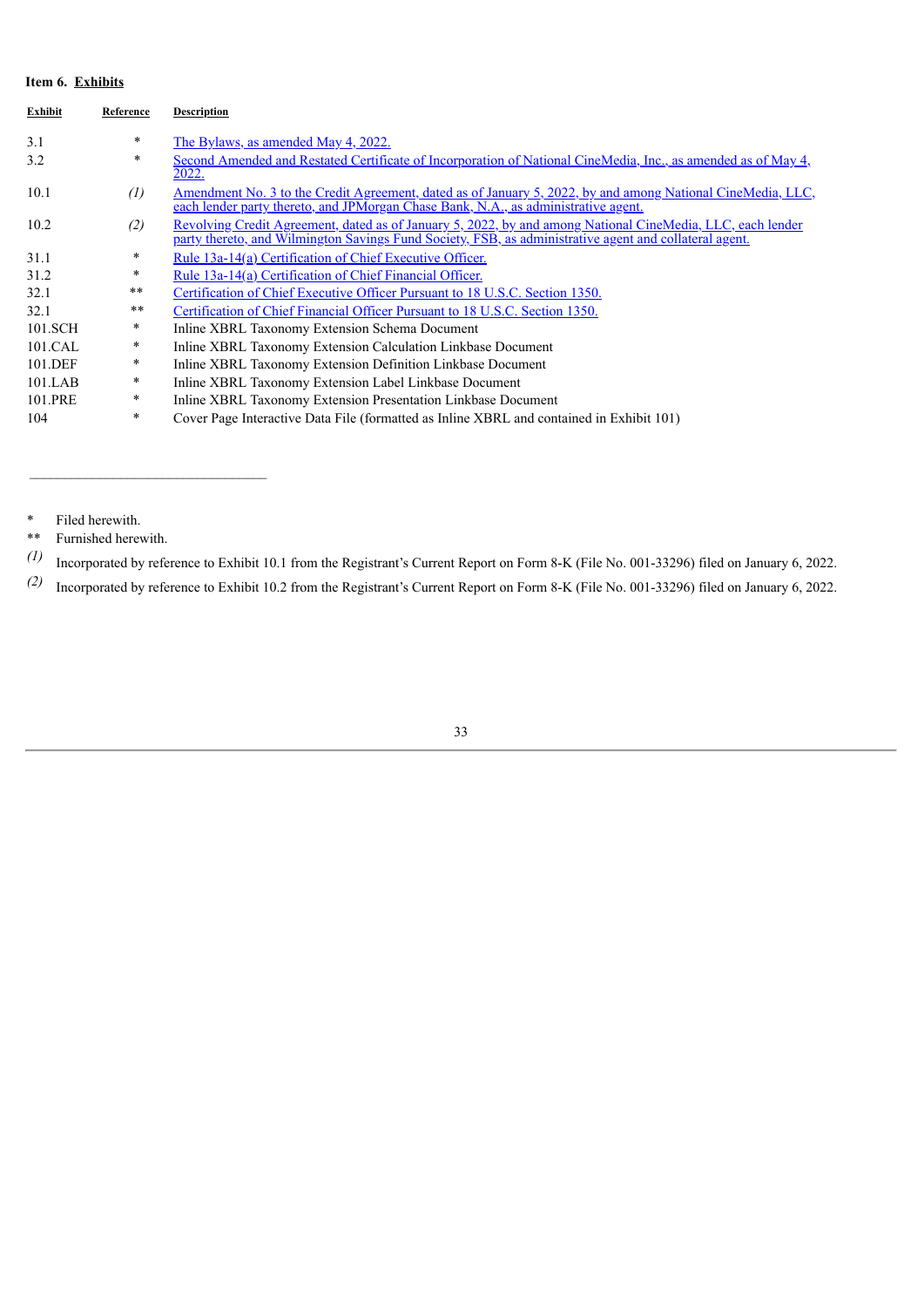# **SIGNATURES**

Pursuant to the requirements of the Securities Exchange Act of 1934, the registrant has duly caused this report to be signed on its behalf by the undersigned thereunto duly authorized.

Date: May 9, 2022 /s/ Thomas F. Lesinski

# **NATIONAL CINEMEDIA, INC.** (Registrant)

Thomas F. Lesinski *Chief Executive Of icer and Director (Principal Executive Of icer)*

Date: May 9, 2022 /s/ Ronnie Y. Ng

Ronnie Y. Ng *Chief Financial Of icer (Principal Financial and Accounting Of icer)*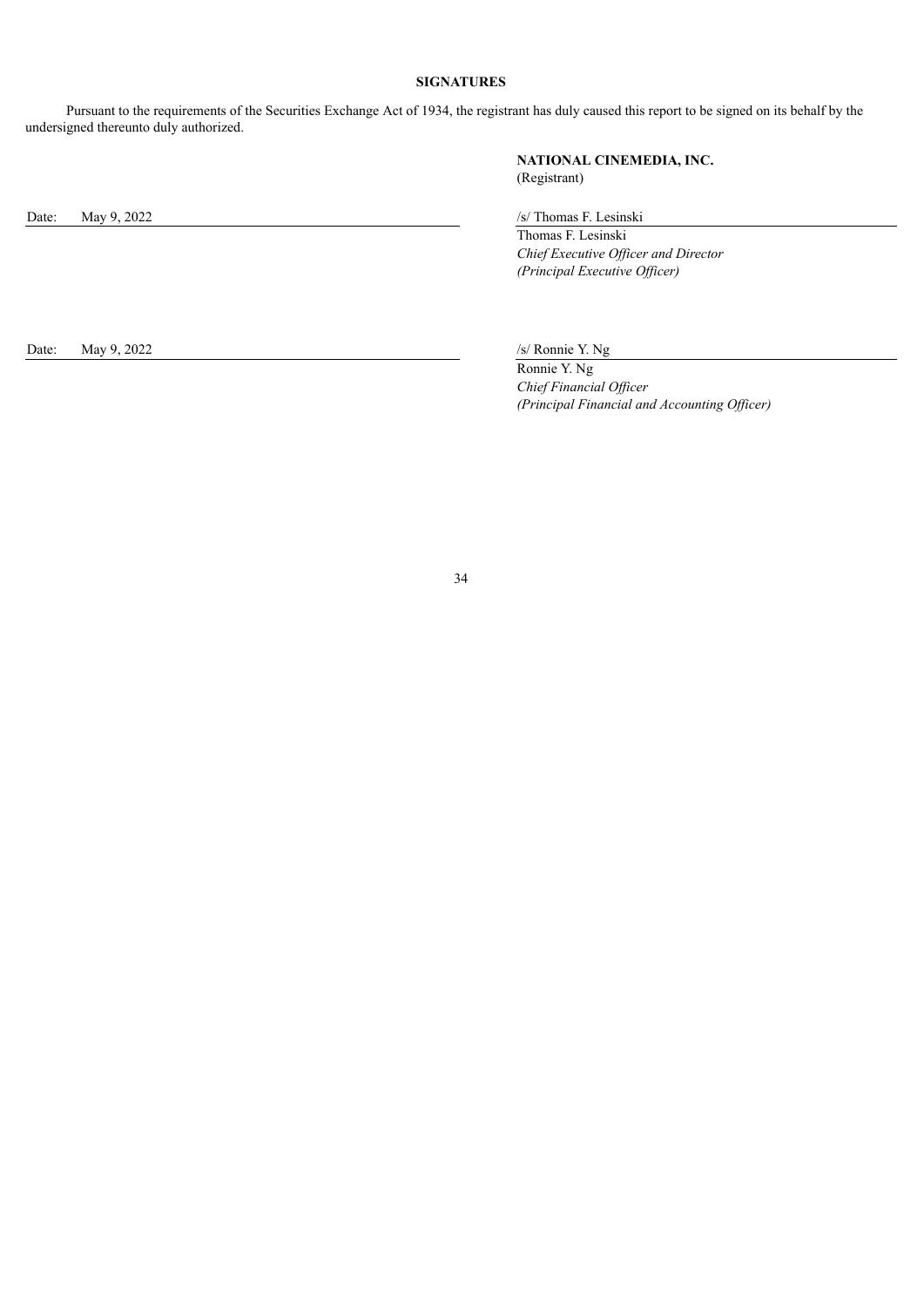<span id="page-37-0"></span>**AMENDED AND RESTATED BYLAWS OF NATIONAL CINEMEDIA, INC.** As amended May 4, 2022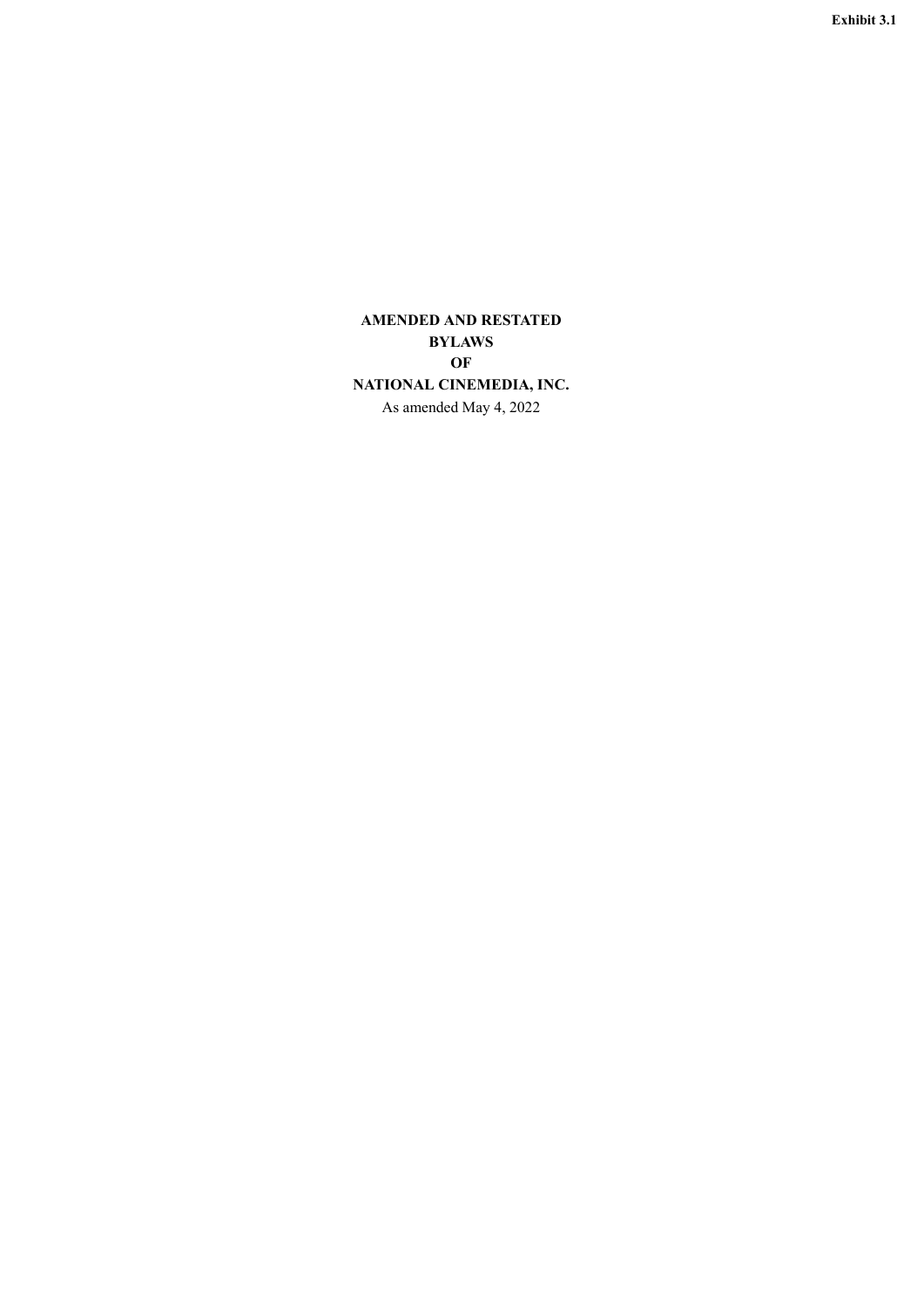# **INDEX TO AMENDED AND RESTATED BYLAWS OF NATIONAL CINEMEDIA, INC.**

| <b>Section</b>                        |                                                          | Page           |
|---------------------------------------|----------------------------------------------------------|----------------|
| <b>ARTICLE I Offices</b>              |                                                          |                |
| Section 1.01                          | <b>Business Offices</b>                                  |                |
| Section 1.02                          | Registered Office                                        |                |
| <b>ARTICLE II Stockholders</b>        |                                                          |                |
| Section 2.01                          | <b>Annual Meeting</b>                                    |                |
| Section 2.02                          | <b>Special Meetings</b>                                  |                |
| Section 2.03                          | Place of Meeting                                         |                |
| Section 2.04                          | Notice of Meetings                                       |                |
| Section 2.05                          | Fixing Date for Determination of Stockholders of Record. | 2              |
| Section 2.06                          | Voting List                                              | $\overline{2}$ |
| Section 2.07                          | Proxies                                                  | $\overline{2}$ |
| Section 2.08                          | Quorum and Manner of Acting                              | 3              |
| Section 2.09                          | Nominations for the Election of Directors                | 3              |
| Section 2.10                          | Other Stockholder Proposals                              | 4              |
| Section 2.11                          | Stockholder Action by Written Consent Without a Meeting  | 5              |
| Section 2.12                          | <b>Conduct of Business</b>                               | 5              |
| Section 2.13                          | Inspector of Elections                                   | 5              |
| <b>ARTICLE III Board of Directors</b> |                                                          | 6              |

i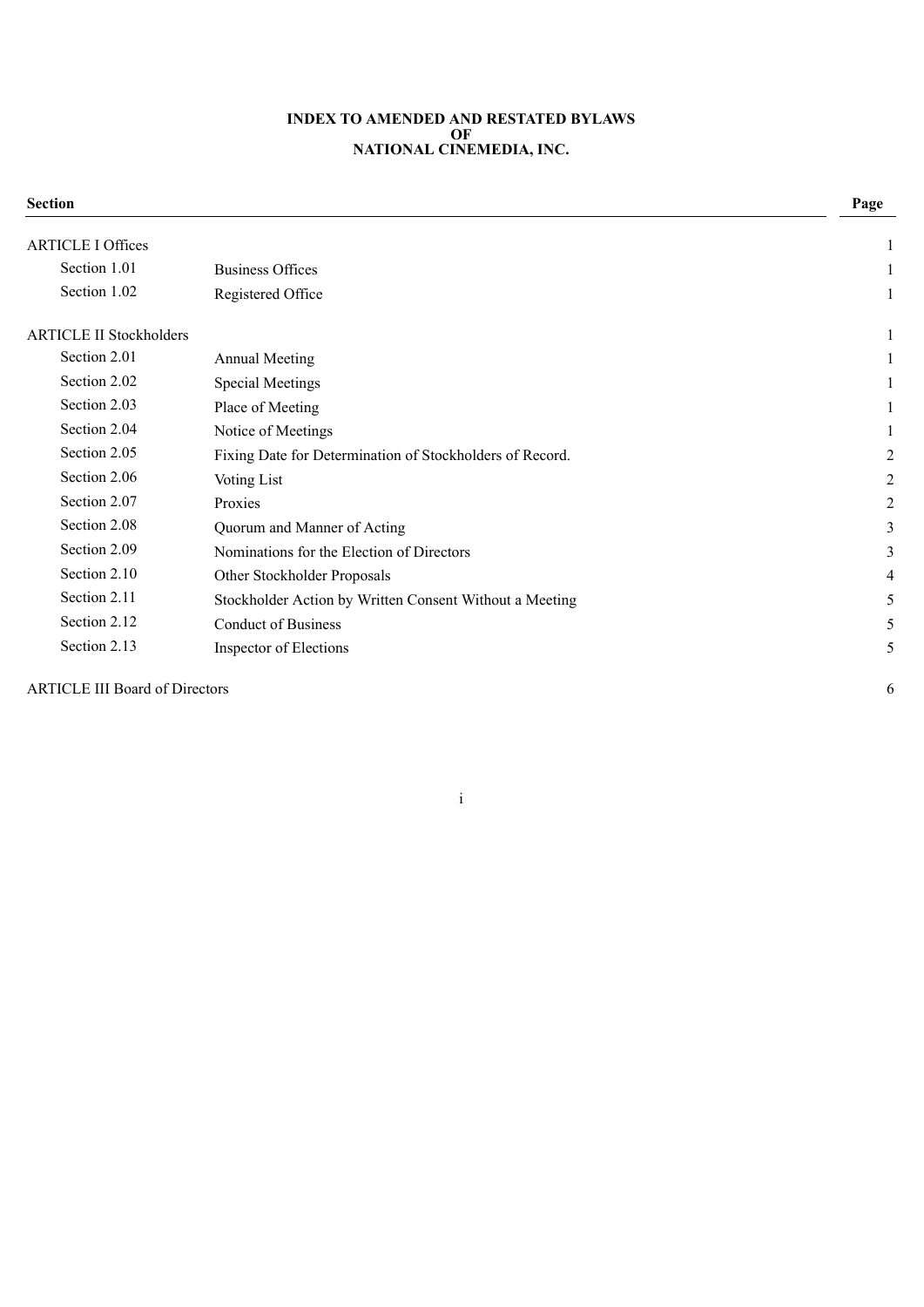| Section 3.01               | <b>General Powers</b>                 | 6           |
|----------------------------|---------------------------------------|-------------|
| Section 3.02               | Number, Tenure and Qualifications     | 6           |
| Section 3.03               | Resignation                           | 6           |
| Section 3.04               | <b>Regular Meetings</b>               | 6           |
| Section 3.05               | <b>Special Meetings</b>               | 6           |
| Section 3.06               | Meetings by Telephone                 | 6           |
| Section 3.07               | Notice of Meetings                    | 6           |
| Section 3.08               | Quorum and Manner of Acting           | 7           |
| Section 3.09               | Action Without a Meeting              | 7           |
| Section 3.10               | <b>Executive and Other Committees</b> | $\tau$      |
| Section 3.11               | Compensation                          | $\tau$      |
| Section 3.12               | Removal of Directors; Vacancies       | 8           |
| <b>ARTICLE IV Officers</b> |                                       | 8           |
| Section 4.01               | Number and Qualifications             | $8\,$       |
| Section 4.02               | Election and Term of Office           | 8           |
| Section 4.03               | Compensation                          | 8           |
| Section 4.04               | Resignation                           | $\,$ 8 $\,$ |
| Section 4.05               | Removal                               | $\,$ 8 $\,$ |
| Section 4.06               | Vacancies                             | $\,$ 8 $\,$ |
| Section 4.07               | Authority and Duties                  | 8           |
| Section 4.08               | <b>Surety Bonds</b>                   | 10          |
| <b>ARTICLE V Stock</b>     |                                       | 10          |

i i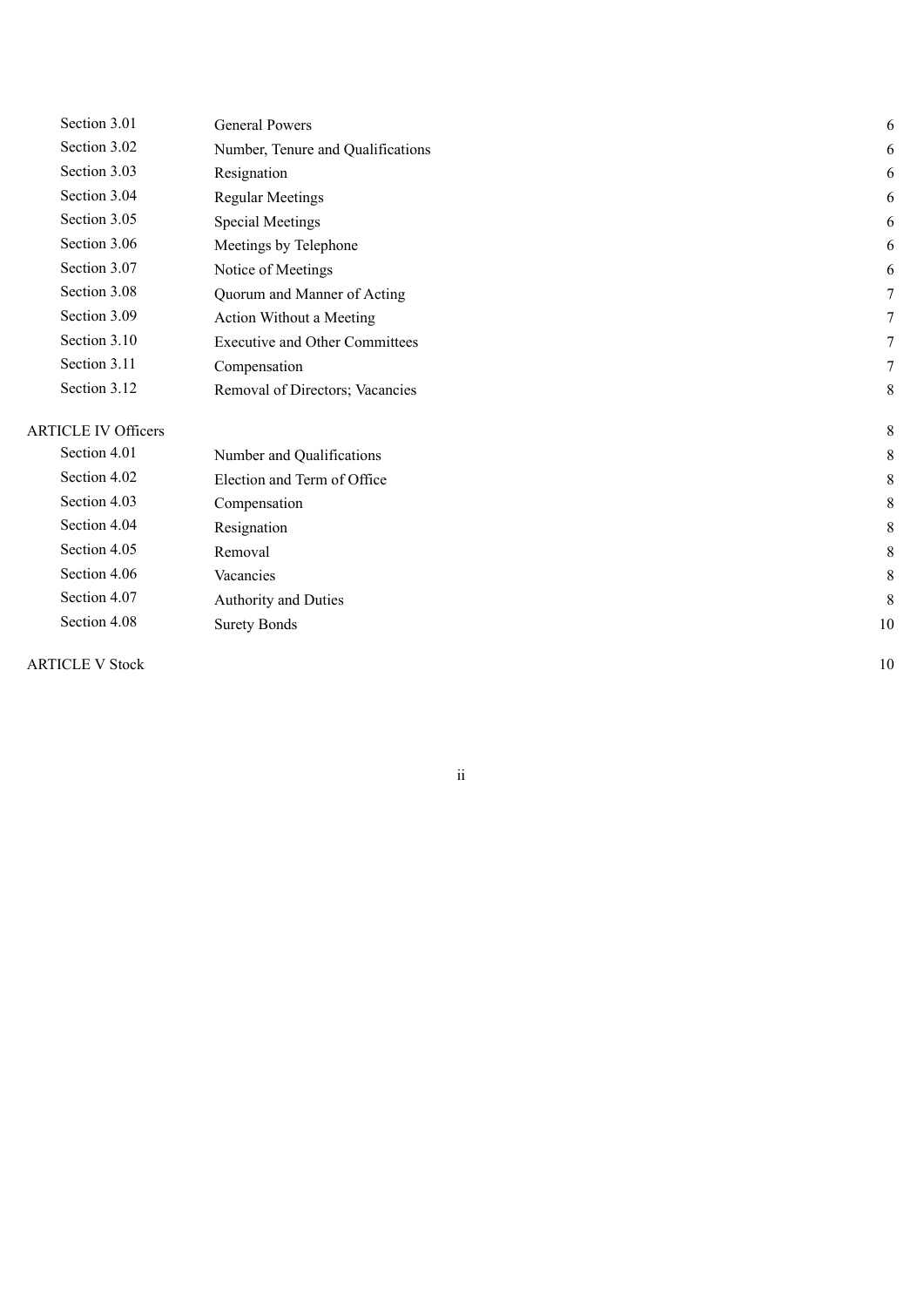| Section 5.01                      | <b>Issuance of Shares</b>                     | 10  |
|-----------------------------------|-----------------------------------------------|-----|
| Section 5.02                      | <b>Transfer of Shares</b>                     | 10  |
| Section 5.03                      | Registered Holders                            | 10  |
| Section 5.04                      | Transfer Agents, Registrars and Paying Agents | 10  |
| Section 5.05                      | Lost, Stolen or Destroyed Certificates        | 10  |
| <b>ARTICLE VI Indemnification</b> |                                               | 11  |
| Section 6.01                      | Right to Indemnification                      | 11  |
| Section 6.02                      | Insurance                                     | 11  |
| <b>ARTICLE VII Miscellaneous</b>  |                                               | 11  |
| Section 7.01                      | Notice by Electronic Transmission             | -11 |
| Section 7.02                      | Waivers of Notice                             | 12  |
| Section 7.03                      | Presumption of Assent                         | 12  |
| Section 7.04                      | Voting of Securities by the Corporation       | 12  |
| Section 7.05                      | <b>Authorized Signatories</b>                 | 12  |
| Section 7.06                      | Seal                                          | 12  |
| Section 7.07                      | Fiscal Year                                   | 12  |
| Section 7.08                      | Amendments                                    | 12  |

# iii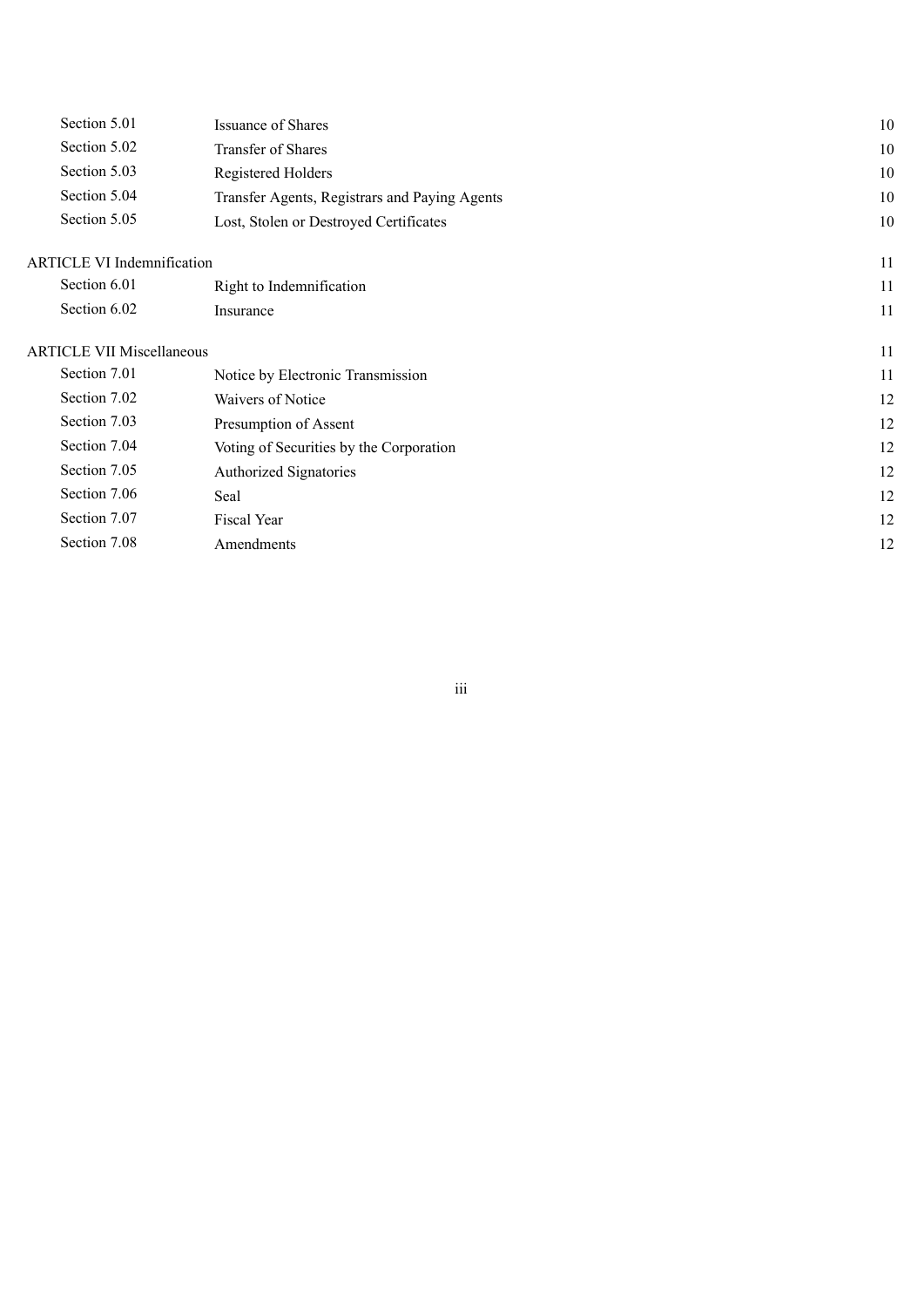# **AMENDED AND RESTATED BYLAWS OF NATIONAL CINEMEDIA, INC.**

#### ARTICLE I **Offices**

Section 1.01 Business Offices. National CineMedia, Inc. (the "Corporation") may have such offices, either within or outside Delaware, as the board of directors of the Corporation (the "Board") may from time to time determine or as the business of the Corporation may require.

Section 1.02 Registered Office. The registered office of the Corporation required by the General Corporation Law of the State of Delaware (the " $\overrightarrow{DGCL}$ ") to be maintained in Delaware shall be as set forth in the certificate of incorporation of the Corporation (the "Certificate of Incorporation"), unless changed as provided by law.

#### ARTICLE II **Stockholders**

Section 2.01 Annual Meeting. An annual meeting of the stockholders of the Corporation shall be held on such date as may be determined by the Board, for the purpose of electing directors and for the transaction of such other business as may come before such meeting. If the election of directors of the Corporation shall not be held on the day designated for any such meeting, or at any adjournment thereof, the Board shall cause the election to be held at a meeting of the stockholders of the Corporation as soon thereafter as conveniently may be held. Failure to hold an annual meeting of the stockholders of the Corporation as required by these Bylaws shall not invalidate any action taken by the Board or by the officers of the Corporation.

Section 2.02 Special Meetings. Special meetings of the stockholders of the Corporation, for any purpose or purposes, unless otherwise prescribed by law or the Certificate of Incorporation, may be called only by the Board pursuant to a resolution approved by the affirmative vote of a majority of the directors of the Corporation then in office. Such resolution of the Board shall state the purpose or purposes of such proposed meeting. Business transacted at any special meetings of the stockholders shall be limited to the purpose or purposes stated in the notice.

Section 2.03 Place of Meeting. Each meeting of the stockholders of the Corporation shall be held at such place, either within or outside Delaware, as may be designated in the notice of such meeting, or, if no place is designated in such notice, at the principal office of the Corporation. The Board may, in its sole discretion, determine that a meeting of stockholders shall not be held at any time, but may instead be held solely by means of remote communications in accordance with the DGCL.

Section 2.04 Notice of Meetings. Except as otherwise required herein, by the Certificate of Incorporation or by law and whenever stockholders are required or permitted to take any action at a meeting, notice in writing or by electronic transmission of each meeting of the stockholders of the Corporation stating the place, if any, day and hour of such meeting, the means of remote communications, if any, by which stockholders and proxy holders may be deemed to be present in person and vote at such meeting and, in the case of a special meeting of the stockholders of the Corporation, the purpose or purposes for which such meeting is called, shall be given, either personally (including delivery by private courier) or by first class, certified or registered mail, or by electronic transmission, to each stockholder of record entitled to notice of such meeting, not less than 10 nor more than 60 days before the date of such meeting. Such notice shall be deemed to be given, if personally delivered, when delivered to the stockholder, and, if mailed, when deposited in the United States mail, postage prepaid, directed to the stockholder at his address as it appears on the records of the Corporation, and if by electronic transmission, when posted on an electronic network or directed to the stockholder at an electronic mail address at which the stockholder has consented to receive notice. An affidavit of the secretary or an assistant secretary of the Corporation or of the transfer agent or any other agent of the Corporation that the notice has been given by personal delivery, by mail or by a form of electronic transmission, as applicable, shall, in the absence of fraud, be prima facie evidence of the facts stated therein. If notice of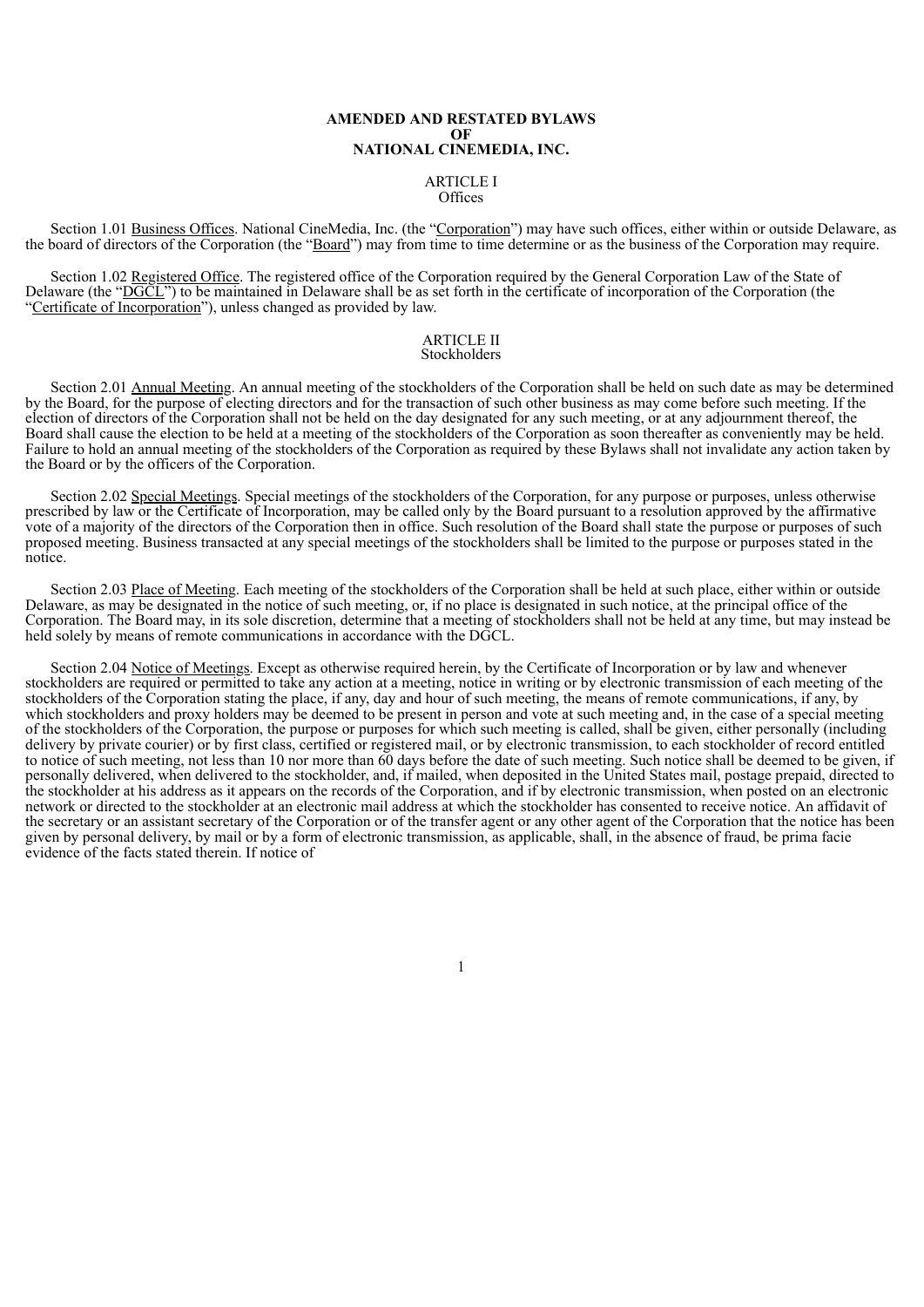two consecutive annual meetings of the stockholders of the Corporation and all notices of other meetings of the stockholders of the Corporation to any stockholder during the period between such two consecutive annual meetings, or all, and at least two, payments (if sent by first class mail) of dividends or interest on securities of the Corporation during a 12 month period, have been mailed to such person at his address as shown on the records of the Corporation and have been returned undeliverable, the giving of such notice to such person shall not be required until another address for such person is delivered to the Corporation. When a meeting of the stockholders of the Corporation is adjourned to another time or place, if any, notice need not be given of the adjourned meeting if the time and place thereof are announced at the meeting at which the adjournment is taken. At such adjourned meeting the Corporation may transact any business that might have been transacted at the original meeting of the stockholders of the Corporation. If the adjournment is for more than 30 days, or if after the adjournment a new record date is fixed for such adjourned meeting, notice of such adjourned meeting shall be given to each stockholder of record of the Corporation entitled to vote at the meeting in accordance with the foregoing provisions of this Section 2.04.

Section 2.05 Fixing Date for Determination of Stockholders of Record. For the purpose of determining the stockholders of the Corporation entitled to notice of or to vote at any meeting of the stockholders of the Corporation or any adjournment thereof, or entitled to receive payment of any dividend or other distribution or allotment of any rights, or entitled to exercise any rights in respect of any change, conversion or exchange of capital stock of the Corporation or for any other lawful action, the Board may fix, in advance, a date as the record date for any such determination of stockholders, which date shall not precede the date upon which the record date is adopted by the Board, and which shall not be more than 60 nor less than 10 days before the date of such meeting, and not more than 60 days prior to any other action. If no record date is fixed then the record date shall be, for determining the stockholders of the Corporation entitled to notice of or to vote at a meeting of such stockholders, the close of business on the day next preceding the day on which notice is given, or, if notice is waived, the close of business on the day next preceding the day on which such meeting is held, or, for determining stockholders of the Corporation for any other purpose, the close of business on the day on which the Board adopts the resolution relating thereto. A determination of the stockholders of record of the Corporation entitled to notice of or to vote at a meeting of such stockholders shall apply to any adjournment of such meeting; *provided, however*, that the Board may fix a new record date for the adjourned meeting.

Section 2.06 Voting List. The officer of the Corporation who has charge of the stock ledger of the Corporation shall prepare, or cause to be prepared, at least 10 days before every meeting of the stockholders of the Corporation, a complete list of such stockholders entitled to vote at the meeting, arranged in alphabetical order, and showing the address of each such stockholder and the number of shares of capital stock of the Corporation registered in the name of each such stockholder. Nothing contained in this Section 2.06 shall require the Corporation to include electronic mail addresses or other electronic contact information on such list. Such list shall be open to the examination of any stockholder of the Corporation, for any purpose germane to such meeting, for a period of at least 10 days prior to such meeting, either (a) on a reasonably accessible electronic network, provided that the information required to gain access to such list is provided with the notice of such meeting, or (b) during ordinary business hours, at the principal place of business of the corporation. If the Corporation determines to make the list available on an electronic network, the Corporation may take reasonable steps to ensure that such information is available only to stockholders of the Corporation. If such meeting is to be held at a place, the list shall also be produced and kept at the time and place of such meeting during the whole time thereof, and may be inspected by any stockholder of the Corporation who is present. If such meeting is to be held solely by means of remote communication, then the list shall also be open to the examination of any stockholder of the Corporation during the whole time of such meeting on a reasonably accessible electronic network, and the information required to access such list shall be provided with the notice of such meeting. Except as otherwise provided by law, the list of stockholders shall be the only evidence as to which stockholders are entitled to examine to determine the stockholders entitled to vote in person or by proxy at any meeting of the stockholders.

Section 2.07 Proxies. Each stockholder of the Corporation entitled to vote at a meeting of stockholders of the Corporation may authorize another person or persons to act for him, her or it by proxy, but no such proxy shall be voted or acted upon after three years from its date, unless the proxy provides for a longer period. Except as otherwise provided by law, a proxy shall be irrevocable if it states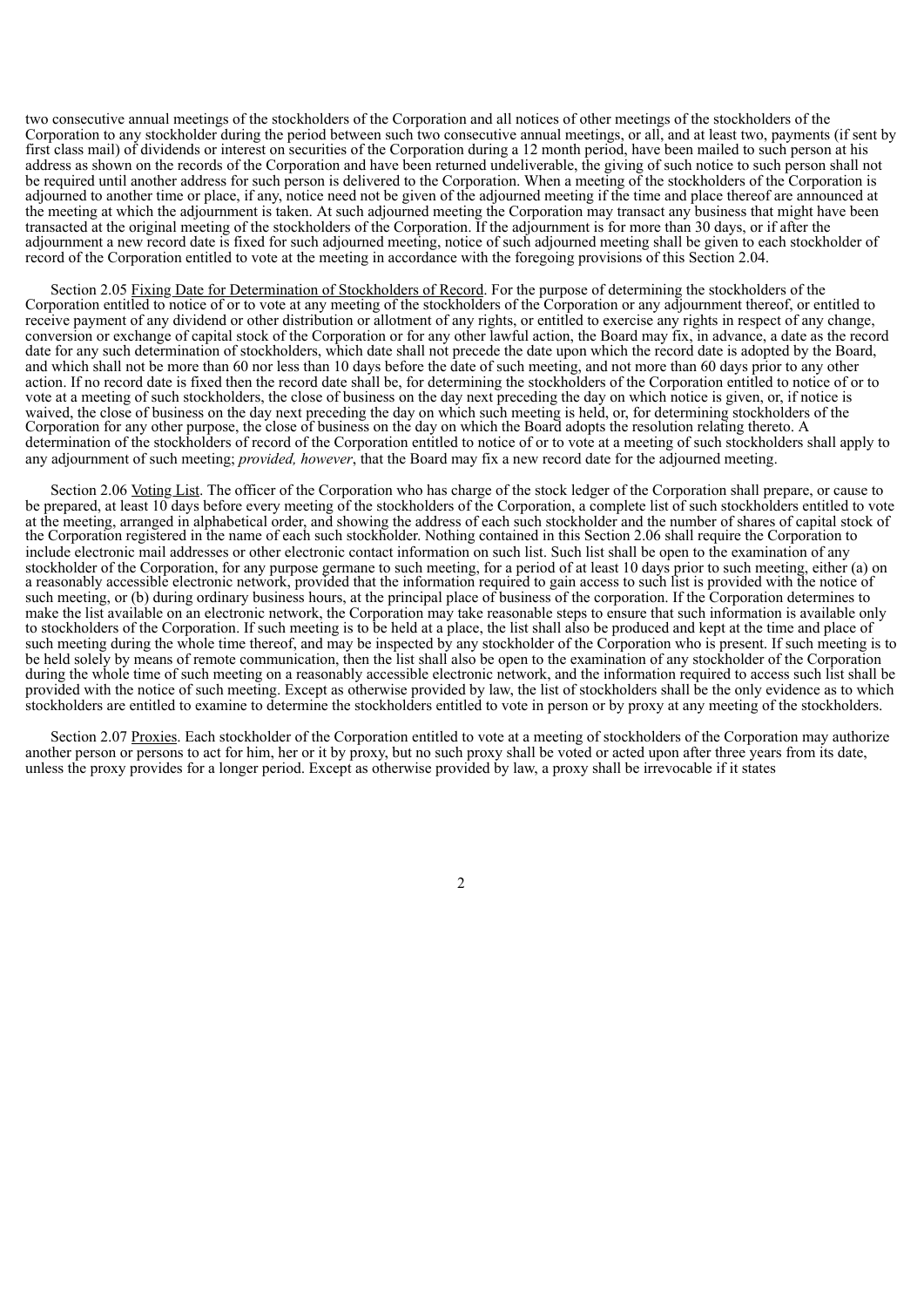that it is irrevocable and if, and only as long as, it is coupled with an interest sufficient in law to support an irrevocable power. A stockholder may revoke any proxy which is not irrevocable by attending the meeting and voting in person or by delivering to the secretary of the Corporation a revocation of the proxy or a new proxy bearing a later date.

Section 2.08 Quorum and Manner of Acting. Except as otherwise provided by law, the Certificate of Incorporation or these Bylaws, at a meeting of stockholders of the Corporation, a majority of the combined voting power of the outstanding shares of capital stock of the Corporation entitled to vote at such meeting, represented in person or by proxy, shall constitute a quorum. If a quorum is present, at all meetings of stockholders for the election of directors, the directors of the Corporation will be elected by the plurality of the votes cast by the holders of shares of Common Stock (as defined in the Certificate of Incorporation). Unless otherwise provided by the Certificate of Incorporation, these Bylaws, the rules or regulations of any stock exchange applicable to the Corporation or applicable law or pursuant to any regulation applicable to the Corporation or its securities, if a quorum is present, the affirmative vote of a majority of the votes held by such shares represented at such meeting at which a quorum is present and entitled to vote on the subject matter shall be the act of such stockholders. In the absence of a quorum, a majority of the shares of capital stock of the Corporation so represented may adjourn such meeting from time to time in accordance with Section 2.04, until a quorum shall be present or represented.

Section 2.09 Nominations for the Election of Directors. Except as otherwise provided in the Certificate of Incorporation, nominations for election to the Board must be made by the Board or by a committee appointed by the Board for such purpose or by any stockholder of any outstanding shares of capital stock of the Corporation entitled to vote for the election of directors of the Corporation. Except as otherwise provided in the Certificate of Incorporation, nominations by the stockholders of the Corporation must be preceded by timely notice in writing to the secretary of the Corporation. To be timely, a stockholder's notice shall be delivered to the secretary of the Corporation at the principal executive offices of the Corporation not later than the close of business on the 90<sup>th</sup> day nor earlier than the close of business on the  $120<sup>th</sup>$  day prior to the first anniversary of the preceding year's annual meeting of the stockholders of the Corporation; *provided, however*, that in the event that the date of such meeting is advanced more than 30 days prior to, or delayed by more than 70 days after, the anniversary of the preceding year's annual meeting of the stockholders of the Corporation, a stockholder's notice to be timely must be so delivered not earlier than the close of business on the 120<sup>th</sup> day prior to such meeting and not later than the close of business on the later of the 90<sup>th</sup> day prior to such meeting or the  $10<sup>th</sup>$  day following the day on which public announcement of the date of such meeting is first made by the Corporation. For purposes of the first annual meeting of stockholders of the Corporation held following the date of these Bylaws, the first anniversary of such annual meeting shall be deemed to be the third Wednesday of May of the following year. Such stockholder's notice shall set forth:

- (a) as to each person whom the stockholder proposes to nominate as a director:
	- (i) all information relating to such person that is required to be disclosed in solicitations of proxies for election of directors in an election contest, or is otherwise required, in each case pursuant to and in accordance with Regulation 14A under the Securities Exchange Act of 1934, as amended (the "Exchange Act"), and
	- (ii) such person's written consent to being named in the proxy statement as a nominee and to serving as a director if elected; and
- (b) as to the stockholder giving the notice and the beneficial owner, if any, on whose behalf the nomination is made:
	- (i) the name and address of such stockholder, as they appear on the Corporation's books, and of such beneficial owner,
	- (ii) the class and number of shares of capital stock of the Corporation which are owned beneficially and of record by such stockholder and such beneficial owner,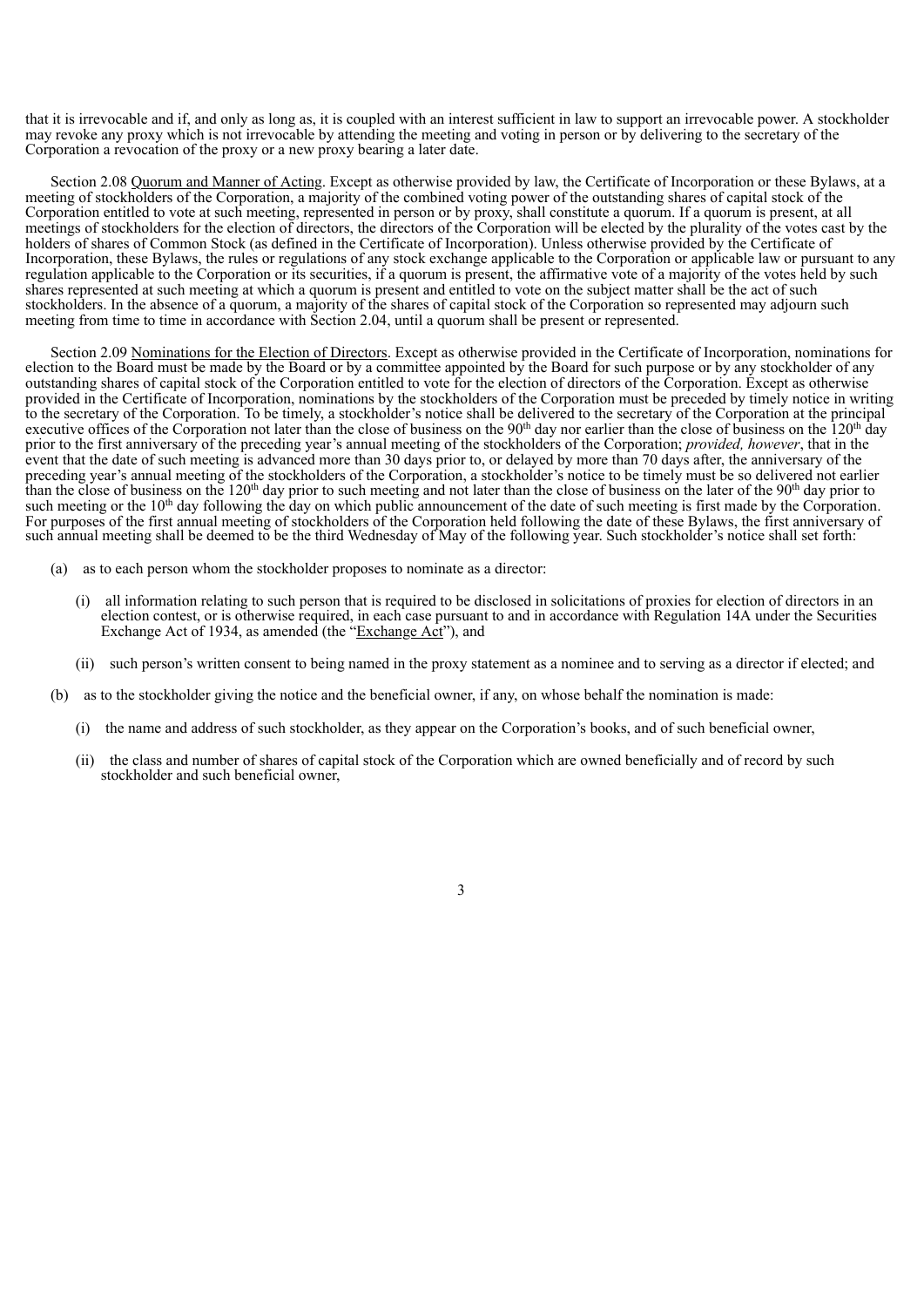- (iii) a representation that the stockholder is a holder of record of stock of the Corporation entitled to vote at such meeting and intends to appear in person or by proxy at the meeting to propose nomination, and
- (iv) a representation regarding whether the stockholder or the beneficial owner, if any, intends or is part of a group which intends (A) to deliver a proxy statement and/or form of proxy to holders of at least the percentage of the Corporation's outstanding capital stock required to elect the nominee and/or (B) otherwise to solicit proxies from stockholders in support of such nomination.

The foregoing notice requirements shall be deemed satisfied by a stockholder if the stockholder has notified the Corporation of his or her intention to present a proposal at an annual meeting in compliance with Rule 14a-8 (or any successor thereof) promulgated under the Exchange Act and such stockholder's proposal has been included in a proxy statement that has been prepared by the Corporation to solicit proxies for such annual meeting. The Corporation may require any proposed director nominee to furnish such other information as it may reasonably require to determine the eligibility of such proposed nominee to serve as a director of the Corporation.

The presiding officer of the annual meeting of the stockholders of the Corporation shall have the authority to determine and declare to such meeting that a nomination not preceded by notification made in accordance with the foregoing procedure shall be disregarded.

Section 2.10 Other Stockholder Proposals. For business other than the nomination for election of directors to the Board to be properly brought before any meeting by a stockholder of the Corporation, such stockholder must have given timely notice thereof in writing to the secretary of the Corporation. To be timely, a stockholder's notice shall be delivered to the secretary of the Corporation at the principal executive offices of the Corporation not later than the close of business on the 90<sup>th</sup> day nor earlier than the close of business on the  $120<sup>th</sup>$  day prior to the first anniversary of the preceding year's annual meeting of the stockholders of the Corporation; *provided*, *however*, that in the event that the date of such meeting is advanced more than 30 days prior to, or delayed by more than 70 days after, the anniversary of the preceding year's annual meeting of the stockholders of the Corporation, a stockholder's notice to be timely must be so delivered not earlier than the close of business on the 120<sup>th</sup> day prior to such meeting and not later than the close of business on the later of the 90<sup>th</sup> day prior to such meeting or the  $10<sup>th</sup>$  day following the day on which public announcement of the date of such meeting is first made by the Corporation. For purposes of the first annual meeting of stockholders of the Corporation held following the date of these Bylaws, the first anniversary of such annual meeting shall be deemed to be the third Wednesday of May of the following year. Such stockholder's notice shall set forth:  $^{\text{th}}$  day not earlier than the close of business on the 120<sup>th</sup>

- (a) as to any business that the stockholder proposes to bring before the meeting:
	- (i) a brief description of the business desired to be brought before the meeting,
	- (ii) the text of the proposal or business (including the text of any resolutions proposed for consideration and in the event that such business includes a proposal to amend these Bylaws, the language of the proposed amendment), and
	- (iii) the reasons for conducting such business at the meeting; and
- (b) as to the stockholder giving the notice and the beneficial owner, if any, on whose behalf the proposal is made:
	- (i) the name and address of such stockholder, as they appear on the Corporation's books, and of such beneficial owner,
	- (ii) the class and number of shares of capital stock of the Corporation which are owned beneficially and of record by such stockholder and such beneficial owner,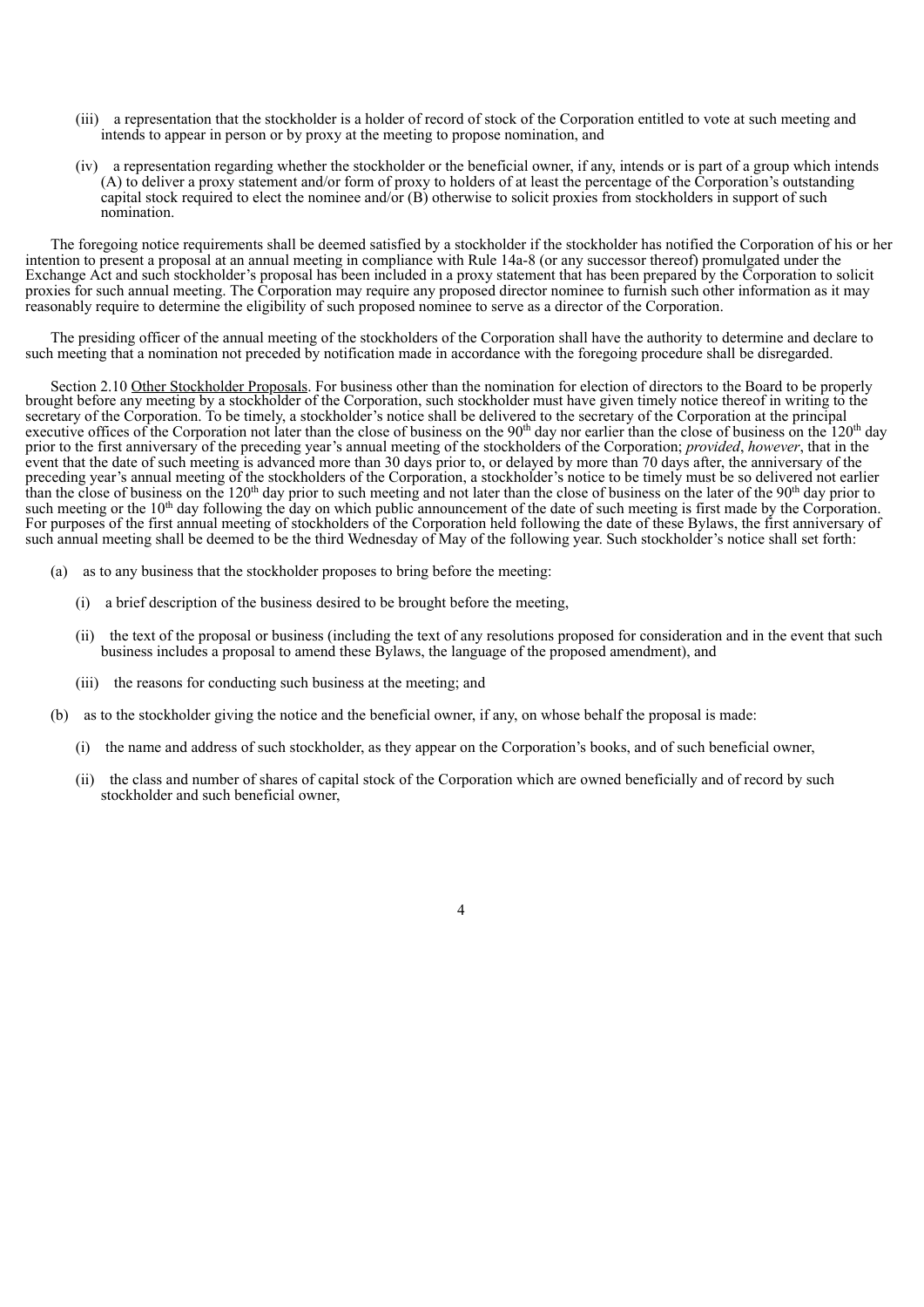- (iii) any material interest in such business of such stockholder and the beneficial owner, if any, on whose behalf the proposal is made as to each matter such stockholder proposes to bring before such meeting,
- (iv) a representation that the stockholder is a holder of record of stock of the Corporation entitled to vote at such meeting and intends to appear in person or by proxy at the meeting to propose such business, and
- (v) a representation regarding whether the stockholder or the beneficial owner, if any, intends or is part of a group which intends (A) to deliver a proxy statement and/or form of proxy to holders of at least the percentage of the Corporation's outstanding capital stock required to approve or adopt the proposal and/or (B) otherwise to solicit proxies from stockholders in support of such proposal.

Section 2.11 Stockholder Action by Written Consent Without a Meeting. Except as provided in any preferred stock designation adopted in accordance with the Certificate of Incorporation and the DGCL (a "Preferred Stock Designation"), after the Corporation first has a class of securities registered under Section 12(g) of the Exchange Act or its equivalent, any action required or permitted to be taken by the stockholders of the Corporation must be taken at a duly called annual or special meeting of the stockholders and may not be taken by consent in writing or otherwise.

Section 2.12 Conduct of Business. The chairman of each annual and special meeting of stockholders shall be the chairman of the Board or, in the absence (or inability or refusal to act) of the chairman of the Board, the chief executive officer (if he or she shall be a director) or, in the absence (or inability or refusal to act of the chief executive officer or if the chief executive officer is not a director, the president (if he or she shall be a director) or, in the absence (or inability or refusal to act) of the president or if the president is not a director, such other person as shall be appointed by the Board. The secretary of each annual and special meeting of stockholders shall be the secretary or, in the absence (or inability or refusal to act) of the secretary, an assistant secretary so appointed to act by the chairman of the meeting. In the absence (or inability or refusal to act) of the secretary and all assistant secretaries, the chairman of the meeting may appoint any person to act as secretary of the meeting. The date and time of the opening and the closing of the polls for each matter upon which the stockholders will vote at a meeting shall be announced at the meeting by the presiding officer of the meeting. The Board may adopt by resolution such rules and regulations for the conduct of the meeting of stockholders as it shall deem appropriate. Except to the extent inconsistent with these Bylaws or such rules and regulations as adopted by the Board, the presiding officer of the meeting of stockholders shall have the right and authority to convene the meeting, to prescribe such rules, regulations and procedures and to do all such acts as, in the judgment of such presiding officer, are appropriate for the proper conduct of the meeting. Such rules, regulations or procedures, whether adopted by the Board or prescribed by the presiding officer of the meeting, may include, without limitation, the following: (i) the establishment of an agenda or order of business for the meeting; (ii) rules and procedures for maintaining order at the meeting and the safety of those present; (iii) limitations on attendance at or participation in the meeting to stockholders of record of the Corporation, their duly authorized and constituted proxies or such other persons as the presiding officer of the meeting shall determine; (iv) restrictions on entry to the meeting after the time fixed for the commencement thereof; and (v) limitations on the time allotted to questions or comments by participants. The presiding officer of the meeting, in addition to making any other determinations that may be appropriate to the conduct of the meeting, shall, if the facts warrant, determine and declare to the meeting that a matter or business was not properly brought before the meeting and if such presiding officer should so determine, such presiding officer shall so declare to the meeting, and any such matter or business not properly brought before the meeting shall not be transacted or considered. Unless and to the extent determined by the Board or the presiding officer of the meeting, meetings of stockholders shall not be required to be held in accordance with the rules of parliamentary procedure.

Section 2.13 Inspector of Elections. The Corporation shall, in advance of any meeting of stockholders, appoint one or more inspectors of election, who may be employees of the Corporation or otherwise serve the Corporation in other capacities, to act at the meeting or any adjournment thereof and to make a written report thereof. The Corporation may designate one or more persons as alternate inspectors to replace any inspector who fails to act. In the event that no inspector so appointed or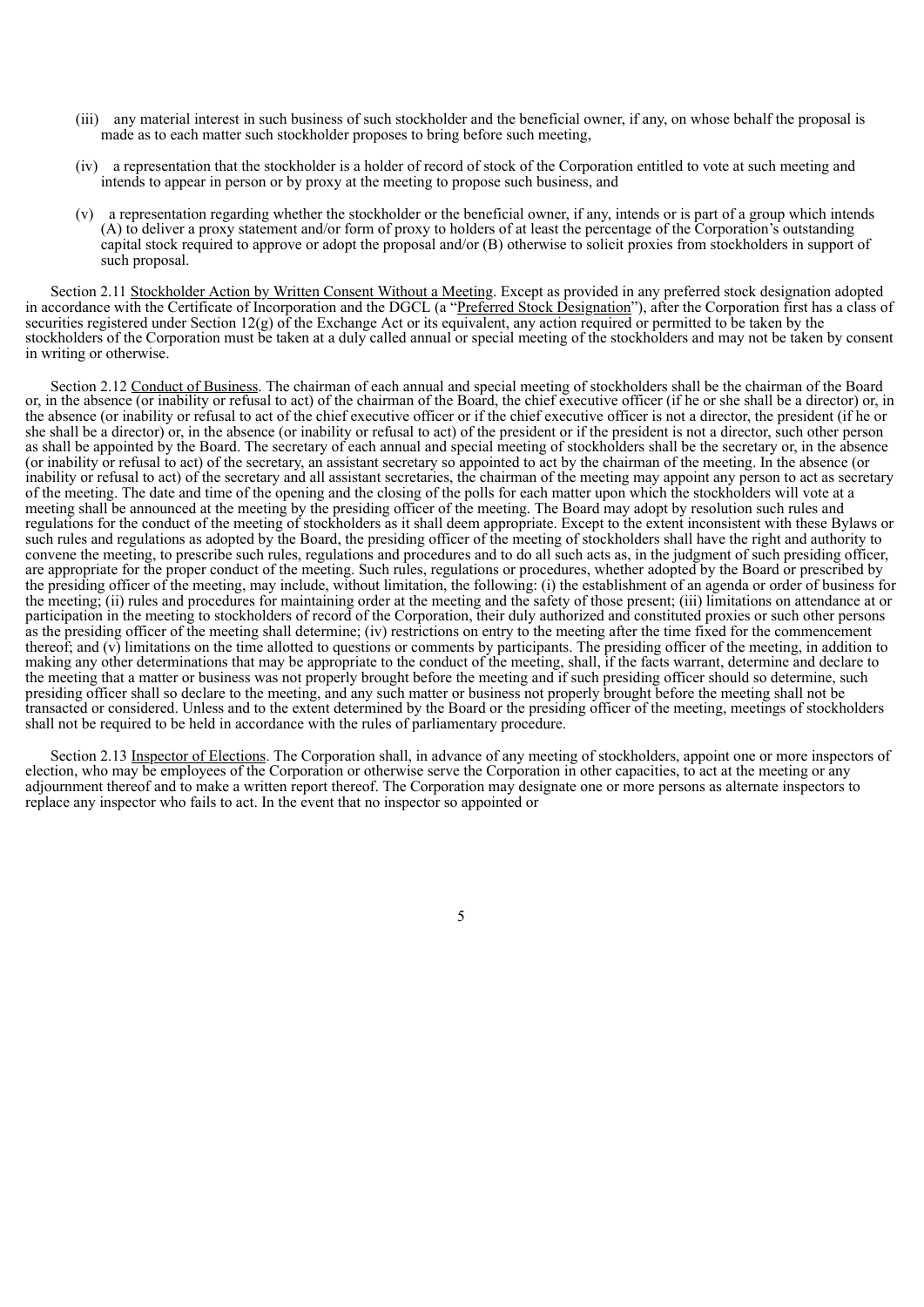designated is able to act at a meeting of stockholders, the person presiding at the meeting shall appoint one or more inspectors to act at the meeting. Each inspector, before entering upon the discharge of his or her duties, shall take and sign an oath to execute faithfully the duties of inspector with strict impartiality and according to the best of his or her ability. The inspector or inspectors so appointed or designated shall (i) ascertain the number of shares of capital stock of the Corporation outstanding and the voting power of each such share, (ii) determine the shares of capital stock of the Corporation represented at the meeting in person or by proxy and the validity of proxies and ballots, (iii) count all votes and ballots and report the results, (iv) determine and retain for a reasonable period a record of the disposition of any challenges made to any determination by the inspectors, and (v) certify their determination of the number of shares of capital stock of the Corporation represented at the meeting and such inspectors' count of all votes and ballots. Such certification and report shall specify such other information as may be required by law. In determining the validity and counting of proxies and ballots cast at any meeting of stockholders of the Corporation, the inspectors may consider such information as is permitted by applicable law. No person who is a candidate for an office at an election may serve as an inspector at such election.

#### ARTICLE III Board of Directors

Section 3.01 General Powers. The business and affairs of the Corporation shall be managed by or under the direction of the Board, except as otherwise provided in the DGCL or the Certificate of Incorporation.

Section 3.02 Number, Tenure and Qualifications. The number of directors of the Corporation, other than those who may be elected by the holders of one or more series of preferred stock of the Corporation ("Preferred Stock") voting separately by class or series, shall initially be nine (9). Each director of the Corporation shall hold office until his or her successor shall be qualified and elected, subject, however, to such director's earlier death, resignation, retirement or removal. Any newly created directorship or vacancy shall be filled as set forth in the Certificate of Incorporation. Directors of the Corporation need not be residents of Delaware or stockholders of the Corporation. No decrease in the number of directors constituting the Board shall shorten the term of any incumbent director, except as may be provided for in a Preferred Stock Designation with respect to any additional director elected by the holders of the applicable series of Preferred Stock.

Section 3.03 Resignation. Any director of the Corporation may resign at any time by giving notice to the Corporation in writing or by electronic transmission. A director's resignation shall take effect upon receipt or, if a different time of effectiveness is specified therein, at the time specified therein. Unless otherwise specified therein, the acceptance of such resignation shall not be necessary to make it effective.

Section 3.04 Regular Meetings. Regular meetings of the Board may be held at such time and at such place, if any (either within or outside Delaware), as shall from time to time be determined by the Board.

Section 3.05 Special Meetings. Special meetings of the Board for any purpose or purposes may be called at any time by the chairman of the Board, by the chief executive officer or by a majority of the directors of the Corporation. Any such special meeting may take place at any place either within or outside Delaware.

Section 3.06 Meetings by Telephone. Unless otherwise restricted by the Certificate of Incorporation, the directors of the Corporation may participate in a meeting of the Board by means of conference telephone or other communications equipment by means of which all persons participating in such meeting can hear each other, and such participation in such meeting in such manner shall constitute presence in person at such meeting.

Section 3.07 Notice of Meetings. Notice of each meeting of the Board (except those regular meetings for which notice is not required) stating the place, if any, day and hour of such meeting shall be given to each director of the Corporation at least two days prior thereto by the mailing of written notice by first class, certified or registered mail, or at least one day prior thereto by personal delivery (including delivery by private courier) of written notice or by telephone, telegram, telex, cablegram, electronic transmission (including email) or other similar method, except that in the case of a meeting of the Board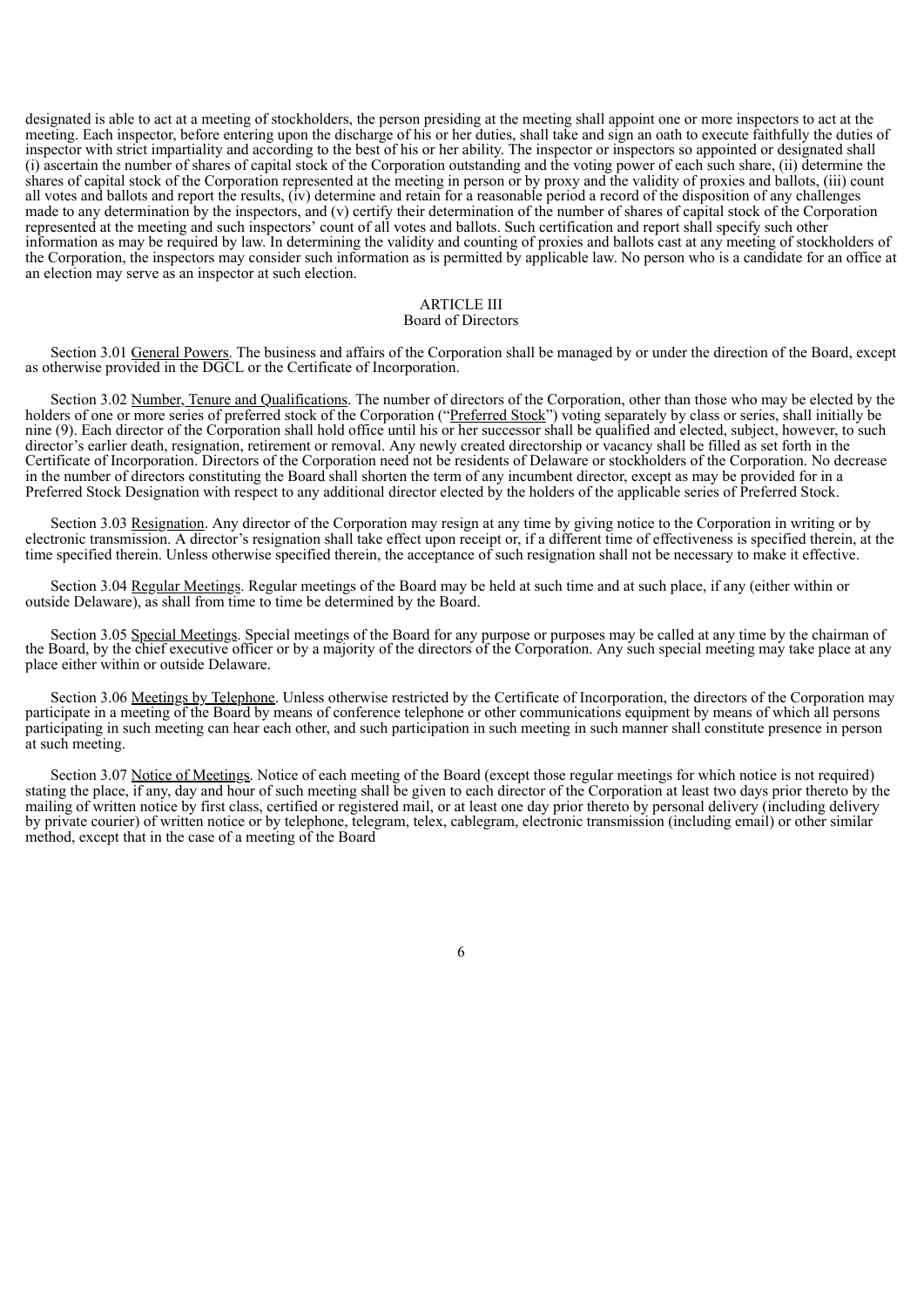to be held pursuant to Section 3.06 notice may be given by telephone at any time prior thereto. The method of notice need not be the same to each director of the Corporation. Notice shall be deemed to be given when deposited in the United States mail, with postage thereon prepaid, addressed to such director at his business or residence address, when delivered or communicated to such director or when the telegram, telex, cablegram, electronic transmission (including email) or other form of notice is personally delivered to such director or delivered to the last address of such director furnished by him to the Corporation for such purpose. Notice may be waived pursuant to Section 7.02 hereof. Neither the business to be transacted at, nor the purpose of, any meeting of the Board need be specified in the notice or waiver of notice of such meeting.

Section 3.08 Quorum and Manner of Acting. Except as otherwise may be required by law, the Certificate of Incorporation or these Bylaws, a majority of the number of directors of the Corporation fixed in accordance with these Bylaws, present at the meeting, shall constitute a quorum for the transaction of business at any meeting of the Board, and the vote of a majority of the directors of the Corporation present at a meeting of the Board at which a quorum is present shall be the act of the Board. If less than a quorum is present at a meeting of the Board, the directors of the Corporation present may adjourn such meeting from time to time without further notice other than announcement at such meeting, until a quorum shall be present. Subject to the terms of the Certificate of Incorporation, a meeting at which a quorum is initially present may continue to transact business notwithstanding the withdrawal of directors, if any action taken is approved by at least a majority of the required quorum for that meeting.

Section 3.09 Action Without a Meeting. Any action required or permitted to be taken at any meeting of the Board or of any committee thereof may be taken without a meeting, without prior notice and without a vote, if all members of the Board or committee thereof entitled to vote thereon, as the case may be, consent thereto in writing or by electronic transmission and the writing or writings or electronic transmission or transmissions are filed with the minutes of the proceedings of the Board or committee thereof, as the case may be.

Section 3.10 Executive and Other Committees. The Board may designate by resolution one or more committees of the Board, each committee to consist of one or more of the directors of the Corporation. The Board may designate one or more directors as alternate members of any such committee, who may replace any absent or disqualified member at any meeting of such committee, and may dissolve any such committee. In the absence or disqualification of a member of a committee of the Board, the member or members present at any meeting of such committee of the Board and not disqualified from voting, whether or not such member or members constitute a quorum, may unanimously appoint another member of the Board to act at the meeting in the place of any such absent or disqualified member. Except as otherwise provided in the charter of such committee or as otherwise required by the corporation governance rules and listing standards of any national securities exchange or automated quotation system upon which the Corporation's securities are then listed, any such committee shall present its findings and recommendations to the Board, as set forth in the applicable Board resolution. The Board shall delegate certain of its powers and authority to any such committee as set forth in the charters of such committee or by resolution of the Board in the Board's discretion or as otherwise required by the corporation governance rules and listing standards of any national securities exchange or automated quotation system upon which the Corporation's securities are then listed. To the extent the Board does not establish other procedures, and subject to the immediately preceding sentence, each such committee shall be governed by the procedures set forth in Sections 3.04 (except as they relate to an annual meeting), 3.05 through 3.09, 7.01 and 7.02 as if such committee were the Board. Each such committee shall keep regular minutes of its meetings, which shall be reported to the Board when required and submitted to the secretary of the Corporation for inclusion in the corporate records of the Corporation.

Section 3.11 Compensation. Unless otherwise restricted by the Certificate of Incorporation, the Board shall have the authority to fix the compensation of directors of the Corporation. Such directors may be paid their expenses, if any, of attendance at each meeting of the Board and each meeting of any committee of the Board of which he or she is a member and may be paid a fixed sum for attendance at each such meeting or a stated salary or both a fixed sum and a stated salary. No such payment shall preclude any such director from serving the Corporation in any other capacity and receiving compensation therefor.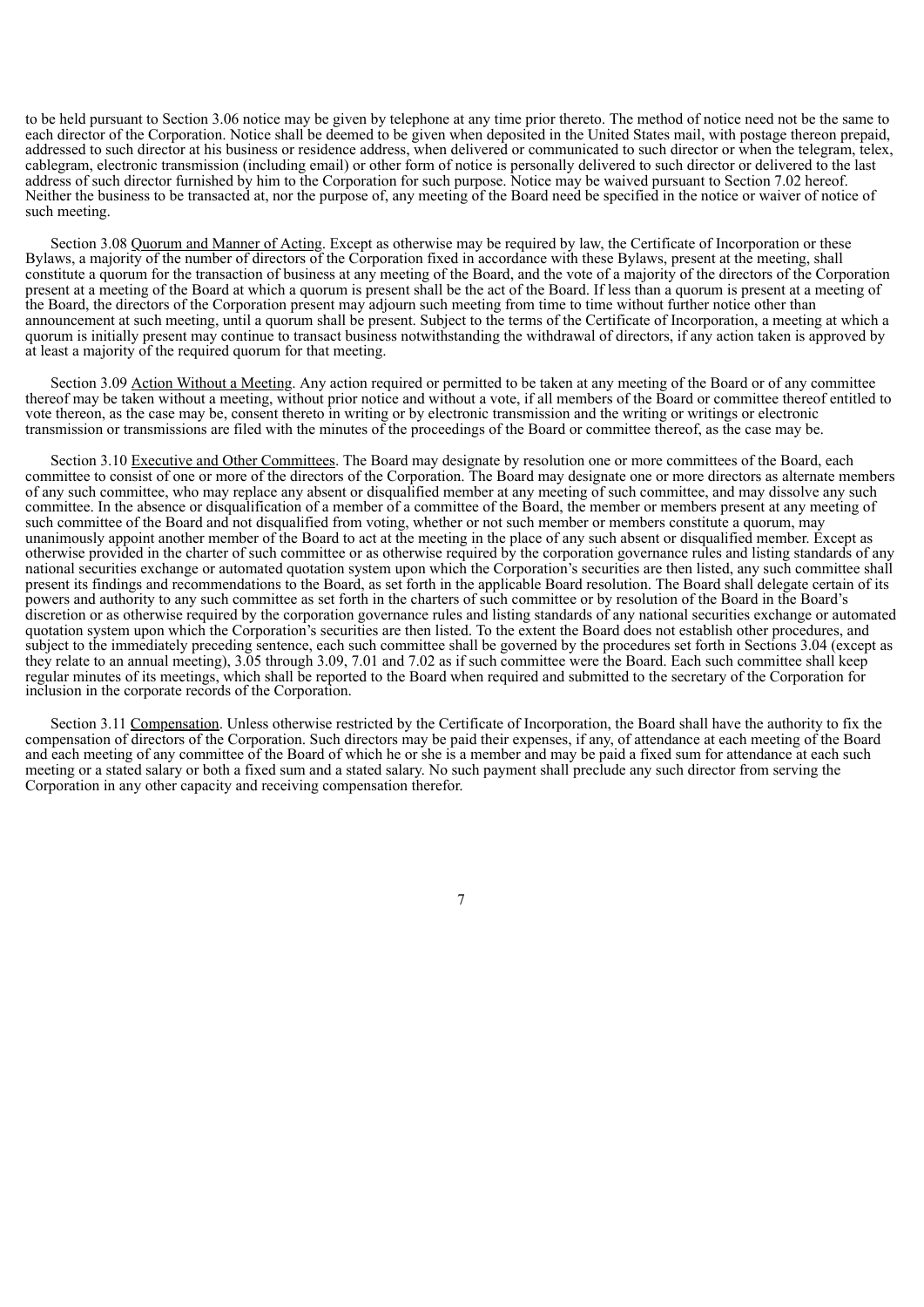Section 3.12 Removal of Directors; Vacancies. The removal of directors of the Corporation and the filling of vacancies on the Board shall be as provided in the Certificate of Incorporation.

## ARTICLE IV **Officers**

Section 4.01 Number and Qualifications. The officers of the Corporation shall consist of a chairman of the Board, a chief executive officer, a president, a chief operating officer, a chief financial officer, a secretary and such other officers, including a vice-chairman or vicechairmen of the Board, one or more vice-presidents, a treasurer and a controller, as may from time to time be elected or appointed by the Board. In addition, the Board or the chief executive officer of the Corporation may elect or appoint such assistant and other subordinate officers, including assistant vice-presidents, assistant secretaries and assistant treasurers, as it or he shall deem necessary or appropriate. Any number of offices of the Corporation may be held by the same person, except that no person may simultaneously hold the offices of president and secretary of the Corporation.

Section 4.02 Election and Term of Office. Except as provided in the Certificate of Incorporation and Sections 4.01 and 4.06 of these Bylaws, the officers of the Corporation shall be elected by the Board. If such election shall not be held as provided herein, such election shall be held as soon thereafter as may be convenient. Each officer of the Corporation shall hold office until his or her successor shall be elected and shall qualify or until the expiration of his or her term in office if elected or appointed for a specified period of time, subject, however, to prior death, resignation, retirement or removal.

Section 4.03 Compensation. Officers of the Corporation shall receive such compensation for their services as may be authorized or ratified by the Board or a compensation committee of the Board, and no such officer shall be prevented from receiving compensation by reason of the fact that he or she is also a director of the Corporation. Election or appointment as an officer of the Corporation shall not of itself create a contract or other right to compensation for services performed by such officer.

Section 4.04 Resignation. Any officer of the Corporation may resign at any time, subject to any rights or obligations under any existing contracts between such officer and the Corporation, by giving notice to the Corporation in writing or by electronic transmission. Such officer's resignation shall take effect upon receipt or, if a different time of effectiveness is specified therein, at the time stated therein. Unless otherwise specified therein, the acceptance of such resignation shall not be necessary to make it effective.

Section 4.05 Removal. Unless otherwise provided in the Certificate of Incorporation, any officer of the Corporation may be removed with or without cause at any time by the Board, or, in the case of assistant and other subordinate officers of the Corporation, by the chief executive officer of the Corporation, whenever in its, his or her judgment, as the case may be, the best interests of the Corporation will be served thereby, but such removal shall be without prejudice to the contract rights, if any, of the person so removed. Election or appointment of an officer of the Corporation shall not in itself create contract rights.

Section 4.06 Vacancies. Except as otherwise provided in the Certificate of Incorporation, a vacancy occurring in any office of the Corporation by death, resignation, retirement, removal or otherwise may be filled by the Board.

Section 4.07 Authority and Duties. The officers of the Corporation shall have the authority and shall exercise the powers and perform the duties specified below and as may be additionally specified by the chief executive officer of the Corporation, the Board or these Bylaws (and in all cases where the duties of any officer of the Corporation are not prescribed by these Bylaws or the Board, such officer shall follow the orders and instructions of the chief executive officer of the Corporation), except that in any event each such officer shall exercise such powers and perform such duties as may be required by law:

(a) Chairman of the Board. The chairman of the Board of the Corporation, who shall be elected from among the directors of the Corporation, shall preside, when present, at all meetings of the Corporation's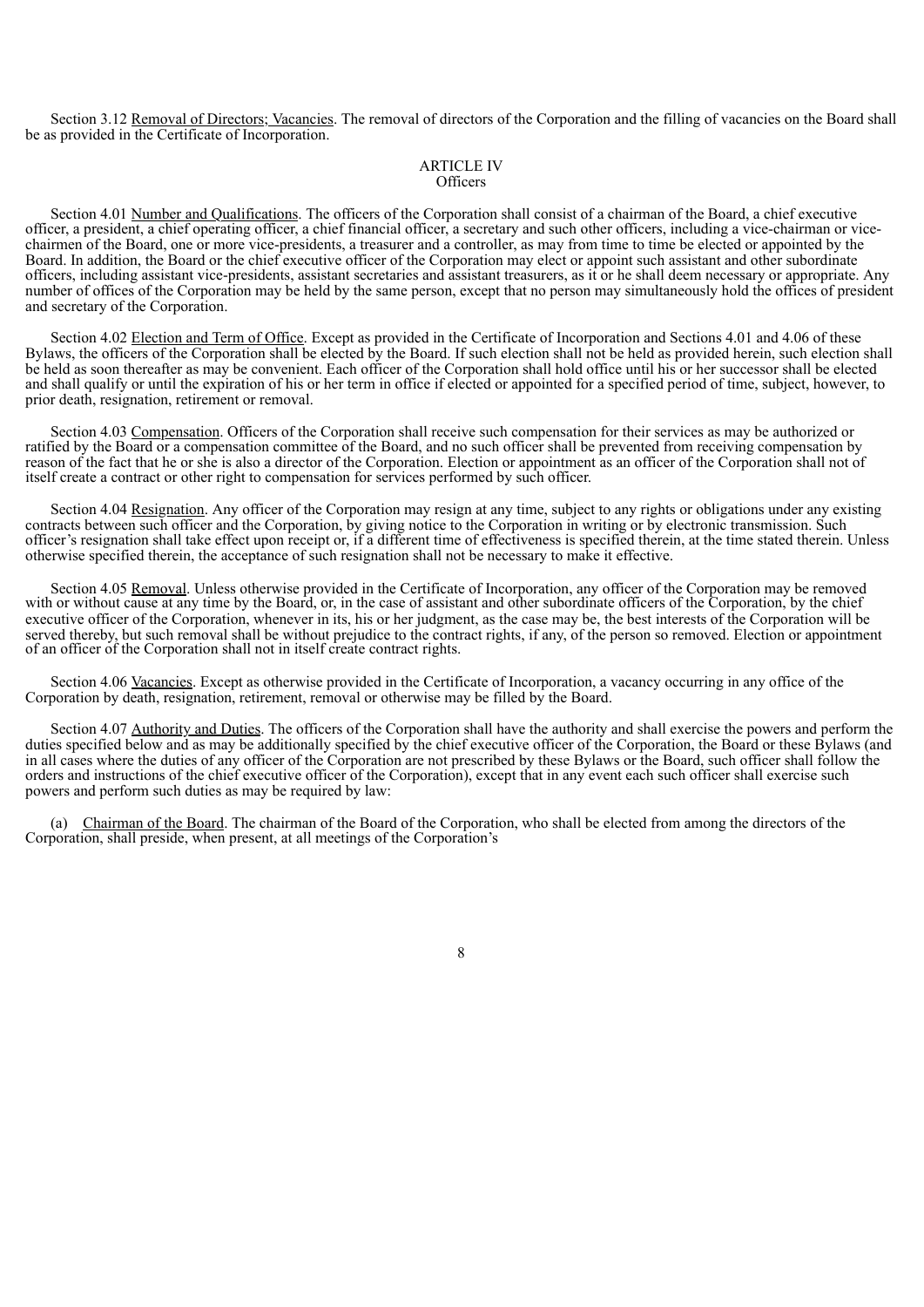stockholders and the Board and perform such other duties as may be assigned to him or her from time to time by the Board.

(b) Chief Executive Officer. The chief executive officer of the Corporation shall, subject to the direction and supervision of the Board, (i) have general and active control of the affairs of the Corporation and general supervision of its officers, agents and employees; (ii) in the absence of the chairman of the Board of the Corporation, preside, when present, at all meetings of the Corporation's stockholders and the Board; (iii) see that all orders and resolutions of the Board are carried into effect; and (iv) perform all other duties incident to the office of chief executive officer and as from time to time may be assigned to him or her by the Board.

(c) President. The president of the Corporation shall, subject to the direction and supervision of the Board, perform all duties incident to the office of president and as from time to time may be assigned to him by the Board. At the request of the chief executive officer of the Corporation or in his or her absence or in the event of his or her inability or refusal to act, the president of the Corporation shall perform the duties of the chief executive officer of the Corporation, and when so acting shall have all the powers and be subject to all the restrictions of the chief executive officer of the Corporation.

(d) Chief Operating Officer. The chief operating officer of the Corporation shall, subject to the direction and supervision of the Board, supervise the day to day operations of the Corporation and perform all other duties incident to the office of chief operating officer as from time to time may be assigned to him or her by the chairman of the Board of the Corporation, the Board or the chief executive officer of the Corporation. At the request of the president of the Corporation, or in his or her absence or inability or refusal to act, the chief operating officer of the Corporation shall perform the duties of the president of the Corporation, and when so acting shall have all the power of and be subject to all the restrictions upon the president of the Corporation.

(e) Chief Financial Officer. The chief financial officer of the Corporation shall: (i) be the principal financial officer and treasurer of the Corporation and have the care and custody of all funds, securities, evidences of indebtedness and other personal property of the Corporation and deposit the same in accordance with the instructions of the Board; (ii) receive and give receipts and acquittances for moneys paid in on account of the Corporation, and pay out of the funds on hand all bills, payrolls and other just debts of the Corporation of whatever nature upon maturity; (iii) unless there is a controller of the Corporation, be the principal accounting officer of the Corporation and as such prescribe and maintain the methods and systems of accounting to be followed, keep complete books and records of account, prepare and file all local, state and federal tax returns, prescribe and maintain an adequate system of internal audit and prepare and furnish to the chief executive officer of the Corporation and the Board statements of account showing the financial position of the Corporation and the results of its operations; (iv) upon request of the Board, make such reports to it as may be required at any time; and (v) perform all other duties incident to the office of chief financial officer and treasurer and such other duties as from time to time may be assigned to him or her by the Board or by the chief executive officer of the Corporation. Assistant treasurers of the Corporation, if any, shall have the same powers and duties, subject to the supervision by the chief financial officer of the Corporation. If there is no chief financial officer of the Corporation, these duties shall be performed by the secretary or chief executive officer of the Corporation or other person appointed by the Board.

(f) Vice-Presidents. The vice-president of the Corporation, if any (or if there is more than one then each such vice-president), shall assist the chief executive officer of the Corporation and shall perform such duties as may be assigned to him or her by the chief executive officer of the Corporation or the Board. Assistant vice-presidents of the Corporation, if any, shall have such powers and perform such duties as may be assigned to them by the chief executive officer of the Corporation or by the Board.

(g) Secretary. The secretary of the Corporation shall: (i) keep the minutes of the proceedings of the stockholders of the Corporation, the Board and any committees of the Board; (ii) see that all notices are duly given in accordance with the provisions of these Bylaws or as required by law; (iii) be custodian of the corporate records and seal of the Corporation; (iv) keep at the Corporation's registered office or principal place of business within or outside Delaware a record containing the names and addresses of all stockholders of the Corporation and the number and class of shares held by each, unless such a record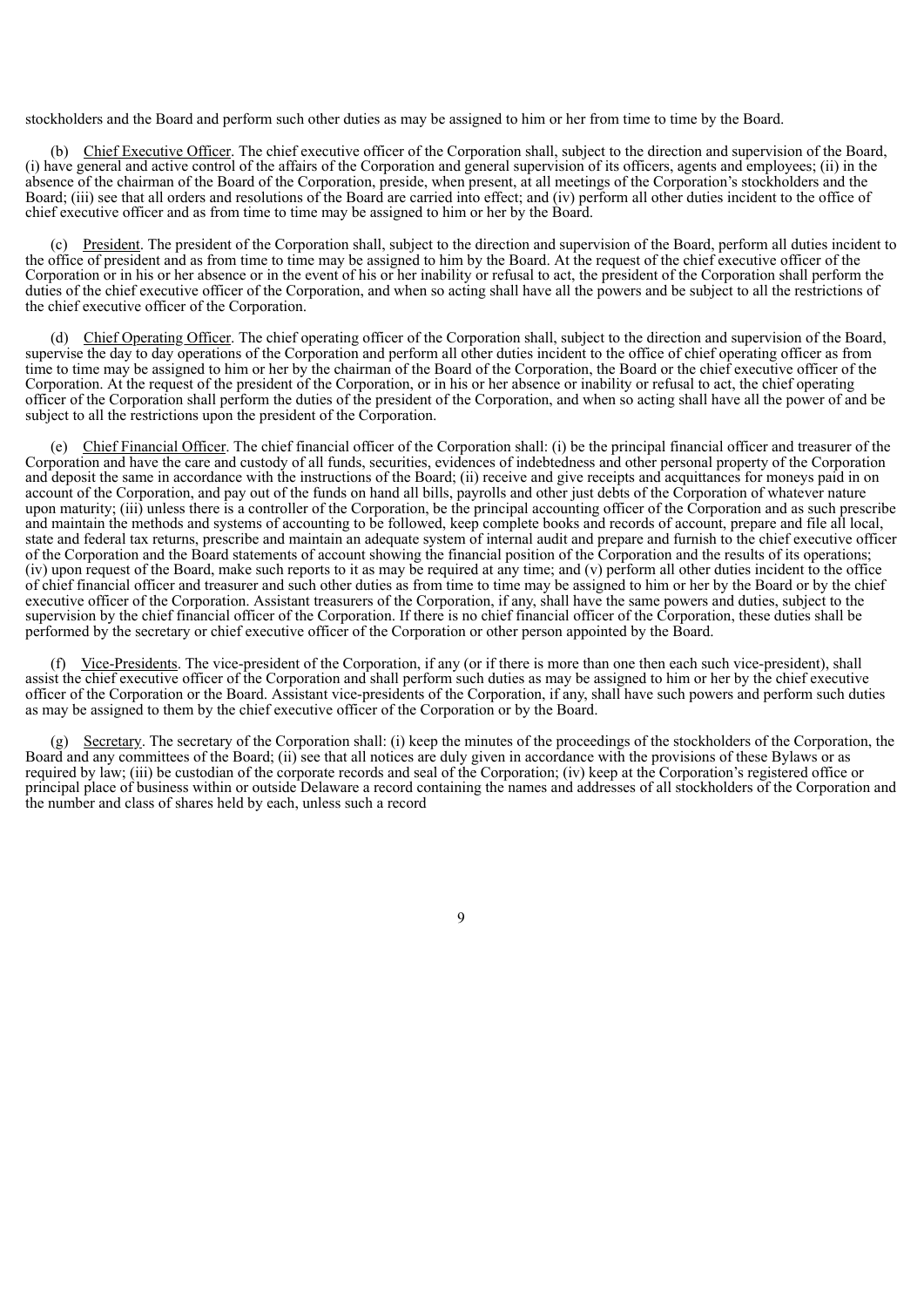shall be kept at the office of the Corporation's transfer agent or registrar; (v) have general charge of the stock books of the Corporation, unless the Corporation has a transfer agent; and (vi) in general, perform all duties incident to the office of secretary and such other duties as from time to time may be assigned to him or her by the chief executive officer of the Corporation or the Board. Assistant secretaries of the Corporation, if any, shall have the same duties and powers, subject to supervision by the secretary of the Corporation.

Section 4.08 Surety Bonds. The Board may require any officer or agent of the Corporation to execute to the Corporation a bond in such sums and with such sureties as shall be satisfactory to the Board, conditioned upon the faithful performance of his or her duties and for the restoration to the Corporation of all books, papers, vouchers, money and other property of whatever kind in his or her possession or under his or her control belonging to the Corporation.

#### ARTICLE V Stock

Section 5.01 Issuance of Shares. Except as otherwise may be provided by law or in the Certificate of Incorporation, the issuance or sale by the Corporation of any shares of its authorized capital stock of any class, including treasury shares, shall be made only upon authorization by the Board. Every issuance of shares of authorized capital stock of the Corporation shall be recorded on the books of the Corporation maintained for such purpose by or on behalf of the Corporation.

Section 5.02 Transfer of Shares. Upon presentation and surrender to the Corporation or to a transfer agent of the Corporation of a certificate of stock of the Corporation duly endorsed or accompanied by proper evidence of succession, assignment or authority to transfer, payment of all transfer taxes, if any, and the satisfaction of any other requirements of law, including inquiry into and discharge of any adverse claims of which the Corporation has notice, the Corporation or its transfer agent shall issue a new certificate to the person entitled thereto, cancel the old certificate and record the transaction on the books maintained for such purpose by or on behalf of the Corporation. No transfer of shares of authorized capital stock of the Corporation shall be effective until it has been entered on such books. The Corporation or its transfer agent may require a signature guaranty or other reasonable evidence that any signature is genuine and effective before making any transfer. Transfers of uncertificated shares of authorized capital stock of the Corporation shall be made in accordance with applicable provisions of law.

Section 5.03 Registered Holders. The Corporation shall be entitled to recognize the exclusive right of a person registered on its books as the owner of shares of authorized capital stock of the Corporation to inspect for any proper purpose the stock ledger and the other books and records, to receive dividends, and to vote as such owner, and to hold liable for calls and assessments a person registered on its books as the owner of such shares, and shall not be bound to recognize any equitable or other claim to or interest in such shares on the part of any other person, whether or not it shall have express or other notice thereof, except as otherwise provided by applicable law.

Section 5.04 Transfer Agents, Registrars and Paying Agents. The Board may at its discretion appoint one or more transfer agents, registrars and agents for making payment upon any class of stock, bond, debenture or other security of the Corporation. Such agents and registrars may be located either within or outside Delaware. They shall have such rights and duties and shall be entitled to such compensation as may be agreed.

Section 5.05 Lost, Stolen or Destroyed Certificates. Except as provided in this Section 5.05, no new certificate representing shares of the Corporation's authorized capital stock shall be issued to replace a previously issued certificate representing such shares unless the previously issued certificate is surrendered to the Corporation and immediately cancelled. The Corporation may issue a new certificate representing shares of its authorized capital stock or uncertificated shares in the place of any certificate theretofore issued by it that is alleged by a stockholder to have been lost, stolen or destroyed, and the Corporation may require such stockholder, or such stockholder's legal representative, to give the Corporation a bond sufficient to indemnify it against any claim that may be made against it on account of the alleged loss, theft or destruction of any such certificate or the issuance of such new certificate or uncertificated shares.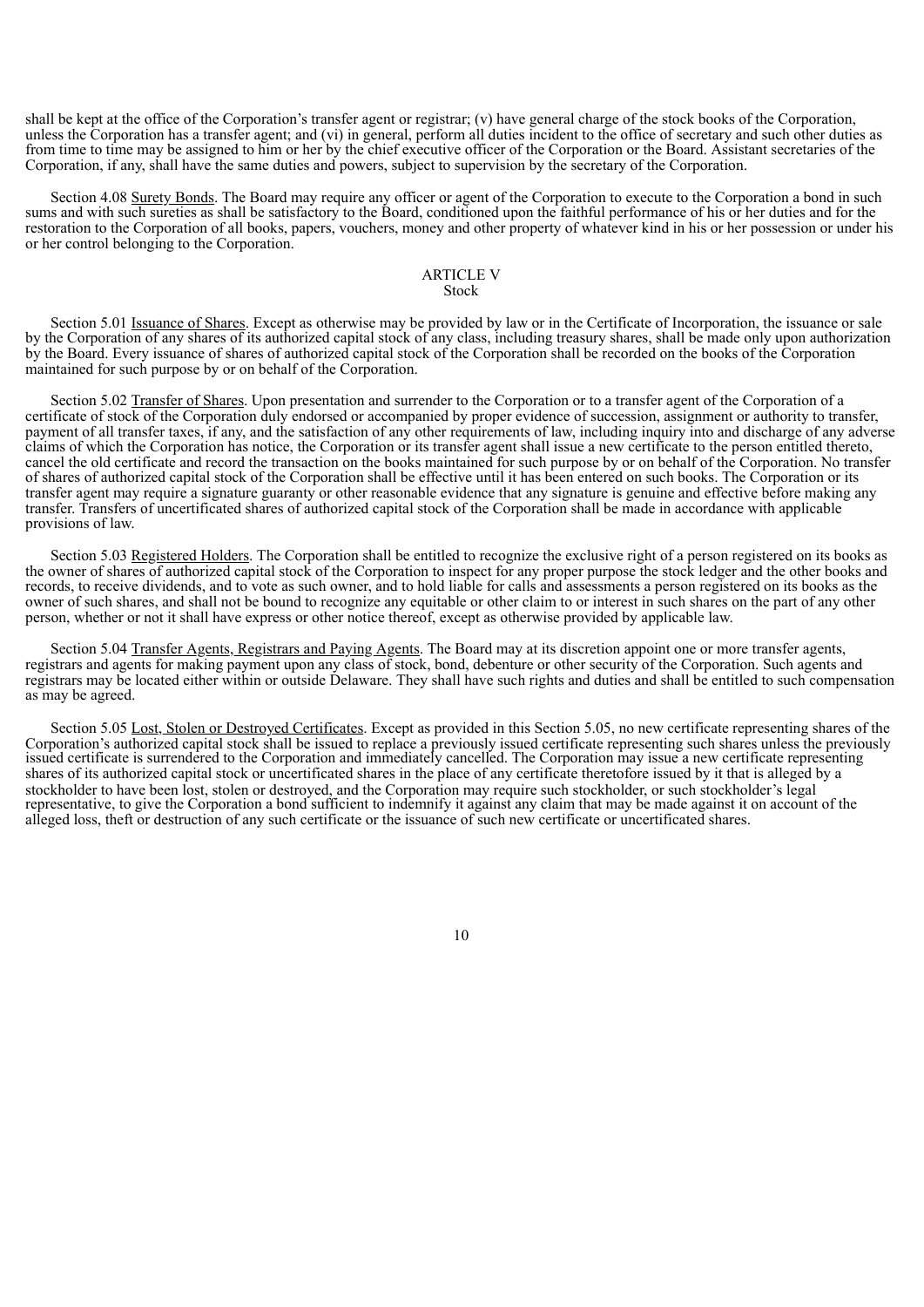#### ARTICLE VI Indemnification

Section 6.01 Right to Indemnification. The Corporation shall indemnify and pay the expenses of directors, officers and individuals who have agreed to serve as directors or officers of the Corporation as provided in the Certificate of Incorporation and, if applicable, in any indemnification agreement between the Corporation and such individuals. The Corporation has the right, but not the obligation, to indemnify and pay the expenses of other persons authorized by a majority of the Board as provided in the Certificate of Incorporation.

Section 6.02 Insurance. The Corporation may purchase and maintain insurance on behalf of any person who is or was a director, officer, employee or agent of the Corporation, or is or was serving at the request of the Corporation as a director, officer, employee or agent of any of its affiliates or another corporation, partnership, limited liability company, joint venture, trust or other enterprise against any liability asserted against him or her and incurred by him or her in any such capacity, or arising out of his or her status as such, whether or not the Corporation would have the power to indemnify him or her against such liability under the provisions of the DGCL.

#### ARTICLE VII Miscellaneous

Section 7.01 Notice by Electronic Transmission. Without limiting the manner by which notice otherwise may be given effectively to stockholders pursuant to the DGCL, the Certificate of Incorporation or these Bylaws, any notice to stockholders given by the Corporation under any provision of the DGCL, the Certificate of Incorporation or these Bylaws shall be effective if given by a form of electronic transmission consented to by the stockholder to whom such notice is given. Any such consent shall be revocable by such stockholder by written notice to the Corporation.

- (a) Any such consent shall be deemed revoked if:
	- (i) the Corporation is unable to deliver by electronic transmission two consecutive notices given by the Corporation in accordance with such consent; and
	- (ii) such inability becomes known to the secretary or an assistant secretary of the Corporation or to the transfer agent of the Corporation, or other person responsible for the giving of notice.

However, the inadvertent failure to treat such inability as a revocation shall not invalidate any meeting of the stockholders of the Corporation or other action by the Corporation.

- (b) Any notice given pursuant to this Section 7.01 shall be deemed given:
	- (i) if by facsimile telecommunication, when directed to a number at which the stockholder of the Corporation has consented to receive notice;
	- (ii) if by electronic mail, when directed to an electronic mail address at which the stockholder of the Corporation has consented to receive notice;
	- (iii) if by a posting on an electronic network together with separate notice to the stockholder of the Corporation of such specific posting, upon the later of such posting and the giving of such separate notice; and
	- (iv) if by any other form of electronic transmission, when directed to the stockholder of the Corporation.

An affidavit of the secretary or an assistant secretary of the Corporation or of the transfer agent or other agent of the Corporation that the notice has been given by a form of electronic transmission shall, in the absence of fraud, be prima facie evidence of the facts stated therein.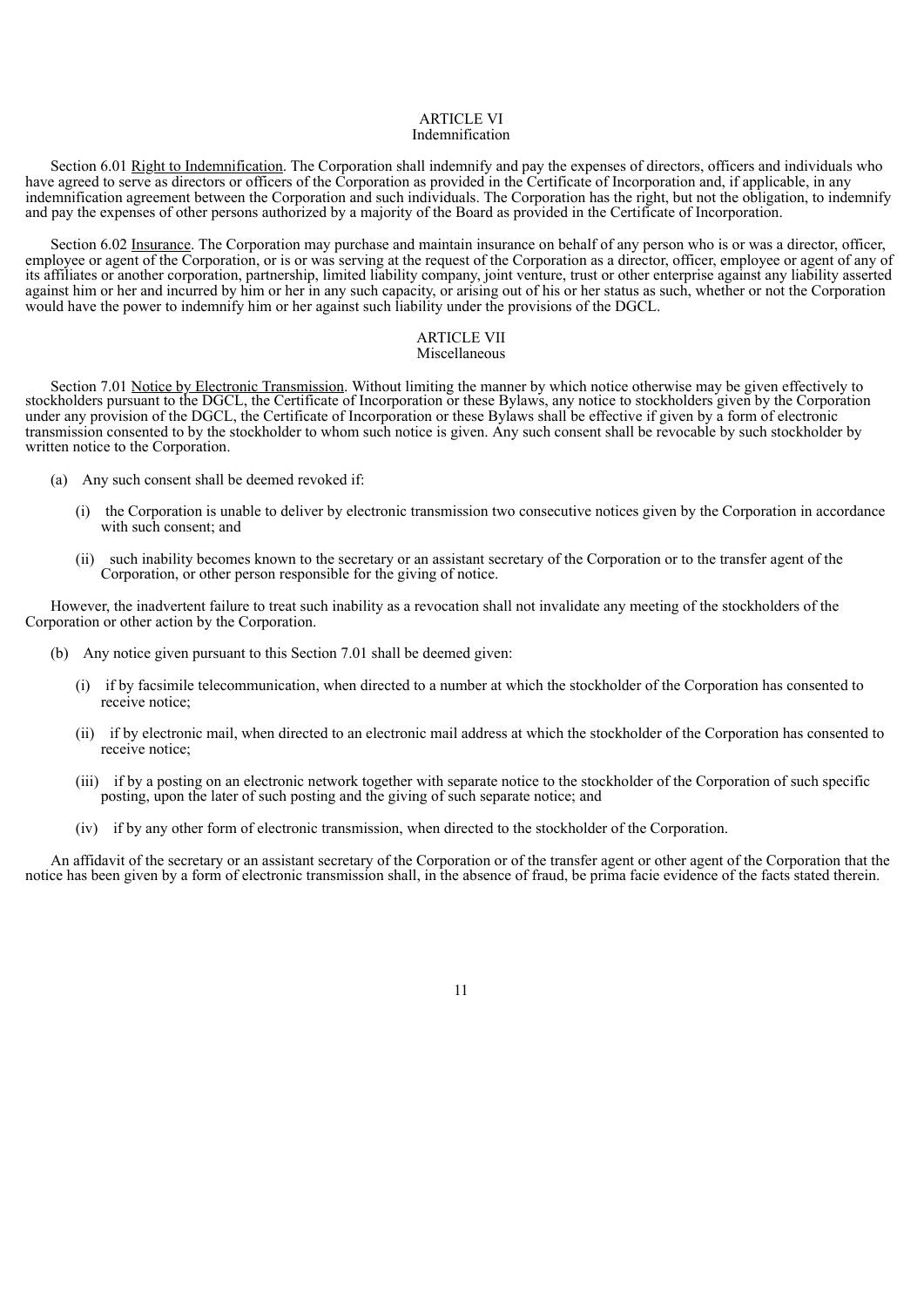- (c) An "electronic transmission" means any form of communication, not directly involving the physical transmission of paper, that creates a record that may be retained, retrieved and reviewed by a recipient thereof, and that may be directly reproduced in paper form by such a recipient through an automated process.
- (d) Notice by a form of electronic transmission shall not apply to Sections 164, 296, 311, 312 or 324 of the DGCL.

Section 7.02 Waivers of Notice. Whenever notice is required to be given by law, by the Certificate of Incorporation or by these Bylaws, a written waiver thereof, signed by the person entitled to such notice or a waiver by electronic transmission by the person entitled to such notice, whether before or after the time stated therein, shall be deemed equivalent to notice. Attendance of a person at a meeting or (in the case of a stockholder of the Corporation) by proxy shall constitute a waiver of notice of such meeting, except when the person attends such meeting for the express purpose of objecting, at the beginning of such meeting, to the transaction of any business because such meeting was not lawfully called or convened. Neither the business to be transacted at, nor the purpose of, any meeting need be specified in any written waiver of notice or waiver of notice by electronic transmission unless required by these Bylaws to be included in the notice of such meeting.

Section 7.03 Presumption of Assent. A director or stockholder of the Corporation who is present at a meeting of the Board or stockholders of the Corporation at which action on any corporate matter is taken shall be presumed to have assented to the action taken unless his or her dissent shall be entered in the minutes of such meeting or unless he or she shall file his or her written dissent to such action with the person acting as the secretary of such meeting before the adjournment thereof or shall forward such dissent by registered mail to the secretary of the Corporation immediately after the adjournment of such meeting. Such right to dissent shall not apply to a director or stockholder of the Corporation who voted in favor of such action.

Section 7.04 Voting of Securities by the Corporation. Unless otherwise provided by resolution of the Board, on behalf of the Corporation the chairman of the Board, chief executive officer, chief operating officer, chief financial officer, president, secretary, treasurer or any vicepresident of the Corporation shall attend in person or by substitute appointed by him or her, or shall execute written instruments appointing a proxy or proxies to represent the Corporation at, all meetings of the stockholders of any other corporation, association or other entity in which the Corporation holds any stock or other securities, and may execute written waivers of notice with respect to any such meetings. At all such meetings and otherwise, the chairman of the Board, chief executive officer, chief operating officer, chief financial officer, president, secretary, treasurer or any vice-president of the Corporation, in person or by substitute or proxy as aforesaid, may vote the stock or other securities so held by the Corporation and may execute written consents and any other instruments with respect to such stock or securities and may exercise any and all rights and powers incident to the ownership of said stock or securities, subject, however, to the instructions, if any, of the Board.

Section 7.05 Authorized Signatories. The Board may authorize any officer or officers of the Corporation, or agent or agents, to enter into any contract or execute any instrument in the name of and on behalf of the Corporation; such authority may be general or restricted to specific instances. Unless so authorized or ratified by the Board or within the agency power of an officer of the Corporation, no officer, agent or employee of the Corporation shall have any power or authority to bind the Corporation by any contract or to pledge its credit or to render it liable for any purpose or for any amount

Section 7.06 Seal. The corporate seal of the Corporation shall be in such form as adopted by the Board, and any officer of the Corporation may, when and as required, affix or impress the seal, or a facsimile thereof, to or on any instrument or document of the Corporation.

Section 7.07 Fiscal Year. The fiscal year of the Corporation shall be as established by resolution of the Board.

Section 7.08 Amendments. These Bylaws may be amended or repealed only in the manner set forth in the Certificate of Incorporation.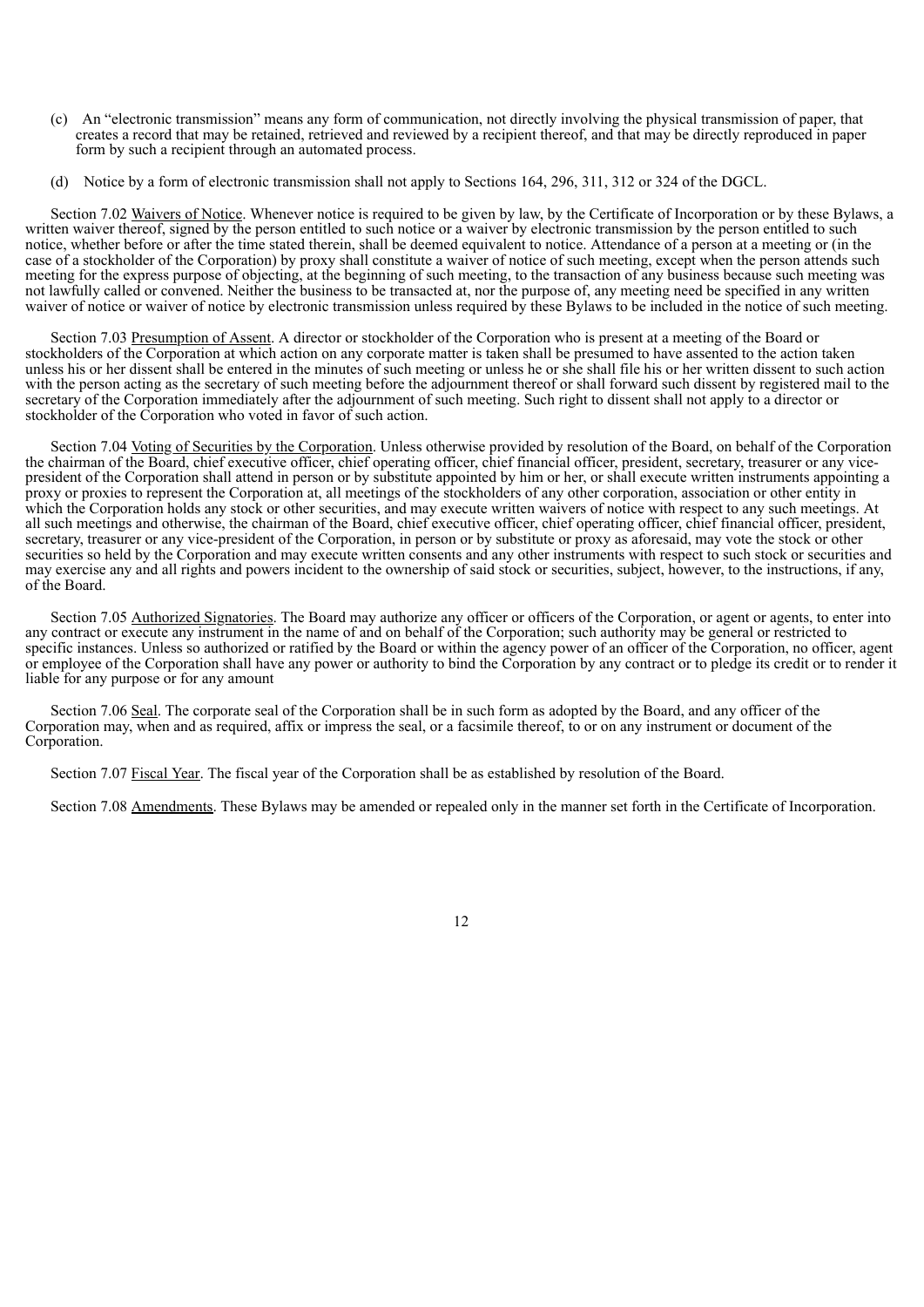#### **SECOND AMENDED AND RESTATED CERTIFICATE OF INCORPORATION OF NATIONAL CINEMEDIA, INC.**

#### **(as amended May 4, 2022)**

#### **ARTICLE I**

# **NAME**

<span id="page-53-0"></span>The name of the Corporation is National CineMedia, Inc.

# **ARTICLE II REGISTERED ADDRESS, AGENT**

The address of the registered office of the Corporation in the State of Delaware is 1209 Orange Street, City of Wilmington, County of New Castle, Delaware 19801. The name of the Corporation's registered agent at that address is The Corporation Trust Company.

#### **ARTICLE III PURPOSES**

The purpose of the Corporation is to engage in any lawful act or activity for which a corporation may be organized under the DGCL.

#### **ARTICLE IV CAPITAL, VOTING, CONVERSION**

Section 4.1 Authorized Shares. The total number of shares of capital stock that the Corporation shall have authority to issue is 270,000,000, which shall be divided into the following classes:

- (a) 260,000,000 shares shall be of a class designated Common Stock, par value \$0.01 per share ("Common Stock"); and
- (b) 10,000,000 shares shall be of a class designated Preferred Stock, par value \$0.01 per share ("Preferred Stock").

The number of authorized shares of Common Stock may be increased or decreased (but not below the number of shares then outstanding and the number then reserved for issuance upon the exercise, conversion or exchange of Rights (including, without limitation, Membership Units)) by an amendment to this Certificate approved by the affirmative vote of the holders of a majority of the outstanding Common Stock (and any other class or series of stock entitled to vote with the Common Stock).

Section 4.2 Voting Power of Common Stock. Each holder of Common Stock shall be entitled to one vote for each share of Common Stock held on all matters submitted to a vote of stockholders of the Corporation on which holders of Common Stock are entitled to vote. Except as may otherwise be required by the DGCL, by the provisions of this Certificate or any Preferred Stock Designation, the holders of outstanding shares of Common Stock, and the holders of outstanding shares of each series of Preferred Stock entitled to vote thereon, if any, shall vote as one class with respect to all matters to be voted on by the stockholders of the Corporation, and no separate vote or consent of the holders of shares of Common Stock or the holders of shares of any series of Preferred Stock, if any, shall be required for the approval of any such matter.

Notwithstanding the foregoing and provided that the subject matter being voted thereon does not adversely affect the rights, powers or preferences of the Common Stock, holders of Common Stock shall not be entitled to vote on any amendment to this Certificate (including any amendment to any Preferred Stock Designation) that relates solely to the terms of one or more outstanding series of Preferred Stock if the holders of such affected series are entitled, either separately or together with the holders of one or more other such series, to vote exclusively thereon pursuant to this Certificate (including any Preferred Stock Designation).

# Section 4.3 Exchange Rights.

(a) The LLC shall be entitled to exchange Membership Units, at any time and from time to time, on a one-for-one basis, into the same number of fully paid and non-assessable shares of Common Stock as may be required for the LLC to meet an obligation under the LLC Agreement to redeem Membership Units, subject to the Corporation's right to elect a Cash Settlement. The LLC's right to exchange Membership Units, and the Corporation's obligations under this Section 4.3, shall be subject to the delivery of written notice (the "Redemption Notice") by a Member to the LLC and the Corporation of such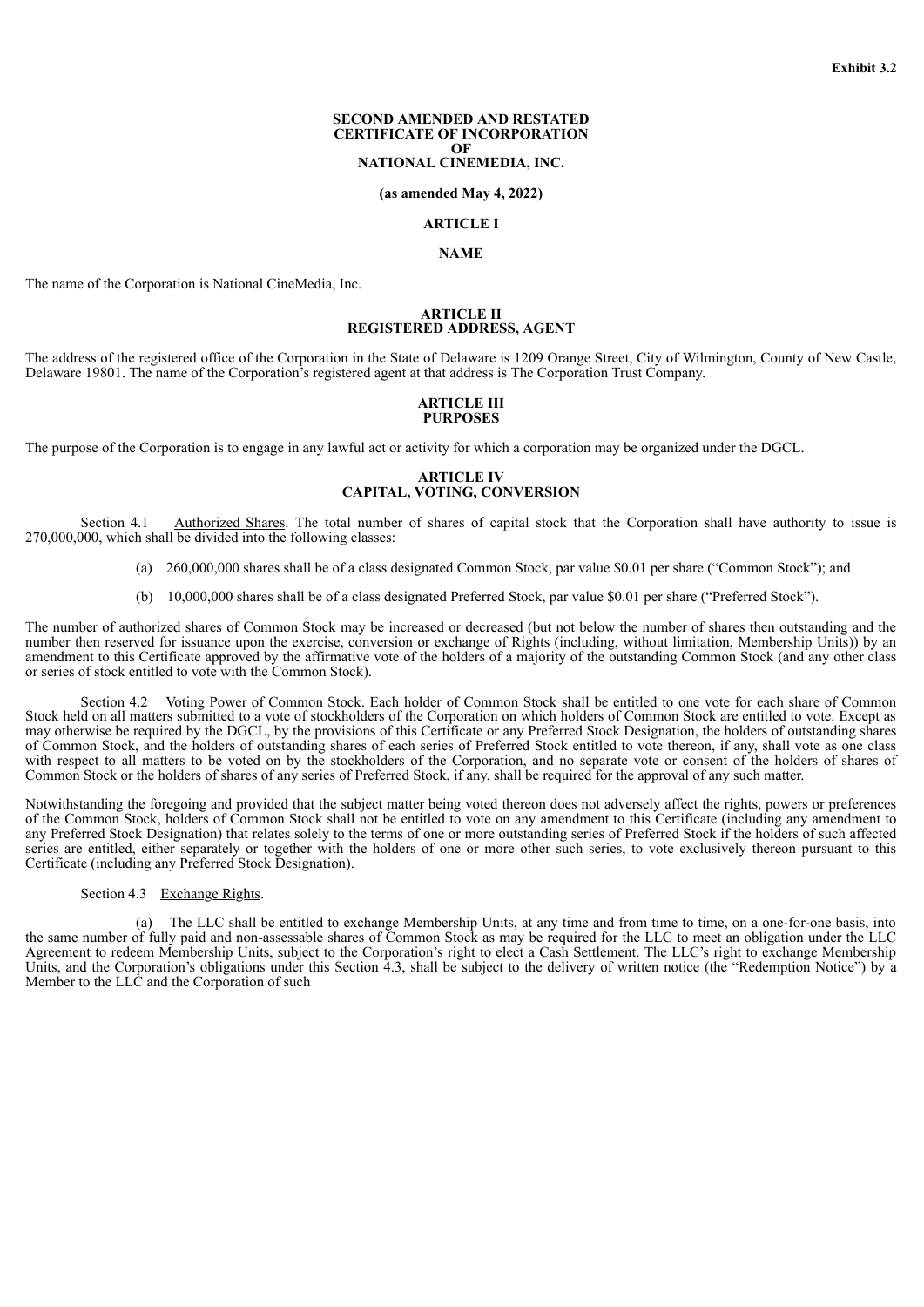Member's intent to cause the LLC to redeem all or a portion of the Membership Units held by such Member. The date specified in the Redemption Notice as the date that the LLC shall redeem the Membership Units shall also be the date (the "Exchange Date") on which the exchange of Membership Units for shares of Common Stock shall occur. The number of Membership Units that the LLC shall issue and deliver to the Corporation for exchange on the Exchange Date pursuant to this Section 4.3 (the "Exchanged Units") shall be equal to the number of Membership Units specified in the Redemption Notice to be redeemed by the LLC.

(b) Upon receipt of the Redemption Notice, the Corporation, in its sole discretion, may elect to deliver shares of Common Stock equal to the number of Exchanged Units (the "Share Settlement"), or may, in lieu of exchanging Common Stock for Exchanged Units, make a cash payment to the LLC in an amount equal to the number of Exchanged Units multiplied by the applicable Exchange Price (the "Cash Settlement"). Within three (3) Business Days of receipt of the Redemption Notice, the Corporation shall deliver written notice to the LLC (with a copy to the holder of Membership Units exercising its right to cause the LLC to redeem all or a portion of its Membership Units) of its intended settlement method (the "Settlement Notice"). If a Settlement Notice is not delivered within such three (3) day period, the Corporation shall be deemed to have elected a Share Settlement. If the Corporation elects to satisfy its exchange obligation through a Cash Settlement, then the holder of Membership Units exercising its right to cause the LLC to redeem all or a portion of its Membership Units may retract its Redemption Notice by delivering written notice of retraction (the "Retraction Notice") to the LLC (with a copy to the Corporation) within two (2) Business Days of delivery of the Settlement Notice. If the Corporation elects to satisfy its exchange obligation through a Cash Settlement, the Corporation will sell to a third party a number of shares of Common Stock equal to the number of Exchanged Units and shall assure that the number of outstanding shares of Common Stock will equal on a one-for-one basis the number of Membership Units owned by the Corporation. Any Redemption Notice, Settlement Notice or Retraction Notice delivered by or to the Corporation may be delivered by hand or sent by facsimile, electronic mail or nationally recognized overnight delivery service and shall be deemed given when received if delivered on a Business Day during normal business hours of the recipient or, if not so delivered, on the next Business Day following receipt or delivery.

(c) Unless a timely Retraction Notice has been delivered to the Corporation, on the Exchange Date the following shall occur:

(1) the LLC shall (A) issue and deliver to the Corporation a certificate representing the number of Exchanged Units to be exchanged, and (B) deliver to the Corporation all transfer tax stamps or funds therefor, if required pursuant to Section 4.3(g);

(2) the Corporation shall deliver to the LLC (or such other party that the LLC may designate in accordance with Section  $4.3(d)$ ) one of the following:

(i) in a Share Settlement for the Exchanged Units, the Corporation shall issue to the LLC or in such other name or names the LLC may direct a number of shares of Common Stock equal to the number of Exchanged Units; or

(ii) in a Cash Settlement for the Exchanged Units, the Corporation shall pay to the LLC or such other Person as the LLC may direct, by wire transfer of immediately available funds, an amount equal to the number of Exchanged Units multiplied by the then applicable Exchange Price.

(d) Unless a timely Retraction Notice has been delivered to the Corporation, on the Exchange Date, provided the LLC has delivered one or more certificates representing Exchanged Units in the manner provided in Section 4.3(c) and paid in cash any amount required by Section 4.3(g), the Corporation will deliver or cause to be delivered at the office of the Corporation's transfer agent, a certificate or certificates representing the number of full shares of Common Stock issuable upon such exchange in a Share Settlement, issued in the name of the LLC or in such other name or names the LLC may direct. If the Corporation has elected a Cash Settlement in accordance with Section 4.3(b), the Corporation will deliver the Cash Settlement amount to the LLC. Such exchange shall be deemed to have been effected immediately prior to the close of business on the Exchange Date. The person or persons in whose name or names the certificate or certificates representing the shares of Common Stock are to be issued shall be treated for all purposes as having become the record holder or holders of such shares of Common Stock immediately prior to the close of business on the Exchange Date.

(e) In the event of a reclassification or other similar transaction as a result of which the shares of Common Stock are converted into another security, then the LLC shall be entitled to receive upon exchange of Membership Units the amount of such security that such holder would have received if such exchange had occurred immediately prior to the record date of such reclassification or other similar transaction. No adjustments in respect of dividends shall be made upon the exchange of any Membership Unit; *provided, however* , that if a Membership Unit shall be exchanged subsequent to the record date for the payment of a dividend or other distribution on Membership Units but prior to such payment, then the registered holder of such Membership Unit at the close of business on such record date shall be entitled to receive the dividend or other distribution payable on such Membership Unit notwithstanding the exchange thereof or the default in settlement of the exchange or payment of the dividend or distribution due.

(f) The Corporation will at all times reserve and keep available out of its authorized but unissued shares of Common Stock, solely for the purpose of issuance upon exchange of Membership Units by the LLC in accordance with this Section 4.3, such number of shares of Common Stock that shall be issuable upon the exchange of all outstanding Membership Units exchangeable hereunder; provided that nothing contained herein shall preclude the Corporation from satisfying its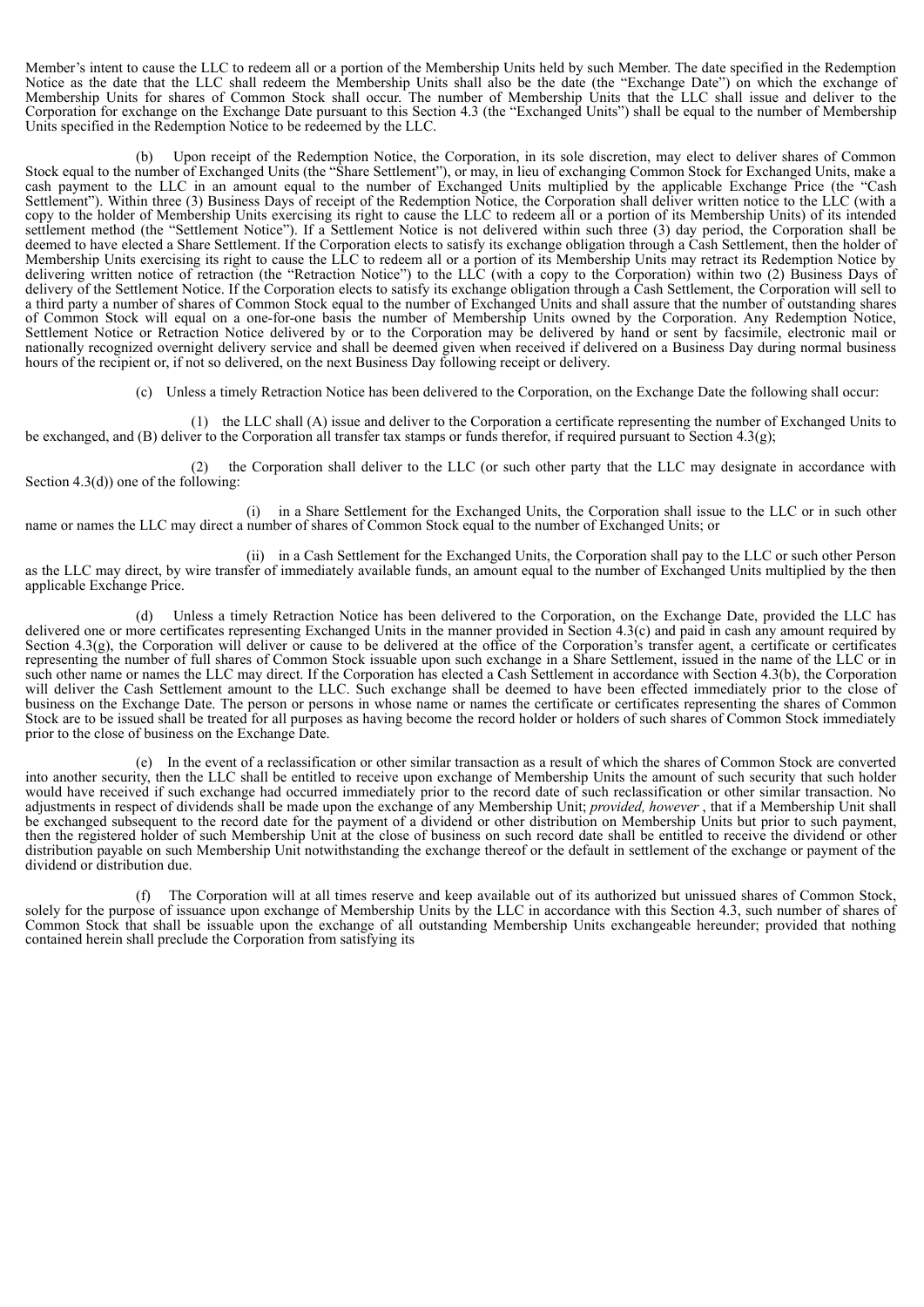obligations in respect of the exchange of the outstanding Membership Units by delivery of shares of Common Stock that are held in the treasury of the Corporation. If any shares of Common Stock require registration with or approval of any governmental authority under any federal or state law before such shares of Common Stock may be issued upon exchange, the Corporation will cause such shares to be duly registered or approved, as the case may be. All shares of Common Stock that are issued upon exchange of the Membership Units will, upon issue, be validly issued, fully paid and non-assessable and be listed upon each national securities exchange, other securities exchange or automated or electronic quotation system upon which the outstanding Common Stock is listed at the time of delivery.

(g) The issuance of certificates representing shares of Common Stock upon exchange of Membership Units in a Share Settlement shall be made without charge to the LLC for any stamp or other similar tax in respect of such issuance; *provided, however* , that if any such certificate is to be issued in a name other than that of the LLC, then the person or persons requesting the issuance thereof shall pay to the LLC for remittance to the Corporation the amount of any tax that may be payable in respect of any transfer involved in such issuance or shall establish to the satisfaction of the Corporation that such tax has been paid or is not payable.

#### Section 4.4 Stock Splits, Ratios, Adjusting Outstanding Shares of Common Stock or Membership Units.

(a) The Corporation shall undertake all actions, including, without limitation, a reclassification, dividend, division or recapitalization, with respect to the shares of Common Stock or the Membership Units (in the case of the LLC, the Corporation authorizing such in its capacity as manager of the LLC), to maintain at all times a one-to-one ratio between the number of Membership Units owned by the Corporation and the number of outstanding shares of Common Stock, disregarding, for purposes of maintaining the one-to-one ratio, shares of Common Stock issued pursuant to the Equity Incentive Plan that have not vested thereunder, treasury stock, Preferred Stock or other securities of the Corporation that are not convertible into or exercisable or exchangeable for Common Stock.

(b) The Corporation shall not undertake or authorize (i) any subdivision (by any Membership Unit split, Membership Unit distribution, reclassification, recapitalization or similar event) or combination (by reverse Membership Unit split, reclassification, recapitalization or similar event) of the Membership Units that is not accompanied by an identical subdivision or combination of the Common Stock to maintain at all times a one-to-one ratio between the number of Membership Units owned by the Corporation and the number of outstanding shares of Common Stock; or (ii) any subdivision (by any stock split, stock dividend, reclassification, recapitalization or similar event) or combination (by reverse stock split, reclassification, recapitalization or similar event) of the Common Stock that is not accompanied by an identical subdivision or combination of the Membership Units to maintain at all times a one-to-one ratio between the number of Membership Units owned by the Corporation and the number of outstanding shares of Common Stock, unless, in either case, such action is necessary to maintain at all times a one-to-one ratio between the number of Membership Units owned by the Corporation and the number of outstanding shares of Common Stock.

(c) The Corporation shall not issue, transfer or deliver from treasury stock or repurchase shares of Common Stock unless in connection with any such issuance, transfer or repurchase the Corporation takes or authorizes all requisite action such that, after giving effect to all such issuances, transfers or repurchases, the number of outstanding shares of Common Stock will equal on a one-for-one basis the number of Membership Units owned by the Corporation. The Corporation shall not issue, transfer or deliver from treasury stock or repurchase shares of Preferred Stock unless in connection with any such issuance, transfer, delivery or repurchase the Corporation takes all requisite action such that, after giving effect to all such issuances, transfers or repurchases, the Corporation holds mirror equity interests of the LLC which (in the good faith determination by the Board) are in the aggregate substantially equivalent to the outstanding Preferred Stock.

Section 4.5 Dividends and Distributions. Subject to the preferences of Preferred Stock, if any, outstanding at any time, the holders of shares of Common Stock shall be entitled to receive such dividends and other distributions in property or shares of stock of the Corporation as may be declared thereon by the Board from time to time out of assets or funds of the Corporation legally available therefor.

Section 4.6 Mergers, Consolidation, Etc. The Corporation shall not consolidate, merge, combine or consummate any other transaction (in each case other than incident to an exchange or a conversion of Common Stock and/or other securities for Common Stock pursuant to the terms of this Certificate) in which shares of Common Stock are exchanged for or converted into other stock or securities, or the right to receive cash and/or any other property, unless in connection with any such consolidation, merger, combination or other transaction the Membership Units or the shares of Common Stock shall be entitled to be exchanged (subject to proration upon equitable terms in the event of a merger or consolidation upon prorated terms) for or converted into the same kind and amount of stock or securities, cash and/or any other property, as the case may be, into which or for which each Membership Unit or share of Common Stock is exchanged or converted and in each case to maintain at all times a one-to-one ratio between the number of Membership Units or other stock, securities, or rights to receive cash and/or any other property owned by the Corporation and the number of outstanding shares of Common Stock or other stock, securities, or rights to receive cash and/or any other property issued by the Corporation.

Section 4.7 Preferred Stock. The Board is authorized, subject to any limitations prescribed by applicable law, to provide from time to time for the issuance of shares of Preferred Stock in one or more series, and by filing a certificate pursuant to the DGCL (a "Preferred Stock Designation"), to establish the rights, powers and preferences of each such series of Preferred Stock, including the following: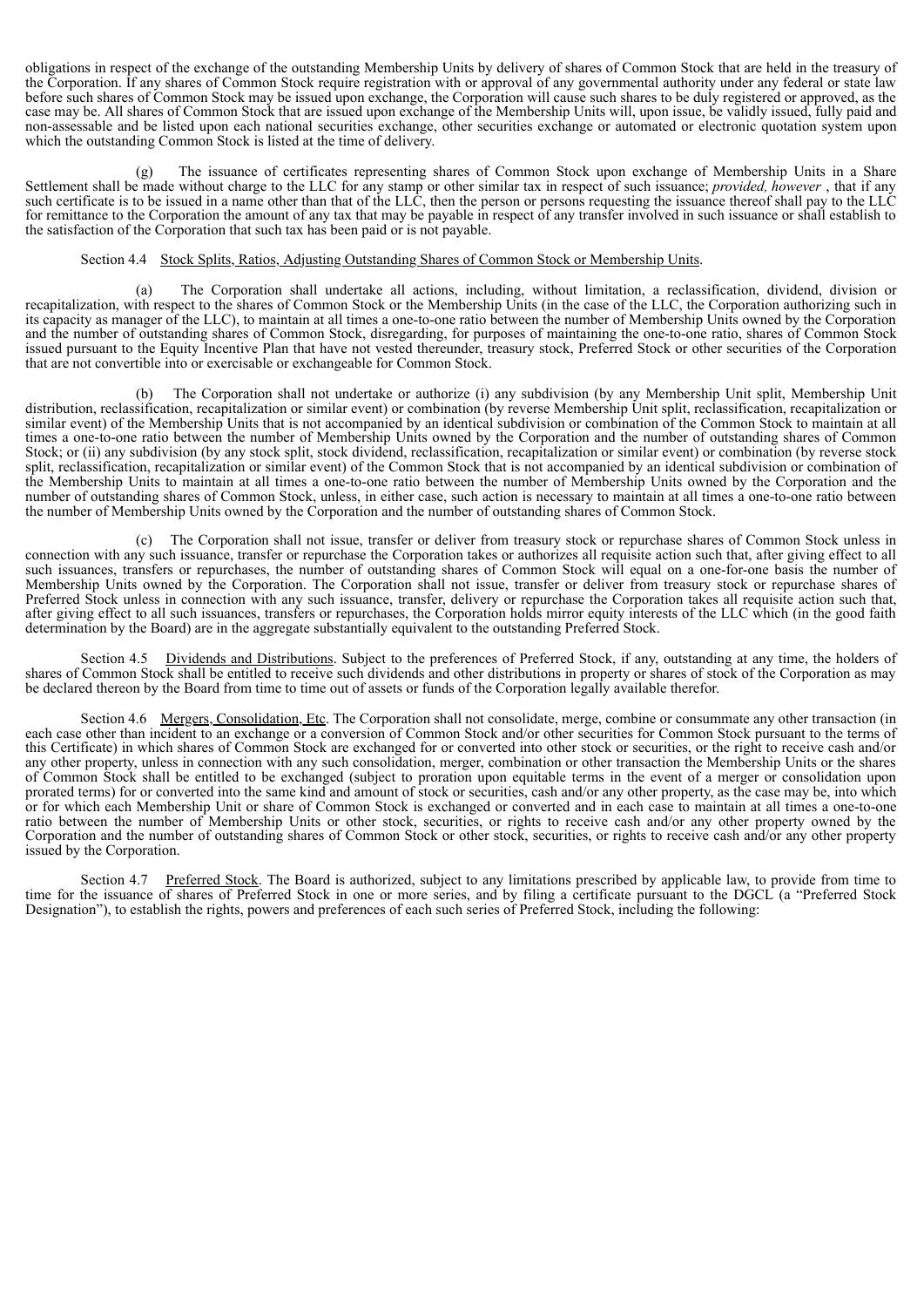(a) the number of shares of that series, which may subsequently be increased or decreased (but not below the number of shares of that series then outstanding) by resolution of the Board, and the distinctive serial designation thereof;

(b) the voting powers, full or limited, if any, of the shares of that series and the number of votes per share;

(c) the rights in respect of dividends on the shares of that series, whether dividends shall be cumulative and, if so, from which date or dates and the relative rights or priority, if any, of payment of dividends on shares of that series and any limitations, restrictions or conditions on the payment of dividends;

(d) the relative amounts, and the relative rights or priority, if any, of payment in respect of shares of that series, which the holders of the shares of that series shall be entitled to receive upon any liquidation, dissolution or winding up of the Corporation;

(e) the terms and conditions (including the price or prices, which may vary under different conditions and at different redemption or purchase dates), if any, upon which all or any part of the shares of that series may be redeemed or purchased by the Corporation, and any limitations, restrictions or conditions on such redemption or purchase;

(f) the terms, if any, of any purchase, retirement or sinking fund to be provided for the shares of that series;

(g) the terms, if any, upon which the shares of that series shall be convertible into or exchangeable for shares of any other class, classes or series, or other securities, whether or not issued by the Corporation;

(h) the restrictions, limitations and conditions, if any, upon issuance of indebtedness of the Corporation so long as any shares of that series are outstanding; and

(i) any other preferences and relative, participating, optional or other rights and limitations not inconsistent with law, this Article IV or any resolution of the Board in accordance with this Article IV.

All shares of any one series of the Preferred Stock shall be alike in all respects. Except to the extent otherwise expressly provided in the Preferred Stock Designation for a series of Preferred Stock, the holders of shares of such series shall have no voting rights except as may be required by the laws of the DGCL. Further, unless otherwise expressly provided in the Preferred Stock Designation for a series of Preferred Stock, no consent or vote of the holders of shares of Preferred Stock or any series thereof shall be required for any amendment to this Certificate that would increase the number of authorized shares of Preferred Stock or the number of authorized shares of any series thereof or decrease the number of authorized shares of Preferred Stock or the number of authorized shares of any series thereof (but not below the number of authorized shares of Preferred Stock of such series, as the case may be, then outstanding). Except as may be provided by the Board in a Preferred Stock Designation or by applicable law, shares of any series of Preferred Stock that have been redeemed (whether through the operation of a sinking fund or otherwise) or purchased by the Corporation, or which, if convertible or exchangeable, have been converted into or exchanged for shares of stock of any other class or series shall have the status of authorized and unissued shares of Preferred Stock and may be reissued as a part of the series of which they were originally a part or may be reissued as part of a new series of Preferred Stock to be created by resolution or resolutions of the Board or as part of any other series of Preferred Stock.

Section 4.8 Liquidation, Dissolution or Winding Up. In the event of a liquidation, dissolution or winding up of the Corporation, whether voluntary or involuntary, after payment or provision for payment of the debts and liabilities of the Corporation and subject to the prior payment in full of the preferential amounts to which any series of Preferred Stock is entitled, the holders of shares of Common Stock of all classes shall share equally, on a share for share basis, in the assets of the Corporation remaining for distribution to its holders of Common Stock. Neither the consolidation or merger of the Corporation with or into any other person or persons nor the sale, transfer or lease of all or substantially all of the assets of the Corporation shall itself be deemed to be a liquidation, dissolution or winding up of the Corporation within the meaning of this Section 4.8.

Section 4.9 Notice. The Corporation shall give written notice thereof to all holders of Membership Units (based on the ledger of ownership of the LLC) at least 20 days prior to (i) the date on which the Corporation sets a record date for determining rights in connection with a (x) merger, tender offer, reorganization, recapitalization, reclassification or other change in the capital structure of the Corporation or (y) any dividend or distribution (including in liquidation) and (ii) if no such record date is set, the date of such foregoing event.

#### **ARTICLE V BOARD OF DIRECTORS**

# Section 5.1 Classification and Election of Directors.

(a) The business and affairs of the Corporation shall be managed by or under the direction of a Board of Directors (the "Board") which at the effective time of this Certificate shall be comprised of nine directors. The number of directors, other than those who may be elected by the holders of one or more series of Preferred Stock voting separately by class or series, shall be fixed by the Bylaws, but shall not be more than eleven. The directors of the Corporation will be elected by the plurality of the votes cast by the holders of shares of Common Stock.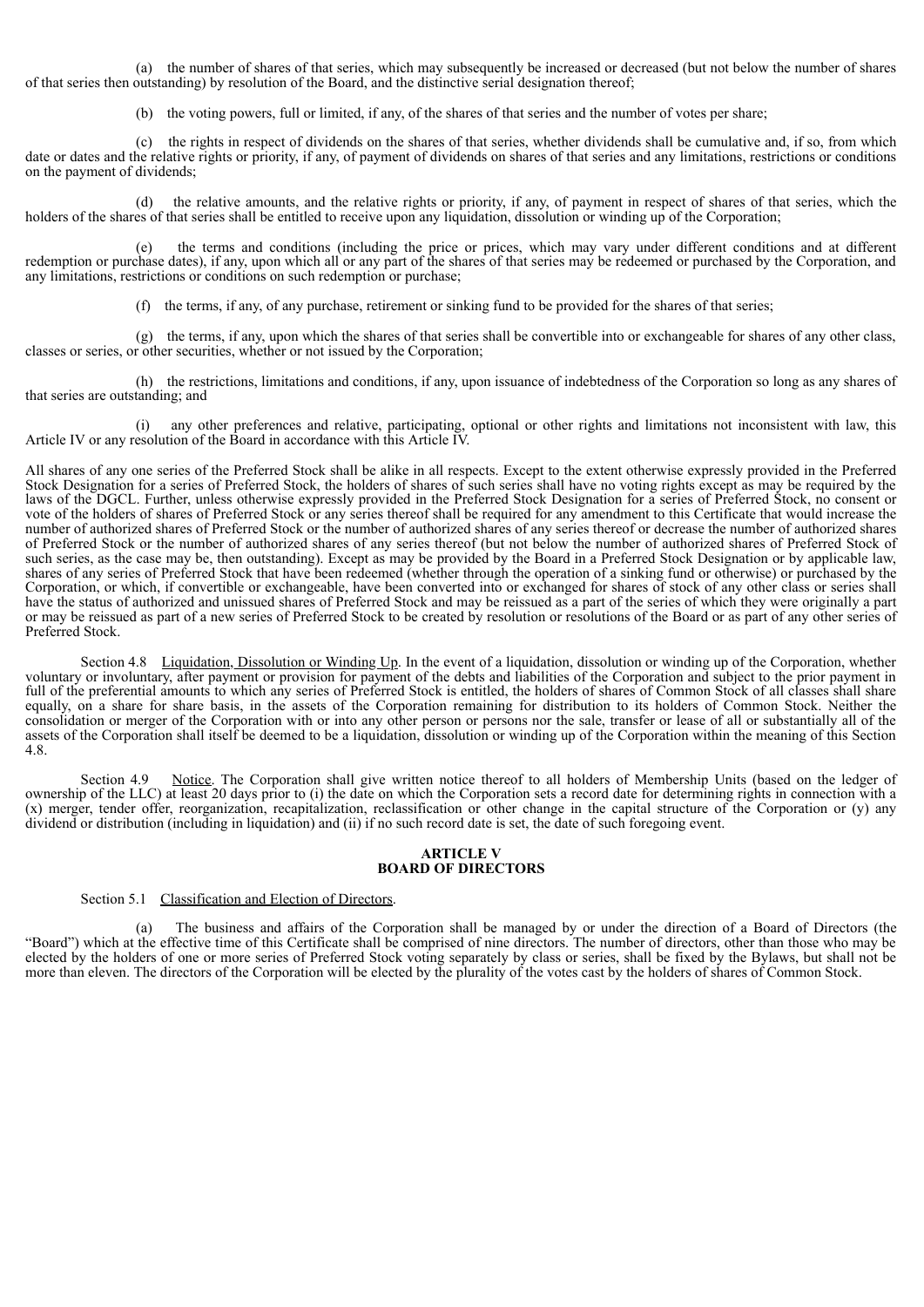(b) Following the date hereof, and subject to the rights of holders of any series of Preferred Stock with respect to the election of directors, each director of the Corporation shall hold office until the next annual meeting of stockholders and until his or her successor is duly elected and qualified or until his or her earlier death, resignation or removal.

Section 5.2 Approval Rights of Certain Matters. So long as any Founding Member owns five percent or more of the then issued and outstanding Membership Units, including Membership Units acquired from another Founding Member or an Affiliate of another Founding Member (which, for purposes of this Section 5.2, shall be calculated to include (a) all shares of Common Stock beneficially owned by such Founding Member as of the date of determination as a result of the redemption of any Membership Units in accordance with Article 9 of the LLC Agreement, (b) any shares of Common Stock issued in connection with any dividend or distribution on the Common Stock so received as a result of the redemption of any Membership Units, and (c) any shares of Common Stock acquired from another Founding Member provided that such other Founding Member acquired such shares of Common Stock in a transaction described in clause (a) or (b) above, but excluding (x) any shares of Common Stock otherwise acquired by the Founding Members and (y) any Membership Units issued to the Corporation in connection with redemption of Membership Units by a Founding Member (unless the Founding Member has disposed of any of the shares of Common Stock received in connection with such redemption of Membership Units (other than to another Founding Member in a transaction described in clause (c) above), in which case a number of Membership Units issued to the Corporation in connection with such redemption equal to the number of shares of Common Stock disposed of by such Founding Member shall be included in determining such Founding Member's ownership interest)), if either (i) a majority of the directors then in office have not approved any of the following actions, or (ii)  $(A)$  two directors then in office who were designated for election to the Board by Cinemark Media pursuant to Section 2.1 of the Director Designation Agreement (or if only one director so designated by Cinemark Media is serving on the Board and that director qualifies as an "independent director" under the applicable rules of The NASDAQ Stock Market LLC, then only such director), or (B) two directors then in office who were designated for election to the Board by Regal pursuant to Section 2.1 of the Director Designation Agreement (or if only one director so designated by Regal is serving on the Board and that director qualifies as an "independent director" under the applicable rules of The NASDAQ Stock Market LLC, then only such director), vote against any of the following actions, then, in either case, the Corporation shall be prohibited from (x) taking those of the following actions that were not approved by a majority of the directors as described in (i) above or were vetoed as described in (ii) above, or (y) in its capacity as manager of the LLC, authorizing or permitting the LLC to take those of the following actions that were not approved by a majority of the directors as described in (i) above or were vetoed as described in (ii) above, as the case may be:

(a) the assignment, transfer, sale or pledge of all or a portion of the Membership Interests beneficially owned by the Corporation;

(b) the acquisition, disposition, leasing or licensing of assets by the Corporation or the LLC or entering into a contract to do the foregoing, in a single transaction or in two or more transactions (related or unrelated) in any consecutive twelve-month period with an aggregate value (as determined in good faith by the Board) exceeding 20 percent of the fair market value of the business of the LLC operating as a going concern (as determined in good faith by the Board);

(c) the merger, reorganization, recapitalization, reclassification, consolidation, dissolution, liquidation or similar transaction of the Corporation or the LLC;

(d) the incurrence by the Corporation or the LLC of any funded indebtedness (including the refinancing of any funded indebtedness) or the repayment before due of any funded indebtedness (other than a working capital revolving line of credit) with a fixed term, in either case, in a single transaction or in two or more transactions (related or unrelated) in an aggregate amount in excess of \$15.0 million per year;

(e) (1) the issuance, grant or sale of shares of Common Stock or Rights with respect to Common Stock, except in connection with (x) the issuance of Rights to Common Stock in connection with the Equity Incentive Plan (or such other equity incentive compensation plan as may be approved by the Board in the future) or (y) any exchange of Membership Units in accordance with Section 4.3, or (2) the issuance, grant or sale of any Preferred Stock or Rights with respect to Preferred Stock;

(f) the authorization, issuance, grant or sale of additional Membership Interests or Rights with respect to Membership Interests (except as provided in the LLC Agreement, Unit Adjustment Agreement or pursuant to the Equity Incentive Plan or such other equity incentive compensation plan as may be approved by the Board in the future);

(g) any amendment, modification, restatement or repeal of any provision of this Certificate or the Bylaws or the LLC Agreement;

(h) the entering into, modification or termination of any contract of the type specified in Item  $601(b)(10)(i)$  of Regulation S-K;

(i) except as specifically set forth in the LLC Agreement, the declaration, setting aside or payment of any redemption of or dividends on Membership Interests, payable in cash, property or otherwise;

(j) the material amendment (as such term is described in IM-4350-5 to Rule 4350 of the Marketplace Rules of the NASDAQ Stock Market, Inc.) to the Equity Incentive Plan or the entering into or consummation of any new equity incentive compensation plan;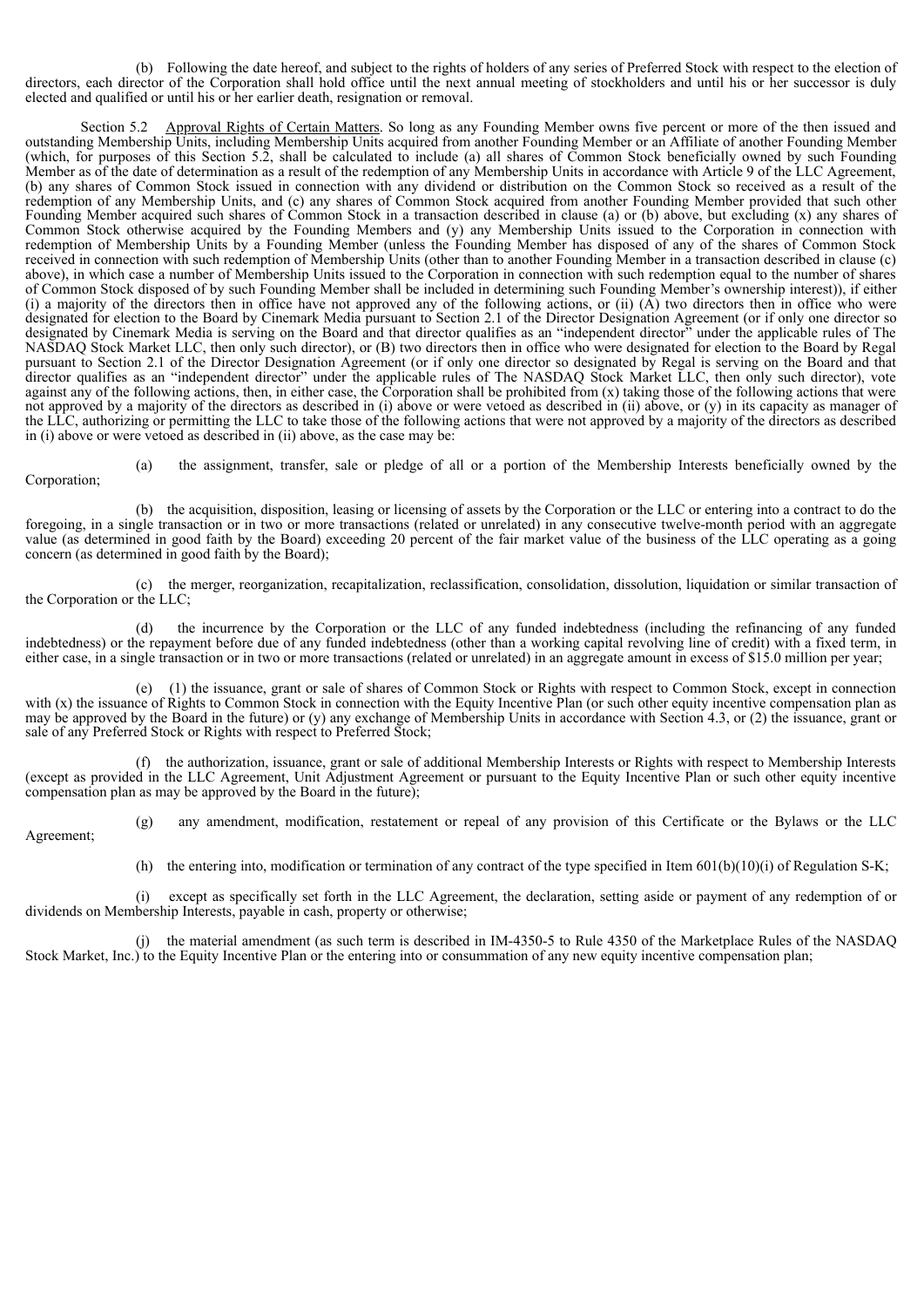(k) any change in the current business purpose of the Corporation to serve solely as the manager of the LLC or any change in the current business purpose of the LLC to provide the services as set forth in the ESAs; and

(l) the approval of any actions relating to the LLC that could reasonably be expected to have a material adverse tax effect on the Founding Members.

Notwithstanding anything in this Section 5.2 to the contrary, a Founding Member shall permanently cease to be a Founding Member for purposes of this Certificate (i) if at any time such Founding Member owns less than five percent of the then issued and outstanding Membership Units as determined pursuant to this Section 5.2, or (ii) upon the occurrence of a direct or indirect Change of Control of such Founding Member, or any direct or indirect holder of equity in such Founding Member (other than a Change of Control (A) of such Founding Member's ESA Party or its stockholders, or (B) in which, following the Change of Control, the Founding Member's ESA Party or its stockholders owns 50 percent or more of the general voting power of the transferee).

Section 5.3 Modification or Amendment of ESAs. Any (i) modification or amendment of an ESA which could reasonably be expected (in the good faith determination of the Board) to result in payments to or from the LLC in excess of \$50,000 or (ii) entry into or amendment of any contract or transaction which could reasonably be expected (in the good faith determination of the Board) to result in payments to or from the LLC or the Corporation in excess of \$50,000 between (a) the LLC or the Corporation and (b) any Founding Member, will require the approval of a majority of the directors then in office and a majority of the Independent Directors then in office.

Section 5.4 Term of Office. A director shall hold office until his or her successor shall be qualified and elected, subject, however, to such director's earlier death, resignation, retirement, disqualification or removal from office. No decrease in the number of directors constituting the Board shall shorten the term of any incumbent director, except as may be provided for in a Preferred Stock Designation with respect to any additional director elected by the holders of the applicable series of Preferred Stock.

Section 5.5 Removal. Subject to the rights of the holders of any series of Preferred Stock and the terms of the Director Designation Agreement, upon the effective date of this Certificate, any or all of the directors of the Corporation may be removed from office at any time, whether with or without cause, and only by the affirmative vote of the holders of at least a majority of the outstanding Common Stock.

Section 5.6 Notice of Nominations. Advance notice of nominations for the election of directors, other than nominations by the Board or a committee thereof, shall be given to the Corporation in the manner provided in the Bylaws.

Section 5.7 Newly Created Directorships and Vacancies. Subject to the rights of holders of any series of Preferred Stock, any newly created directorship resulting from an increase in the number of directors or any other vacancy with respect to the office of a director, however caused, shall be filled only by a majority of the directors then in office (even if less than a quorum) or by a sole remaining director, in each case in accordance with the Director Designation Agreement. Subject to the terms and conditions of the Director Designation Agreement, any director elected by one or more directors to fill a newly created directorship or other vacancy shall hold office for the remainder of the full term of the class of directors to which the new directorship was added or in which the vacancy occurred and until his or her successor shall have been elected and qualified, subject, however, to such director's earlier death, resignation, retirement, disqualification or removal.

# **ARTICLE VI NO LIABILITY**

To the fullest extent permitted by the DGCL, as now existing or hereafter amended, a director of the Corporation shall not be liable to the Corporation or any of its stockholders for monetary damages for breach of his or her fiduciary duty as a director.

Any amendment or repeal of this Article VI shall be prospective only and shall not adversely affect any limitation, right or protection of a director of the Corporation existing under this Article VI immediately before the amendment or repeal.

## **ARTICLE VII INDEMNIFICATION**

Section 7.1 Right to Indemnification. The Corporation shall indemnify and hold harmless, to the fullest extent permitted by applicable law as it presently exists or may hereafter be amended, any Person who was or is made or is threatened to be made a party or is otherwise involved in any action, suit or proceeding, whether civil, criminal, administrative or investigative (a "Proceeding") by reason of the fact that he or she, or a Person for whom he or she is the legal representative, is or was or has agreed to serve as a director or officer of the Corporation or is or was serving or has agreed to serve at the request of the Corporation as a director, officer, employee or agent of another corporation or of a partnership, joint venture, trust, enterprise or nonprofit entity, including service with respect to employee benefit plans, against all liability and loss suffered and expenses (including attorneys' fees) reasonably incurred by such Person. The Corporation shall be required to indemnify or make advances to a Person in connection with a Proceeding (or part thereof) initiated by such Person only if the Proceeding (or part thereof) was authorized by the Board.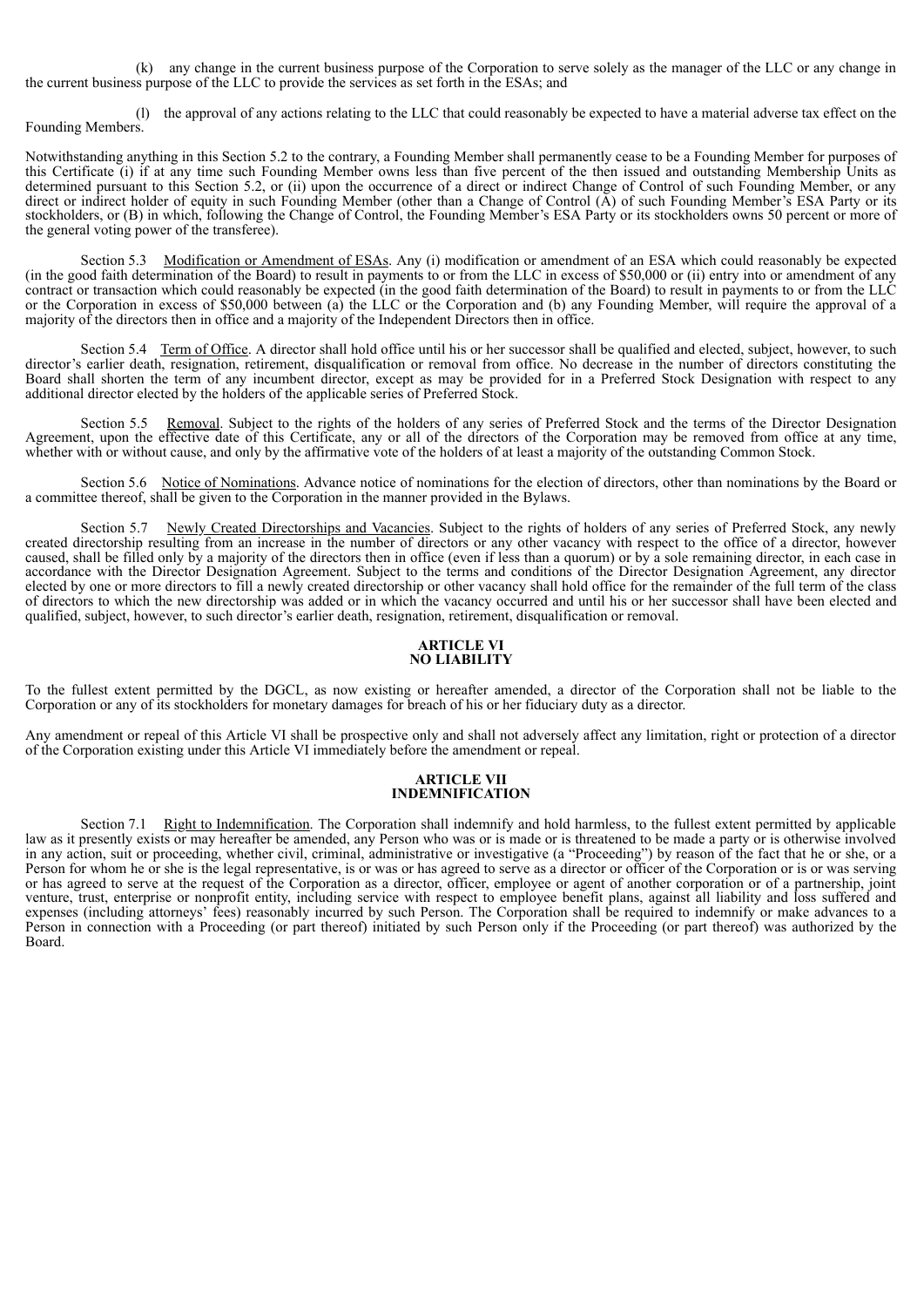Section 7.2 Prepayment of Expenses. The Corporation shall, to the fullest extent not prohibited by law, pay the expenses (including attorneys' fees) incurred by a Person identified in Section 7.1 in defending any Proceeding in advance of its final disposition, *provided, however* , that the payment of expenses incurred by a Person identified in Section 7.1 in advance of the final disposition of the Proceeding shall be made only upon receipt of an undertaking by such Person to repay all amounts advanced if it should be ultimately determined that such Person is not entitled to be indemnified under this Article VII or otherwise.

Section 7.3 Claims. If a claim for indemnification or payment of expenses under this Article VII is not paid in full within 60 days after a written claim therefor has been received by the Corporation, the claimant may file suit to recover the unpaid amount of such claim and, if successful in whole or in part, shall be entitled to be paid the expense of prosecuting such claim. In any such action, the Corporation shall have the burden of proving that the claimant was not entitled to the requested indemnification or payment of expenses under applicable law.

Section 7.4 Non-Exclusivity of Rights. The rights conferred on any Person by this Article VII shall not be exclusive of any other rights that such Person may have or hereafter acquire under any statute, provision of this Certificate, the Bylaws, agreement, vote of stockholders or resolution of disinterested directors or otherwise.

Section 7.5 Other Indemnification. The Corporation's obligation, if any, to indemnify or advance expenses to any Person who was or is serving at its request as a director, officer, employee or agent of another corporation, partnership, joint venture, trust, enterprise or nonprofit entity shall be reduced by any amount such Person may collect as indemnification or advancement of expenses from such other corporation, partnership, joint venture, trust, enterprise or nonprofit entity.

Section 7.6 Indemnification of Other Persons. This Article VII shall not limit the right of the Corporation, to the extent and in the manner permitted by law, to indemnify and to advance expenses to Persons other than those Persons identified in Section 7.1 when and as authorized by a majority of the entire Board (without regard to vacancies) or by the action of a committee of the Board or designated officers of the Corporation established by or designated in resolutions approved by a majority of the entire Board (without regard to vacancies); *provided, however* , that the payment of expenses incurred by such a Person in advance of the final disposition of the Proceeding shall be made only upon receipt of an undertaking by such Person to repay all amounts advanced if it should be ultimately determined that such Person is not entitled to be indemnified under this Article VII or otherwise.

# **ARTICLE VIII ACTION BY CONSENT**

Except as provided in any Preferred Stock Designation with respect to one or more series of Preferred Stock, after the Corporation first has a class of securities registered under Section 12(g) of the Securities Exchange Act of 1934, as amended, or its equivalent, any action required or permitted to be taken by the stockholders of the Corporation must be taken at a duly called annual or special meeting of the stockholders and may not be taken by consent in writing or otherwise.

#### **ARTICLE IX STOCKHOLDER MEETINGS**

Except as otherwise required by law or provided in the Bylaws, and subject to the rights of the holders of any class or series of shares issued by the Corporation having a preference over the Common Stock as to dividends or upon liquidation to elect directors in certain circumstances, special meetings of the stockholders of the Corporation may be called only by the Board pursuant to a resolution approved by the affirmative vote of a majority of the directors then in office.

## **ARTICLE X ELECTIONS**

Election of directors need not be by written ballot unless so provided in the Bylaws.

## **ARTICLE XI BYLAWS**

Subject to Section 5.2 hereof and to the provisions of the Bylaws, the Board shall have the power to adopt, alter, amend or repeal the Bylaws by vote of not less than a majority of the directors then in office. The holders of shares of Common Stock shall also have the power to adopt, alter, amend or repeal the Bylaws, but only if such action receives the affirmative vote of the holders of at least 66-2/3 percent of the outstanding Common Stock.

#### **ARTICLE XII AMENDMENT OF CERTIFICATE**

Notwithstanding anything to the contrary in this Certificate and in addition to the vote required by the Board as set forth in Section 5.2 hereof, the affirmative vote of the holders of at least a majority of the outstanding Common Stock shall be required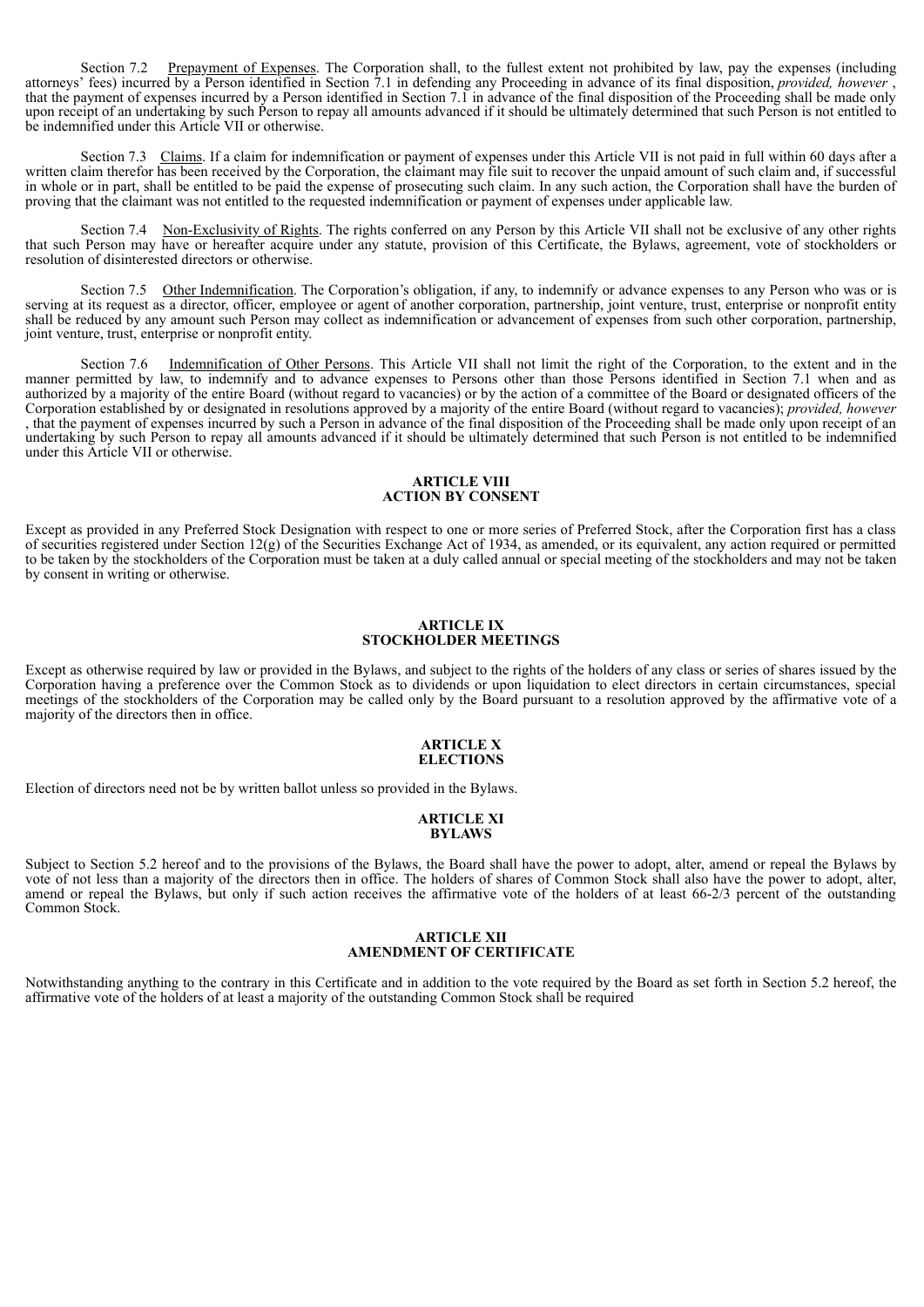to amend this Certificate (in any such case including, without limitation, by merger, consolidation, binding share exchange or otherwise).

#### **ARTICLE XIII EXISTENCE**

The term of the existence of the Corporation shall be perpetual.

## **ARTICLE XIV CORPORATE OPPORTUNITIES**

The Corporation renounces any interest or expectancy in, or in being offered the opportunity to participate in, business opportunities that are presented to the Corporation, the LLC or to one or more of the officers, directors or stockholders (both direct and indirect) of the Corporation and members of the LLC that relate to the provision of services to motion picture theaters, use of theaters for any purpose, sale of advertising and promotional services in and around theaters and any other business related to the motion picture theater business, except services as provided in any ESAs and except as may be offered to an officer of the Corporation in his capacity as an officer of the Corporation, even if the business opportunity is one that the Corporation might reasonably be deemed to have pursued or had the ability or desire to pursue if granted the opportunity to do so, and no such person shall be liable to the Corporation or any stockholder of the Corporation (or any Affiliate thereof) for breach of any fiduciary or other duty by reason of the fact that such person pursues or acquires such business opportunity, directs such business opportunity to another person or fails to present such business opportunity, or information regarding such business opportunity, to the Corporation.

# **ARTICLE XV NON-ASSESSABLE**

The capital stock of the Corporation shall not be assessable. It shall be issued as fully paid, and the private property of the stockholders shall not be liable for the debts, obligations or liabilities of this Corporation. This Certificate shall not be subject to amendment in this respect.

#### **ARTICLE XVI SECTION 203**

The Corporation hereby elects not to be governed by Section 203 of the DGCL, and the restrictions contained in Section 203 shall not apply to the Corporation.

# **ARTICLE XVII DEFINITIONS**

For purposes of this Certificate the following terms shall have the meaning set forth below.

"Affiliate" means with respect to any Person, any Person that directly or indirectly, through one or more intermediaries Controls, is Controlled by or is under common Control with such Person. Notwithstanding the foregoing, (i) no Founding Member shall be deemed an Affiliate of the Corporation, (ii) the Corporation shall not be deemed an Affiliate of any Founding Member, (iii) no stockholder of Cineworld, or any of such stockholder's Affiliates (other than Cineworld and its Subsidiaries) shall be deemed an Affiliate of any Founding Member or the Corporation, (iv) no stockholder of Dalian Wanda Group, or any of such stockholder's Affiliates (other than Dalian Wanda Group and its Subsidiaries) shall be deemed an Affiliate of any Founding Member or the Corporation, (v) no stockholder of Cinemark, or any of such stockholder's Affiliates (other than Cinemark and its Subsidiaries) shall be deemed an Affiliate of any Founding Member or the Corporation, (vi) no stockholder of the Corporation shall be deemed an Affiliate of the Corporation, and (vii) the Corporation shall not be deemed an Affiliate of any stockholder of the Corporation.

"AMC" means American Multi-Cinema, Inc., a Missouri corporation, including any Affiliate or Permitted Transferee thereof, so long as any Permitted Transferee continues to qualify as a Permitted Transferee.

"Board" has the meaning set forth in Section 5.1(a).

"Business Day" means a day other than a Saturday, Sunday, federal holiday or other day on which commercial banks in New York, New York are authorized or required by law to close.

"Bylaws" means the bylaws of the Corporation, as they may be amended, supplemented or otherwise modified from time to time.

"Cash Settlement" has the meaning set forth in Section 4.3(b).

"Certificate" has the meaning set forth in the introductory paragraph.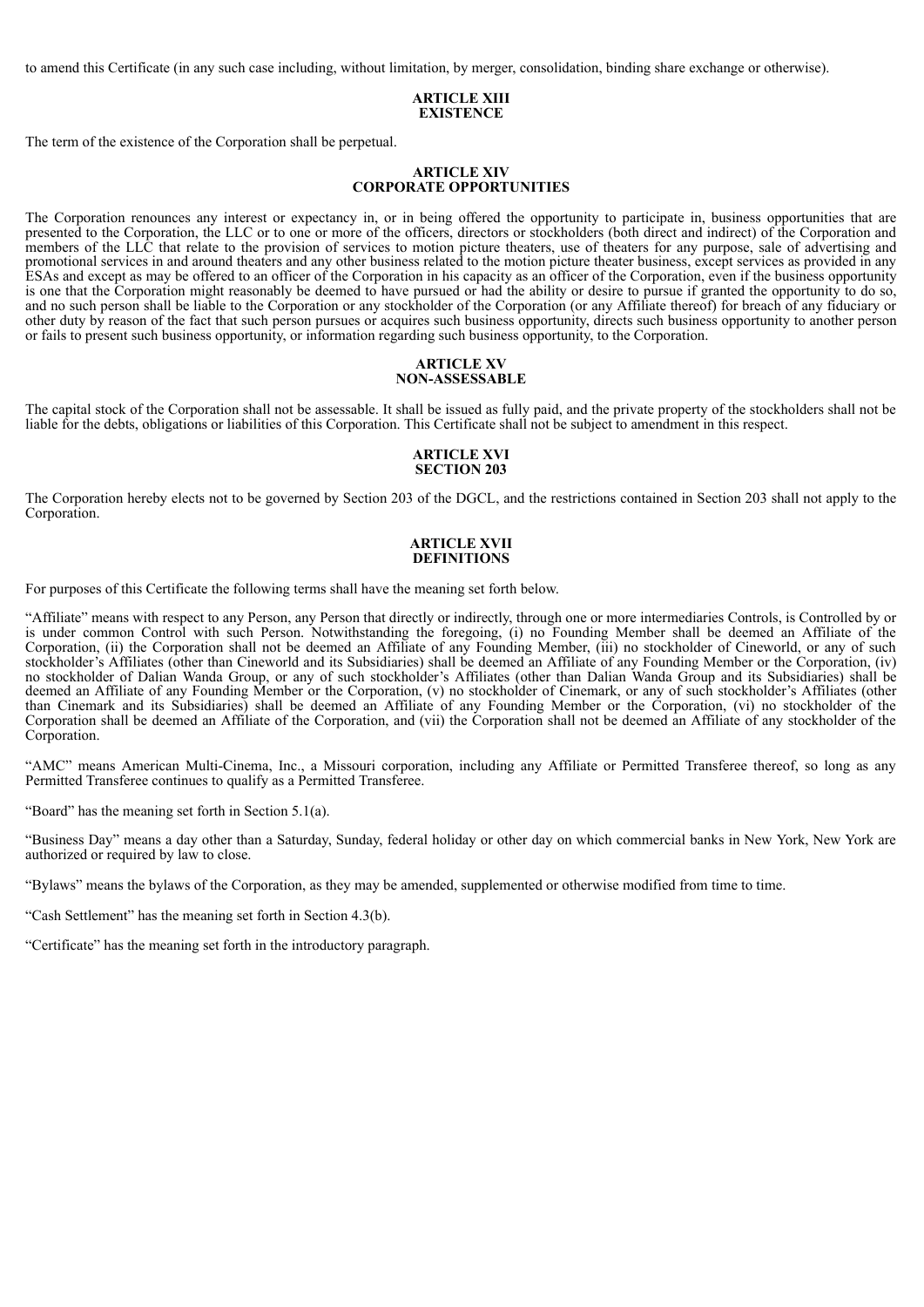"Change of Control" with respect to any Person that is not an individual, means (i) any merger or consolidation with or into any other entity or any other similar transaction, whether in a single transaction or series of related transactions, where (A) the members or stockholders of such Person immediately prior to such transaction in the aggregate cease to own at least 50 percent of the general voting power of the entity surviving or resulting from such transaction (or its stockholders or the Ultimate Parent thereof) or (B) any Person or Group becomes the beneficial owner of more than 50 percent of the general voting power of the entity surviving or resulting from such transaction (or its stockholders or the Ultimate Parent thereof), (ii) any transaction or series of related transactions in which in excess of 50 percent of such Person's general voting power is Transferred to any other Person or Group or (iii) the sale or Transfer by such Person of all or substantially all of its assets.

"Cinemark" means Cinemark Holdings, Inc. or its successor or any Person that wholly-owns Cinemark Holdings, Inc., directly or indirectly, in the future.

"Cinemark Media" means Cinemark Media, Inc., a Delaware corporation, including any Affiliate or Permitted Transferee thereof, so long as any Permitted Transferee continues to qualify as a Permitted Transferee.

"Cinemark USA" means Cinemark USA, Inc., a Texas corporation.

"Cineworld" means Cineworld Group plc, or its successor or any Person that wholly-owns Cineworld Group plc, directly or indirectly, in the future.

"Common Stock" has the meaning set forth in Section 4.1(a).

"Control" (including the terms "Controlled by" and "under common Control with"), with respect to the relationship between or among two or more Persons, means the possession, directly or indirectly, of the power to direct or cause the direction of the affairs or management of a Person, whether through the ownership of voting securities, as trustee or executor, by contract or otherwise.

"Corporation" has the meaning set forth in Article I.

"Dalian Wanda Group" means Dalian Wanda Group Co., Ltd. or its successor or any Person that wholly-owns Dalian Wanda Group Co., Ltd., directly or indirectly, in the future.

"DGCL" has the meaning set forth in introductory paragraph B.

"Director Designation Agreement" means the Director Designation Agreement by and among the Founding Members and the Corporation, as it may be amended, supplemented or otherwise modified from time to time.

"Equity Incentive Plan" means the National CineMedia Inc. 2007 Equity Incentive Plan, as it may be amended, supplemented, or otherwise modified from time to time.

"ESA" means any of the Exhibitor Services Agreements entered into, by and between the LLC and each ESA Party, as each may be amended, supplemented or otherwise modified from time to time.

"ESA Party" means (i) AMC in the case of AMC, (ii) Cinemark USA in the case of Cinemark Media, and (iii) Regal Cinemas in the case of Regal.

"Exchange Date" has the meaning set forth in Section 4.3(a).

"Exchange Price" means the arithmetic average of the volume weighted average prices for a share of the Common Stock on the principal United States securities exchange or automated or electronic quotation system on which the Common Stock trades, as reported by Bloomberg, L.P., or its successor, for each of the three consecutive full Trading Days ending on and including the last full Trading Day immediately prior to the Exchange Date, subject to appropriate and equitable adjustment for any stock splits, reverse splits, stock dividends or similar events affecting the Common Stock. If the Common Stock no longer trades on a securities exchange or automated or electronic quotation system, then a majority of the Independent Directors of the Corporation shall determine the Exchange Price in good faith.

"Exchanged Units" has the meaning set forth in Section 4.3(a).

"Founding Members" means AMC, Cinemark Media and Regal.

"Group" has the meaning set forth in Section 13(d)(3) and Rule 13d-5 of the Securities Exchange Act of 1934, as amended.

"Independent Director" means any director of the Corporation that if the Common Stock is traded on the NASDAQ Stock Market, satisfies the definition of an "independent director" set forth in the applicable rules in the Marketplace Rules of the NASDAQ Stock Market, Inc., as such rules may be amended from time to time, or, if the Common Stock is then traded on a different exchange, such term shall mean any director of the Corporation that satisfies the definition of independent director according to the rules of such exchange.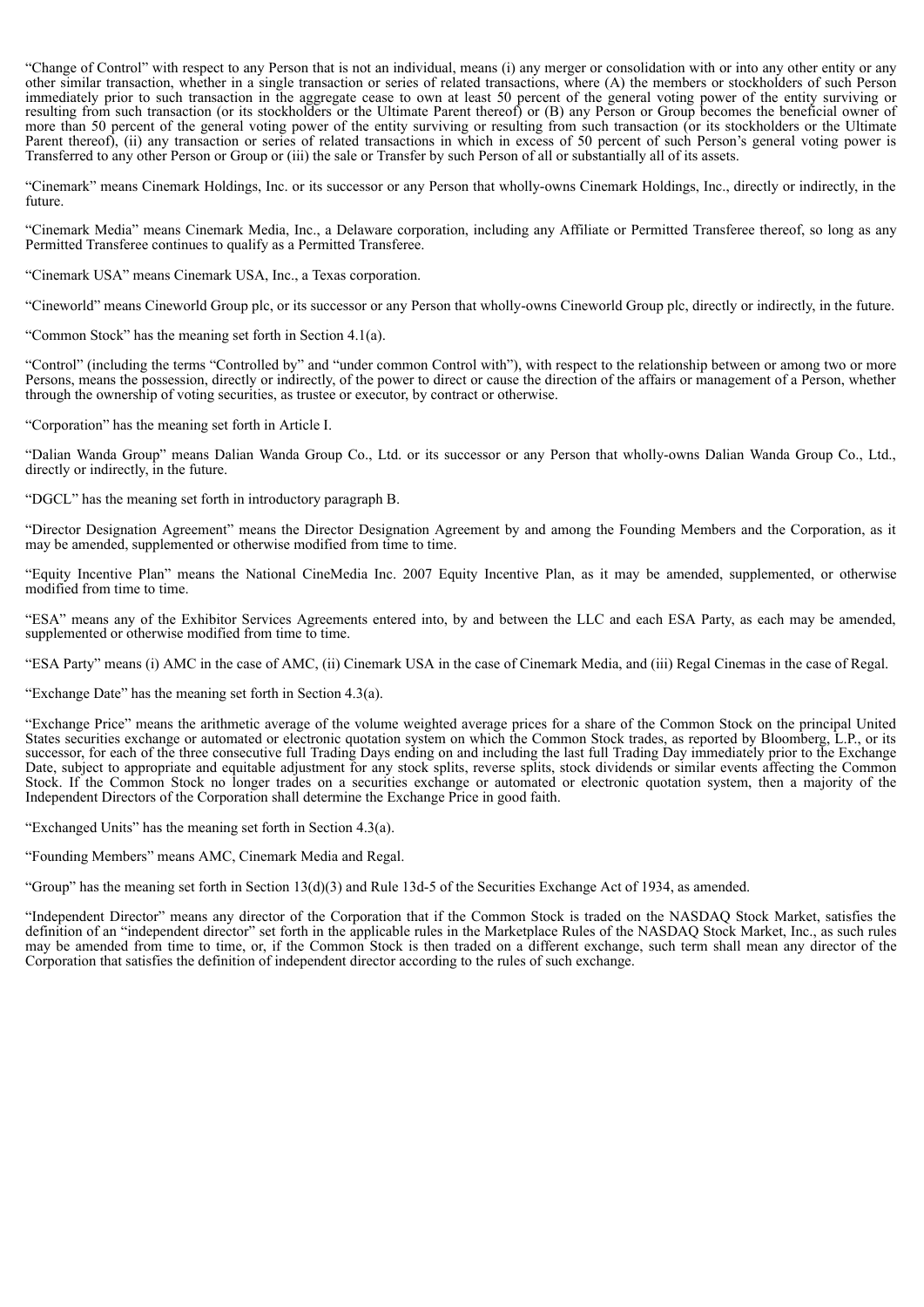"LLC" means National CineMedia, LLC, a Delaware limited liability company, or its successor.

"LLC Agreement" means the Third Amended and Restated Limited Liability Company Operating Agreement of National CineMedia, LLC as it may be amended, supplemented, or otherwise modified from time to time.

"Member" means each member of the LLC.

"Membership Interest" means a membership interest in LLC.

"Membership Unit" means an outstanding common membership unit of the LLC.

"Permitted Transferee" means in the case of any Founding Member and any Permitted Transferee of any Founding Member (i) an Affiliate of such Founding Member or Permitted Transferee, or (ii) a non-Affiliate of such Founding Member or Permitted Transferee that is owned more than 50 percent directly or indirectly through one or more entities that are the same entities that own 50 percent or more of the general voting power of the Ultimate Parent of such Founding Member.

"Person" means any individual, corporation, limited liability company, partnership, trust, joint stock company, business trust, unincorporated association, joint venture or other entity or organization of any nature whatsoever.

"Preferred Stock" has the meaning set forth in Section 4.1(b).

"Preferred Stock Designation" has the meaning set forth in Section 4.7.

"Proceeding" has the meaning set forth in Section 7.1.

"Redemption Notice" has the meaning set forth in Section 4.3(a).

"Regal" mean Regal CineMedia Holdings, LLC, a Delaware limited liability company, including any Affiliate or Permitted Transferee thereof, so long as any Permitted Transferee continues to qualify as a Permitted Transferee.

"Regal Cinemas" means Regal Cinemas, Inc., a Tennessee corporation.

"Retraction Notice" has the meaning set forth in Section 4.3(b).

"Rights" means, when used with respect to a specified Person, securities of such Person (which may include equity securities) that (contingently or otherwise) are exercisable, convertible or exchangeable for or into equity securities of such Person (with or without consideration) or that carry any right to subscribe for or acquire equity securities or securities exercisable, convertible or exchangeable for or into equity securities of such Person.

"Settlement Notice" has the meaning set forth in Section 4.3(b).

"Share Settlement" has the meaning set forth in Section 4.3(b).

"Subsidiary" means, with respect to any Person, (i) a corporation a majority of whose capital stock with the general voting power under ordinary circumstances to vote in the election of directors of such corporation (irrespective of whether or not, at the time, any other class or classes of securities shall have, or might have, voting power by reason of the happening of any contingency) is at the time beneficially owned by such Person, by one or more Subsidiaries of such Person or by such Person and one or more Subsidiaries thereof or (ii) any other Person (other than a corporation), including a joint venture, a general or limited partnership or a limited liability company, in which such Person, one or more Subsidiaries thereof or such Person and one or more Subsidiaries thereof, directly or indirectly, at the date of determination thereof, beneficially own at least a majority ownership interest entitled to vote in the election of directors, managers or trustees thereof (or other Persons performing such functions) or act as the general partner or managing member of such other Person.

"Trading Day" means a day on which the principal United States securities exchange on which such security is listed or admitted to trading, or any automated or electronic quotation system if such security is only listed or admitted to trading on such automated or electronic quotation system, as applicable, is open for the transaction of business (unless such trading shall have been suspended for the entire day).

"Transfer" (including the term "Transferred") means, with respect to any Person, directly or indirectly, to sell, transfer, give, exchange, bequest, assign, pledge, encumber, hypothecate or otherwise dispose of, either voluntarily or involuntarily (including (i) except as provided in clause (a) below, the direct or indirect Change of Control of any Founding Member or Permitted Transferee (or any direct or indirect holder of equity in a Founding Member or Permitted Transferee), and (ii) upon the foreclosure under any pledge or hypothecation permitted by clause (b) below that results in a change of title), any capital stock or other equity interest of such Person or other assets beneficially owned by such Person. Notwithstanding the foregoing: (a) the Change of Control of an ESA Party or its stockholders shall not be deemed to be a Transfer hereunder, and (b) a bona fide pledge of Membership Interests or Common Stock by the Corporation or any Founding Member or their Affiliates shall not be deemed to be a Transfer hereunder.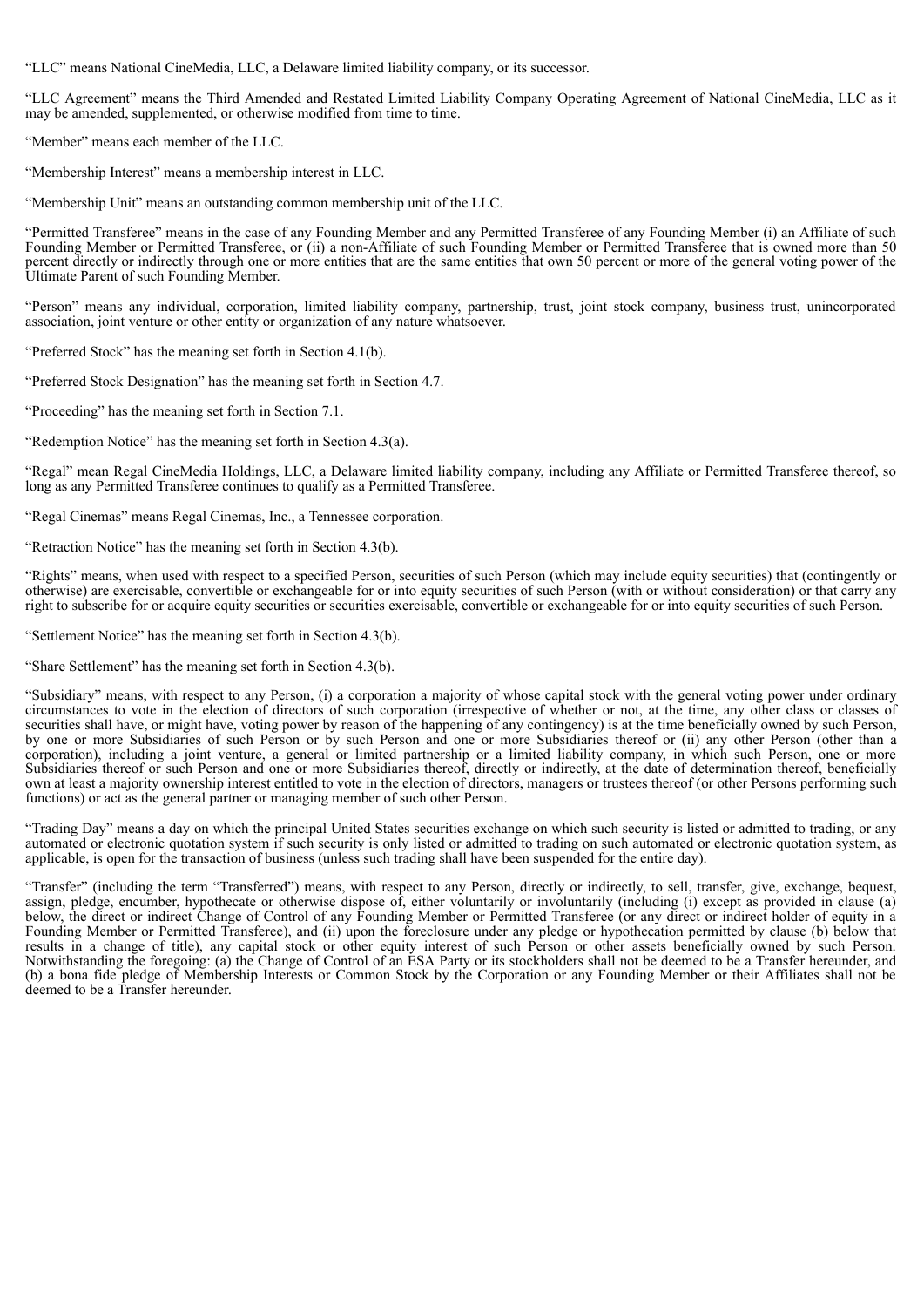"Ultimate Parent" means (i) Dalian Wanda Group in the case of AMC, (ii) Cinemark in the case of Cinemark Media and (iii) Cineworld in the case of Regal.

"Unit Adjustment Agreement" means the Common Unit Adjustment Agreement as it may be amended, supplemented, or otherwise modified from time to time, by and among the Founding Members, Regal Cinemas, Inc., Cinemark USA, Inc., the Company and the LLC.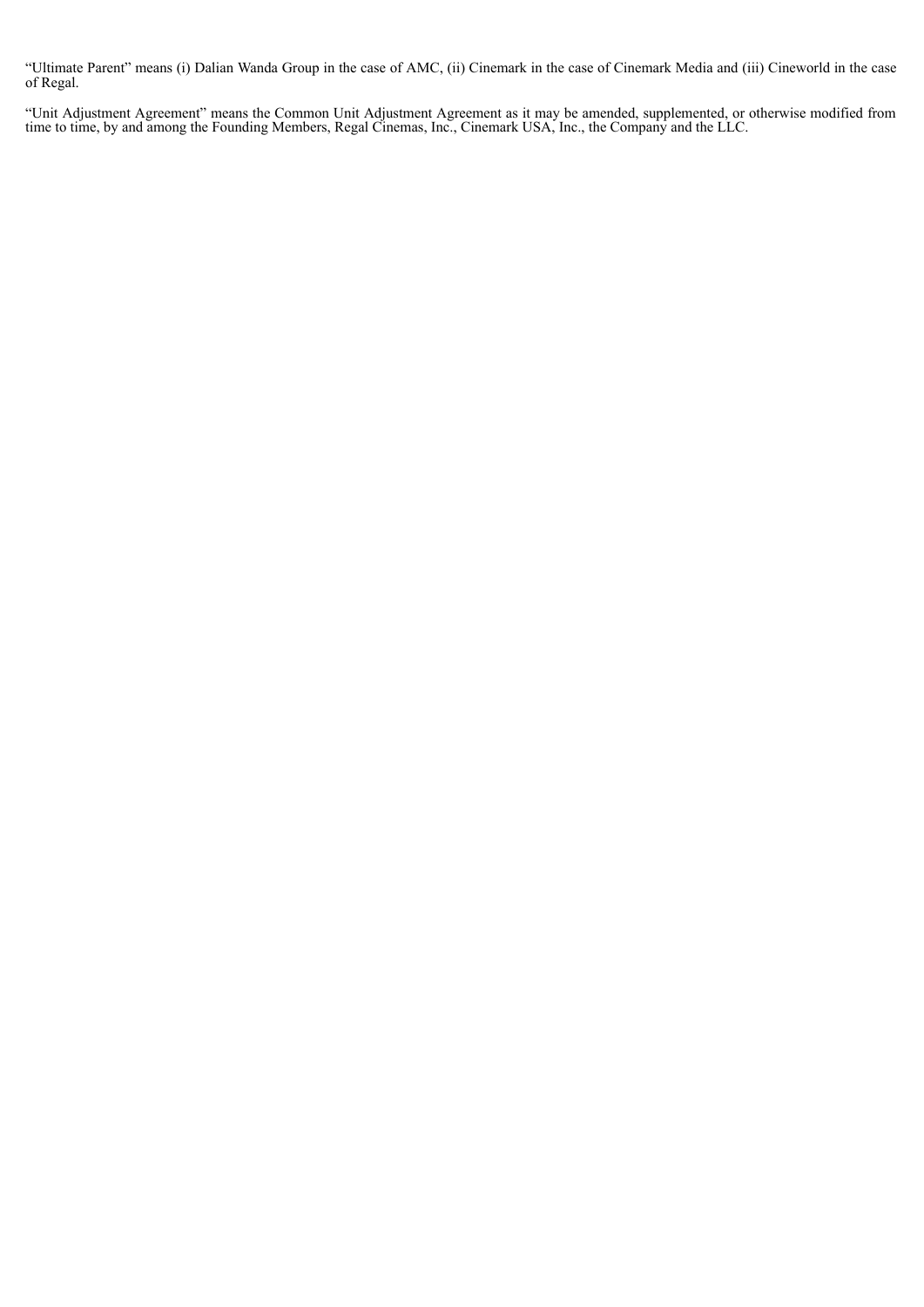#### **CERTIFICATIONS**

<span id="page-64-0"></span>I, Thomas F. Lesinski, certify that:

1. I have reviewed this Quarterly Report on Form 10-Q of National CineMedia, Inc.;

2. Based on my knowledge, this report does not contain any untrue statement of a material fact or omit to state a material fact necessary to make the statements made, in light of the circumstances under which such statements were made, not misleading with respect to the period covered by this report;

3. Based on my knowledge, the financial statements, and other financial information included in this report, fairly present in all material respects the financial condition, results of operations and cash flows of the registrant as of, and for, the periods presented in this report;

4. The registrant's other certifying officer(s) and I are responsible for establishing and maintaining disclosure controls and procedures (as defined in Exchange Act Rules 13a-15(e) and 15d-15(e)) and internal control over financial reporting (as defined in Exchange Act Rules 13a-15(f) and 15d-15(f)) for the registrant and have:

(a) Designed such disclosure controls and procedures, or caused such disclosure controls and procedures to be designed under our supervision, to ensure that material information relating to the registrant, including its consolidated subsidiaries, is made known to us by others within those entities, particularly during the period in which this report is being prepared;

(b) Designed such internal control over financial reporting, or caused such internal control over financial reporting to be designed under our supervision, to provide reasonable assurance regarding the reliability of financial reporting and the preparation of financial statements for external purposes in accordance with generally accepted accounting principles;

(c) Evaluated the effectiveness of the registrant's disclosure controls and procedures and presented in this report our conclusions about the effectiveness of the disclosure controls and procedures, as of the end of the period covered by this report based on such evaluation; and

(d) Disclosed in this report any change in the registrant's internal control over financial reporting that occurred during the registrant's most recent fiscal quarter (the registrant's fourth fiscal quarter in the case of an annual report) that has materially affected, or is reasonably likely to materially affect, the registrant's internal control over financial reporting; and

5. The registrant's other certifying officer(s) and I have disclosed, based on our most recent evaluation of internal control over financial reporting, to the registrant's auditors and the audit committee of the registrant's board of directors (or persons performing the equivalent functions):

(a) All significant deficiencies and material weaknesses in the design or operation of internal control over financial reporting which are reasonably likely to adversely affect the registrant's ability to record, process, summarize and report financial information; and

(b) Any fraud, whether or not material, that involves management or other employees who have a significant role in the registrant's internal control over financial reporting.

Date: May 9, 2022 /s/ Thomas F. Lesinski Thomas F. Lesinski Chief Executive Officer and Director *(Principal Executive Of icer)*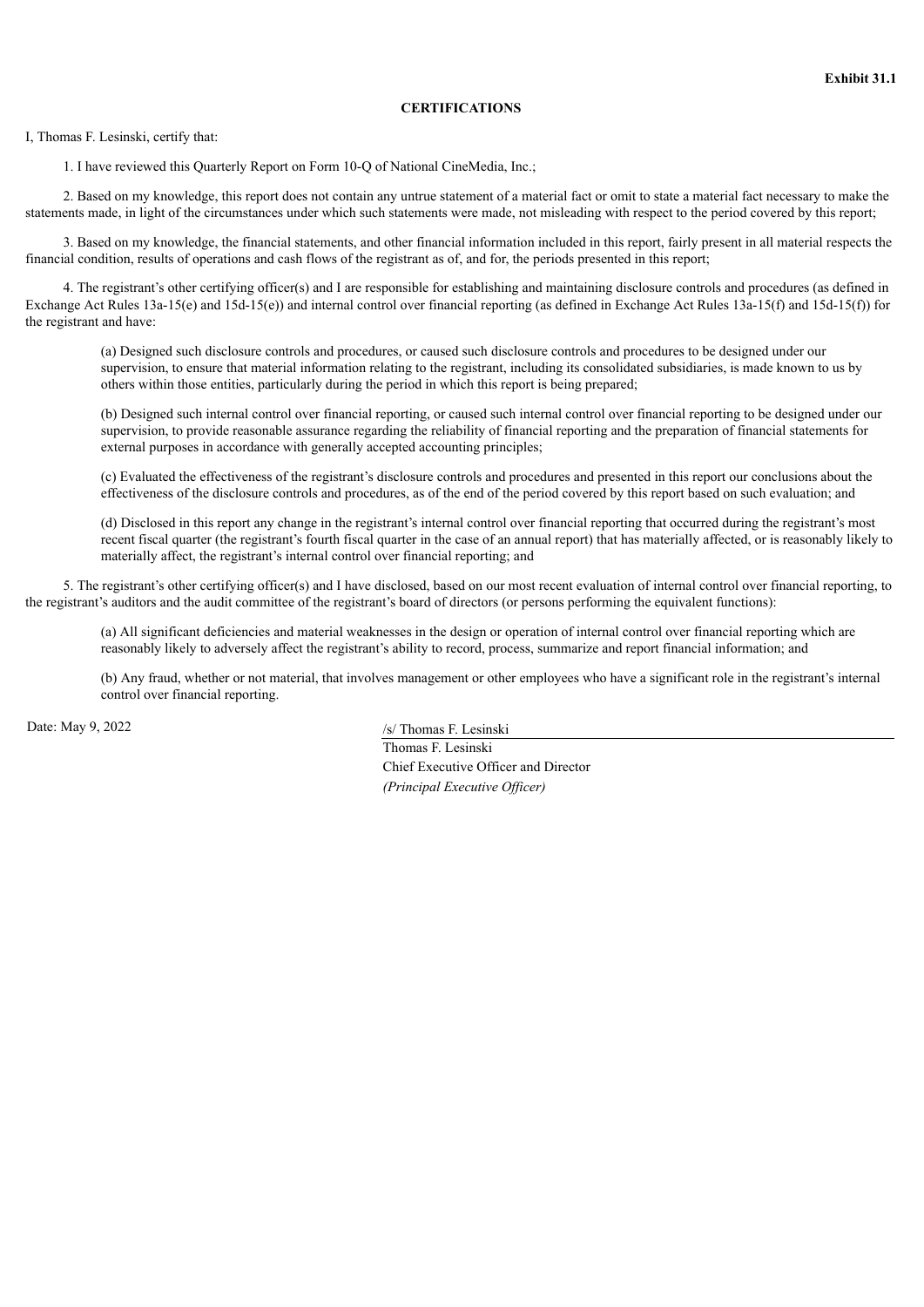#### **CERTIFICATIONS**

<span id="page-65-0"></span>I, Ronnie Y. Ng, certify that:

1. I have reviewed this Quarterly Report on Form 10-Q of National CineMedia, Inc.;

2. Based on my knowledge, this report does not contain any untrue statement of a material fact or omit to state a material fact necessary to make the statements made, in light of the circumstances under which such statements were made, not misleading with respect to the period covered by this report;

3. Based on my knowledge, the financial statements, and other financial information included in this report, fairly present in all material respects the financial condition, results of operations and cash flows of the registrant as of, and for, the periods presented in this report;

4. The registrant's other certifying officer(s) and I are responsible for establishing and maintaining disclosure controls and procedures (as defined in Exchange Act Rules 13a-15(e) and 15d-15(e)) and internal control over financial reporting (as defined in Exchange Act Rules 13a-15(f) and 15d-15(f)) for the registrant and have:

(a) Designed such disclosure controls and procedures, or caused such disclosure controls and procedures to be designed under our supervision, to ensure that material information relating to the registrant, including its consolidated subsidiaries, is made known to us by others within those entities, particularly during the period in which this report is being prepared;

(b) Designed such internal control over financial reporting, or caused such internal control over financial reporting to be designed under our supervision, to provide reasonable assurance regarding the reliability of financial reporting and the preparation of financial statements for external purposes in accordance with generally accepted accounting principles;

(c) Evaluated the effectiveness of the registrant's disclosure controls and procedures and presented in this report our conclusions about the effectiveness of the disclosure controls and procedures, as of the end of the period covered by this report based on such evaluation; and

(d) Disclosed in this report any change in the registrant's internal control over financial reporting that occurred during the registrant's most recent fiscal quarter (the registrant's fourth fiscal quarter in the case of an annual report) that has materially affected, or is reasonably likely to materially affect, the registrant's internal control over financial reporting; and

5. The registrant's other certifying officer(s) and I have disclosed, based on our most recent evaluation of internal control over financial reporting, to the registrant's auditors and the audit committee of the registrant's board of directors (or persons performing the equivalent functions):

(a) All significant deficiencies and material weaknesses in the design or operation of internal control over financial reporting which are reasonably likely to adversely affect the registrant's ability to record, process, summarize and report financial information; and

(b) Any fraud, whether or not material, that involves management or other employees who have a significant role in the registrant's internal control over financial reporting.

Date: May 9, 2022 /s/ Ronnie Y. Ng

Ronnie Y. Ng Chief Financial Officer *(Principal Financial and Accounting Of icer)*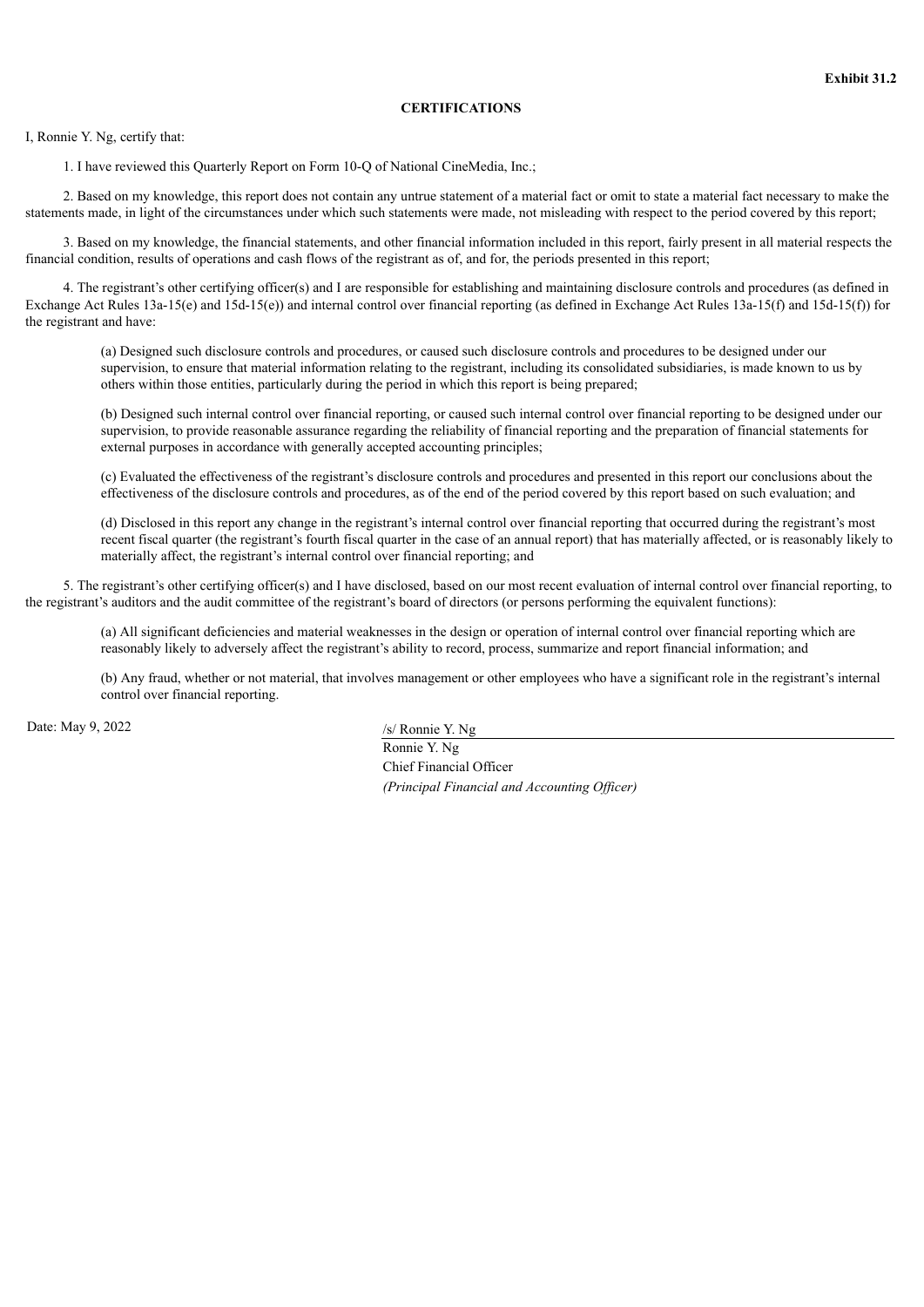# **CERTIFICATION PURSUANT TO 18 U.S.C. SECTION 1350, AS ADOPTED PURSUANT TO SECTION 906 OF THE SARBANES-OXLEY ACT OF 2002**

<span id="page-66-0"></span>In connection with the Quarterly Report on Form 10-Q for the period ending March 31, 2022 (the "Report") of National CineMedia, Inc. (the "Registrant") as filed with the Securities and Exchange Commission on the date hereof, I, Thomas F. Lesinski, the Chief Executive Officer and Director of the Registrant, certify, pursuant to 18 U.S.C. § 1350, as adopted pursuant to § 906 of the Sarbanes-Oxley Act of 2002, that to the best of my knowledge:

1. The Report fully complies with the requirements of section 13(a) or 15(d) of the Securities Exchange Act of 1934, as amended; and

2. The information contained in the Report fairly presents, in all material respects, the financial condition and results of operations of the Registrant.

Date: May 9, 2022 /s/ Thomas F. Lesinski

Thomas F. Lesinski Chief Executive Officer and Director *(Principal Executive Of icer)*

This certification is furnished with this Report pursuant to Section 906 of the Sarbanes-Oxley Act of 2002 and shall not, except to the extent required by such Act, be deemed filed by the Registrant for purposes of Section 18 of the Securities Exchange Act of 1934, as amended (the "Exchange Act"). Such certification will not be deemed to be incorporated by reference into any filing under the Securities Act of 1933, as amended, or the Exchange Act, except to the extent that the Registrant specifically incorporates it by reference.